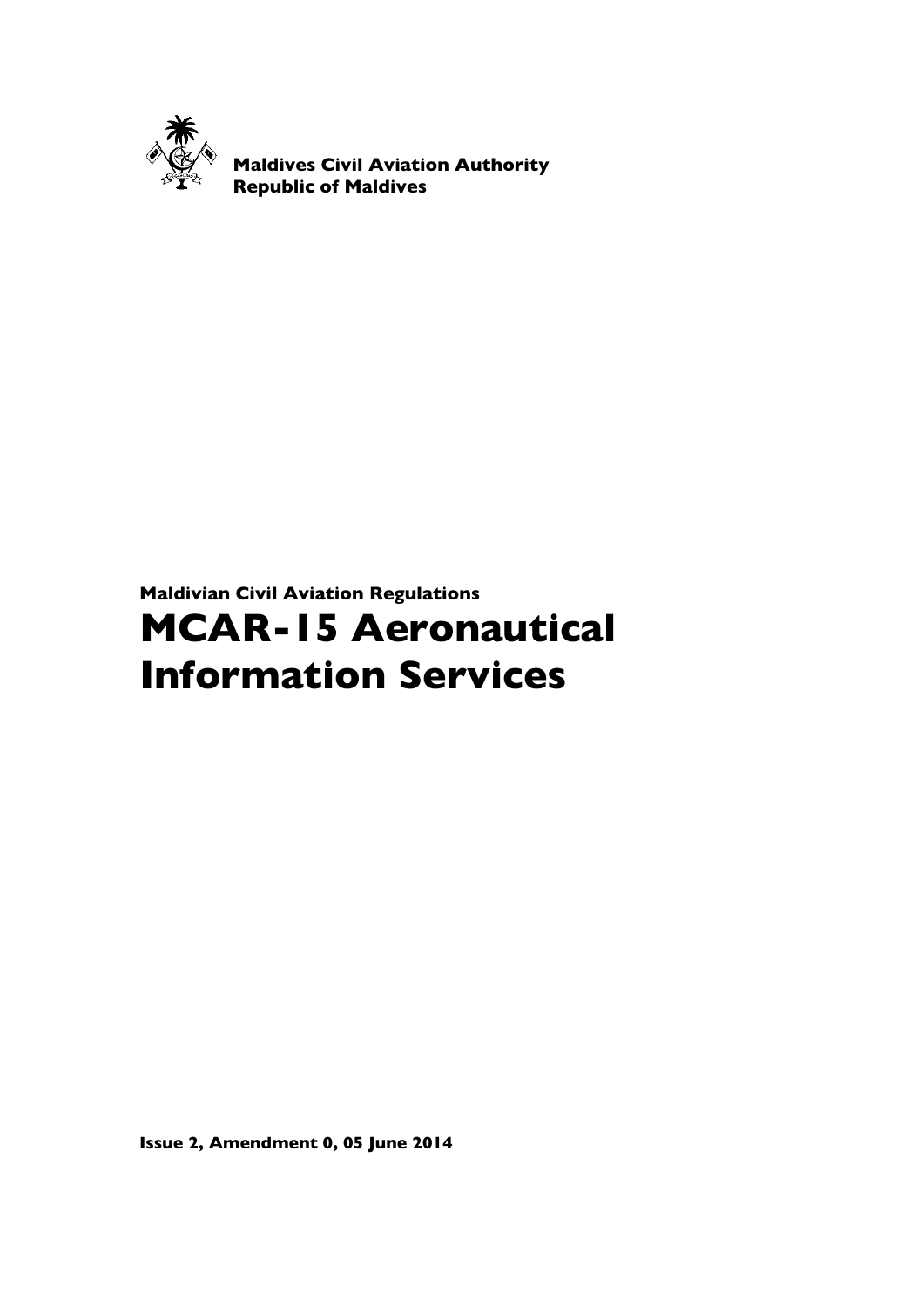### Foreword

Maldives Civil Aviation Authority, in exercise of the powers conferred on it under Articles 5 and 6 of the Maldives Civil Aviation Act 212012 has adopted this Regulation.

This Regulation shall be cited as MCAR- l5 Aeronautical Information Services and shall come in to force on 05 June 2014.

Existing aviation requirements in the field of Aeronautical lnformation Services as listed in MCAR-15 Aeronautical Information Services dated 10 October 2010 will be repealed as from 05 June 2014.

Definitions of the terms and abbreviations used in this regulation, unless the context requires othenwise, are in MCAR-I Definitions and Abbreviations.



For the Civil Aviation Authority Hussain Jaleel **Chief Executive**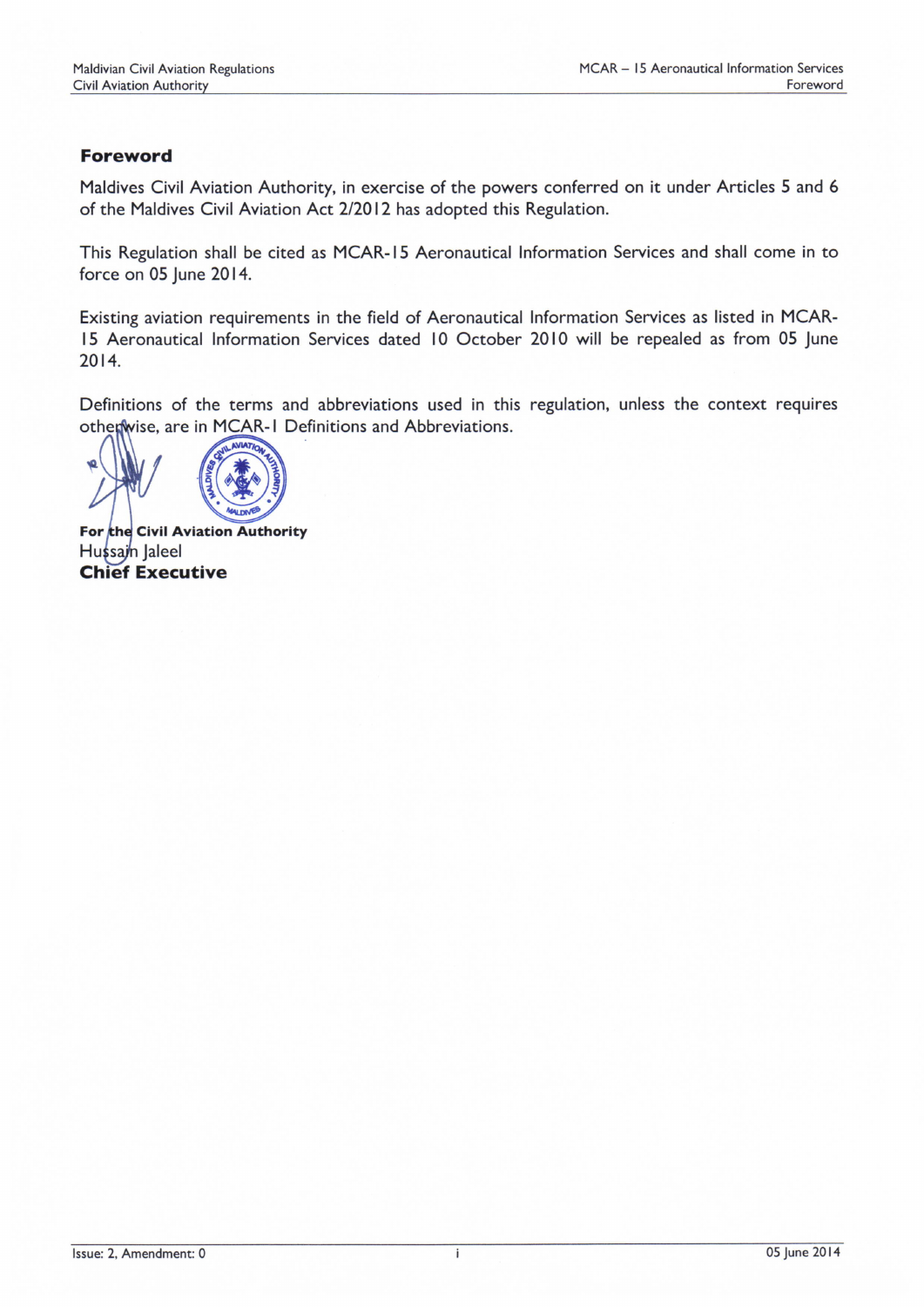# List of Amendments

| Rev #               | <b>Date</b> | <b>Remarks</b>                                                   |
|---------------------|-------------|------------------------------------------------------------------|
| Issue I Amendment 0 | 2010-10-10  | Initial issue                                                    |
| Issue 2 Amendment 0 | 2014-06-05  | Incorporate ICAO Annex 15, 14 <sup>th</sup> Edition Amendment 37 |
|                     |             |                                                                  |
|                     |             |                                                                  |
|                     |             |                                                                  |
|                     |             |                                                                  |
|                     |             |                                                                  |
|                     |             |                                                                  |
|                     |             |                                                                  |
|                     |             |                                                                  |
|                     |             |                                                                  |
|                     |             |                                                                  |
|                     |             |                                                                  |
|                     |             |                                                                  |
|                     |             |                                                                  |
|                     |             |                                                                  |
|                     |             |                                                                  |
|                     |             |                                                                  |
|                     |             |                                                                  |
|                     |             |                                                                  |
|                     |             |                                                                  |
|                     |             |                                                                  |
|                     |             |                                                                  |
|                     |             |                                                                  |
|                     |             |                                                                  |
|                     |             |                                                                  |
|                     |             |                                                                  |
|                     |             |                                                                  |
|                     |             |                                                                  |
|                     |             |                                                                  |
|                     |             |                                                                  |
|                     |             |                                                                  |
|                     |             |                                                                  |
|                     |             |                                                                  |
|                     |             |                                                                  |
|                     |             |                                                                  |
|                     |             |                                                                  |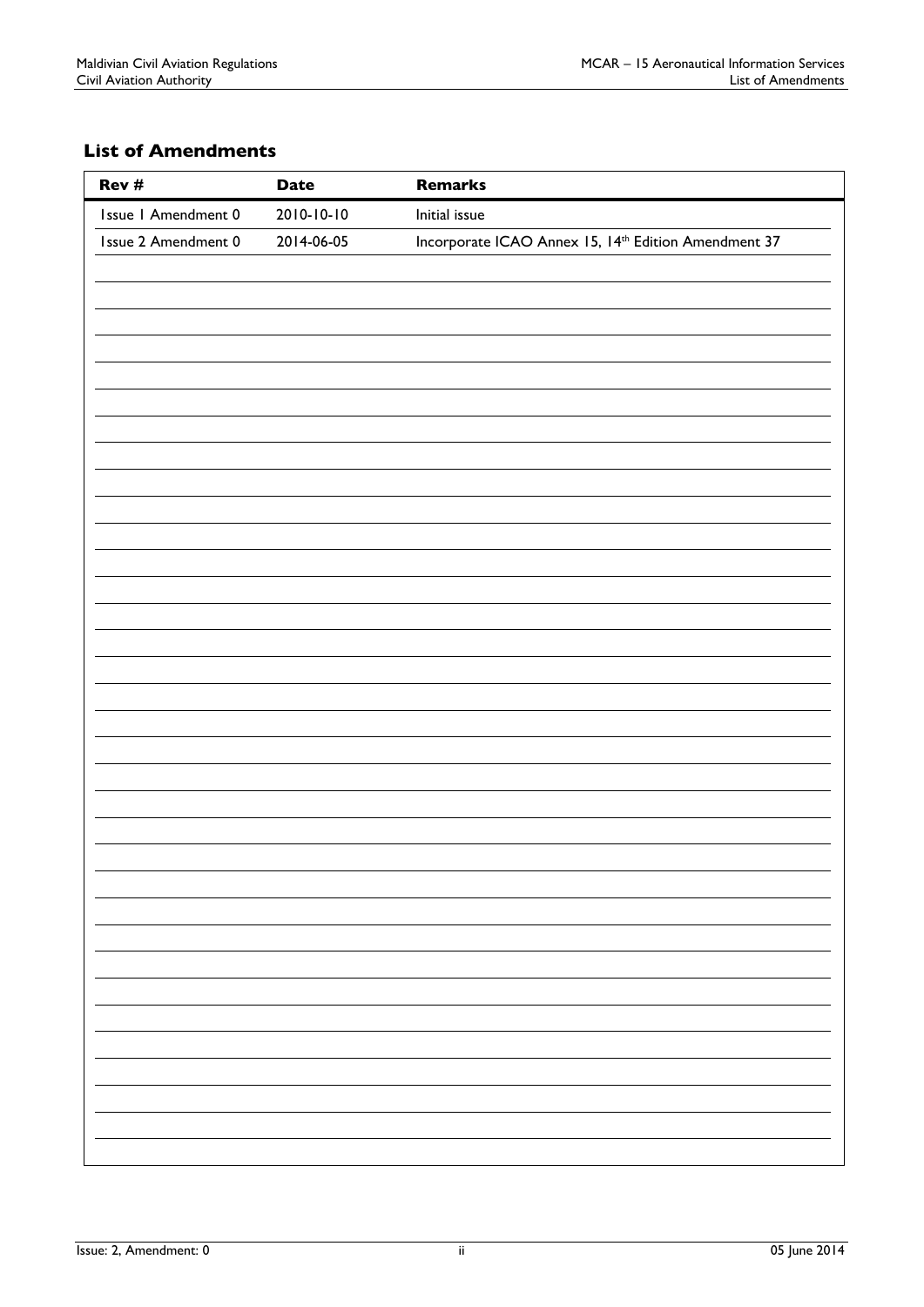# List of Effective Pages

| <b>List of Amendments</b><br>Issue: 2, Amendment: 0<br>05 June 2014<br>i.  |  |
|----------------------------------------------------------------------------|--|
| Issue: 2, Amendment: 0<br>05 June 2014<br>List of Effective Pages<br>ii.   |  |
| 05 June 2014<br><b>Table of Contents</b><br>Issue: 2, Amendment: 0<br>iii. |  |
| $ - - $ -2<br>Issue: 2, Amendment: 0<br>Chapter I<br>05 June 2014          |  |
| $2 - 1 - 2 - 3$<br>Issue: 2, Amendment: 0<br>05 June 2014<br>Chapter 2     |  |
| Chapter 3<br>$3 - 1 - 3 - 6$<br>05 June 2014<br>Issue: 2, Amendment: 0     |  |
| $4 - 1 - 4 - 4$<br>Chapter 4<br>Issue: 2, Amendment: 0<br>05 June 2014     |  |
| $5 - 1 - 5 - 5$<br>Chapter 5<br>05 June 2014<br>Issue: 2, Amendment: 0     |  |
| $6 - 1$<br>05 June 2014<br>Chapter 6<br>Issue: 2, Amendment: 0             |  |
| $7 - 1 - 7 - 2$<br>Chapter 7<br>Issue: 2, Amendment: 0<br>05 June 2014     |  |
| Chapter 8<br>$8 - 1 - 8 - 3$<br>Issue: 2, Amendment: 0<br>05 June 2014     |  |
| Chapter 9<br>$9 - 1$<br>05 June 2014<br>Issue: 2, Amendment: 0             |  |
| Chapter 10<br>$10 - 1 - 10 - 6$<br>Issue: 2, Amendment: 0<br>05 June 2014  |  |
| Chapter 11<br>$11 - 1 - 11 - 2$<br>05 June 2014<br>Issue: 2, Amendment: 0  |  |
| $AI-I-AI-44$<br>Issue: 2, Amendment: 0<br>05 June 2014<br>Appendix I       |  |
| $A2-I - A2-3$<br>Issue: 2, Amendment: 0<br>05 June 2014<br>Appendix 2      |  |
| $A3-I - A3-2$<br>05 June 2014<br>Appendix 3<br>Issue: 2, Amendment: 0      |  |
| $A4 - I - A4 - 4$<br>05 June 2014<br>Appendix 4<br>Issue: 2, Amendment: 0  |  |
| $A5-I - A5-7$<br>Issue: 2, Amendment: 0<br>05 June 2014<br>Appendix 5      |  |
|                                                                            |  |
|                                                                            |  |
|                                                                            |  |
|                                                                            |  |
|                                                                            |  |
|                                                                            |  |
|                                                                            |  |
|                                                                            |  |
|                                                                            |  |
|                                                                            |  |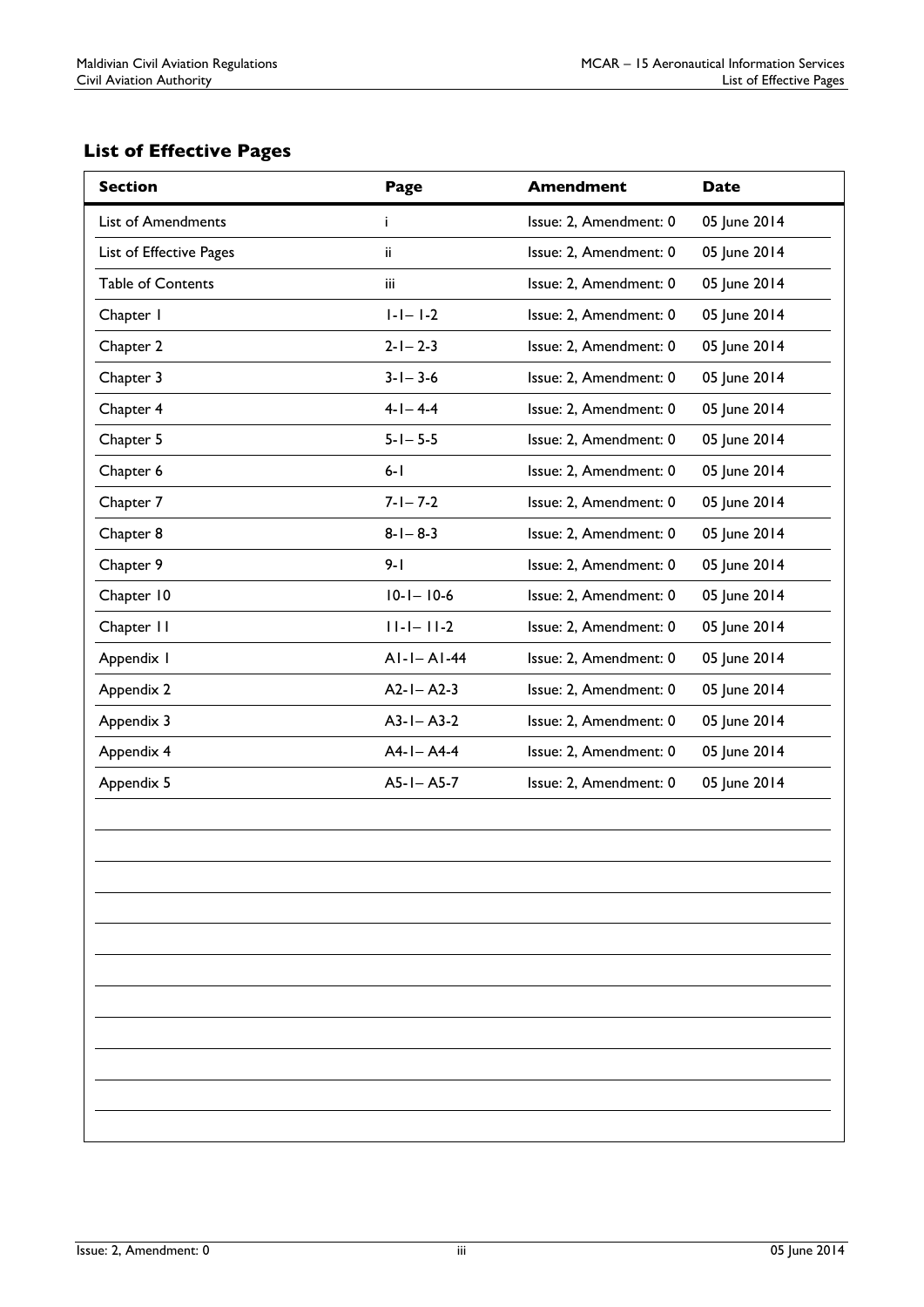# **Table of Contents**

| $\mathsf{L} \mathsf{L}$ |                                                                |  |
|-------------------------|----------------------------------------------------------------|--|
| 1.2                     |                                                                |  |
| 1.3                     |                                                                |  |
|                         |                                                                |  |
|                         |                                                                |  |
| 2.1                     |                                                                |  |
| 2.2                     | Aeronautical information service provider responsibilities and |  |
| 2.3                     |                                                                |  |
|                         |                                                                |  |
| 2.4                     |                                                                |  |
| 2.5                     |                                                                |  |
|                         |                                                                |  |
| 3.1                     |                                                                |  |
| 3.2                     |                                                                |  |
| 3.3                     |                                                                |  |
| 3.4                     |                                                                |  |
| 3.5                     |                                                                |  |
| 3.6                     |                                                                |  |
| 3.7                     |                                                                |  |
| 3.8                     |                                                                |  |
|                         |                                                                |  |
|                         |                                                                |  |
| 4.1                     |                                                                |  |
| 4.2                     |                                                                |  |
| 4.3                     |                                                                |  |
| 4.4                     |                                                                |  |
| 4.5                     |                                                                |  |
|                         |                                                                |  |
| 5.1                     |                                                                |  |
| 5.2                     |                                                                |  |
| 5.3                     |                                                                |  |
|                         |                                                                |  |
|                         |                                                                |  |
| 6.1                     |                                                                |  |
| 6.2                     |                                                                |  |
| 6.3                     |                                                                |  |
|                         |                                                                |  |
|                         |                                                                |  |
| 7.1                     |                                                                |  |
| 7.2                     |                                                                |  |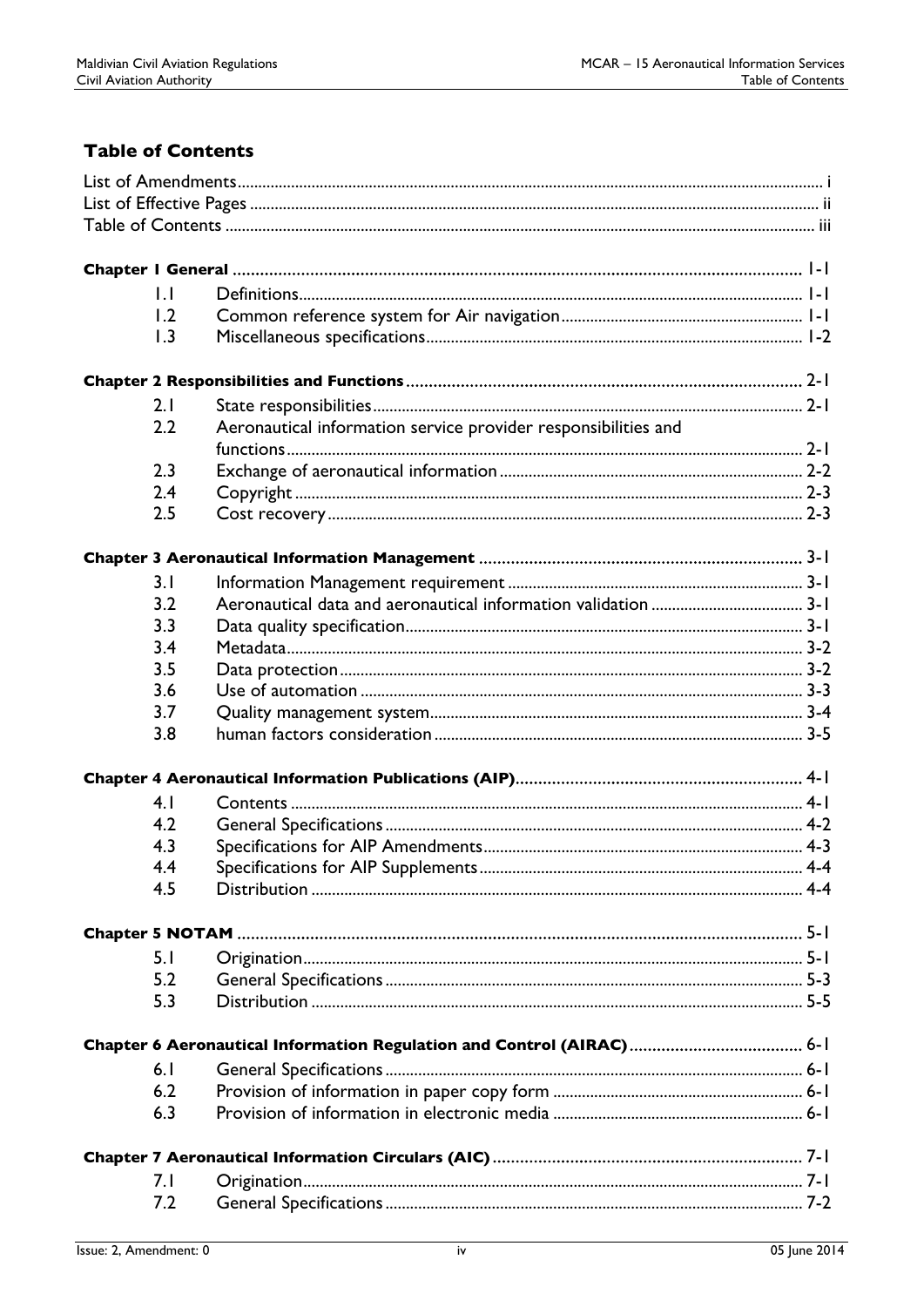|  | 7.3  |                                                                          |  |  |
|--|------|--------------------------------------------------------------------------|--|--|
|  |      |                                                                          |  |  |
|  | 8.1  |                                                                          |  |  |
|  | 8.2  |                                                                          |  |  |
|  | 8.3  |                                                                          |  |  |
|  |      |                                                                          |  |  |
|  |      |                                                                          |  |  |
|  | 0.1  |                                                                          |  |  |
|  | 10.2 | Terrain data-set-content, numerical specification and structure 10-3     |  |  |
|  | 10.3 | Obstacle data -set - content, numerical specification and structure 10-3 |  |  |
|  | 10.4 |                                                                          |  |  |
|  |      |                                                                          |  |  |
|  | 11.1 |                                                                          |  |  |
|  | 11.2 |                                                                          |  |  |
|  | 11.3 | Aerodrome mapping data base-data set- content and structure 11-2         |  |  |
|  |      |                                                                          |  |  |
|  |      |                                                                          |  |  |
|  |      |                                                                          |  |  |
|  |      |                                                                          |  |  |
|  |      |                                                                          |  |  |
|  |      |                                                                          |  |  |
|  |      |                                                                          |  |  |
|  |      |                                                                          |  |  |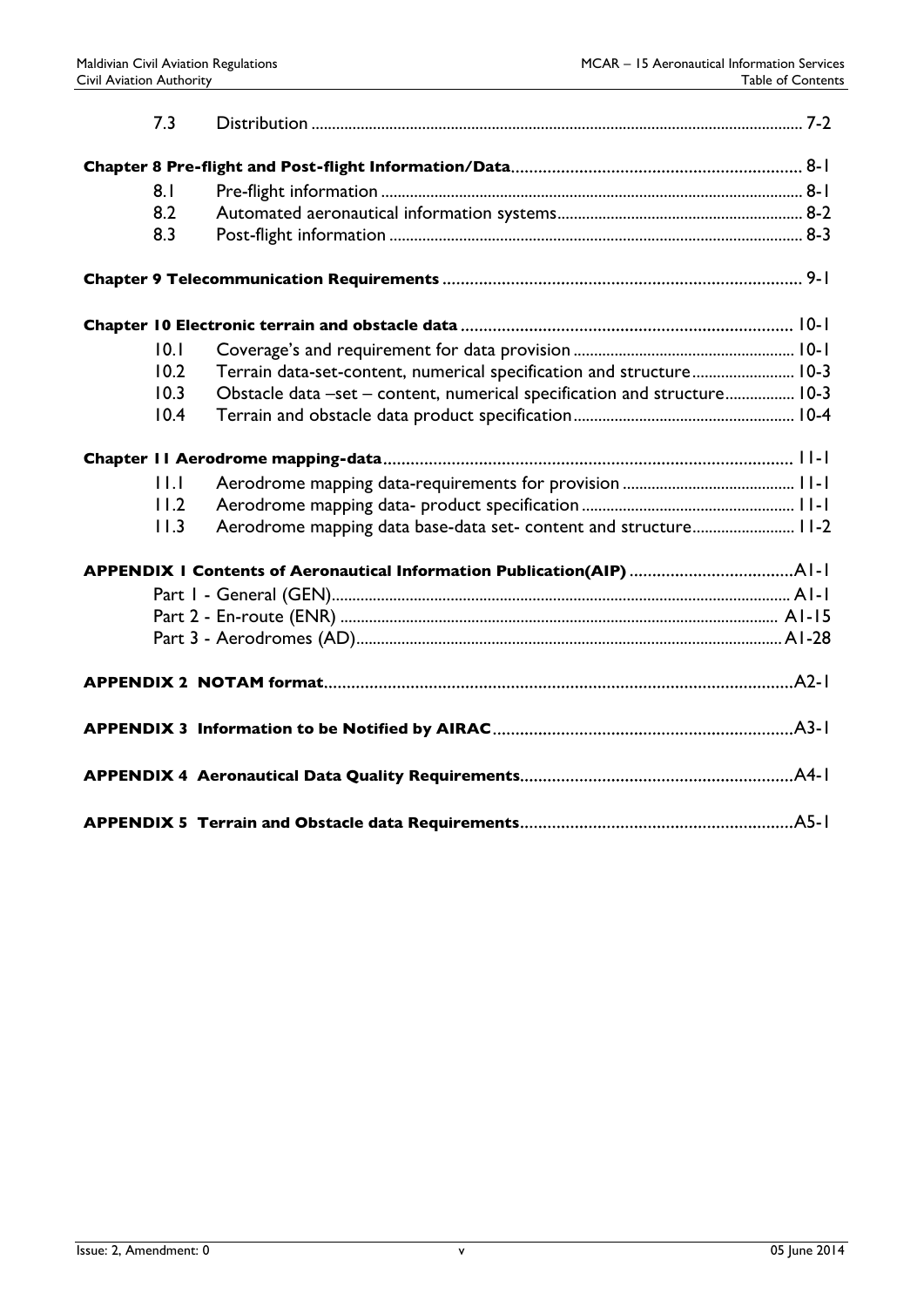### CHAPTER 1 GENERAL

The object of Aeronautical Information Services is to ensure the flow of aeronautical data and aeronautical information necessary for global air traffic management (ATM) system safety, regularity, economy and efficiency in environmentally sustainable manner.

The role and importance of aeronautical data and aeronautical information changed significantly with the implementation of area navigation (RNAV), performance based navigation (PBN), airborne computer based navigation systems and data link systems. Corrupt, erroneous, late or missing aeronautical data and aeronautical information can potentially affect the safety of air navigation.

#### 1.1 Definitions

Refer to MCAR-1

#### 1.2 Common reference systems for air navigation

- 1.2.1 Horizontal reference system
- 1.2.1.1 World Geodetic System 1984 (WGS-84) shall be used as the horizontal (geodetic) reference system for international air navigation. Consequently, published aeronautical geographical coordinates (indicating latitude and longitude) shall be expressed in terms of the WGS-84 geodetic reference datum.
- 1.2.1.2 In precise geodetic applications and some air navigation applications, temporal changes in the tectonic plate motion and tidal effects on the Earth's crust should be modeled and estimated. To reflect the temporal effect, an epoch should be included with any set of absolute station coordinates.
- 1.2.1.3 Geographical coordinates which have been transformed into WGS-84 coordinates but whose accuracy of original field work does not meet the requirements in MCAR 139 and MCAR 11
- 1.2.1.4 The order of publication resolution of geographical coordinates shall be that specified in Appendix 1 and Table A7-1 of Appendix 4 of this MCAR while the order of chart resolution of geographical coordinates shall be that specified in Annex 4, Appendix 6 Table 1.
- 1.2.2 Vertical reference system
- 1.2.2.1 Mean sea level (MSL) datum, which gives the relationship of gravity-related height (elevation) to a surface known as the geoid, shall be used as the vertical reference system for international air navigation. The geoid globally most closely approximates MSL. It is defined as the equipotential surface in the gravity field of the Earth which coincides with the undisturbed MSL extended continuously through the continents. Gravity-related heights (elevations) are also referred to as orthometric heights while distances of points above the ellipsoid are referred to as ellipsoidal heights.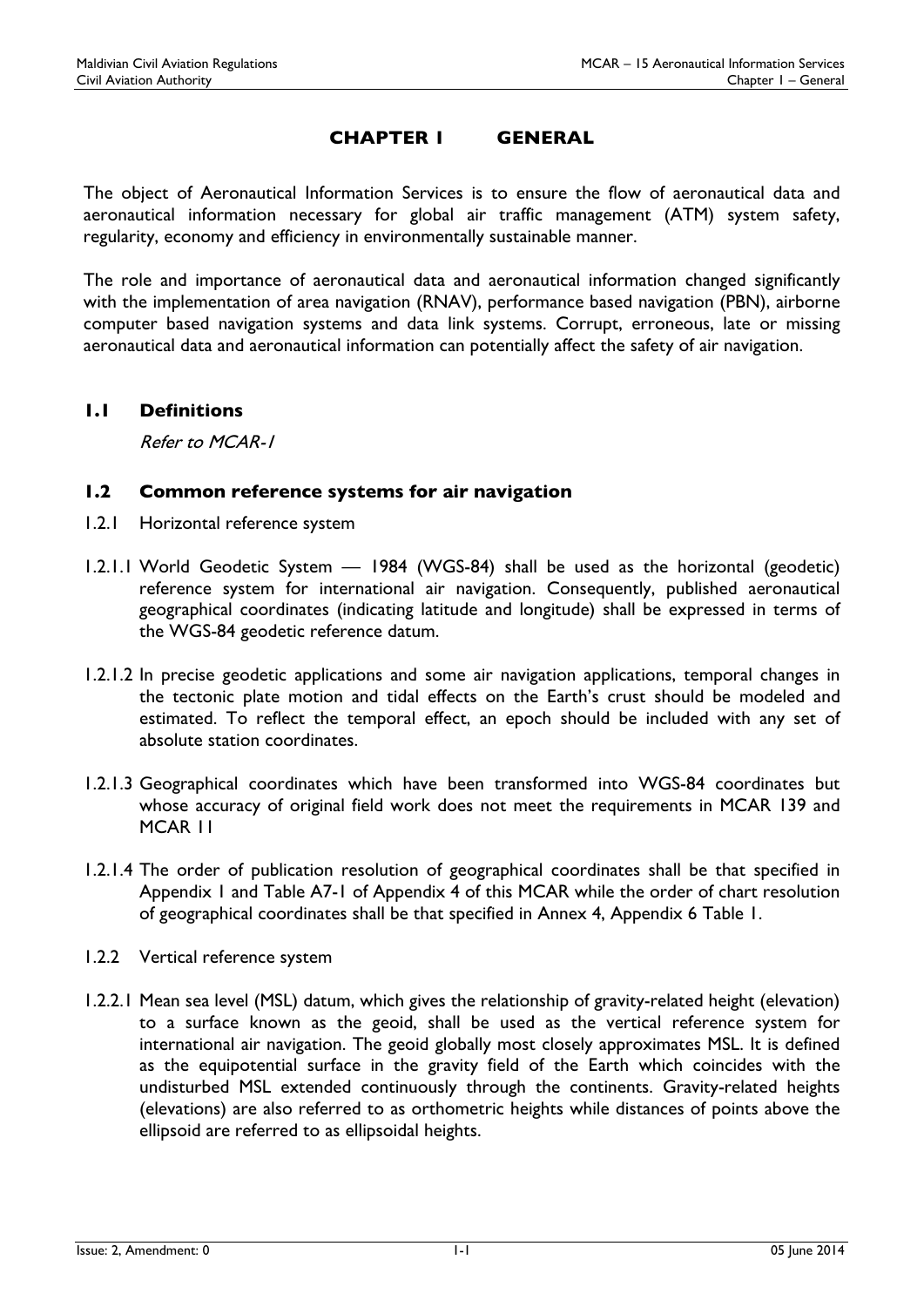- 1.2.2.2 The Earth Gravitational Model 1996 (EGM-96), containing long wavelength gravity field data to degree and order 360, shall be used by international air navigation as the global gravity model.
- 1.2.2.3 At those geographical positions where the accuracy of EGM-96 does not meet the accuracy requirements for elevation and geoid undulation specified in MCAR 139, Volumes I and II, on the basis of EGM-96 data, regional, national or local geoid models containing high resolution (short wavelength) gravity field data shall be developed and used. When a geoid model other than the EGM-96 model is used, a description of the model used, including the parameters required for height transformation between the model and EGM-96, shall be provided in the Aeronautical Information Publication (AIP).
- 1.2.2.4 In addition to elevation referenced to the MSL (geoid), for the specific surveyed ground positions, geoid undulation (referenced to the WGS-84 ellipsoid) for those positions specified in Appendix 1 shall also be published.
- 1.2.2.5 The order of publication resolution of elevation and geoid undulation shall be that specified in Appendix 1 and Table A7-2 of Appendix 4 while the order of chart resolution of elevation and geoid undulation shall be that specified in Annex 4 Appendix 6, Table 2.
- 1.2.3 Temporal reference system
- 1.2.3.1 For international civil aviation, the Gregorian calendar and Coordinated Universal Time (UTC) shall be used as the temporal reference system. A value in the time domain is a temporal position measured relative to a temporal reference system.
- 1.2.3.2 When a different temporal reference system is used for some applications, the feature catalogue, or the metadata associated with an application schema or a data set, as appropriate, shall include either a description of that system or a citation for a document that describes that temporal reference system

#### 1.3 Miscellaneous specifications

- 1.3.1 Each element of the Integrated Aeronautical Information Package for international distribution shall include English text for those parts expressed in plain language.
- 1.3.2 Place names shall be spelt in conformity with local usage, transliterated, when necessary, into the Latin alphabet.
- 1.3.3 Units of measurement used in the origination, processing and distribution of aeronautical data and aeronautical information shall be in consistent with the measurement contained in Annex 5 to the Chicago Convention.
- 1.3.4 ICAO abbreviations will be used in Aeronautical Information Services whenever they are appropriate and their use will facilitate distribution of aeronautical data and aeronautical information.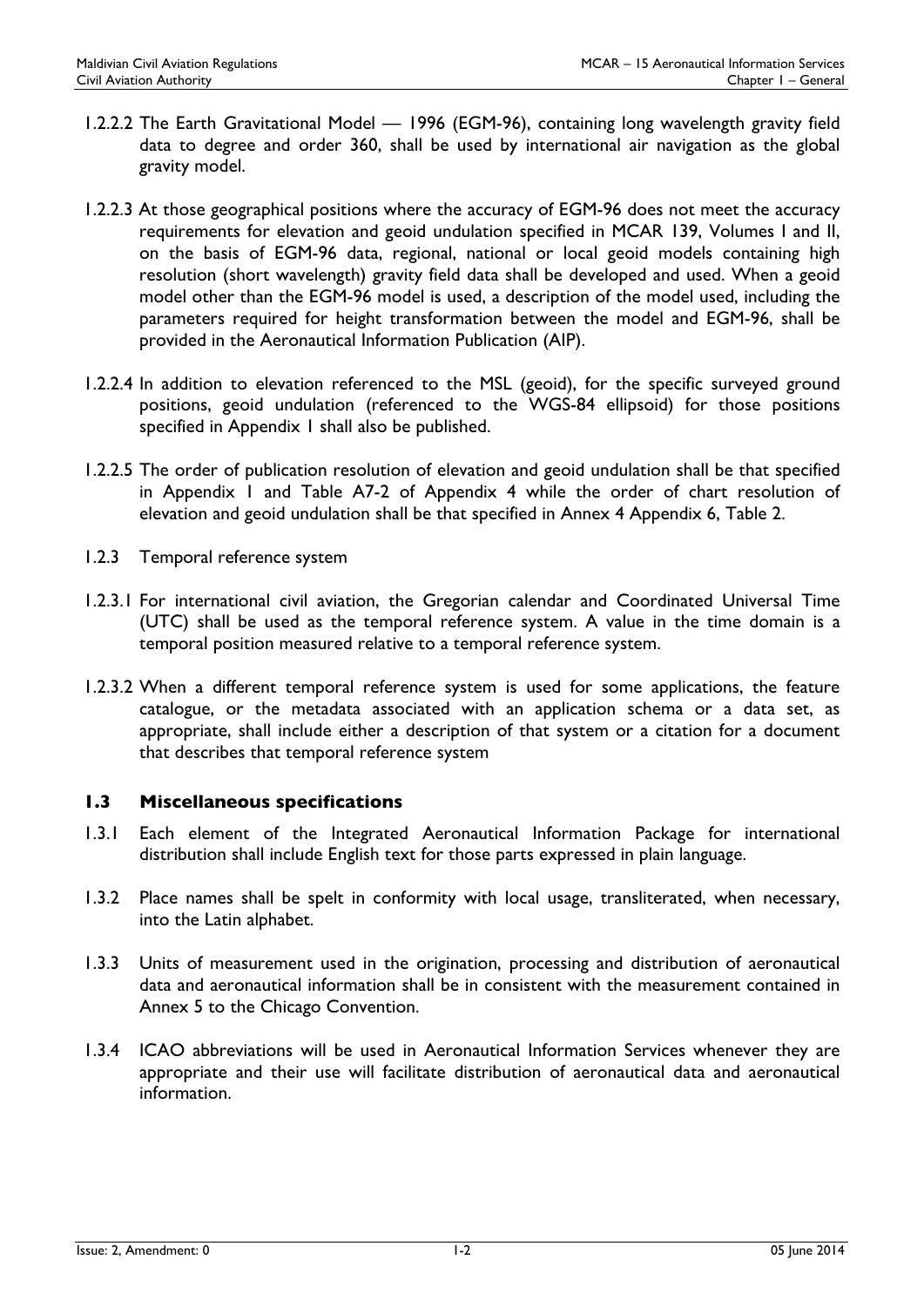# CHAPTER 2 RESPONSIBILITIES AND FUNCTIONS

#### 2.1 State Responsibilities

- 2.1.1 Director of the CAA has delegated the responsibility for the provision of Aeronautical Information Services to Maldives Airports Company Ltd (Aeronautical information service provider) provided the standards and recommended practices of this regulation and ICAO SARPs are adequately met.
- 2.1.2 CAA shall ensure that the provision of aeronautical data and aeronautical information covers its own territory and those areas over high seas for which it is responsible for the provision of air traffic services.
- 2. 1.3 CAA shall remain responsible for the aeronautical data and aeronautical information provided in accordance with 2.1.2.
- 2.1.4 CAA shall ensure that the aeronautical data and aeronautical information provided are complete, timely and of required quality in accordance with 3.3.
- 2.1.5 CAA shall ensure that formal arrangements are established between originators of aeronautical data and aeronautical information and the Aeronautical Information Services in relation to the timely and complete provision of aeronautical data and aeronautical information.

#### 2.2 Aeronautical Information Service provider responsibilities and Functions.

- 2. 2.1 Aeronautical information service provider shall ensure that aeronautical data and aeronautical information necessary for the safety, regularity or efficiency of air navigation are made available in a form suitable for the operational requirements of the ATM community, including:
	- a. Those involved in flight operations, including flight crews, flight planning and flight simulator; and
	- b. The air traffic services unit responsible for flight information service and the services responsible for pre-flight information.
- 2. 2.2 Aeronautical Information Service provider shall receive, collate or assemble, edit, format, publish/store and distribute aeronautical information/data concerning the entire territory of Maldives as well as areas in which Maldives is responsible for air traffic services outside its territory. Aeronautical information shall be published as an Integrated Aeronautical Information Package.
- 2.2.3 Where 24-hour service is not provided, service shall be available during the whole period an aircraft is in flight in the area of responsibility of an Aeronautical Information Services, plus a period of at least two hours before and after such a period. The service shall also be available at such other time as may be requested by an appropriate ground organization.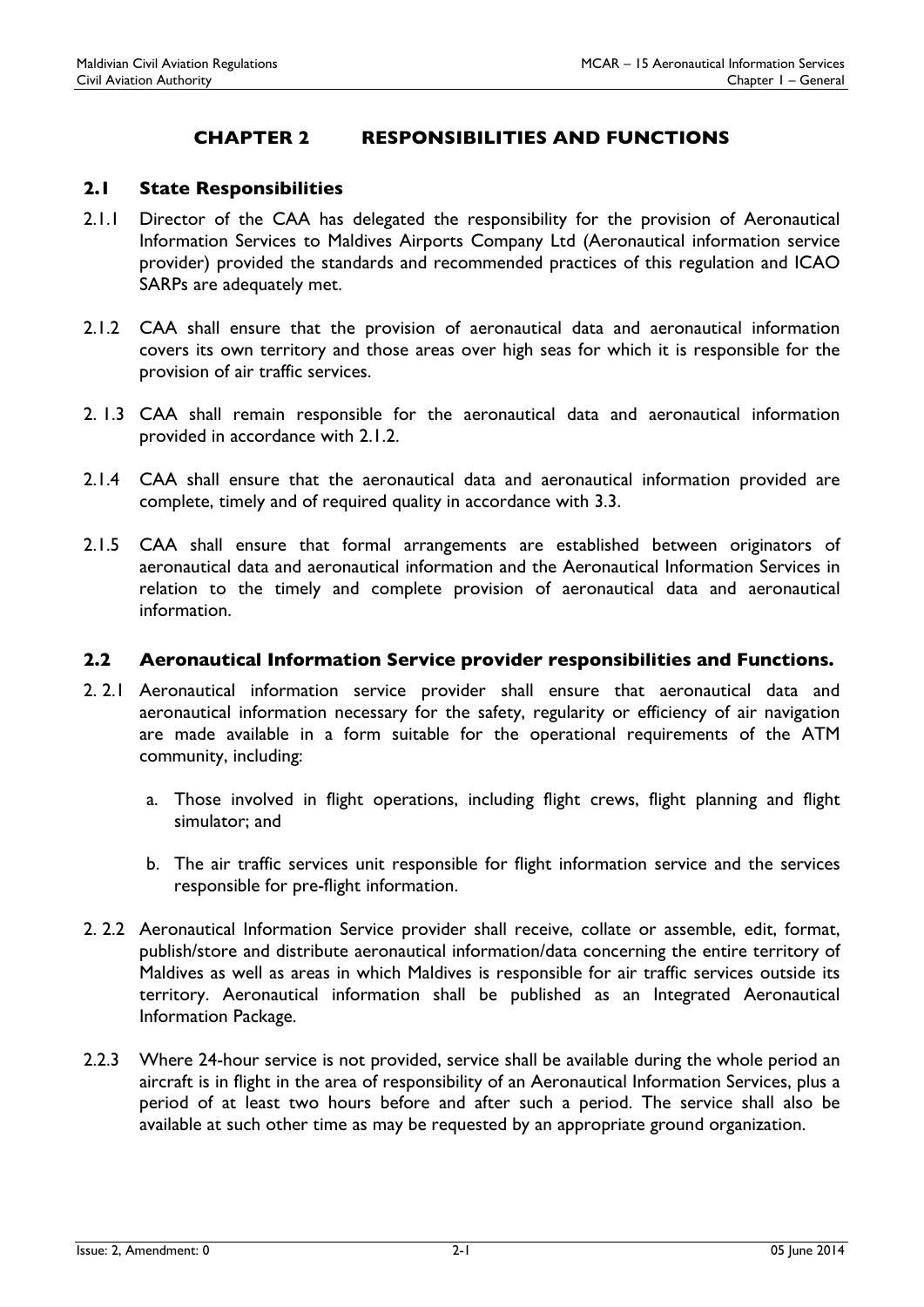- 2.2.4 Aeronautical Information Service provider shall, in addition, obtain aeronautical data and aeronautical information to enable it to provide pre-flight information service and to meet the need for in-flight information:
	- a. from the Aeronautical Information Service of other States;
	- b. from other sources that may be available.
- 2.2.5 Aeronautical data and aeronautical information obtained under 2.2.4(a) shall, when distributed, be clearly identified as having the authority of the State of Origin.
- 2.2.6 Aeronautical data and aeronautical information obtained under 2.2.4(b) shall, if possible, be verified before distribution and if not verified shall, when distributed, be clearly identified as such.
- 2.2.7 Aeronautical Information Service provider shall promptly make available to the Aeronautical Information Services of other States any aeronautical data and aeronautical information necessary for the safety, regularity or efficiency of air navigation required by them, to enable them to comply with 2.2.1.

#### 2.3 Exchange of aeronautical information/data

- 2.3.1 MACL is the designated office where all elements of the Integrated Aeronautical Information Package originated by other States shall be addressed. It is the office which is qualified to deal with requests for information originated by other States.
- 2.3.2 Aeronautical Information Service provider shall arrange, as necessary, to satisfy operational requirements for the issuance and receipt of NOTAM distributed by telecommunication.
- 2.3.3 Wherever practicable, direct contact between Aeronautical Information Services shall be established in order to facilitate the international exchange of aeronautical information.
- 2.3.4 One copy of each of the elements of the Integrated Aeronautical Information Package, in paper or electronic form or both, that have been requested by the Aeronautical Information Services of an ICAO Contracting State will be made available by Aeronautical Information Service Provider in the mutually-agreed form(s), without charge,
- 2.3.5 It is recommended that the exchange of more than one copy of the elements of the Integrated Aeronautical Information Package and other air navigation documents, including those containing air navigation legislation and regulations, whether in paper and/or electronic form, should be subject to bilateral agreement.
- 2.3.6 It is recommended that the procurement of aeronautical information, including the elements of the Integrated Aeronautical Information Package, and other air navigation documents, including those containing air navigation legislation and regulations, whether in paper and/or electronic form, by States other than ICAO Contracting States and by other entities should be subject to separate agreement with Maldives.

#### 2.4 Copyright

If any product of aeronautical information services has been granted copyright protection and is provided to another State in accordance with 2.3 shall only be made available to a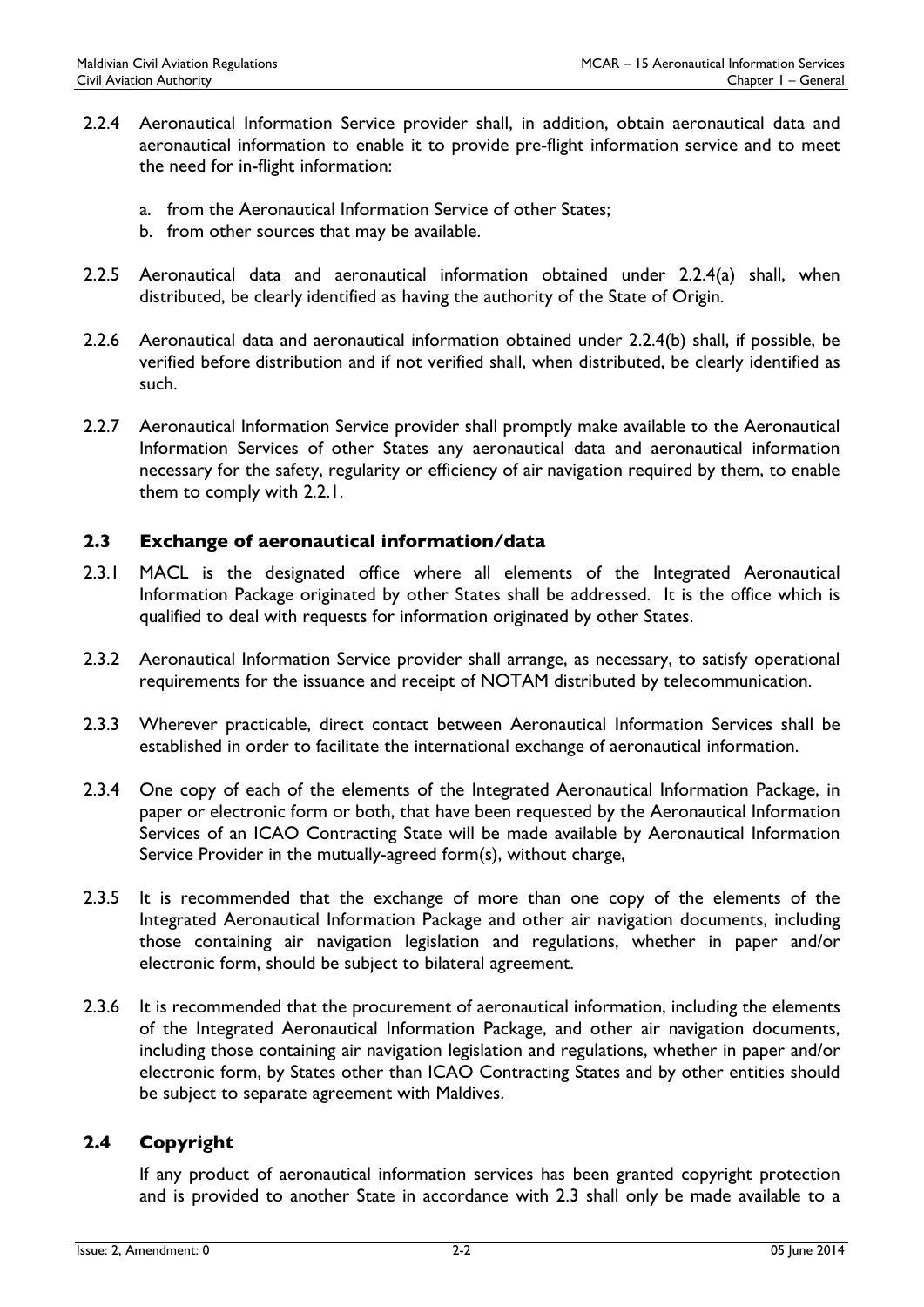third party on the condition that the third party is made aware that the product is copyright protected and provided that it is appropriately annotated that the product is subject to copyright by the originating State.

### 2.5 Cost recovery

The overhead cost of collecting and compiling aeronautical information/data should be included in the cost basis for airport and air navigation services charges, as appropriate, in accordance with the directives given by the Director of Civil Aviation with conformity of principles contained in ICAO's Policies on Charges for Airports and Air Navigation Services (Doc 9082)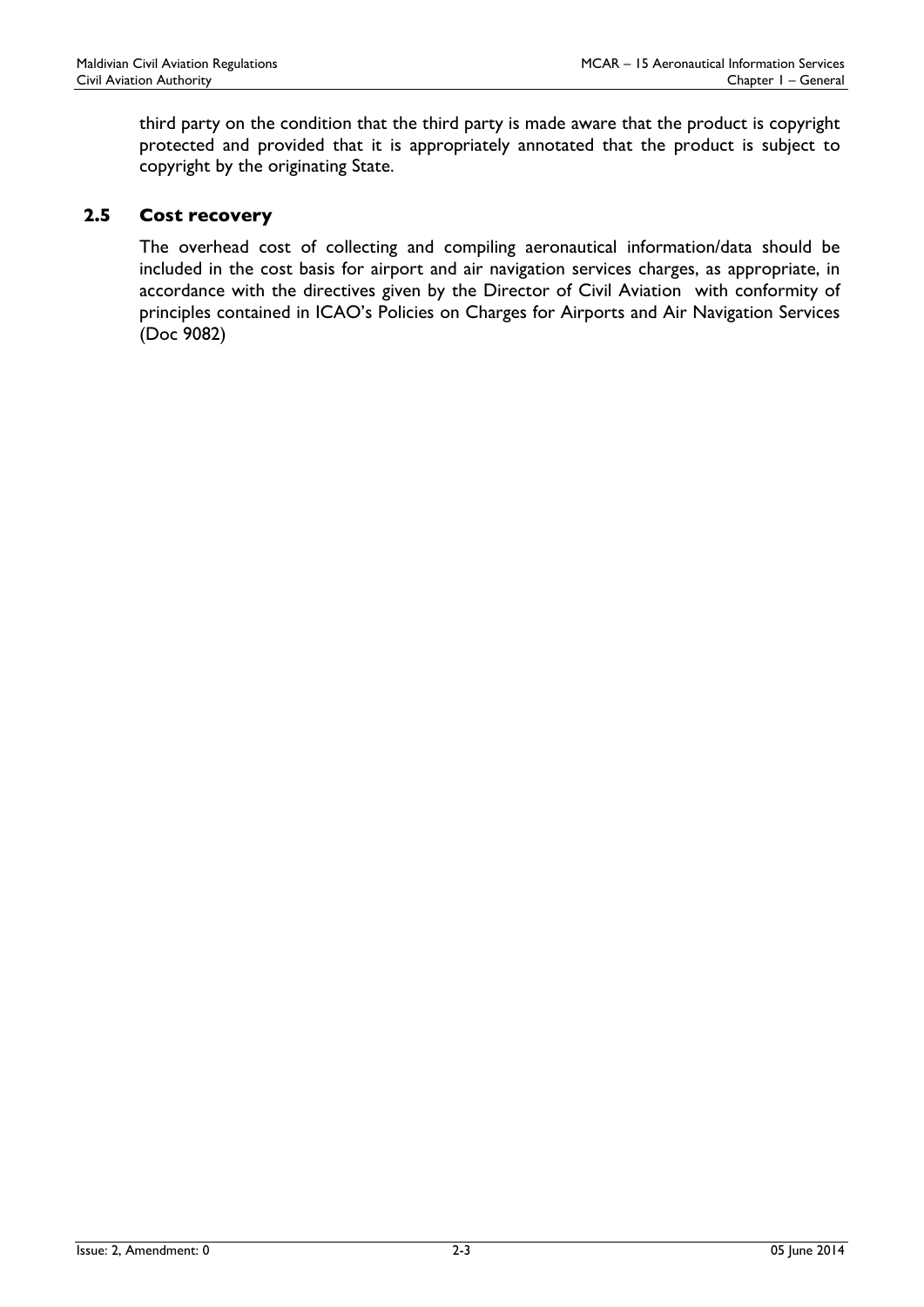#### CHAPTER 3 AERONATUICAL INFORMATION MANAGEMENT

#### 3.1 Information management requirements

3.1.1 The information management resources and processes established by an Aeronautical Information Service provider shall be adequate to ensure the timely collection, processing, storing, integration, exchange and delivery of quality-assured aeronautical data and aeronautical information within the ATM system.

#### 3.2 Aeronautical data and aeronautical information validation verification

- 3. 2.1 Material to be issued as part of the Integrated Aeronautical Information Package shall be thoroughly checked before it is submitted to the Aeronautical Information Service provider, in order to make certain that all necessary information has been included and that it is correct in detail prior to distribution.
- 3.2.2 An Aeronautical Information Service provider shall establish verification and validation procedures which ensure that upon receipt of aeronautical data and aeronautical information, quality requirements (accuracy, resolution, integrity and traceability) are met.

#### 3.3 Data quality specifications

- 3.3.1 Accuracy.
- 3.3.1.1 The order of accuracy for aeronautical data, shall be as specified in MCAR 11, Chapter 2 and MCAR 139, Volumes I and II, Chapter 2. In that respect, three types of positional data shall be identified: surveyed points (runway thresholds, navigation aid positions, etc.), calculated points (mathematical calculations from the known surveyed points of points in space/fixes) and declared points (e.g. flight information region boundary points).
- 3.3.2 Resolution
- 3.3.2.1 The order of publication of aeronautical data shall be that as specifies in Appendix 1 and 4.
- 3.3.2.2 It is recommended that the resolution of the data features contained in the database should be commensurate with the data accuracy requirements.

Note — The resolution of the data features contained in the database may be the same or finer than the publication resolution.

- 3.3.3 Integrity
- 3.33.1 The integrity classification related to aeronautical data shall be as provided in Tables A7 1 to A7-5 of Appendix 4
- 3.3.3.2 The integrity of aeronautical data shall be maintained throughout the data process from survey/origin to distribution to the next intended user (the entity that receives the aeronautical information from the Aeronautical Information Service provider provider). Based on the applicable integrity classification, the validation and verification procedures shall: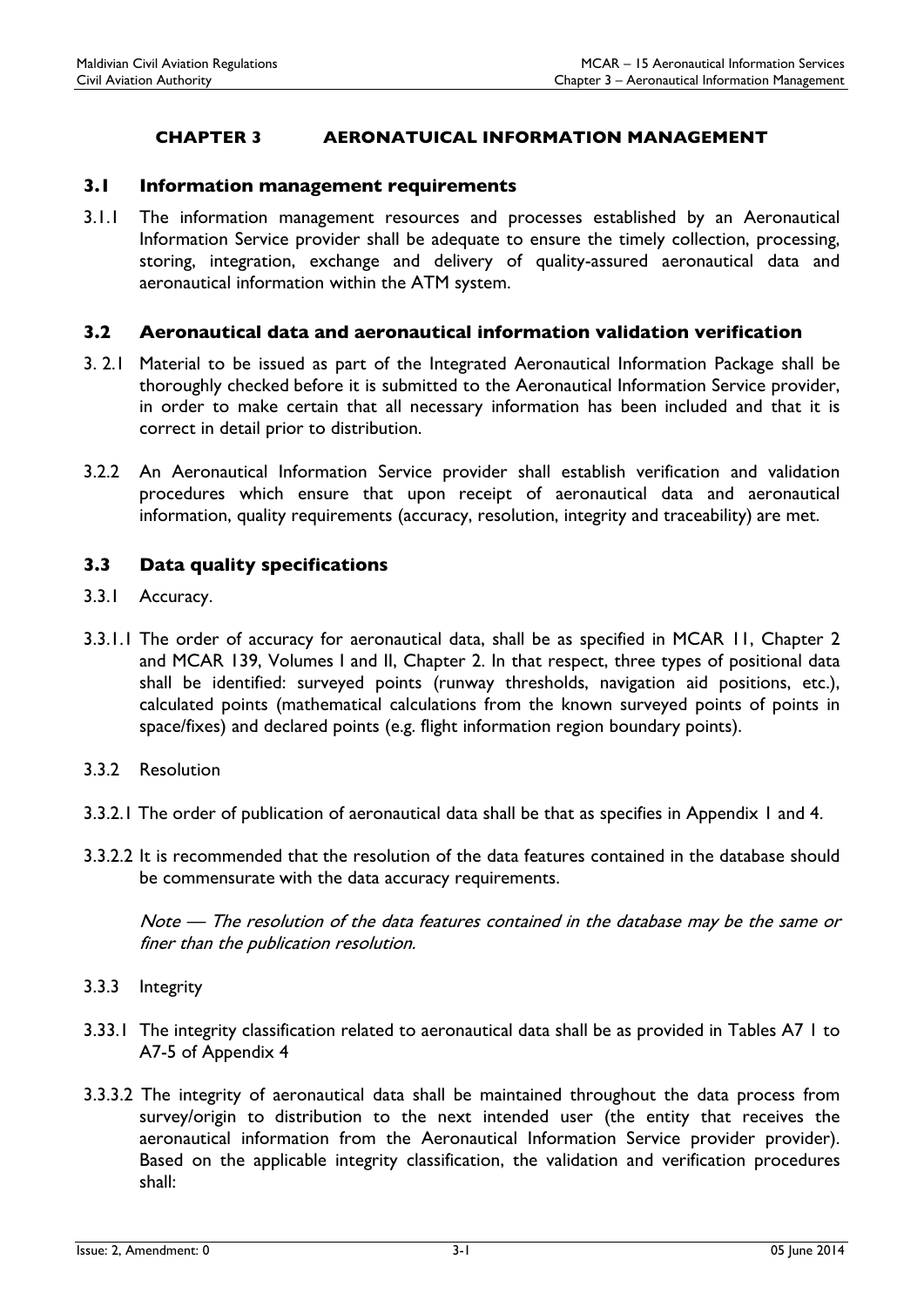- a. for routine data: avoid corruption throughout the processing of the data;
- b. for essential data: assure corruption does not occur at any stage of the entire process and may include additional processes as needed to address potential risks in the overall system architecture to further assure data integrity at this level; and
- c. for critical data: assure corruption does not occur at any stage of the entire process and include additional integrity assurance processes to fully mitigate the effects of faults identified by thorough analysis of the overall system architecture as potential data integrity risks.

#### 3.4 Metadata

3.4.1 Metadata shall be collected for aeronautical data processes and exchange points. This metadata collection shall be applied throughout the aeronautical information data chain, from survey/origin to distribution to the next intended user.

Note — ISO Standard 19115 specifies requirements for geographic information metadata.

- 3.4.2 The metadata to be collected shall include, as a minimum:
	- a. the name of the organizations or entities performing any action of originating, transmitting or manipulating the data;
	- b. the action performed; and
	- c. the date and time the action was performed.

#### 3.5 Data protection

3.5.1 Aeronautical data and data sets shall be protected in accordance with data error detection, security, and authentication techniques.

Note — The Aeronautical Information Services Manual (Doc 8126) contains suitable guidance on data error detection, security, and authentication techniques.

3.5.2 Electronic aeronautical data sets shall be protected by the inclusion in the data sets of a 32 bit cyclic redundancy check (CRC) implemented by the application dealing with the data sets. This shall apply to the protection of the integrity classification of data sets as specified in 3.3.3.

Note  $1 -$  This requirement does not apply to the communications systems used for the transfer of data sets.

Note 2 — Guidance on the use of a 32-bit CRC algorithm to implement a protection of electronic aeronautical data sets is contained in the Aeronautical Information Services Manual (Doc 8126).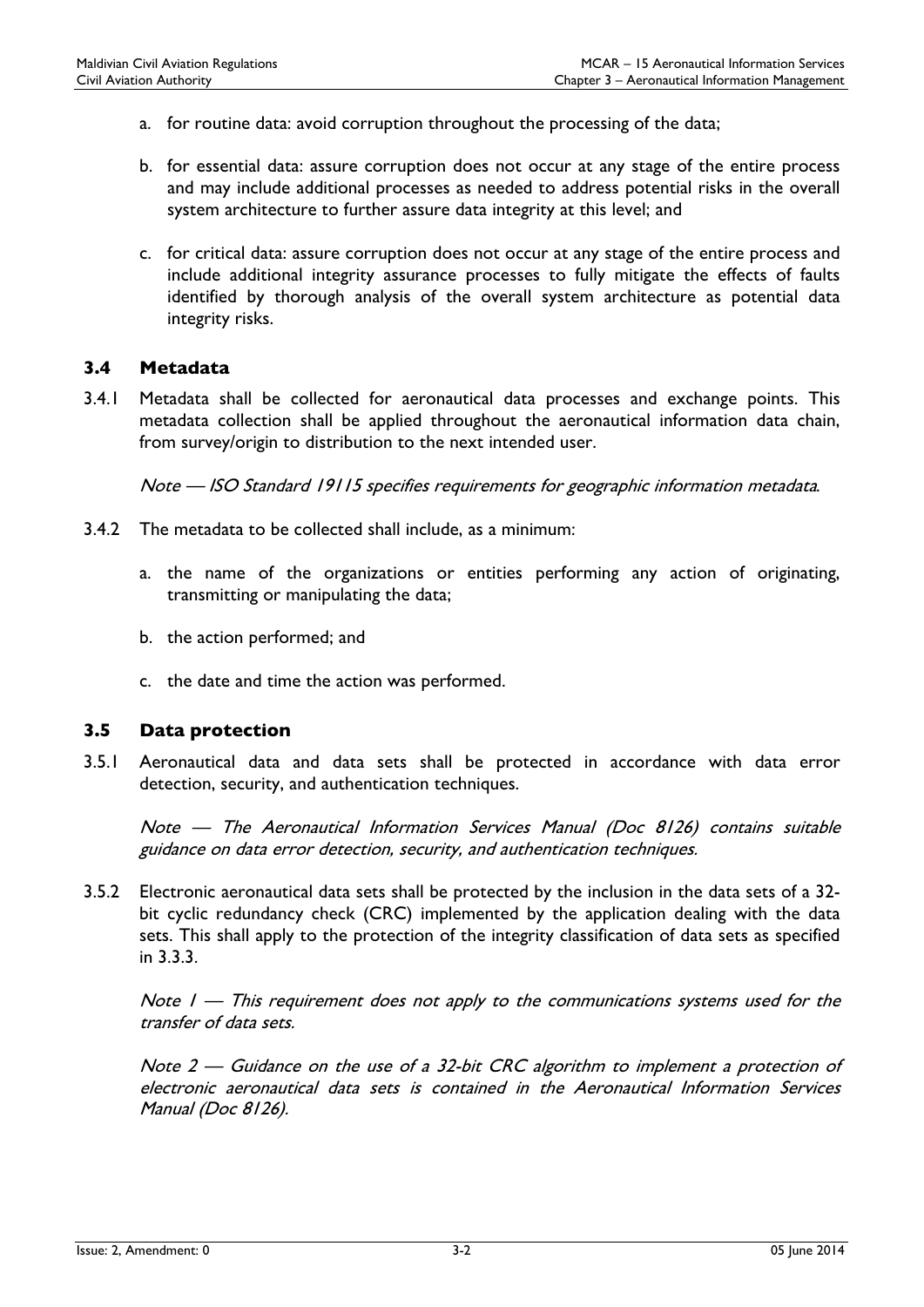#### 3.6 Use of automation

3.6.1 Automation shall be introduced with the objective of improving the timeliness, quality, efficiency and cost effectiveness of Aeronautical Information Services.

Note — Guidance on the development of databases and the establishment of data exchange services may be found in the Aeronautical Information Services Manual (Doc 8126).

- 3.6.2 Where aeronautical data and aeronautical information are provided in multiple formats, processes shall be implemented to ensure data and information consistency between formats.
- 3.6.3 In order to meet the data quality requirements, automation shall:
	- a. enable digital aeronautical data exchange between the parties involved in the data processing chain; and
	- b. use aeronautical information exchange models and data exchange model designed to be globally interoperable.

Note— Guidance on the aeronautical information and data exchange models may be found in the Aeronautical Information Services Manual (Doc 8126).

- 3.6.4 Recommendation The aeronautical information model used should encompass the aeronautical data and aeronautical information to be exchanged.
- 3.6.5 Recommendation The aeronautical information model used should:
	- a. use the Unified Modeling Language (UML) to describe the aeronautical information features and their properties, associations and data types;
	- b. include data value constraints and data verification rules;
	- c. include provisions for metadata as specified in 3.4.2; and
	- d. include a temporality model to enable capturing the evolution of the properties of an aeronautical information feature during its life cycle.
- 3.6.6 Recommendation The aeronautical data exchange model used should:
	- a. apply a commonly used data encoding format;
	- b. cover all the classes, attributes, data types and associations of the aeronautical information model detailed in 3.6.5; and
	- c. provide an extension mechanism by which groups of users can extend the properties of existing features and add new features which do not adversely affect global standardization.

Note  $I -$  The intent of using a commonly used data encoding format is to ensure interoperability of aeronautical data exchange between agencies and organizations involved in the data processing chain.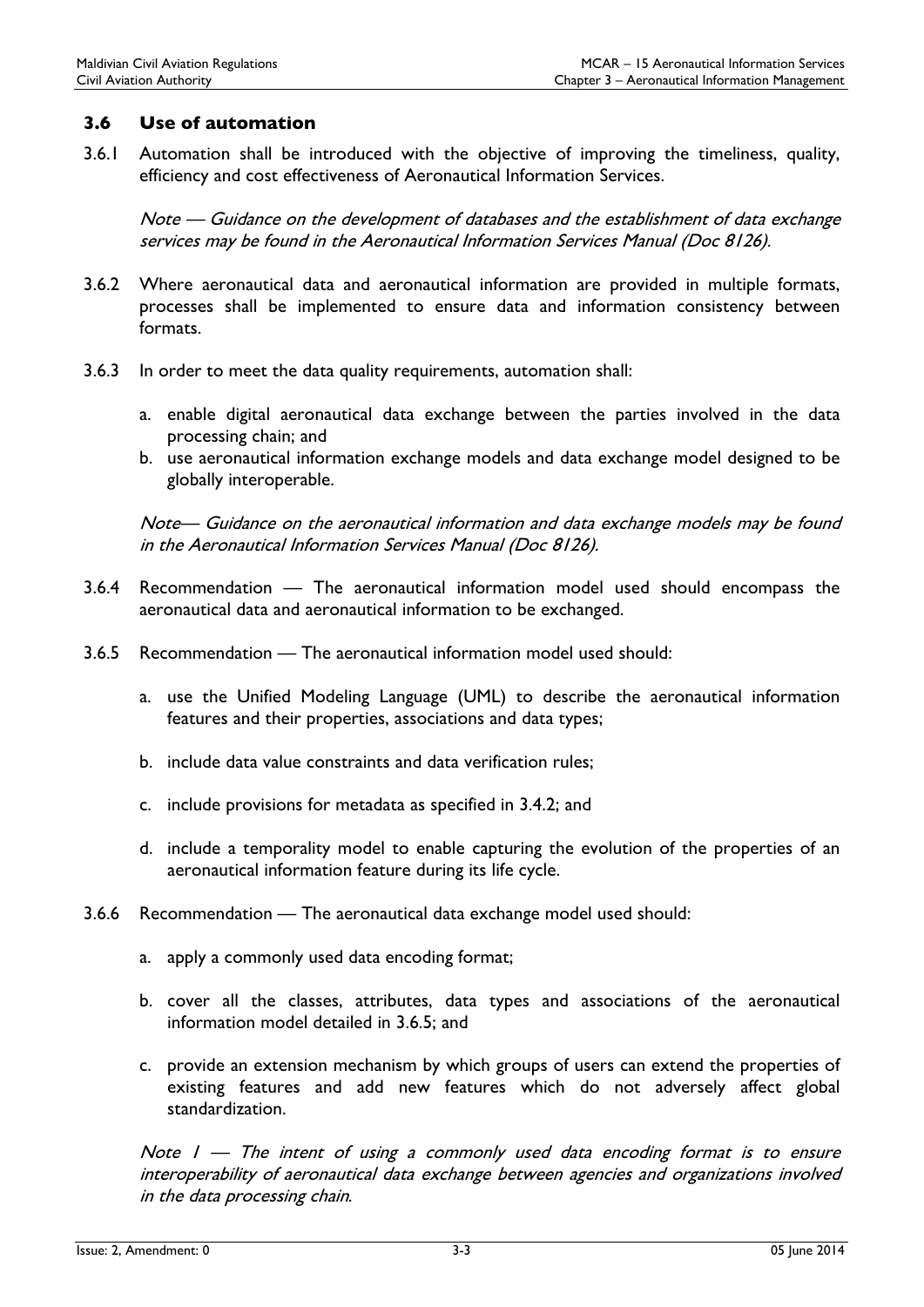#### 3.7 Quality management system

3.7.1 Quality management systems shall be implemented and maintained encompassing all functions of an Aeronautical Information Service, as outlined in 2.2. The execution of such quality management systems shall be made demonstrable for each function stage.

Note — Guidance material is contained in the Manual on the Quality Management System for Aeronautical Information Services (Doc 9839).

- 3.7.2 Recommendation Quality management should be applicable to the whole aeronautical information data chain from data origination to distribution to the next intended user, taking into consideration the intended use of data.
- 3.7.3 Recommendation The quality management system established in accordance with 3.7.1 should follow the International Organization for Standardization (ISO) 9000 series of quality assurance standards, and be certified by an approved organization.

Note 1.— An ISO 9000 certificate issued by an accredited certification body would be considered an acceptable means of compliance.

3.7.4 Within the context of the established quality management system, the competencies and the associated knowledge, skills and abilities required for each function shall be identified, and personnel assigned to perform those functions shall be appropriately trained. Processes shall be in place to ensure that personnel possess the competencies required to perform specific assigned functions. Appropriate records shall be maintained so that the qualifications of personnel can be confirmed. Initial and periodic assessments shall be established that require personnel to demonstrate the required competencies. Periodic assessments of personnel shall be used as a means to detect and correct shortfalls.

Note — Guidance material concerning training methodology to ensure the competency of personnel is contained in the Aeronautical Information Management Training Development Manual (Doc 9991).

- 3.7.5 Each quality management system shall include the necessary policies, processes and procedures, including those for the use of metadata, to ensure and verify that aeronautical data are traceable throughout the aeronautical information data chain so as to allow any data anomalies or errors detected in use to be identified by root cause, corrected and communicated to affected users.
- 3.7.6 The established quality management system shall provide users with the necessary assurance and confidence that distributed aeronautical data and aeronautical information satisfy the aeronautical data quality requirements for accuracy, resolution and integrity as specified in 3.2 and 3.3 and that the data traceability requirements are met through the provision of appropriate metadata as specified in 3.4. The system shall also provide assurance of the applicability period of intended use of aeronautical data as well as that the agreed distribution dates will be met.
- 3.7.7 All necessary measures shall be taken to monitor compliance with the quality management system in place.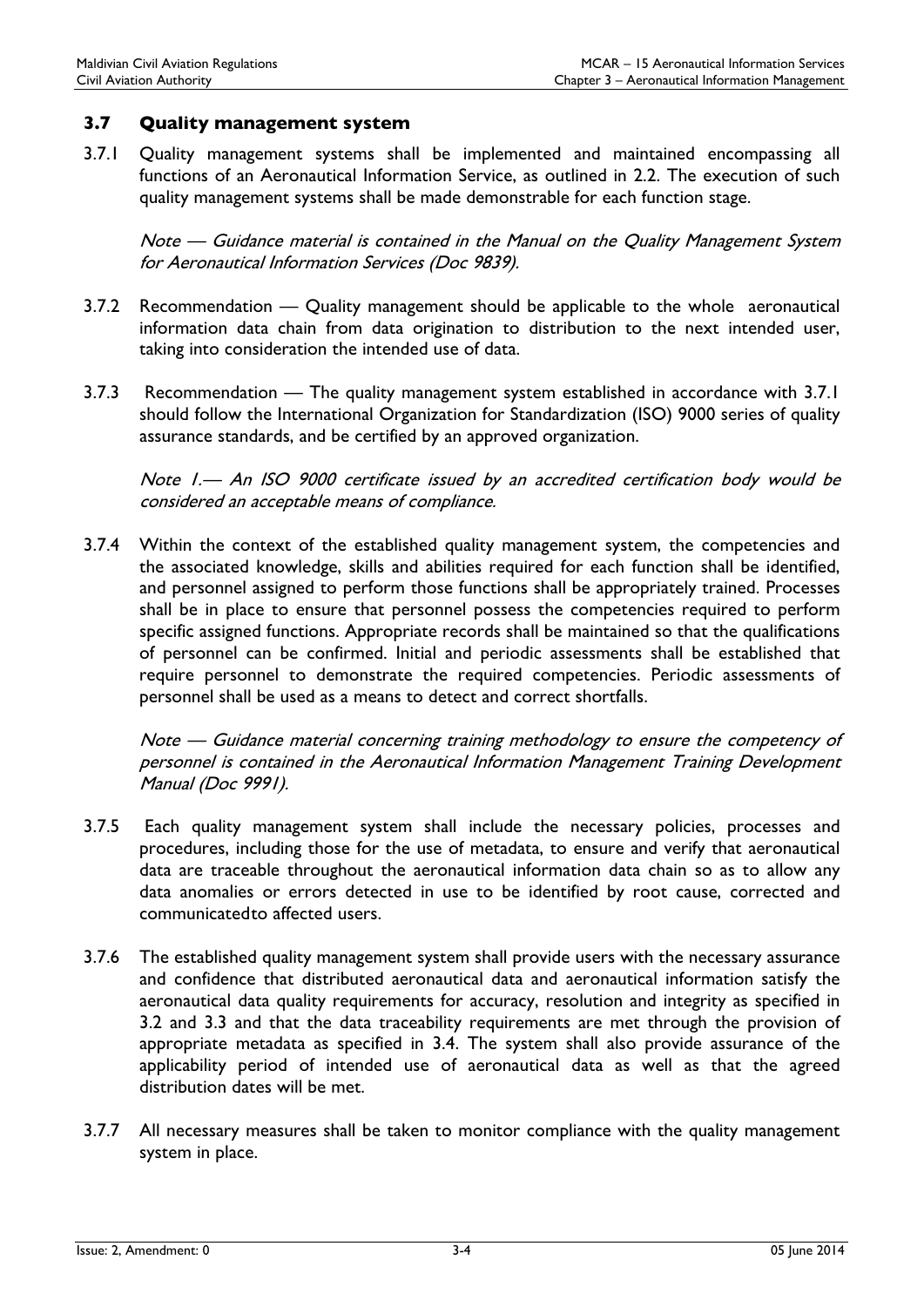3.7.8 Demonstration of compliance of the quality management system applied shall be by audit. If nonconformity is identified, initiating action to correct its cause shall be determined and taken without undue delay. All audit observations and remedial actions shall be evidenced and properly documented.

#### 3.8 Human Factors considerations

- 3.8.1 The organization of the Aeronautical Information Service provider as well as the design, contents, processing and distribution of aeronautical data and aeronautical information shall take into consideration Human Factors principles which facilitate their optimum utilization.
- 3.8.2 Due consideration shall be given to the integrity of information where human interaction is required and mitigating steps taken where risks are identified.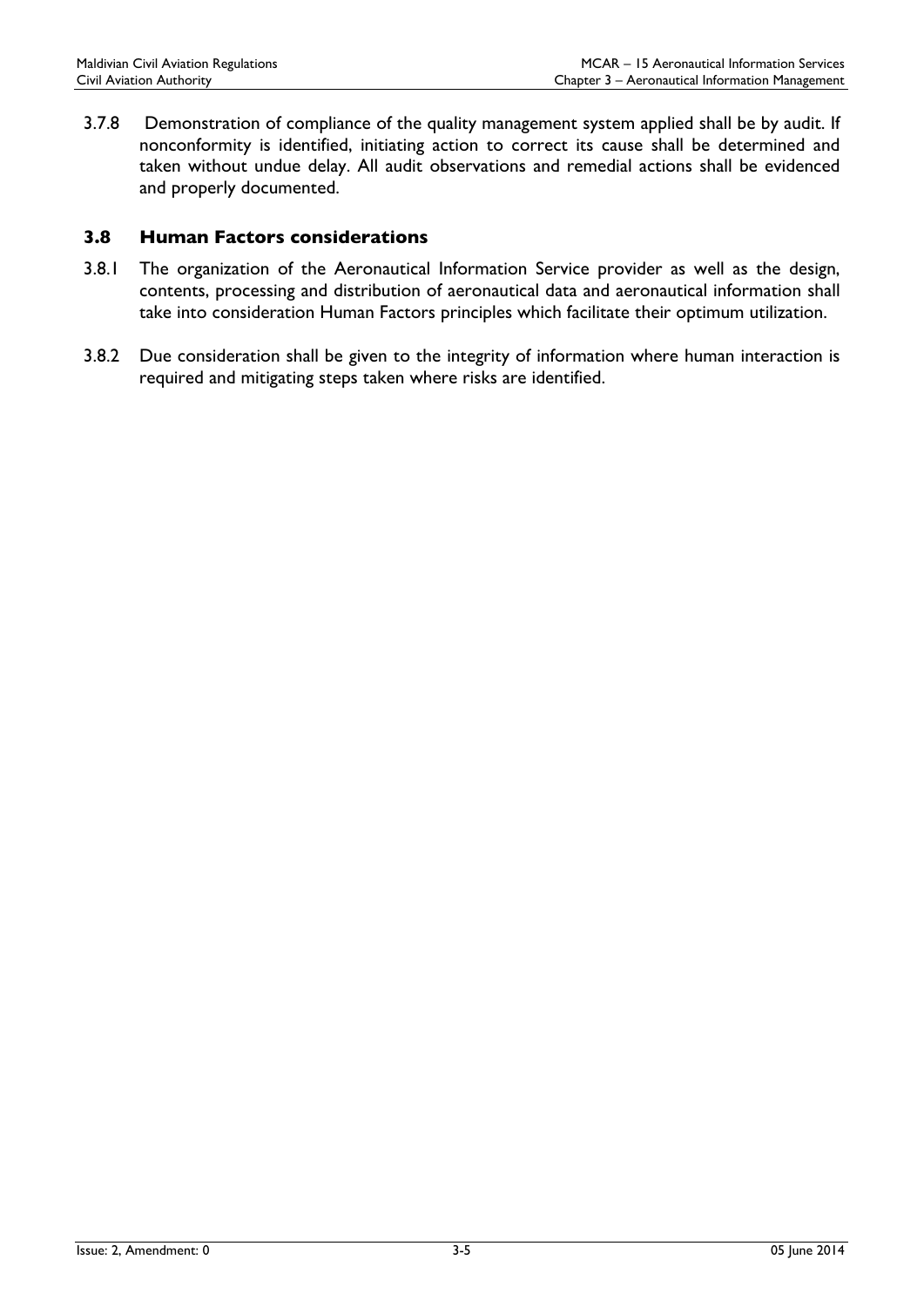### CHAPTER 4 AERONAUTICAL INFORMATION PUBLICATIONS (AIP)

AIP is intended primarily to satisfy international requirements for the exchange of aeronautical information of a lasting character essential to air navigation. When practicable, the form of presentation is designed to facilitate their use in flight. AIP constitute the basic information source for permanent information and long duration temporary changes.

#### 4.1 Contents

- 4.1.1 An Aeronautical Information Publication will contain, in three parts, sections and subsections uniformly referenced to allow for standardized electronic data storage and retrieval, current information relating to, and arranged under, those subjects enumerated in Appendix 1 that appear in roman type, is designed basically to facilitate operational use in flight, the precise format and arrangement be left to the discretion of the CAA provided that an adequate table of contents is included.
- 4.1.1.1 Recommendation: Aeronautical Information Publications would in addition, contain current information relating to those subjects enumerated in Appendix 1
- 4.1.2 Aeronautical Information Publications will include in Part 1 General (GEN):
	- a. A statement of the competent authority for the air navigation facilities, services or procedures covered by the AIP;
	- b. The general conditions under which the services or facilities are available for international use;
	- c. A list of significant differences between the national regulations and practices of Maldives and the related ICAO Standards, Recommended Practices and Procedures, given in a form that would enable a user to differentiate readily between the requirements of Director General of Maldives Civil Aviation Authority and the related ICAO provisions;
	- d. The choice made by Director of Maldives Civil Aviation Authority in each significant case where an alternative course of action is provided for in ICAO Standards, Recommended Practices and Procedures.
- 4.1.3 The aeronautical charts listed alphabetically below will when available for designated international aerodromes/ heliports, form part of the AIP, or be distributed separately to recipients of the AIP:
	- a. Aerodrome/Heliport Chart ICAO;
	- b. Aerodrome Ground Movement Chart ICAO;
	- c. Aerodrome Obstacle Chart ICAO Type A;
	- d. Aerodrome Terrain and Obstacle Chart ICAO (Electronic)
	- e. Aircraft Parking/Docking Chart ICAO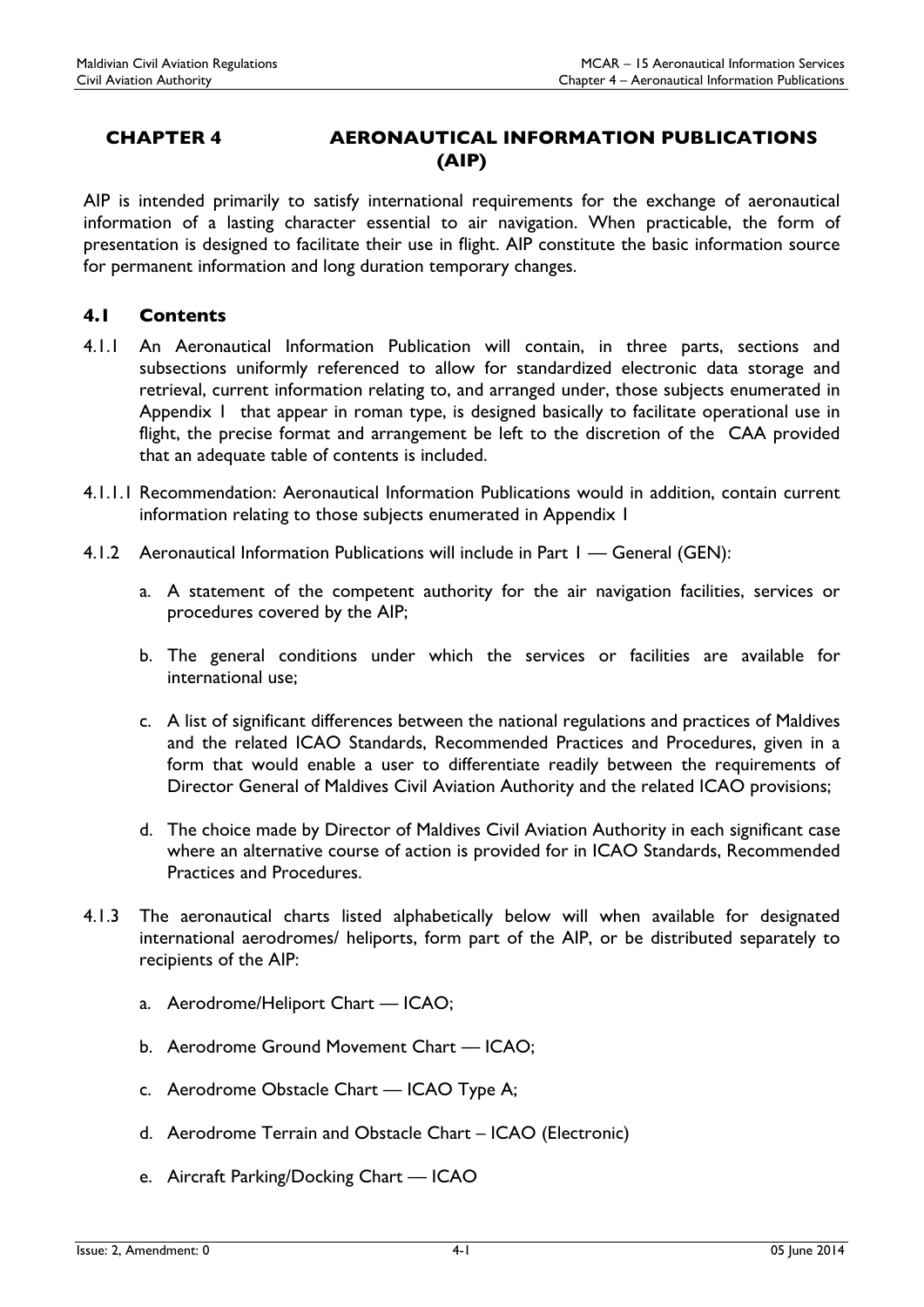- f. Area Chart ICAO;
- g. ATS Surveillance Altitude Chart ICAO
- h. Instrument Approach Chart ICAO;
- i. Precision Approach Terrain Chart ICAO;
- j. Standard Arrival Chart Instrument (STAR) ICAO;
- k. Standard Departure Chart Instrumental (SID) ICAO;
- l. Visual Approach Chart ICAO.
- 4.1.4 Charts, maps or diagrams shall be used, when appropriate, to complement or as a substitute for the tabulations or text of Aeronautical Information Publications. Where appropriate, charts produced in conformity with MCAR-4 - Aeronautical Charts, may be used to fulfill this requirement. Guidance material as to the specifications of index maps and diagrams included in Aeronautical Information Publications is contained in the Aeronautical Information Services Manual (Doc 8126).

#### 4.2 General specifications

- 4.2.1 Each Aeronautical Information Publication shall be self-contained and shall include a table of contents. If it is necessary by reason of bulk or for convenience, to publish an AIP in two or more parts or volumes, each of them will indicate that the remainder of the information is to be found in the other part(s) or volume(s).
- 4.2.1.1 Each AIP shall not duplicate information within itself or from other sources.
- 4.2.2 AIP should be published in loose-leaf form unless the complete publication is reissued at frequent intervals.
- 4.2.3 Each Aeronautical Information Publication shall be dated. In the case of Aeronautical Information Publications issued in loose-leaf form, each page shall be dated. The date, consisting of the day, month (by name) and year, shall be the publication date or the effective date of the information.
- 4.2.4 A checklist giving the current date of each page in the Aeronautical Information Publication series shall be reissued frequently to assist the user in maintaining a current publication. The page number/chart title and date of the checklist shall appear on the checklist itself.
- 4.2.5 Each Aeronautical Information Publication issued as a bound volume and each page of an Aeronautical Information Publication issued in loose-leaf form shall be so annotated as to indicate clearly:
	- a. The identity of the Aeronautical Information Publication;
	- b. The territory covered and subdivisions when necessary;
	- c. The identification of Maldives and producing organization (Authority).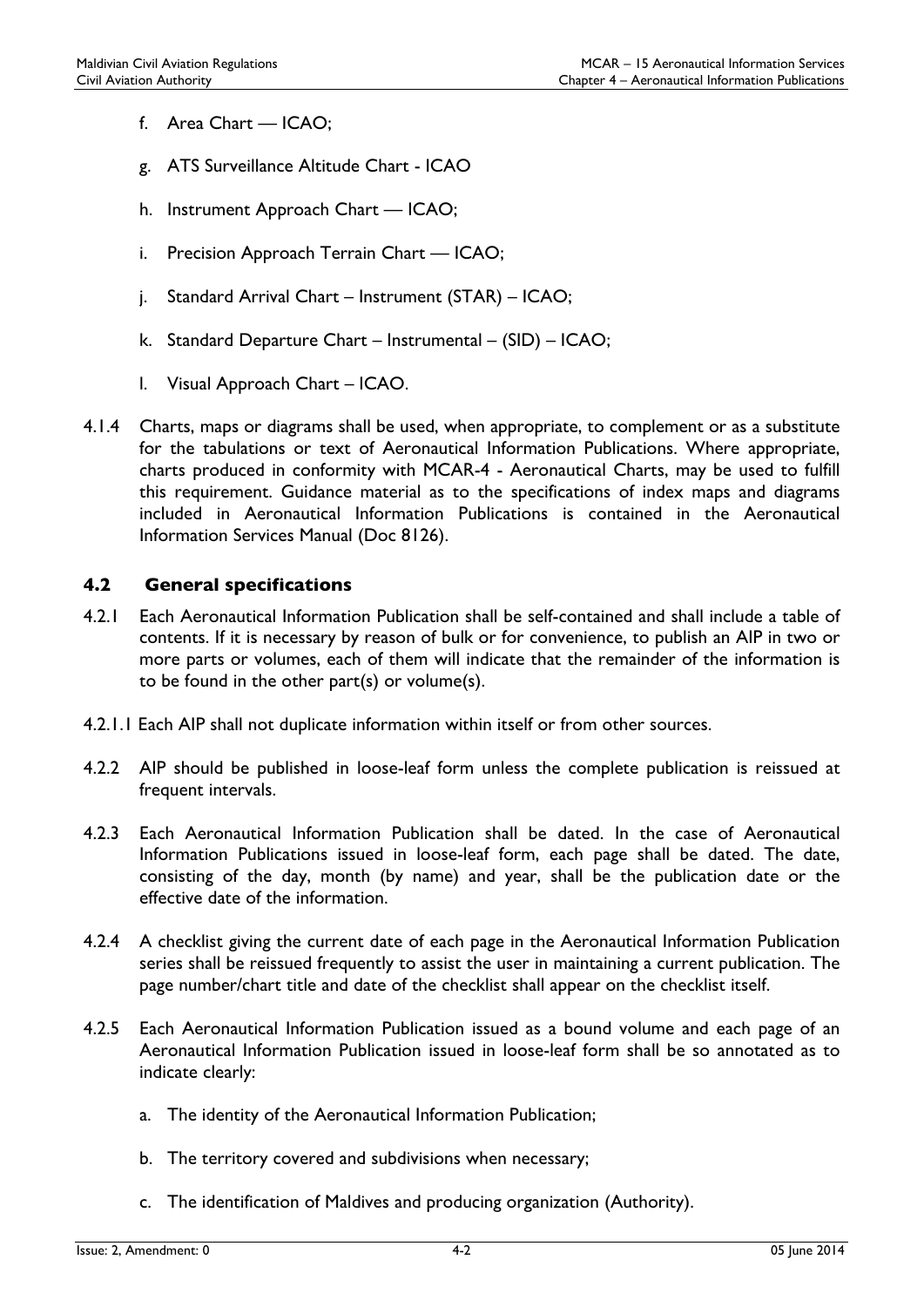- d. Page numbers/chart titles;
- e. The degree of reliability if the information is doubtful.
- 4.2.6 The sheet size should be no larger than  $210 \times 297$  mm, except that larger sheets may be used provided they are folded to the same size.
- 4.2.7 All changes to the AIP, or new information on a republished page, shall be identified by a distinctive symbol or annotation.
- 4.2.8 Operationally significant changes to the AIP shall be published in accordance with AIRAC procedures and shall be clearly identified by the acronym AIRAC.
- 4.2.9 AIP shall be amended or reissued at such regular intervals as may be necessary to keep them up to date. Recourse to hand amendments or annotations shall be kept to the minimum. The normal method of amendment shall be by means of replacement sheets.
- 4.2.9.1 The regular interval referred to in 4.2.9 shall be specified in the AIP, Part 1 General (GEN). Guidance material on the establishment of intervals between publication dates of AIP Amendments is contained in the Aeronautical Information Service providers Manual (Doc 8126).

#### 4.3 Specifications for AIP Amendments

- 4.3.1 Permanent changes to the AIP shall be published as AIP Amendments.
- 4.3.2 Each AIP Amendment shall be allocated a serial number, which shall be consecutive.
- 4.3.3 Each AIP Amendment page, including the cover sheet, shall display a publication date.
- 4.3.4 Each AIRAC AIP Amendment page, including the cover sheet, shall display an effective date.
- 4.3.5 When an AIP Amendment is issued, it shall include references to the serial number of those elements, if any, of the Integrated Aeronautical Information Package, which have been incorporated into the amendment.
- 4.3.6 A brief indication of the subjects affected by the amendment shall be given on the AIP Amendment cover sheet.
- 4.3.7 When an AIP Amendment will not be published at the established interval or publication date, a NIL notification shall be originated and distributed by the monthly plain-language list of valid NOTAM required as per the para 5.2.13.3.

#### 4.4 Specifications for AIP Supplements

- 4.4.1 Temporary changes of long duration (three months or longer) and information of short duration, which contains extensive text and/or graphics, shall be published as AIP Supplements.
- 4.4.2 Each AIP Supplement shall be allocated a serial number, which shall be consecutive and based on the calendar year.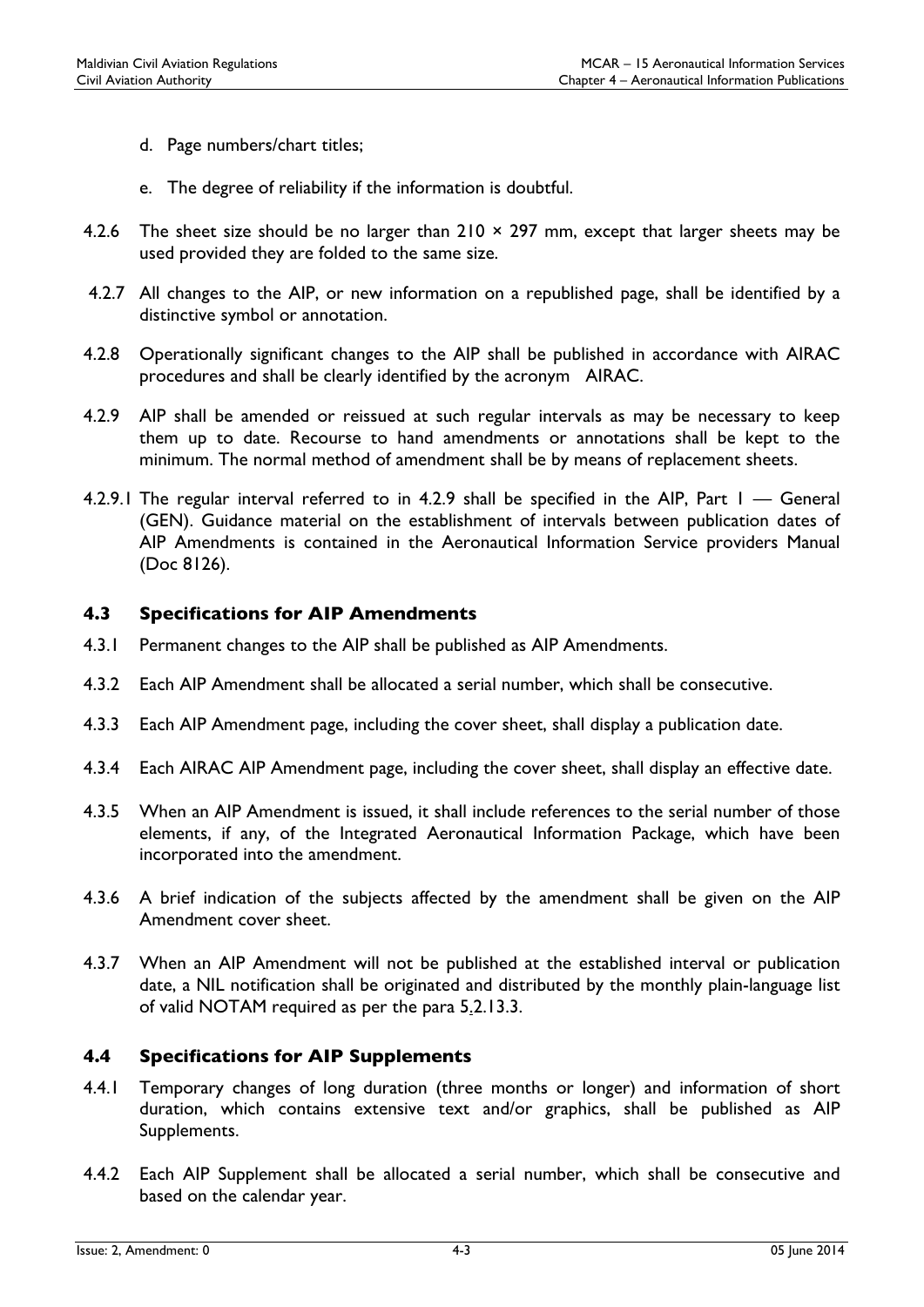- 4.4.3 AIP Supplement pages shall be kept in the AIP as long as all or some of their contents remain valid.
- 4.4.4 When an error occurs in an AIP Supplement or when the period of validity of an AIP Supplement is changed, a new AIP Supplement shall be published as a replacement.

Note.— The requirements for NOTAM apply when time constraints do not allow sufficient time for the distribution of an AIP Supplement.

- 4.4.5 When an AIP Supplement is sent in replacement of a NOTAM, it shall include a reference to the serial number of the NOTAM
- 4.4.6 A checklist of valid AIP Supplements shall be issued at intervals of not more than one month. This information shall be issued through the medium of the monthly printed plain language list of valid NOTAM required as per the para 5.2.13.3.
- 4.4.7 AIP Supplement pages should be coloured in order to be conspicuous, preferably in yellow.
- 4.4.8 AIP Supplement pages should be kept as the first item in the AIP parts.

#### 4.5 Distribution

AIP, AIP Amendments and AIP Supplements shall be made available by the most expeditious means.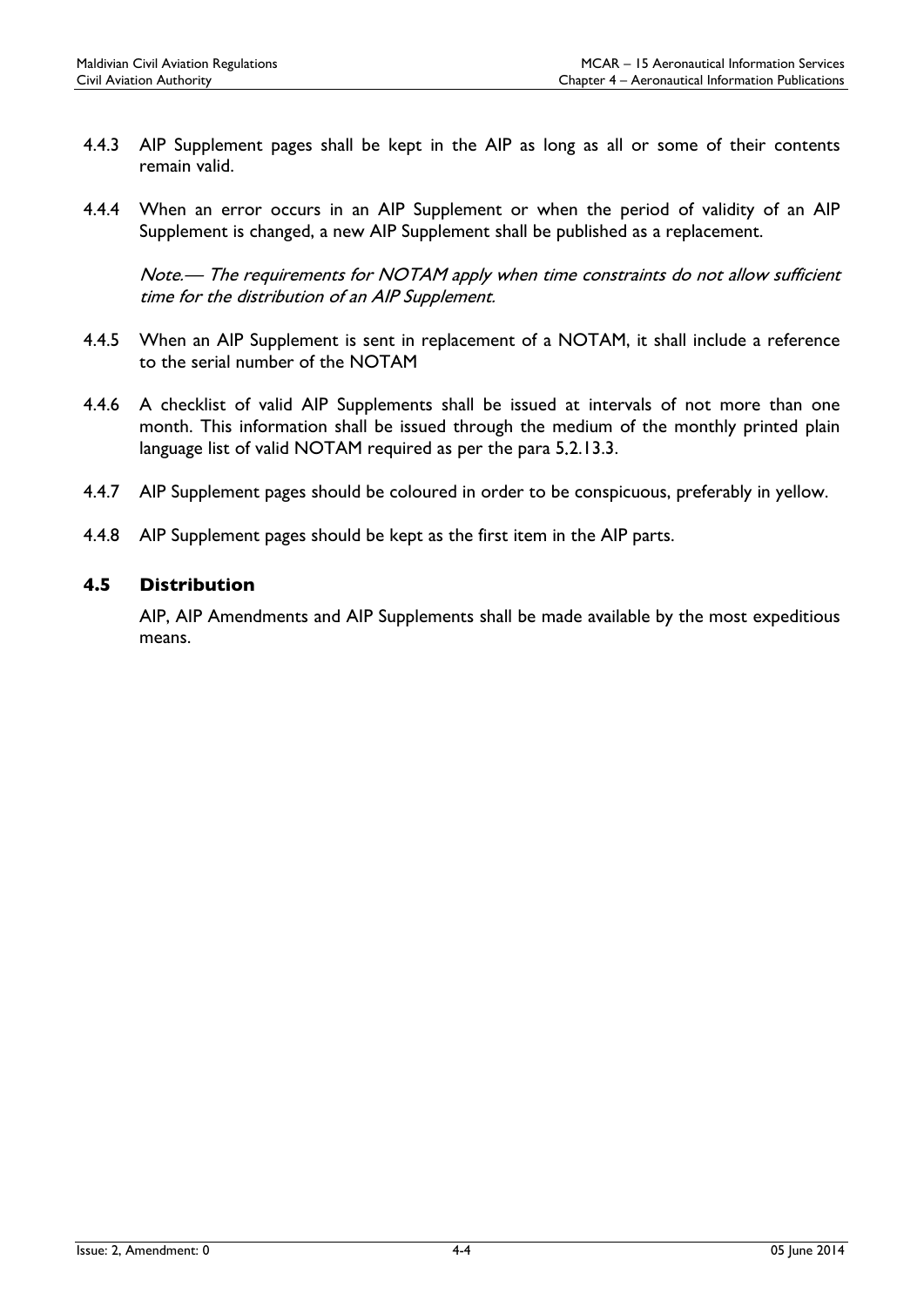# CHAPTER 5 AERONAUTICAL INFORAMATION SERVICE – NOTAM

#### 5.1 Origination

- 5.1.1 A NOTAM shall be originated and issued promptly whenever the information to be distributed is of a temporary nature and of short duration or when operationally significant permanent changes or temporary changes of long duration are made at short notice, except for extensive text and/or graphics Operationally significant changes concerning circumstances are issued under the Aeronautical Information Regulation and Control (AIRAC) system as specified in this MCAR Information of short duration containing extensive text and/or graphics is published as an AIP Supplement
- 5.1.1.1 A NOTAM shall be originated and issued concerning the following information:
	- a. Establishment, closure or significant changes in operation of aerodrome(s)/heliport(s) or runways;
	- b. Establishment, withdrawal and significant changes in operation of aeronautical services (AGA, AIS, ATS, COM, MET, SAR, etc.);
	- c. Establishment or withdrawal of electronic and other aids to air navigation and aerodromes/heliports. This includes: interruption or return to operation, change of frequencies, and change in notified hours of service, change of identification, change of orientation (directional aids), change of location, power increase or decrease amounting to 50 per cent or more, change in broadcast schedules or contents, or irregularity or unreliability of operation of any electronic aid to air navigation, and air-ground communication services;
	- d. Establishment, withdrawal or significant changes made to visual aids;
	- e. Interruption of or return to operation of major components of aerodrome lighting systems;
	- f. Establishment, withdrawal or significant changes made to procedures for air navigation services;
	- g. Occurrence or correction of major defects or impediments in the manoeuvring area;
	- h. Changes to and limitations on availability of fuel, oil and oxygen;
	- i. Major changes to search and rescue facilities and services available;
	- j. Establishment, withdrawal or return to operation of hazard beacons marking obstacles to air navigation;
	- k. Changes in regulations requiring immediate action e.g. prohibited areas for SAR action;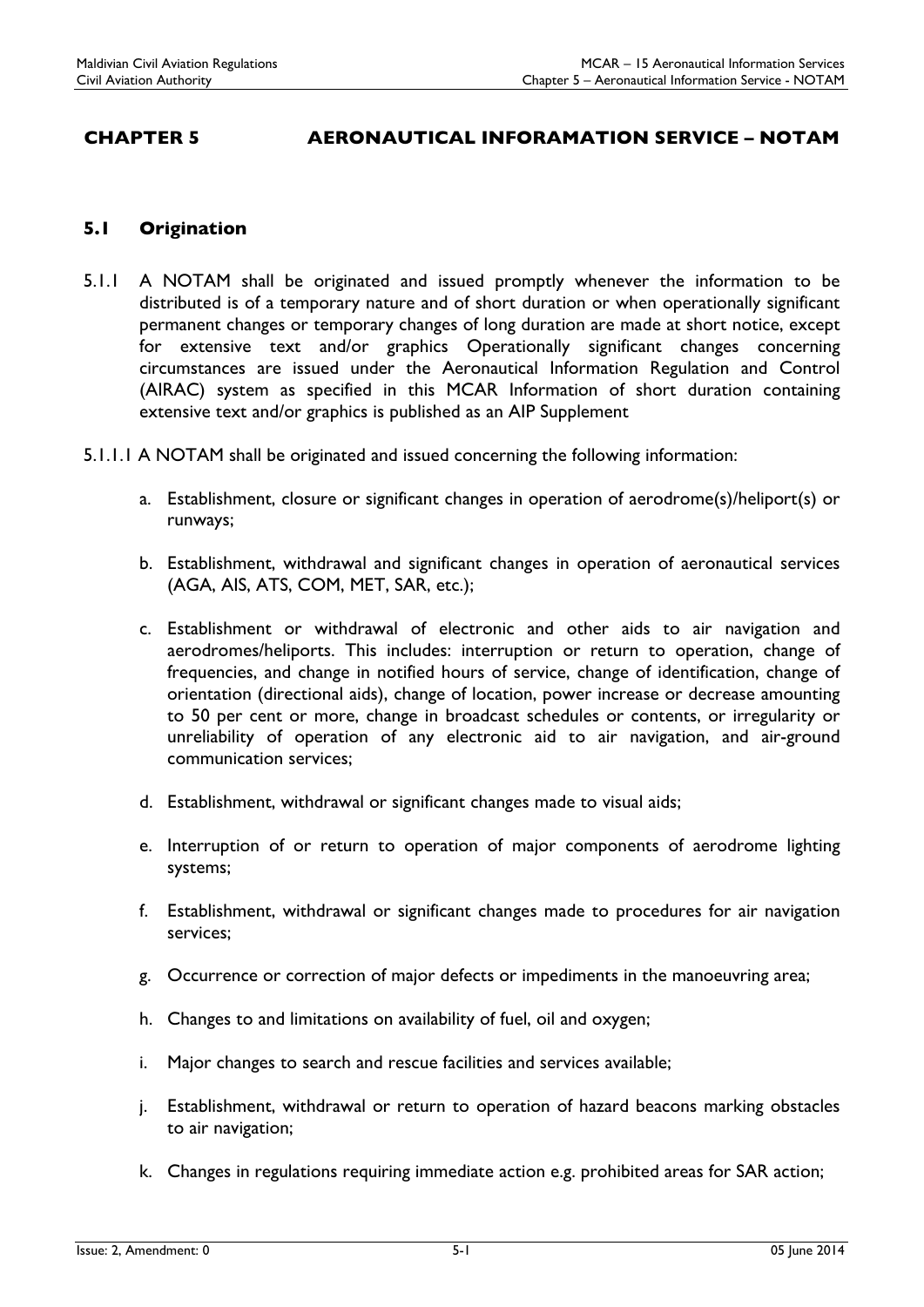- l. Presence of hazards which affect air navigation (including obstacles, military exercises, displays, races and major parachuting events outside promulgated sites);
- m. Erecting or removal of, or changes to, obstacles to air navigation in the take-off/climb, missed approach, approach areas and runway strip;
- n. Establishment or discontinuance (including activation or deactivation) as applicable, or changes in the status of prohibited, restricted or danger areas;
- o. Establishment or discontinuance of areas or routes or portions thereof where the possibility of interception exists and where the maintenance of guard on the VHF emergency frequency 121.5 MHz is required;
- p. Allocation, cancellation or change of location indicators;
- q. Significant changes in the level of protection normally available at an aerodrome for rescue and firefighting purposes. NOTAM shall be originated only when a change of category is involved and such change of category is involved shall be clearly stated (see MCAR 139, Volume I, Chapter 9, and Attachment A, Section 17)
- r. Presence or removal of, or significant changes in, hazardous conditions due to snow, slush, ice or water on the movement area;
- s. Outbreaks of epidemics necessitating changes in notified requirements for inoculations and quarantine measures;
- t. Forecasts of solar cosmic radiation, where provided;
- u. an operationally significant change in volcanic activity, the location, date and time of volcanic eruptions and/or horizontal and vertical extent of volcanic ash cloud, including direction of movement, flight levels and routes or portions of routes which could be affected;
- v. release into the atmosphere of radioactive materials or toxic chemicals following a nuclear or chemical incident, the location, date and time of the incident, the flight levels and routes or portions thereof which could be affected and the direction of movement;
- w. establishment of operations of humanitarian relief missions, such as those undertaken under the auspices of United Nations, together with procedures and/or limitations which affect air navigation; and
- x. Implementation of short-term contingency measures in cases of disruption, or partial disruption, of air traffic services and related supporting services.
- 5.1.1.2 The need for origination of a NOTAM should be considered in any other circumstance which may affect the operations of aircraft.
- 5.1.1.3 The following information shall not be notified by NOTAM:
	- a. Routine maintenance work on aprons and taxiways which does not affect the safe movement of aircraft;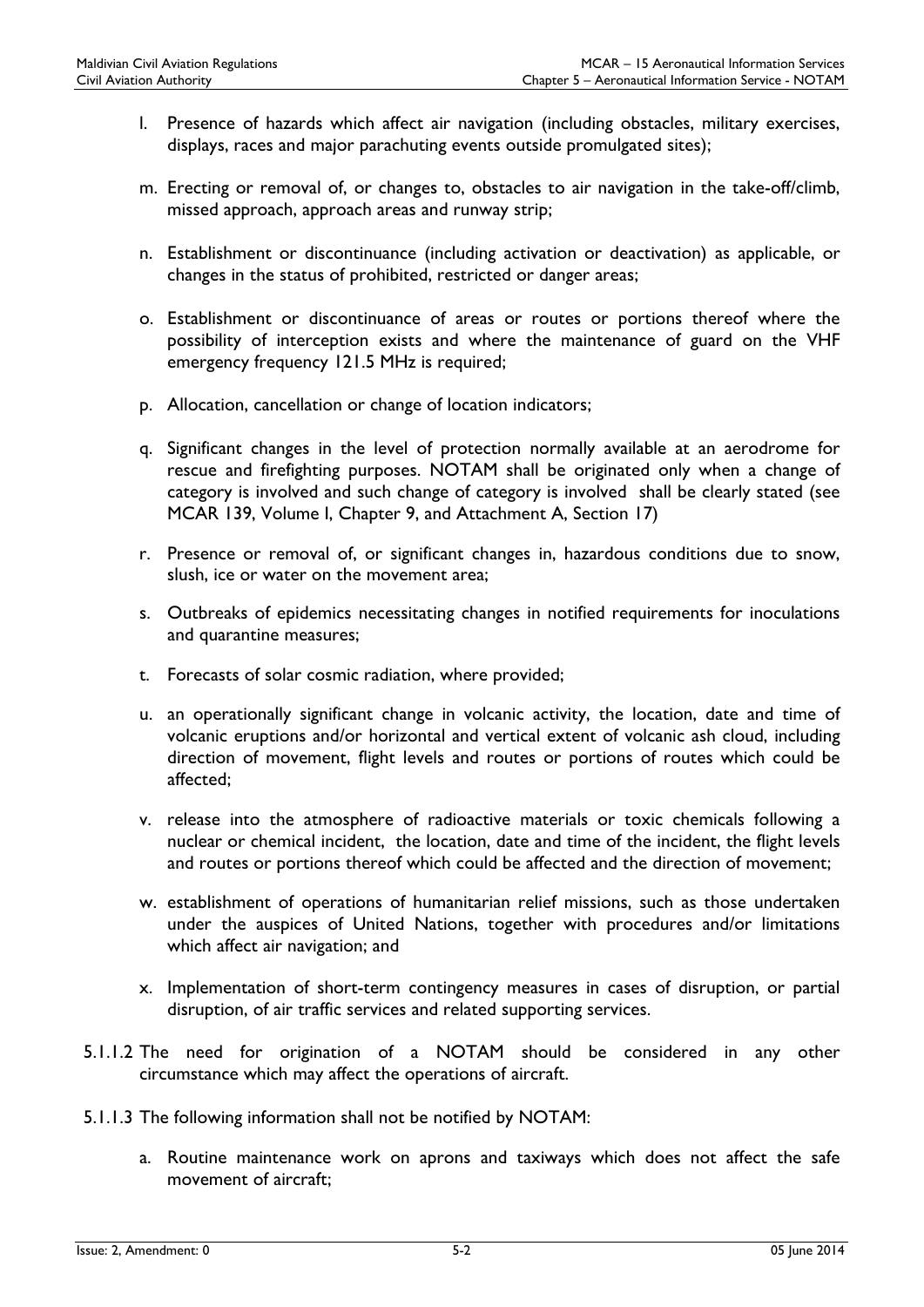- b. Runway marking work, when aircraft operations can safely be conducted on other available runways or the equipment used can be removed when necessary;
- c. Temporary obstructions in the vicinity of aerodromes/heliports that do not affect the safe operation of aircraft;
- d. Partial failure of aerodrome/heliport lighting facilities where such failure does not directly affect aircraft operations;
- e. Partial temporary failure of air-ground communications when suitable alternative frequencies are known to be available and are operative;
- f. The lack of apron marshalling services and road traffic control;
- g. The serviceability of location, destination or other instruction signs on the aerodrome movement area;
- h. Parachuting when in uncontrolled airspace under VFR (see 1.1.1.) when controlled, at promulgated sites or within danger or prohibited areas;
- i. Other information of a similar temporary nature.
- 5.1.1.4 At least seven days' advance notice shall be given of the activation of established danger, restricted or prohibited areas and of activities requiring temporary airspace restrictions other than for emergency operations.
- 5.1.1.4.1 Recommendation: Notice of any subsequent cancellation of the activities or any reduction of the hours of activity or the dimensions of the airspace should be given as soon as possible. Whenever possible, at least 24 hours' advance notice is desirable, to permit timely completion of the notification process and to facilitate airspace utilization planning.
- 5.1.1.5 NOTAM notifying serviceability of aids to air navigation, facilities or communication services shall give an estimate of the period of unserviceability or the time at which restoration of service is expected.
- 5.1.1.6 When an AIP Amendment or an AIP Supplement is published in accordance with AIRAC procedures, NOTAM shall be originated giving a brief description of the contents, the effective date and the reference number to the amendment or supplement. This NOTAM shall come into force on the same effective date as the amendment or supplement and shall remain valid in the pre-flight information bulletin for a period of fourteen days. Guidance material for the origination of NOTAM announcing the existence of AIRAC AIP Amendments or AIP Supplements ("Trigger NOTAM") is contained in the Aeronautical Information Services Manual (Doc 8126).

#### 5.2 General specifications

- 5.2.1 Except as otherwise provided in 5.2.3 and.5.2.4, each NOTAM shall contain the information in the order shown in the NOTAM Format in Appendix 2.
- 5.2.2 Text of NOTAM shall be composed of the significations/uniform abbreviated phraseology assigned to the ICAO NOTAM Code complemented by ICAO abbreviations, indicators, identifiers, designators, call signs, frequencies, figures and plain language.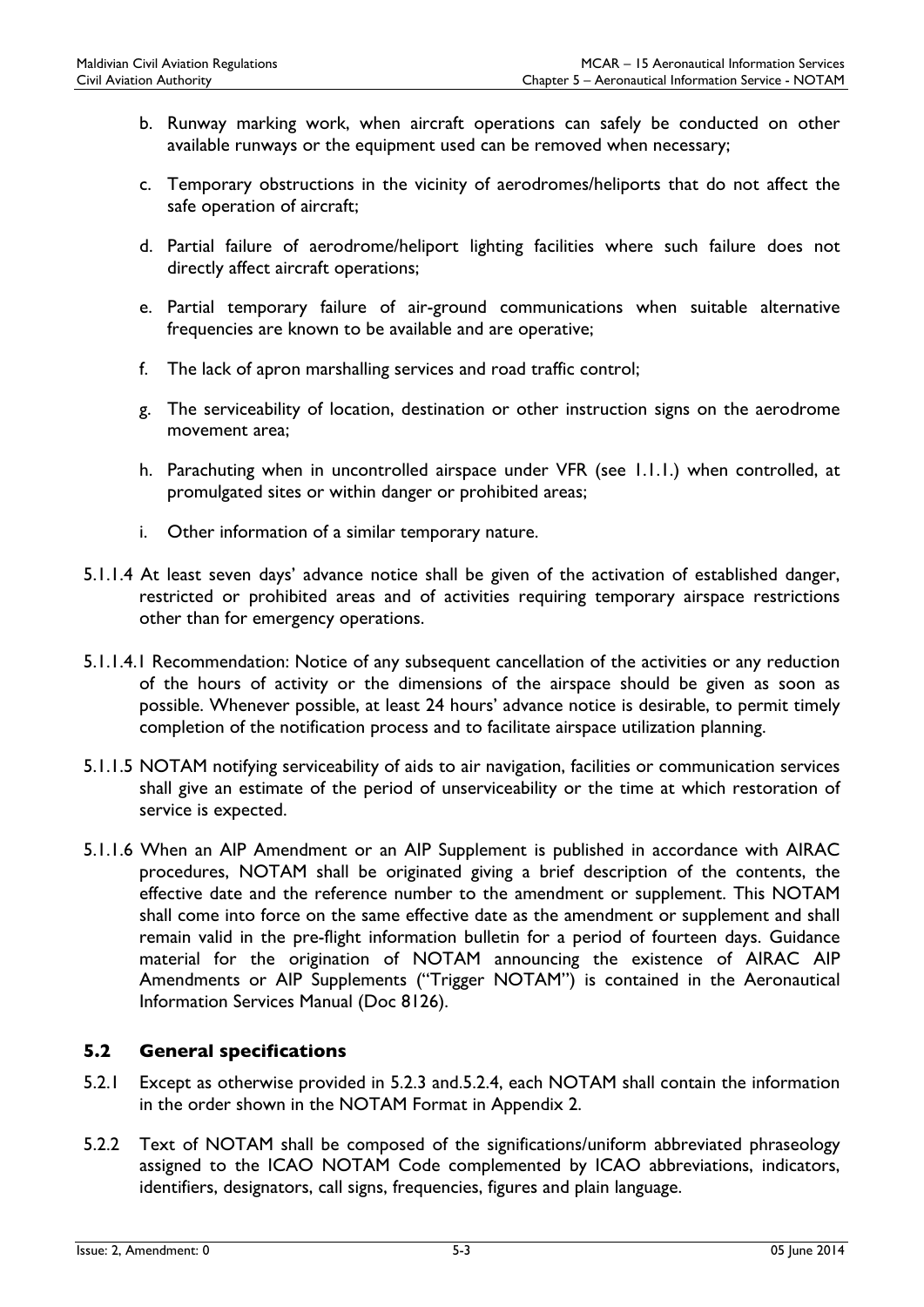- 5.2.2.1 When NOTAM is selected for international distribution, English text shall be included for those parts expressed in plain language. The ICAO NOTAM Code together with significations/uniform abbreviated phraseology and ICAO Abbreviations are those contained in the PANS-ABC (Doc 8400).
- 5.2.3 Information concerning an operationally significant change in volcanic activity is not applicable to Maldives. Therefore ASHTAM NOTAM is not applicable to Maldives.
- 5.2.4 The NOTAM originator shall allocate to each NOTAM a series identified by a letter and a four-digit number followed by a stroke and a two-digit number for the year. The four-digit number shall be consecutive and based on the calendar year. Letters A to Z, with the exception of S and T, may be used to identify a NOTAM series.
- 5.2.5 When errors occur in a NOTAM, a NOTAM with a new number to replace the erroneous NOTAM shall be issued.
- 5.2.6 When a NOTAM is issued which cancels or replaces a previous NOTAM, the series and number of the previous NOTAM shall be indicated. The series, location indicator and subject of both NOTAM shall be the same. Only one NOTAM shall be cancelled or replaced by a NOTAM.
- 5.2.7 Each NOTAM shall deal with only one subject and one condition of the subject. Guidance concerning the combination of a subject and a condition of the subject in accordance with the NOTAM Selection Criteria is contained in the Aeronautical Information Services Manual (Doc 8126).
- 5.2.8 Each NOTAM shall be as brief as possible and so compiled that its meaning is clear without the need to refer to another document.
- 5.2.9 Each NOTAM shall be transmitted as a single telecommunication message.
- 5.210 A NOTAM containing permanent or temporary information of long duration shall carry appropriate AIP or AIP Supplement references.
- 5.2.11 Location indicators included in the text of a NOTAM shall be those contained in Location Indicators (Doc 7910).
- 5.2.11.1 In no case shall a curtailed form of such indicators be used.
- 5.2.11.2 Where no ICAO location indicator is assigned to the location, its place name spelt in accordance with.3.6.2 of this MCAR shall be entered in plain language.
- 5.2.12 A checklist of valid NOTAM shall be issued as a NOTAM over the Aeronautical Fixed Service (AFS) at intervals of not more than one month using the NOTAM Format specified in Appendix 2. One NOTAM shall be issued for each series.
- 5.2.12.1 A checklist of NOTAM shall refer to the latest AIP Amendments, AIP Supplements and at least the internationally distributed AIC.
- 5.2.12.2 A checklist of NOTAM shall have the same distribution as the actual message series to which they refer and shall be clearly identified as checklist.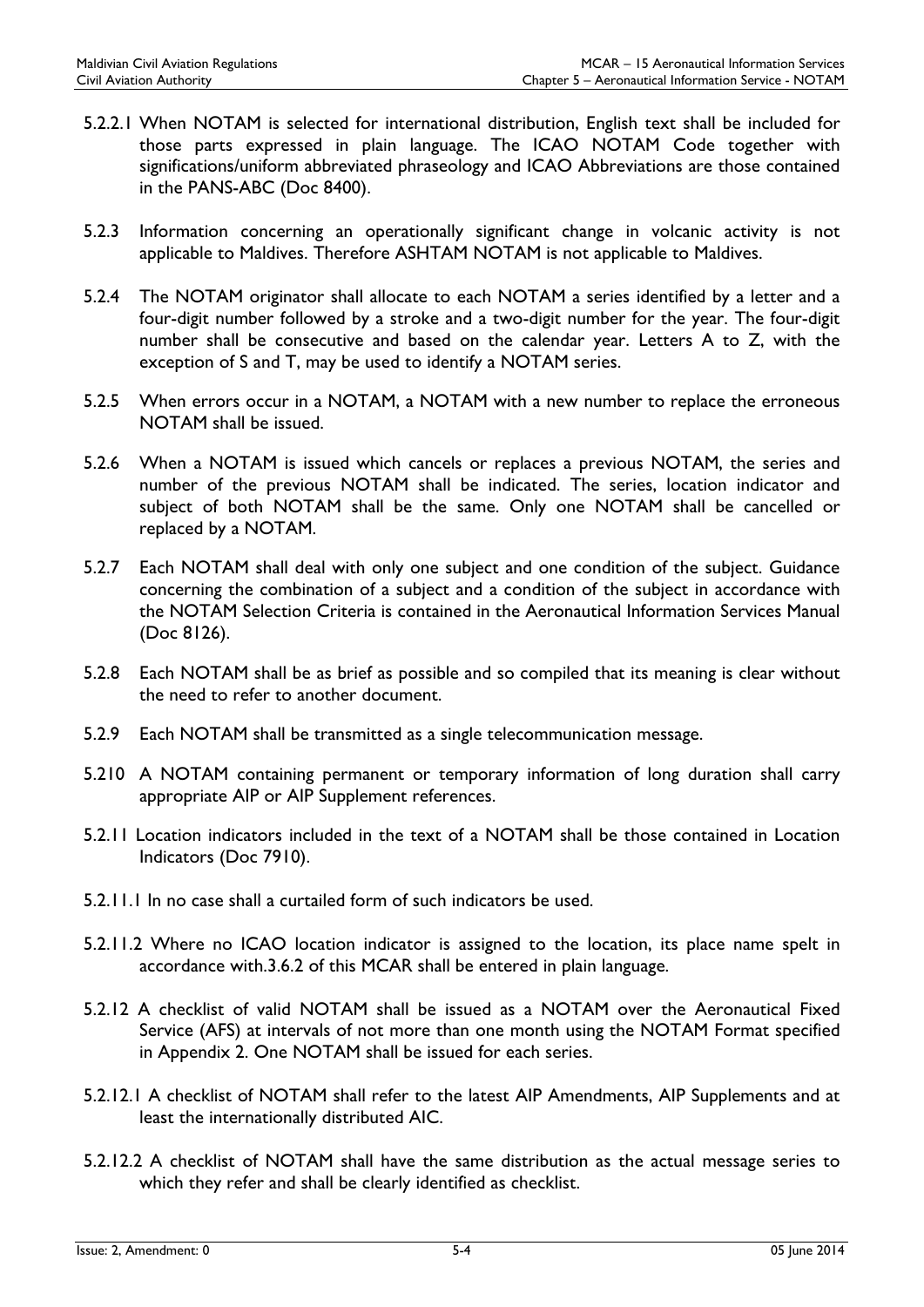5..2.12.3 A monthly plain-language list of valid NOTAM, including indications of the latest AIP Amendments, AIC issued and a checklist of AIP Supplements shall be prepared with a minimum of delay and forwarded by the most expeditious means to recipients of the Integrated Aeronautical Information Package

#### 5.3 Distribution

- 5.3.1 NOTAM shall be distributed on the basis of a request.
- 5.3.2 NOTAM shall be prepared in conformity with the relevant provisions of the ICAO communication procedures.
- 5.3.2.1 The AFS shall, whenever practicable, be employed for NOTAM distribution.
- 5.3.2.2 When a NOTAM exchanged as specified in.5.3.4 is sent by means other than the AFS, a sixdigit date-time group indicating the date and time of NOTAM origination, and the identification of the originator shall be used, preceding the text.
- 5.3.3, Maldives Airports Company Ltd shall select the NOTAM that are to be given international distribution.
- 5.3.3.1 Selective distribution lists should be used when practicable. These lists are intended to obviate superfluous distribution of information. Guidance material relating to this is contained in the Aeronautical Information Services Manual (Doc 8126).
- 5.3.4 International exchange of NOTAM shall take place only as mutually agreed between the international NOTAM offices concerned.
- 5.3.4.1 These exchanges of NOTAM between international NOTAM offices shall, as far as practicable, be limited to the requirements of the receiving States concerned by means of separate series providing for at least international and domestic flights.
- 5.3.4.2 A predetermined distribution system for NOTAM transmitted on the AFS shall be used whenever possible, subject to the requirements of 5.3.4.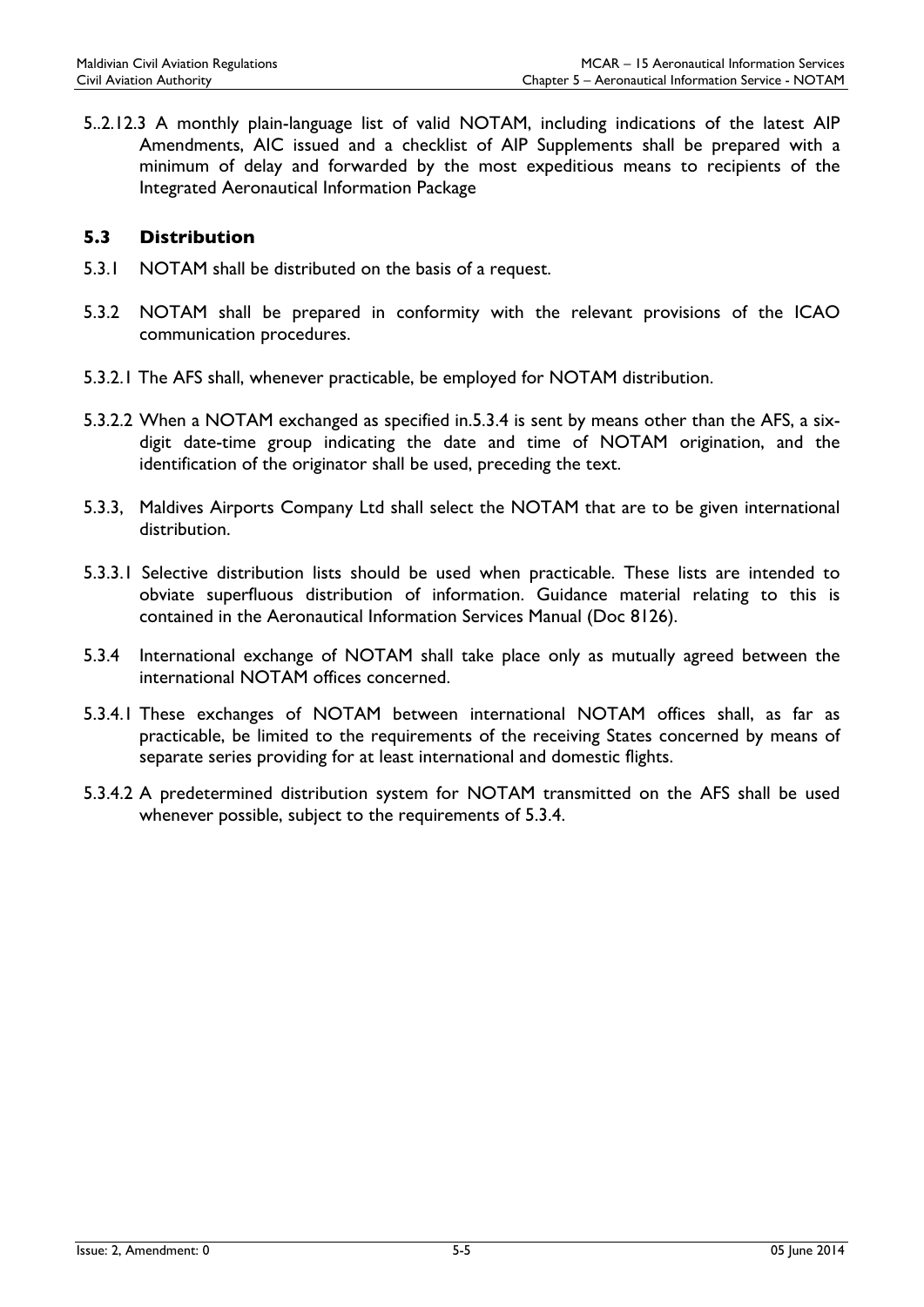#### CHAPTER 6 AERONAUTICAL INFORMATION REGULATION AND CONTROL (AIRAC)

#### 6. 1 General specification

- 6.1.1 Information concerning the circumstances listed in Appendix 3 Part 1 shall be distributed under the regulated system (AIRAC), i.e. basing establishment, withdrawal or significant changes upon a series of common effective dates at intervals of 28 days, including 29 January 1998. The information notified therein shall not be changed further for at least another 28 days after the effective date, unless the circumstance notified is of a temporary nature and would not persist for the full period.
- 6.1.2 The regulated system (AIRAC) should also be used for the provision of information relating to the establishment and withdrawal of, and premeditated significant changes in, the circumstances listed in Appendix 3, Part 2.
- 6.1.3 When information has not been submitted by the AIRAC date, a NIL notification shall be originated and distributed by NOTAM or other suitable means, not later than one cycle before the AIRAC effective date concerned.
- 6.1.4 Implementation dates other than AIRAC effective dates shall not be used for pre-planned operationally significant changes requiring cartographic work and/or for updating of navigation databases.
- 6.1.5 The use of the date in the AIRAC cycle, which occurs between 21 December and 17 January inclusive, should be avoided as an effective date for the introduction of significant changes under the AIRAC system.

#### 6.2 Provision of information in paper copy form

- 6.2.1 Information provided under the AIRAC system in paper copy form and shall be distributed by Aeronautical Information Services at least 42 days in advance of the effective date with the objective of reaching recipients at least 28 days in advance of the effective date.
- 6.2.2 Whenever major changes are planned and where advance notice is desirable and practicable, a publication date of at least 56 days in advance of the effective date should be used.

#### 6.3 Provision of information as electronic media

- 6.3.1 Where an aeronautical database established, when updating its contents concerning the circumstances listed in Appendix 3, Part 1, it shall be ensured that the effective dates of data coincide with the established AIRAC effective dates.
- 6.3.2 Information provided as electronic media, concerning the circumstances listed in Appendix 3 Part 1, shall be distributed/made available by the Aeronautical Information Services unit so as to reach recipients at least 28 days in advance of the AIRAC effective date.
- 6.3.3 Whenever major changes are planned and where advance notice is desirable and practicable, information provided as electronic media should be distributed/made available at least 56 days in advance of the effective date.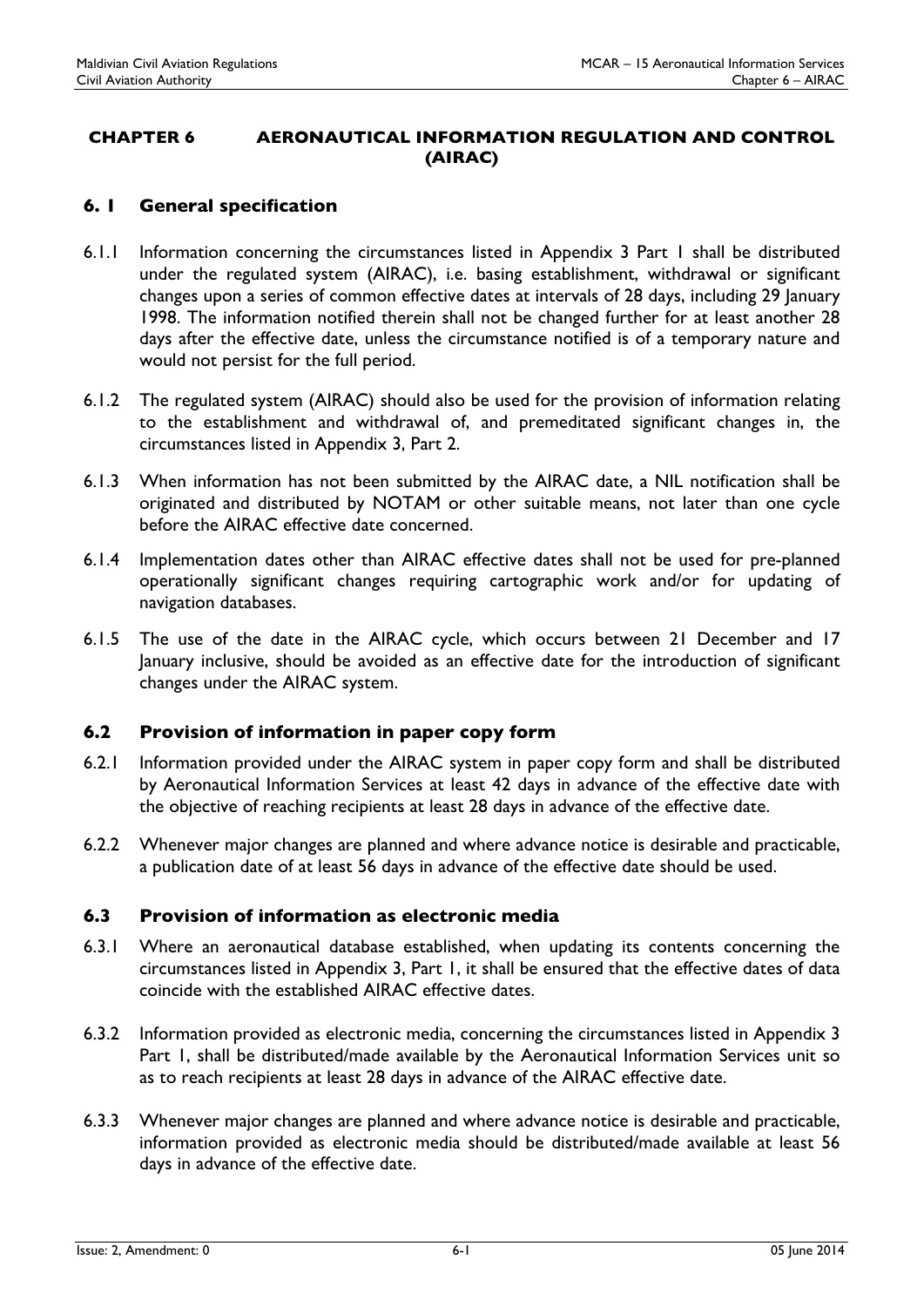# CHAPTER 7 AERONAUTICAL INFORMATION CIRCULARS (AIC)

#### 7.1 Origination

- 7.1.1 An AIC shall be originated whenever it is necessary to promulgate aeronautical information, which does not qualify:
	- a. under the specifications in 4.1 for inclusion in an AIP;
	- b. under the specifications in 5.1 for the origination of a NOTAM.
- 7.1.1.1 An AIC shall be originated whenever it is desirable to promulgate:
	- a. a long-term forecast of any major change in legislation, regulations, procedures or facilities;
	- b. information of a purely explanatory or advisory nature liable to affect flight safety;
	- c. information or notification of an explanatory or advisory nature concerning technical, legislative or purely administrative matters. This shall include:
		- 1. forecasts of important changes in the air navigation procedures, services and facilities provided;
		- 2. forecasts of implementation of new navigational systems;
		- 3. significant information arising from aircraft accident/incident investigation which has a bearing on flight safety;
		- 4. information on regulations relating to the safeguarding of international civil aviation against acts of unlawful interference;
		- 5. advice on medical matters of special interest to pilots;
		- 6. warnings to pilots concerning the avoidance of physical hazards;
		- 7. effect of certain weather phenomena on aircraft operations;
		- 8. information on new hazards affecting aircraft handling techniques;
		- 9. regulations relating to the carriage of restricted articles by air;
		- 10. reference to the requirements of, and publication of changes in, national legislation;
		- 11. aircrew licensing arrangements;
		- 12. training of aviation personnel;
		- 13. application of, or exemption from, requirements in national legislation;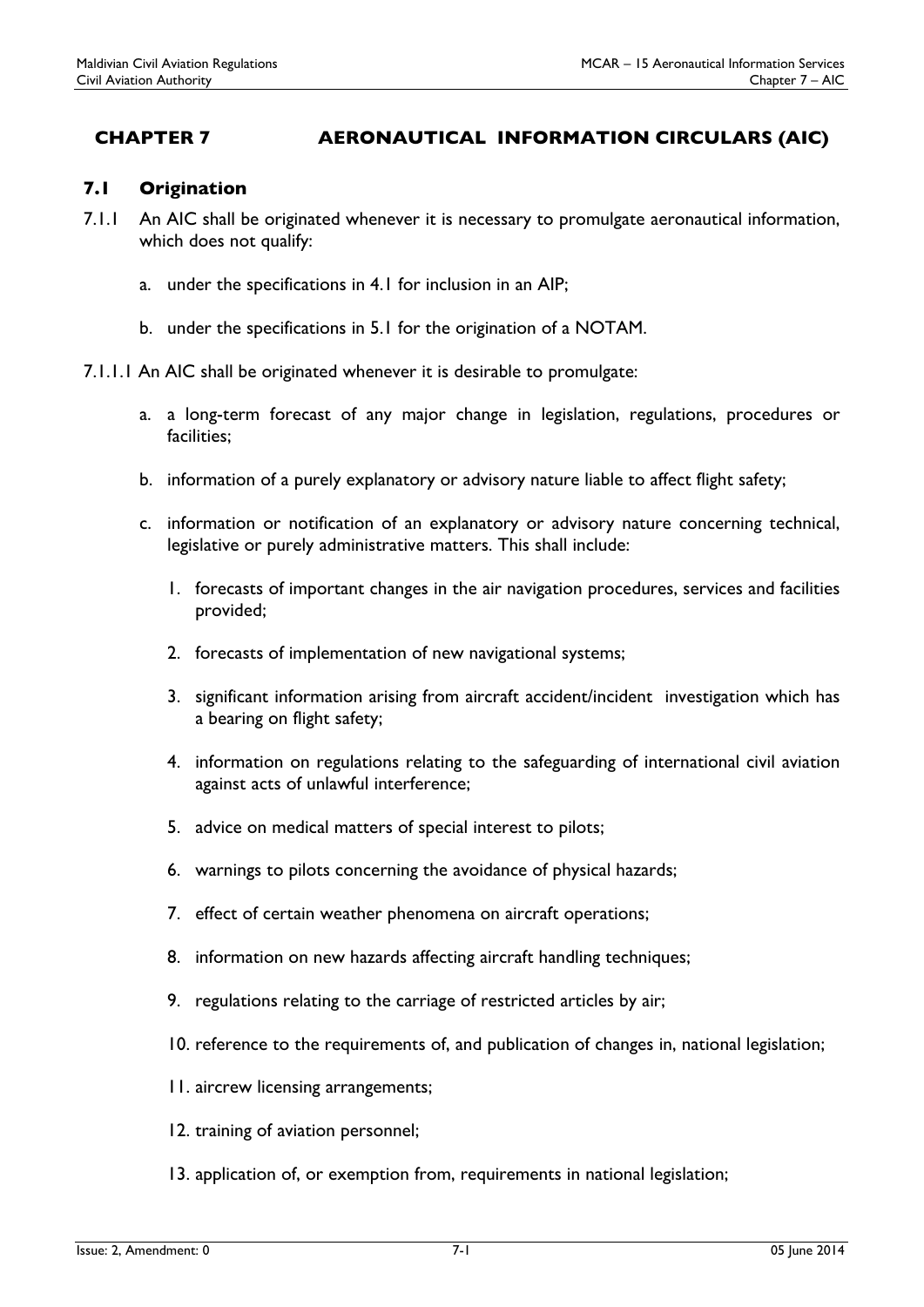- 14. advice on the use and maintenance of specific types of equipment;
- 15. actual or planned availability of new or revised editions of aeronautical charts;
- 16. carriage of radio equipment;
- 17. explanatory information relating to noise abatement;
- 18. selected airworthiness directives;
- 19. changes in NOTAM series or distribution, new editions of AIP or major changes in their contents, coverage or format;
- 20. other information of a similar nature.

Note — The publication of an AIC does not remove the obligations set forth in chapter 4th and 5th of this MCAR

#### 7.2 General specifications

- 7.2.1 Aeronautical Information Services shall select the AIC that are to be given international distribution.
- 7.2.2 Each AIC shall be allocated a serial number which shall be consecutive and based on the calendar year.
- 7.2. 3 When AIC are distributed in more than one series each series shall be separately identified by a letter.

Note: Both text and diagram may be included in an AIC.

- 7.2.4 Differentiation and identification of AIC topics according to subjects using colour coding should be practiced where the numbers of AIC in force are sufficient to make identification in this form necessary.
- 7.2. 5 A checklist of AIC currently in force shall be issued at least once a year, with distribution as for the AIC.

#### 7.3 Distribution

Aeronautical Information Services shall give AIC selected for international distribution the same distribution as for the AIP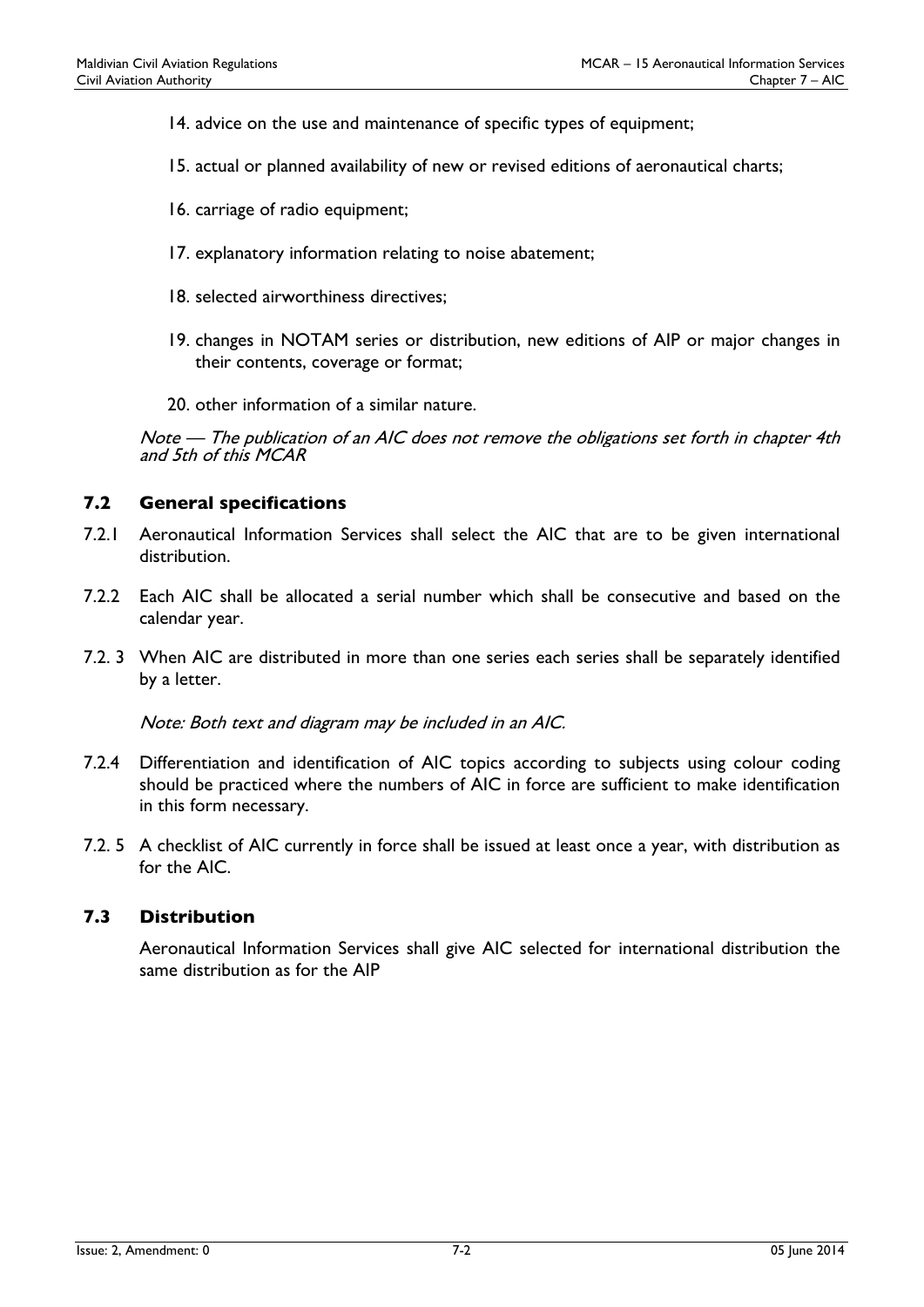# CHAPTER 8 PRE-FLIGHT AND POST-FLIGHT INFORMATION

#### 8.1 Pre-flight information

- 8.1.1 At any aerodrome/heliport normally used for international air operations, aeronautical information essential for the safety, regularity and efficiency of air navigation and relative to the route stages originating at the aerodrome/heliport shall be made available to flight operations personnel, including flight crews and services responsible for pre-flight information.
- 8.1.2 Aeronautical information provided for pre-flight planning purposes at the aerodromes/heliports referred to in.8.1.1 shall include relevant:
	- a. elements of the Integrated Aeronautical Information Package;
	- b. maps and charts.

The documentation listed in a) and b) may be limited to national publications and when practicable, those of immediately adjacent States, provided a complete library of aeronautical information is available at a central location and means of direct communications are available between the aerodrome Aeronautical Information Services unit and that library.

- 8.1.2.1 Additional current information relating to the aerodrome of departure shall be provided concerning the following:
	- a. construction or maintenance work on or immediately adjacent to the manoeuvring area;
	- b. rough portions of any part of the manoeuvring area, whether marked or not, e.g. broken parts of the surface of runways and taxiways;
	- c. presence and depth of snow, ice or water on runways and taxiways, including their effect on surface friction;
	- d. snow drifted or piled on or adjacent to runways or taxiways;
	- e. parked aircraft or other objects on or immediately adjacent to taxiways;
	- f. presence of other temporary hazards;
	- g. presence of birds constituting a potential hazard to aircraft operations;
	- h. failure or irregular operation of part or all of the aerodrome lighting system including approach, threshold, runway, taxiway, obstruction and manoeuvring area serviceability lights and aerodrome power supply;
	- i. failure, irregular operation and changes in the operational status of ILS (including markers), MLS, basic GNSS, SBAS, GBAS, SRE, PAR, DME, SSR, ATIS, VOR, NDB, VHF aero mobile channels, RVR observing system, and secondary power supply; and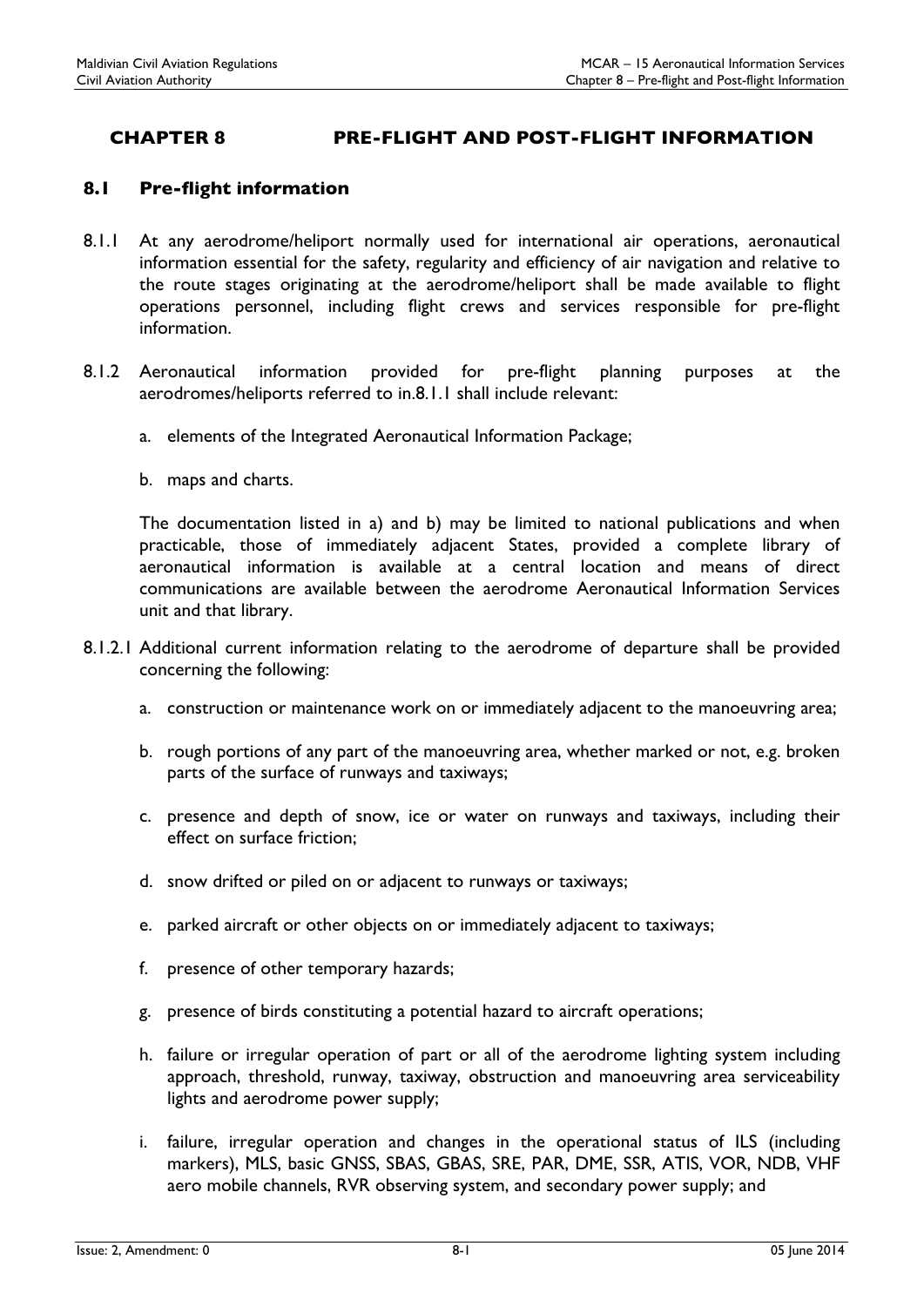- j. presence and operation of humanitarian relief missions, such as those undertaken under the auspices of the United Nations, together with any associated procedures and/or limitations applied thereof.
- 8.1.3 A recapitulation of valid NOTAM of operational significance and other information of urgent character shall be made available to flight crews in the form of plain-language preflight information bulletins (PIB).

#### 8.2 Automated pre-flight information systems

- 8.2.1 Where automated pre-flight information systems is used to make aeronautical data and aeronautical information available to operations personnel including flight crew members for self-briefing, flight planning and flight information service purposes, The aeronautical data and aeronautical information made available shall comply with the provisions of 8.1.2 and 8.1.3.
- 8.2.2 It is recommended that automated pre-flight information systems providing a harmonized, common point of access by operations personnel, including flight crew members and other aeronautical personnel concerned, to aeronautical data and aeronautical information in accordance with 2.1 and meteorological information in accordance with 9.5.1 of Annex 3 — Meteorological Service for International Air Navigation, should be established by an agreement between the Aeronautical Information Service Provider and Maldives Meteorological Services.
- 8.2.3 Where automated pre-flight information systems are used to provide the harmonized, common point of access by operations personnel, including flight crewmembers and other aeronautical personnel concerned, to aeronautical information/data meteorological information, Aeronautical Information Service Provider shall remain responsible for the quality and timeliness of the aeronautical data and aeronautical information/ provided by means of such a system. The meteorological department concerned remains responsible for the quality of the meteorological information provided by means of such system in accordance with 9.5.1 of Annex 3.
- 8.2.4 Self-briefing facilities of an automated pre-flight information system shall provide for access by operations personnel, including flight crew members and other aeronautical personnel concerned, to consultation as necessary with the Aeronautical Information Services by telephone or other suitable telecommunications means. The human/machine interface of such facilities shall ensure easy access in a guided manner to all relevant information/data.
- 8.2.5 Automated pre-flight information systems for the supply of aeronautical data and aeronautical information for self-briefing, flight planning and flight information service should:
	- a. provide for continuous and timely updating of the system database and monitoring of the validity and quality of the aeronautical data and aeronautical information stored;
	- b. permit access to the system by operations personnel including flight crew members, aeronautical personnel concerned and other aeronautical users through suitable telecommunications means;
	- c. ensure provision, in paper copy form, of the aeronautical data and aeronautical information accessed, as required;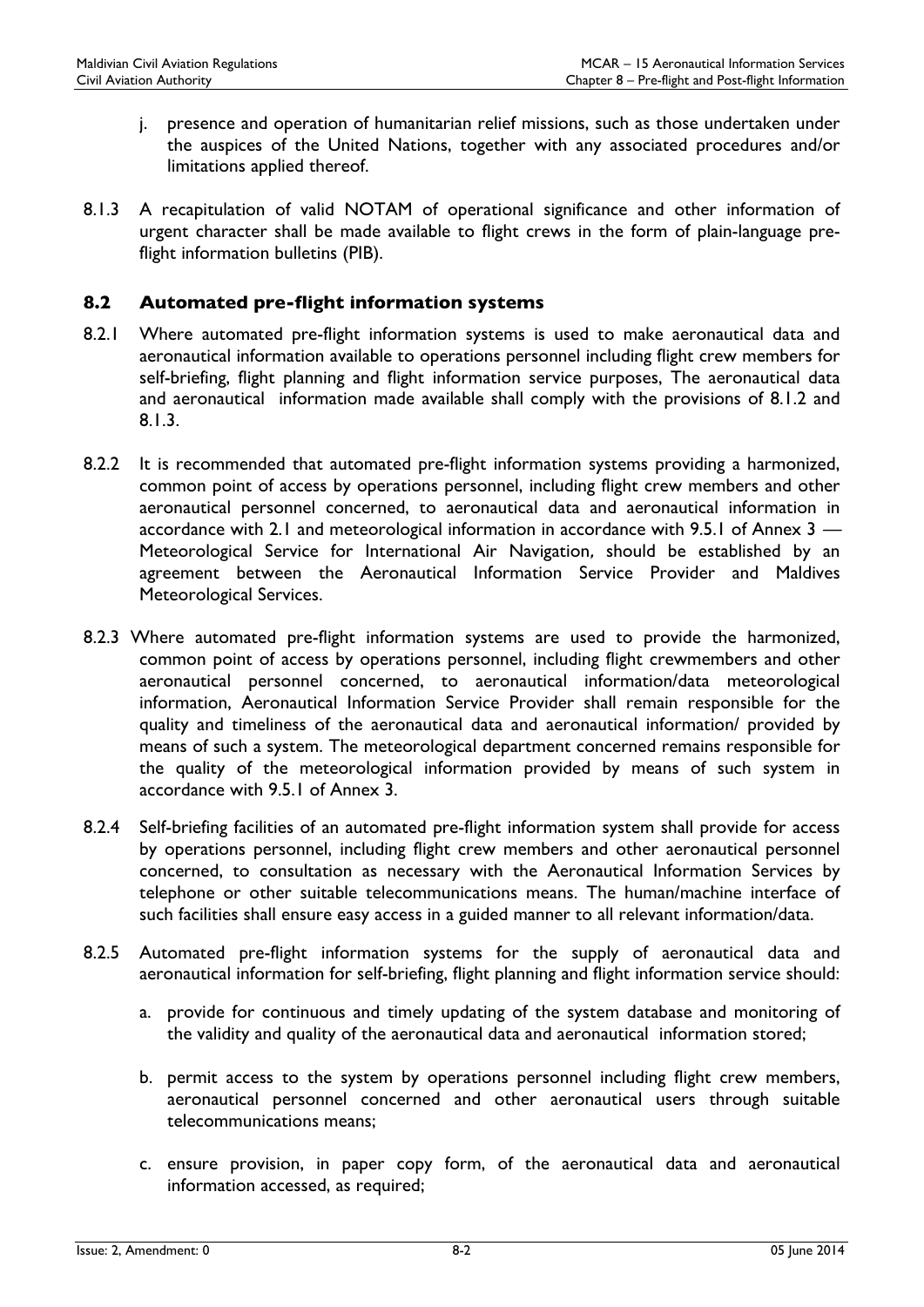- d. use access and interrogation procedures based on abbreviated plain language and ICAO location indicators, as appropriate, or based on a menu-driven user interface or other appropriate mechanism as agreed between the civil aviation authority and operator concerned; and
- e. provide for rapid response to a user request for information.

#### 8.3 Post-flight information

- 8.3.1 Arrangements shall be made to receive at aerodromes/heliports information concerning Maldives and the operation of air navigation facilities noted by aircrews and it also shall ensure that such information is made available to the Aeronautical Information Services for such distribution as the circumstances necessitate.
- 8.3.2 Arrangements shall be made to receive at aerodromes/heliports information concerning the presence of birds observed by aircrews and shall ensure that such information is made available to the Aeronautical Information Services for such distribution as the circumstances necessitate.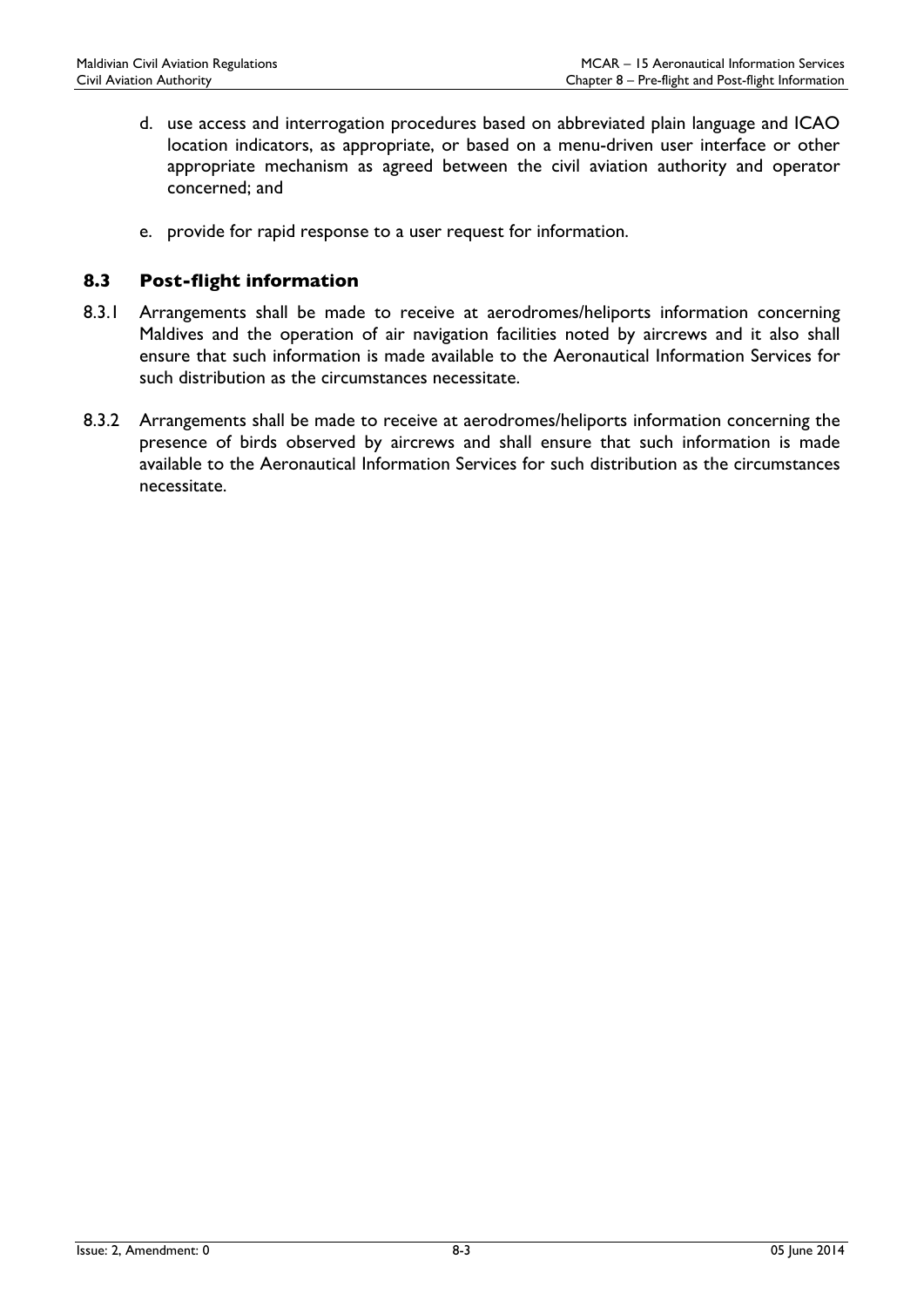# CHAPTER 9 TELECOMMUNICATION REQUIREMENTS

- 9.1. International NOTAM offices shall be connected to the aeronautical fixed service (AFS).The connections shall provide for printed communications.
- 9.2 Each international NOTAM office shall be connected, through the aeronautical fixed service (AFS), to the following points within the territory for which it provides service:
	- a. area control centres and flight information centres;
	- b. aerodromes/heliports at which an information service is established in accordance with this MCAR.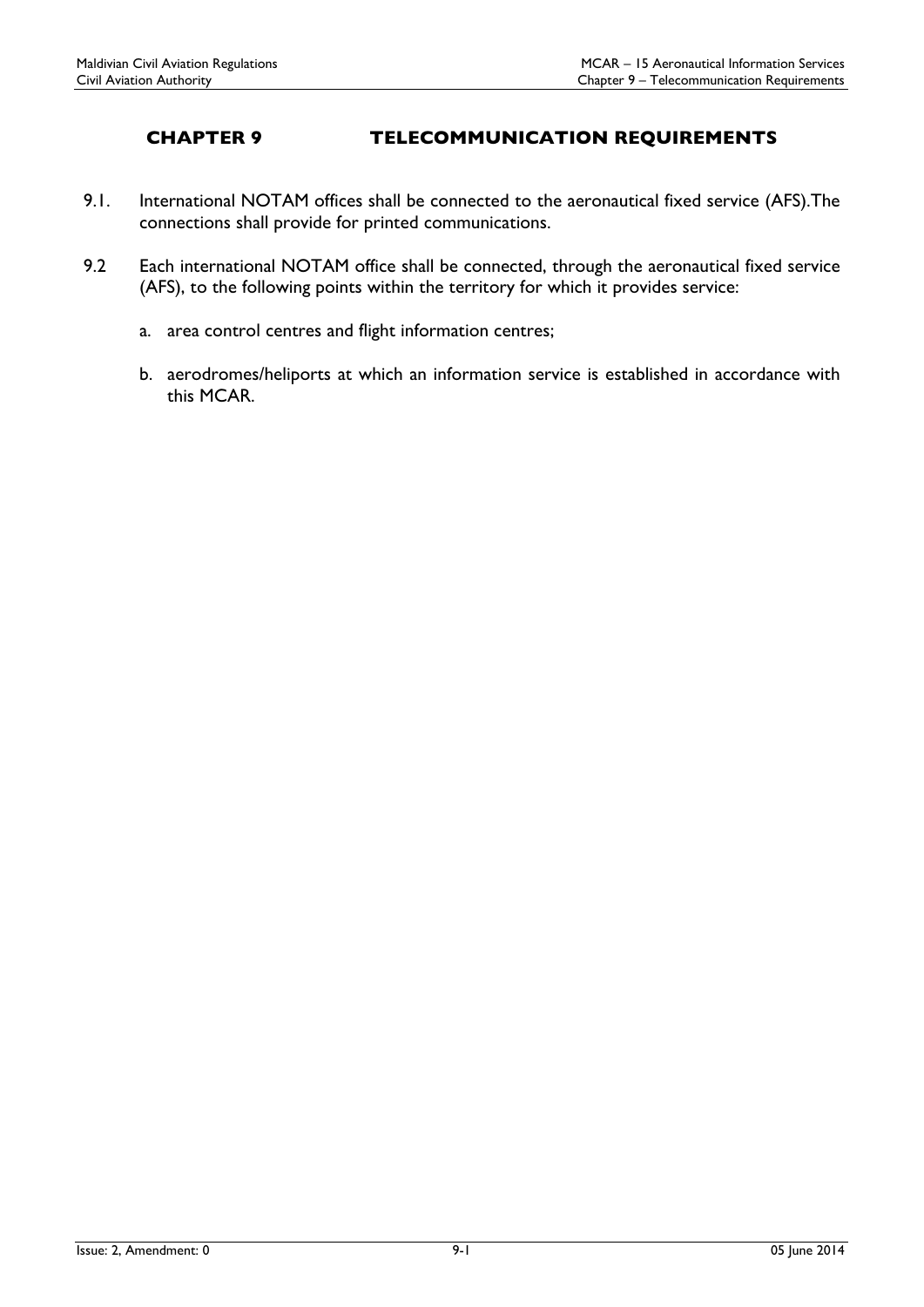# CHAPTER 10 ELECTRONIC TERRAIN AND OBSTACLE DATA

Note — Electronic terrain and obstacle data are intended to be used in the following air navigation applications:

- a. ground proximity warning system with forward looking terrain avoidance function and minimum safe altitude warning (MSAW) system;
- b. determination of contingency procedures for use in the event of an emergency during a missed approach or take-off;
- c. aircraft operating limitations analysis;
- d. instrument procedure design (including circling procedure);
- e. determination of en-route "drift-down" procedure and en-route emergency landing location;
- f. advanced surface movement guidance and control system (A-SMGCS); and
- g. aeronautical chart production and on-board databases.

The data may also be used in other applications such as flight simulator and synthetic vision systems, and may assist in determining the height restriction or removal of obstacles that pose a hazard to air navigation.

#### 10.1 Coverage areas and requirements for data provision

10.1.1 The coverage areas for sets of electronic terrain and obstacle data shall be specified as:

- Area 1: the entire territory of a State;
- Area 2: within the vicinity of an aerodrome, subdivided as follows;
- Area 2a: a rectangular area around a runway that comprises the runway strip plus any
- clearway that exists.
- Area 2b: an area extending from the ends of Area 2a in the direction of departure, with a length of 10 km and a splay of 15 per cent to each side;
- Area 2c: an area extending outside Area 2a and Area 2b at a distance of not more than 10 km from the boundary of Area 2a; and
- Area 2d: an area outside the Areas 2a, 2b and 2c up to a distance of 45 km from the aerodrome reference point, or to an existing TMA boundary, whichever is nearest;
- Area 3: the area bordering an aerodrome movement area that extends horizontally from the edge of a runway to 90 m from the runway centre line and 50 m from the edge of all other parts of the aerodrome movement area.
- Area 4: The area extending 900 m prior to the runway threshold and 60 m each side of the extended runway centre line in the direction of the approach on a precision approach runway, Category II or III.

Note — See Appendix 5 for descriptions and graphical illustrations of the coverage areas.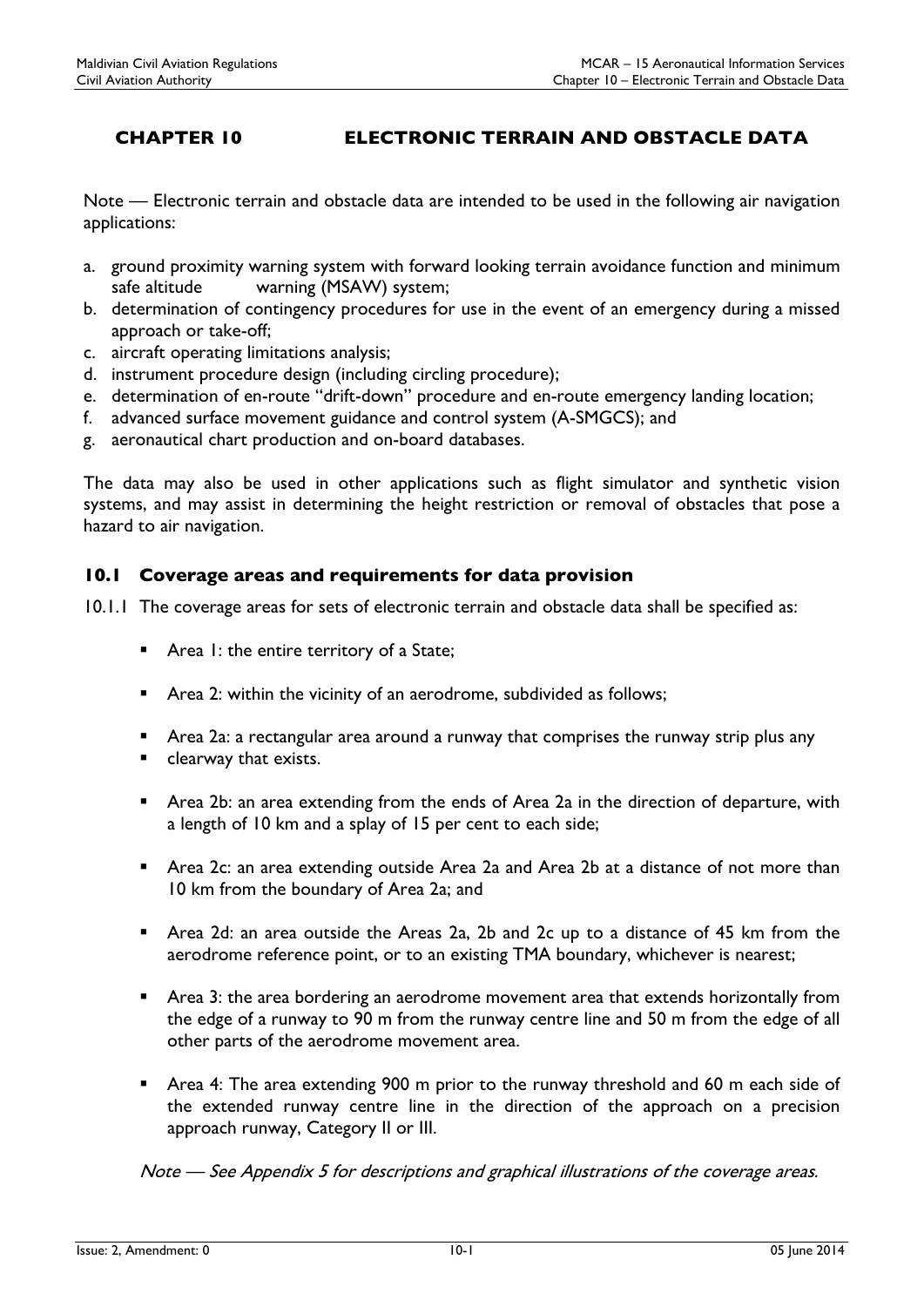- 10.1.2 Recommendation Where the terrain at a distance greater than 900 m (3 000 ft) from the runway threshold is mountainous or otherwise significant, the length of Area 4 should be extended to a distance not exceeding 2 000 m (6 500 ft) from the runway threshold.
- 10.1.3 Electronic terrain data shall be provided for Area 1. The obstacle data shall be provided for obstacles in Area 1 higher than 100 m above ground.
- 10.1.4 From 12 November 2015, at aerodromes regularly used by international civil aviation, electronic obstacle data shall be provided for all obstacles within Area 2 that are assessed as being a hazard to air navigation.
- 10.1.5 From 12 November 2015, at aerodromes regularly used by international civil aviation, electronic terrain data shall be provided for:
	- a. Area 2a;
	- b. the take-off flight path area; and
	- c. an area bounded by the lateral extent of the aerodrome obstacle limitation surfaces.
- 10.1.6 From 12 November 2015, at aerodromes regularly used by international civil aviation, electronic obstacle data shall be provided for:
	- a. Area 2a , for those obstacles that penetrate the relevant obstacle data collection surface specified in Appendix 5;
	- b. objects in the take-off flight path area which project above a plane surface having a 1.2 per cent slope and having a common origin with the take-off flight path area; and
	- c. penetrations of the aerodrome obstacle limitation surfaces.
- 10.1.7 Recommendation At aerodromes regularly used by international civil aviation, electronic terrain and obstacle data should be provided for Areas 2b, 2c and 2d for obstacles and terrain that penetrate the relevant terrain and obstacle data collection surface specified in Appendix 5, except that data need not be collected for obstacles less than a height of 3 m above ground in Area 2b and less than a height of 15 m above ground in Area 2c.
- 10.1.8 It is recommended that at aerodromes regularly used by international civil aviation, electronic terrain and obstacle data should be provided for Area 3 for terrain and obstacles that penetrate the relevant obstacle data collection surface specified in Appendix 5, Figure A5-3.
- 10.1.9 At aerodromes regularly used by international civil aviation, electronic terrain and obstacle data shall be provided for Area 4 for terrain and obstacles that penetrate the relevant obstacle data collection surface specified in Appendix 5, for all runways where precision approach Category II or III operations have been established and where detailed terrain information is required by operators to enable them to assess the effect of terrain on decision height determination by use of radio altimeters.

Note — Area 4 terrain data and Area 2 obstacle data are normally sufficient to support the of the Precision Approach Terrain Chart — ICAO. When more detailed obstacle data are required for Area 4, these may be provided in accordance with the Area 4 obstacle data requirements specified in Appendix 5, Table A5-2. Guidance on appropriate obstacles for this chart is given in the Aeronautical Chart Manual (Doc 8697).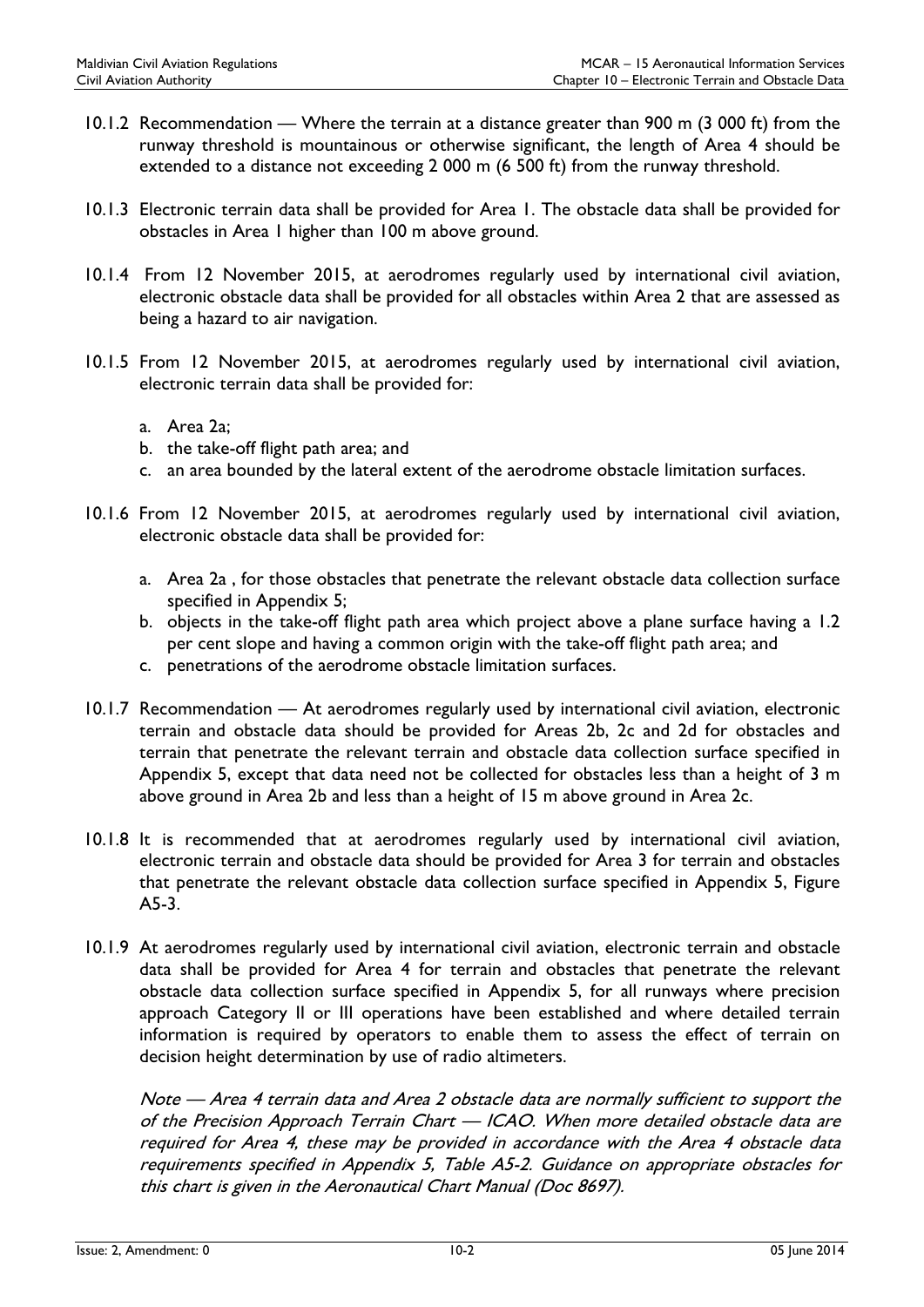- 10.1.10 Recommendation Where additional electronic obstacle or terrain data are collected to meet other aeronautical requirements, the obstacle and terrain data sets should be expanded to include these additional data.
- 10.1.11 Recommendation Arrangements should be made for the coordination of providing Area 2 electronic terrain and obstacle data for adjacent aerodromes where their respective coverage areas overlap to assure that the data for the same obstacle or terrain are correct.
- 10.1.12 Recommendation At those aerodromes located near territorial boundaries, arrangements should be made among States concerned to share Area 2 electronic terrain and obstacle data.

#### 10.2 Terrain data set — content, numerical specification and structure

10.2.1 A terrain data set shall contain digital sets of data representing terrain surface in the form of continuous elevation values at all intersections (points) of a defined grid, referenced to common datum. A terrain grid shall be angular or linear and shall be of regular or irregular shape.

Note — In regions of higher latitudes, latitude grid spacing may be adjusted to maintain a constant linear density of measurement points.

- 10.2.2 Sets of electronic terrain data shall include spatial (position and elevation), thematic and temporal aspects for the surface of the Earth containing naturally occurring features such as mountains, hills, ridges, valleys, bodies of water, permanent ice and snow, and excluding obstacles. In practical terms, depending on the acquisition method used, this shall represent the continuous surface that exists at the bare Earth, the top of the canopy or something in between, also known as "first reflective surface".
- 10.2.3 In terrain data sets, only one feature type, i.e. terrain, shall be provided. Feature attributes describing terrain shall be those listed in Table A5-3. The terrain feature attributes listed in Table A5-3 represent the minimum set of terrain attributes, and those annotated as mandatory shall be recorded in the terrain data set.
- 10.2.4 Electronic terrain data for each area shall conform to the applicable numerical in Annex 15 Appendix 5, Table A5-1.

#### 10.3 Obstacle data set — content, numerical specification and structure

- 10.3.1 Obstacle data shall comprise the digital representation of the vertical and horizontal extent of the obstacle. Obstacles shall not be included in terrain data sets. Obstacle data elements are features that shall be represented in the data sets by points, lines or polygons.
- 10.3.2 In an obstacle data set, all defined obstacle feature types shall be provided and each of them shall be described according to the list of mandatory attributes provided in Appendix 8, Table A8-4.

Note — By definition, obstacles can be fixed (permanent or temporary) or mobile. Specific attributes associated with mobile (feature operations) and temporary types of obstacles are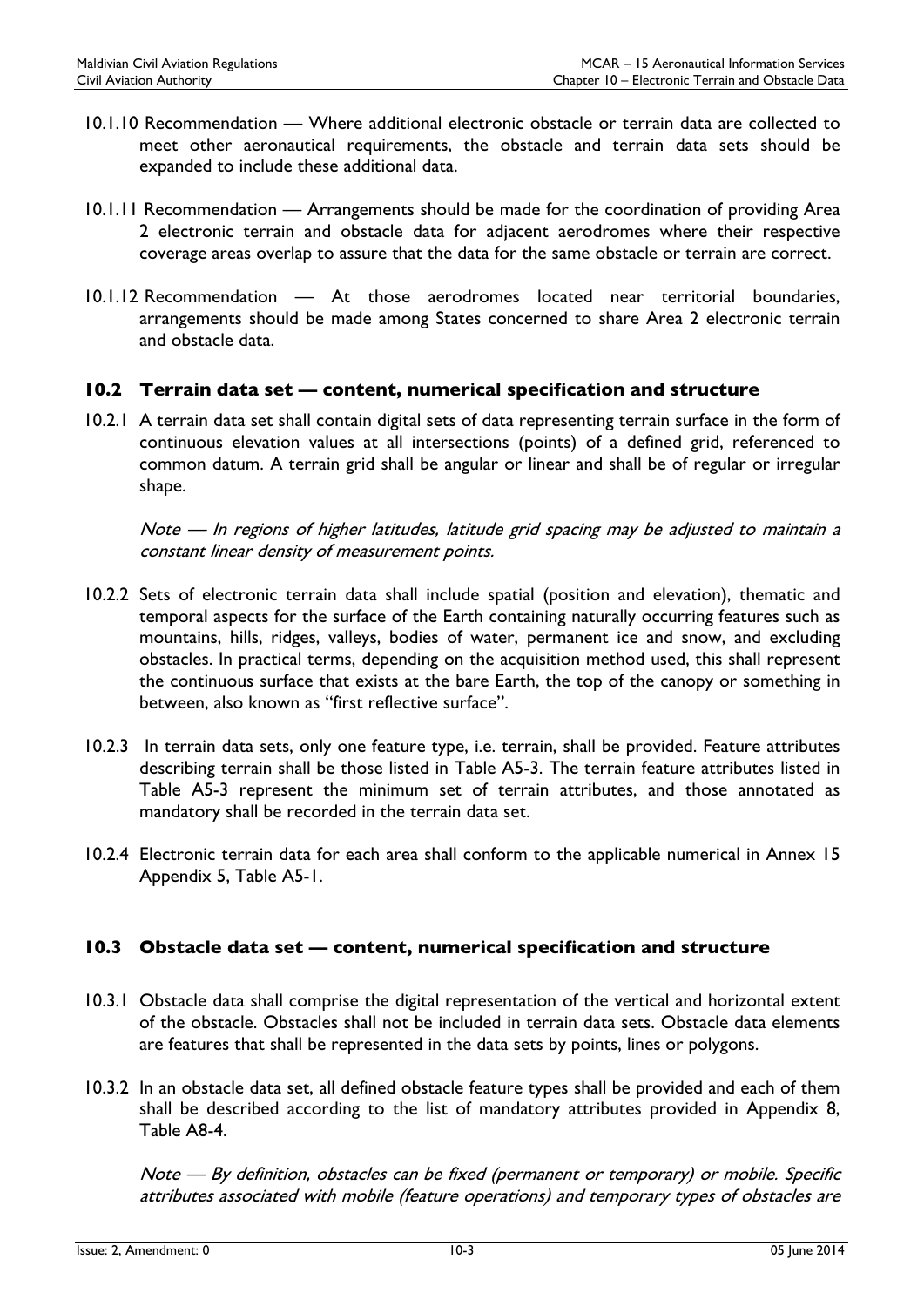annotated in Appendix 5, Table A5-4, as optional attributes. If these types of obstacles are to be provided in the data set, appropriate attributes describing such obstacles are also required.

10.3.3 Electronic obstacle data for each area shall conform to the applicable numerical requirements in Appendix 5, Table A5-2.

#### 10.4 Terrain and obstacle data product specifications

- 10.4.1 To allow and support the interchange and use of sets of electronic terrain and obstacle data among different data providers and data users, the ISO 19100 series of standards for geographic information shall be used as a general data modeling framework.
- 10.4.2 A comprehensive statement of available electronic terrain and obstacle data sets shall be provided in the form of terrain data product specifications as well as obstacle data product specifications on which basis air navigation users will be able to evaluate the products and determine whether they fulfill the requirements for their intended use (application).
- 10.4.3 Each terrain data product specification shall include an overview, a specification scope, data product identification, data content and structure, reference system, data quality, data capture, data maintenance, data portrayal, data product delivery, additional information, and metadata.
- 10.4.4 The overview of terrain data product specifications or obstacle data product specifications shall provide an informal description of the product and shall contain general information about the data product. Specification of terrain data may not be homogenous across the whole data product but may vary for different parts of the data sets. For each such subset of data, a specification scope shall be identified. Identification information concerning both terrain and obstacle data products shall include the title of the product; a brief narrative summary of the content, purpose, and spatial resolution if appropriate (a general statement about the density of spatial data); the geographic area covered by the data product; and supplemental information.
- 10.4.5 Content information of feature-based terrain data sets or of feature-based obstacle data sets shall each be described in terms of an application schema and a feature catalogue. Application schema shall provide a formal description of the data structure and content of data sets while the feature catalogue shall provide the semantics of all feature types together with their attributes and attribute value domains, association types between feature types and feature operations, inheritance relations and constraints. Coverage is considered a subtype of a feature and can be derived from a collection of features that have common attributes. Both terrain and obstacle data product specifications shall identify clearly the coverage and/or imagery they include and shall provide a narrative description of each of them.
- 10.4.6 Both terrain data product specifications and obstacle data product specifications shall information that identifies the reference system used in the data product. This shall include the spatial reference system and temporal reference system. Additionally, both data product specifications shall identify the data quality requirements for each data product. This shall include a statement on acceptable conformance quality levels and corresponding data quality measures. This statement shall cover all the data quality elements and data quality sub-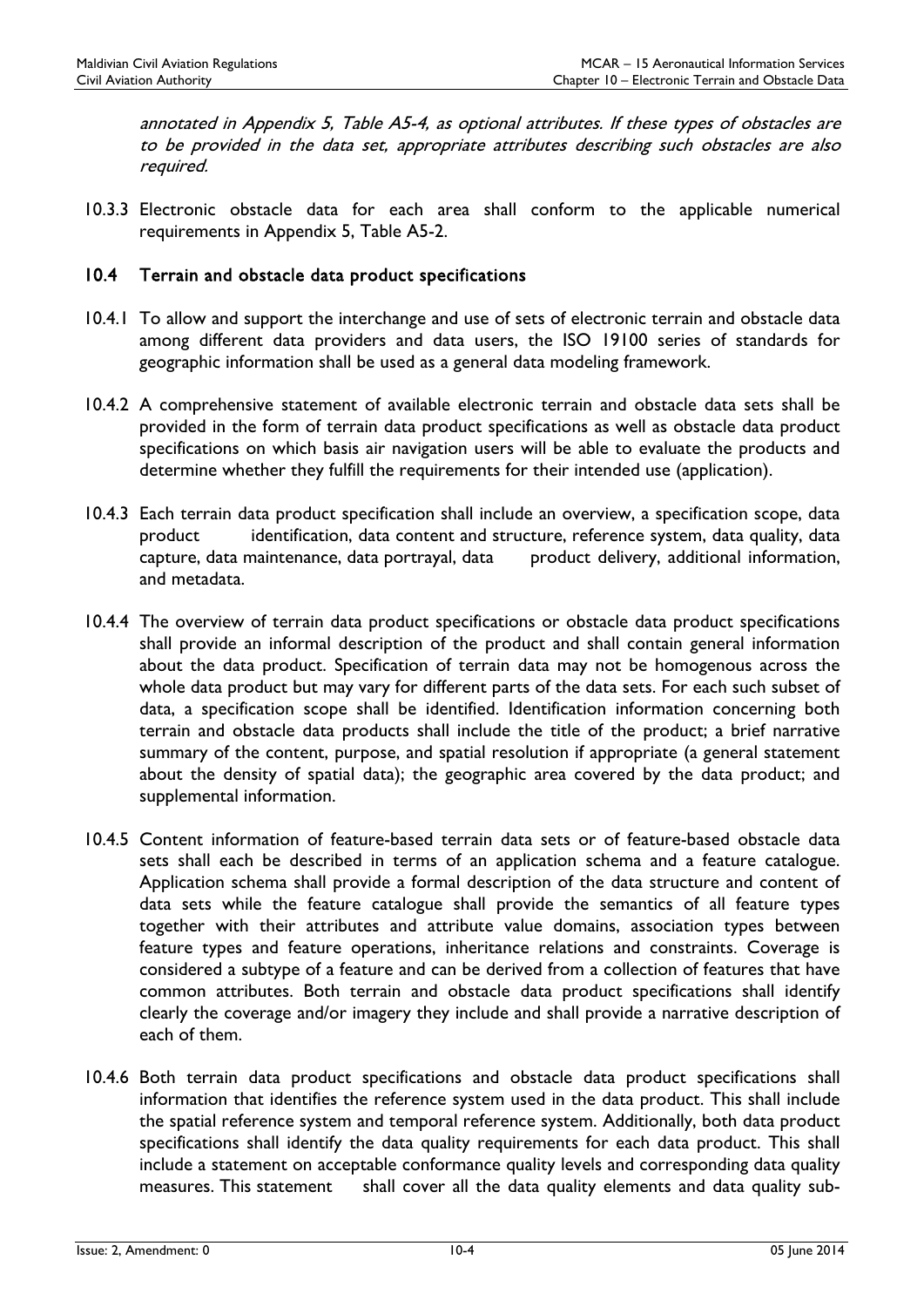elements; even if only to state that a specific data quality element or sub-element is not applicable.

- 10.4.7 Terrain data product specifications shall include a data capture statement which shall be a general description of the sources and of processes applied for the capture of terrain data. The principles and criteria applied in the maintenance of terrain data sets and obstacle data sets shall also be provided with the data specifications, including the frequency with which data products are updated. Of particular importance shall be the maintenance information of obstacle data sets and an indication of the principles, methods and criteria applied for obstacle data maintenance.
- 10.4.8 Terrain data product specifications shall contain information on how data held with data sets are presented, i.e. as a graphic output, as a plot or as an image. The product specifications for both terrain and obstacles shall also contain data product delivery information which shall include delivery formats and delivery medium information.
- 10.4.9 The core terrain and obstacle metadata elements shall be included in the data product specifications. Any additional metadata items required to be supplied shall be stated in each product specification together with the format and encoding of the metadata.
- 10.4.10 The obstacle data product specification, supported by geographical coordinates for each aerodrome included within the dataset, shall describe the following areas:
	- Areas 2a, 2b, 2c, 2d;
	- the take-off flight path area; and
	- the obstacle limitation surfaces.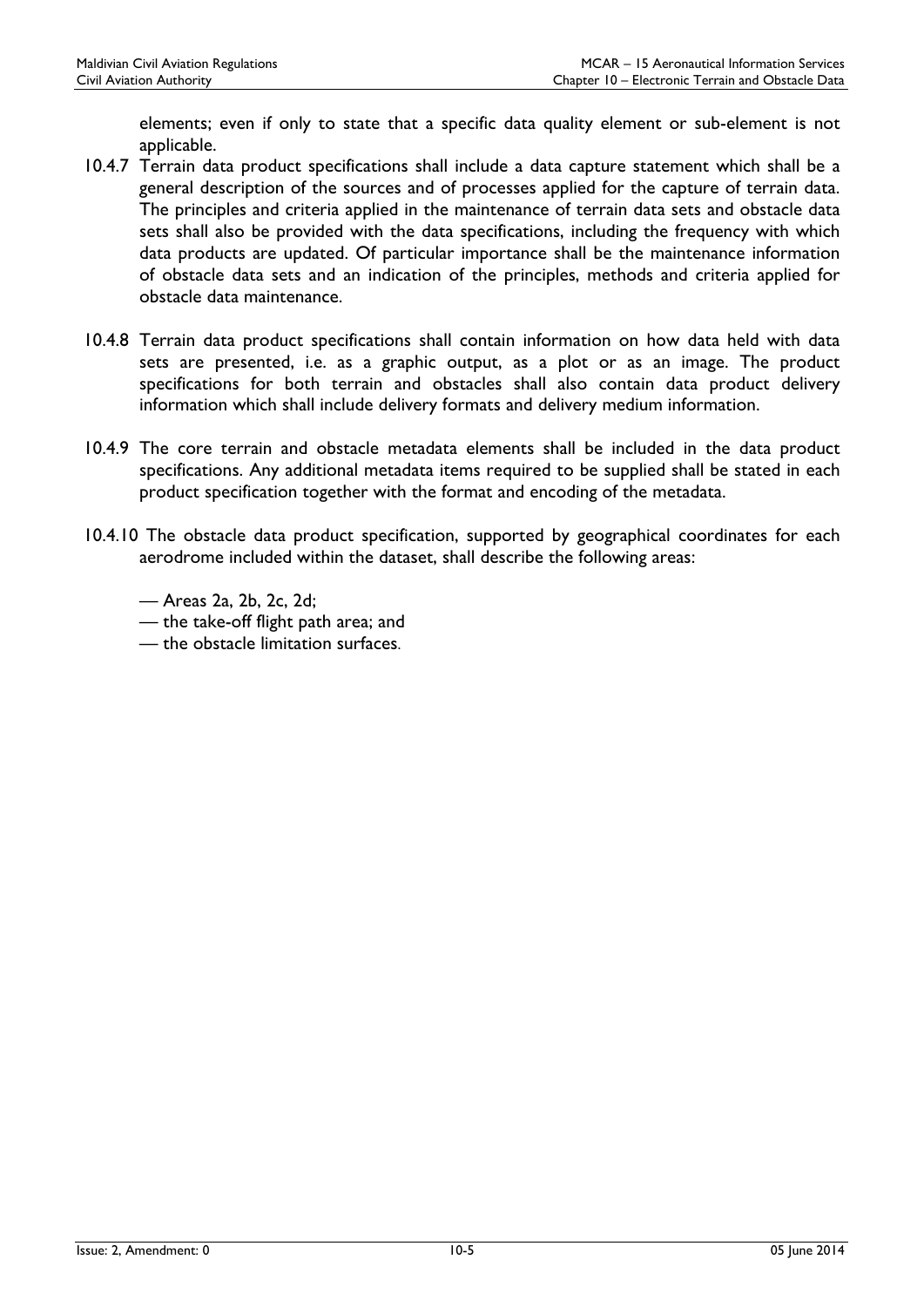# CHAPTER 11 AERODROME MAPPING DATA

Note I — Aerodrome mapping data include aerodrome geographic information that supports applications which improve the user's situational awareness or supplements surface navigation, thereby increasing safety margins and operational efficiency. Aerodrome mapping data sets with appropriate data element accuracy support requirements for collaborative decision making, common situational awareness, and aerodrome guidance applications are intended to be used, among others, in the following air navigation applications:

- a. position and route awareness including moving maps with own ship position, surface guidance and navigation (such as A-SMGCS);
- b. traffic awareness including surveillance and runway incursion detection and alerting;
- c. facilitation of aerodrome-related aeronautical information, including NOTAM;
- d. resource and aerodrome facility management; and
- e. aeronautical chart production.

The data may also be used in other applications such as training/flight simulator and synthetic vision systems.

Note 2 — Aerodrome mapping data are organized and arranged in aerodrome mapping databases (AMDBs) for ease of electronic storage and usage by appropriate applications.

### 11.1 Aerodrome mapping data — requirements for provision

11.1.1 Recommendation — Aerodrome mapping data should be supported by electronic terrain and obstacle data for Area 3 in order to ensure consistency and quality of all geographical data related to the aerodrome.

## 11.2 Aerodrome mapping data product specification

11.2.1 The ISO 19100 series of standards for geographic information shall be used as a reference framework.

Note — This is intended to facilitate and support the use and exchange of aerodrome mapping data between data providers and data users.

11.2.2 Aerodrome mapping data products shall be described following the ISO 19131 data product specification standard.

Note — This includes an overview, specification scope, data product identification, data content and structure, reference system, data quality, data capture, data maintenance, data portrayal, data product delivery, additional information, and metadata.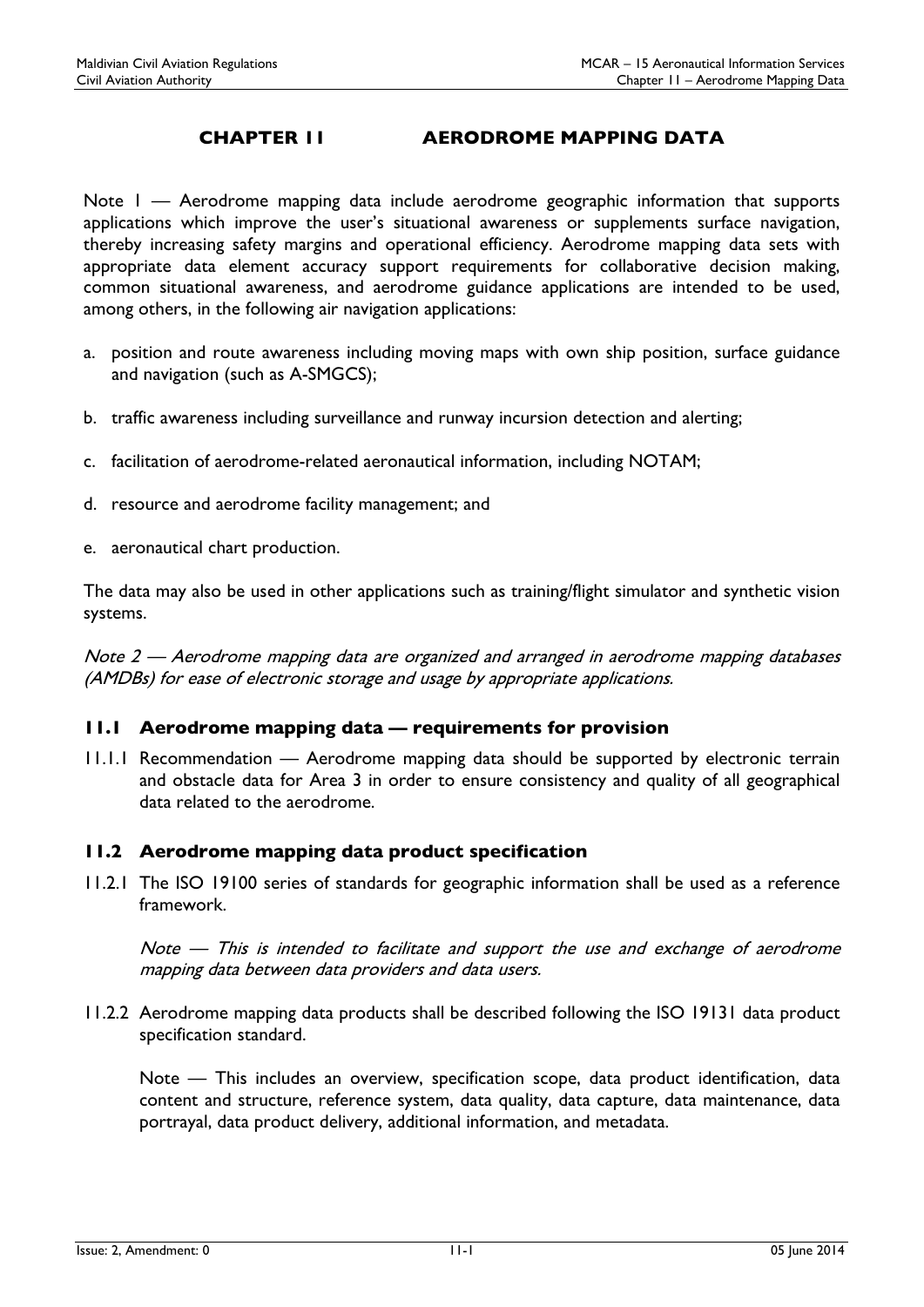### 11.3 Aerodrome mapping database — data set content and structure

- 11.3.1 The content and structure of aerodrome mapping data sets shall be defined in terms of an application schema and a feature catalogue.
- 11.3.2 Aerodrome mapping data sets shall contain aerodrome mapping data consisting of aerodrome features.

Note I — Aerodrome features consist of attributes and geometries, which are characterized as points, lines or polygons. Examples include runway thresholds, taxiway guidance lines and parking stand areas.

11.3.3 Aerodrome mapping metadata shall comply with ISO 19115.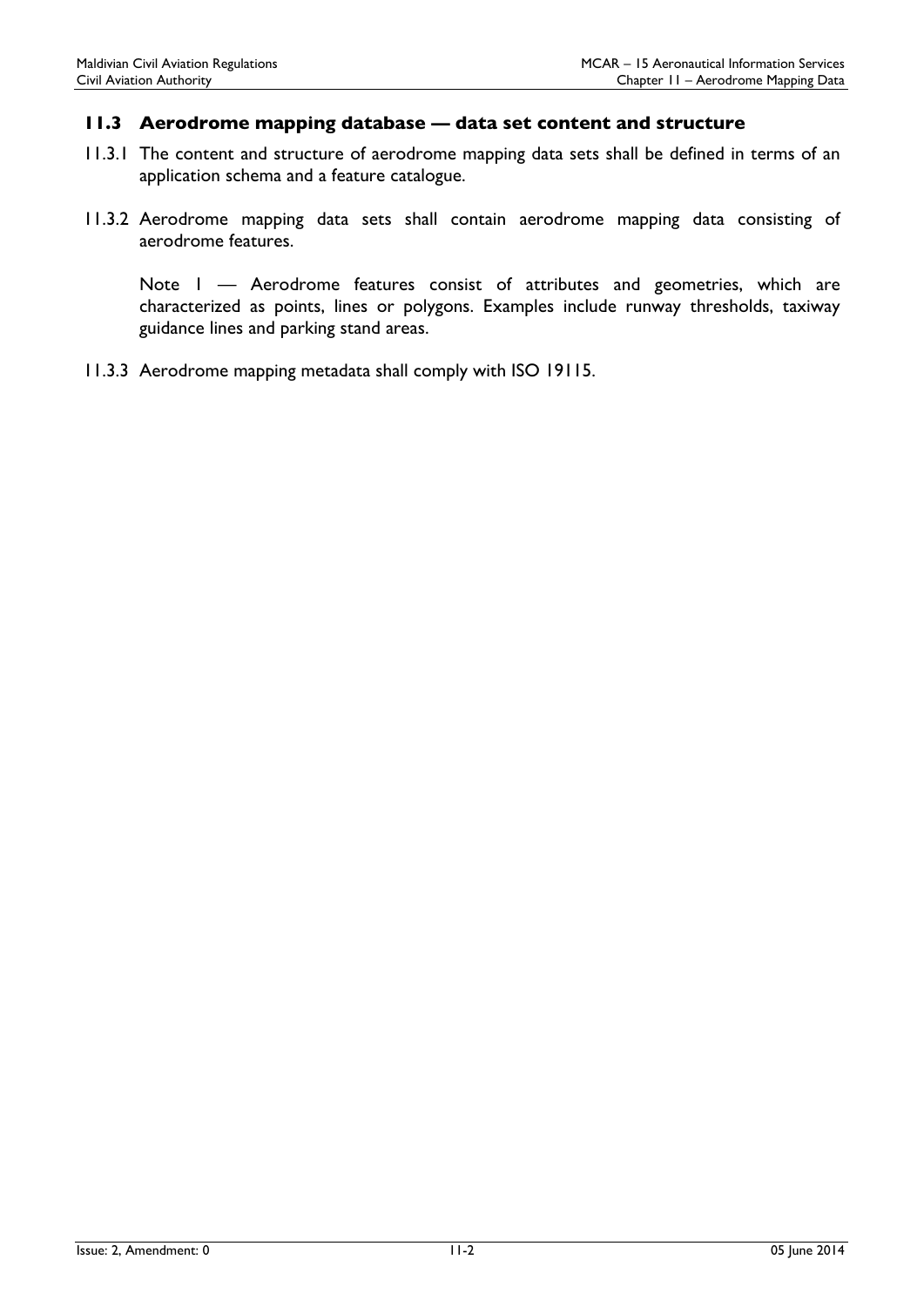# APPENDIX 1 CONTENTS OF AERONAUTICAL INFORMATION PUBLICATION (AIP)

# PART I GENERAL (GEN)

When the AIP is produced as one volume, the preface, record of AIP Amendments, record of AIP Supplements, checklist of AIP pages and list of current hand amendments appear only in Part 1 — GEN and the annotation "not applicable" must be entered against each of these subsections in Parts 2 and 3.

If an AIP is produced and made available in more than one volume with each having a separate amendment and supplement service, a separate preface, record of AIP Amendments, record of AIP Supplements, checklist of AIP pages and list of current hand amendments must be included in each volume.

## GEN 0.1 Preface

Brief description of the Aeronautical Information Publication (AIP), including:

- 1. name of the publishing authority;
- 2. applicable ICAO documents;
- 3. publication media (i.e. printed, online or other electronic media)
- 4. the AIP structure and established regular amendment interval;
- 5. copyright policy if applicable; and
- 6. service to contact in case of detected AIP errors or omissions.

### GEN 0.2 Records of AIP Amendments

A record of AIP Amendments and AIRAC AIP Amendments (published in accordance with the AIRAC system) containing:

- 1. amendment number;
- 2. publication date;
- 3. date inserted (for the AIRAC AIP Amendments, effective date); and
- 4. initials of officer who inserted the amendment.

## GEN 0.3 Records of AIP Supplements

A record of issued AIP Supplements containing:

- 1. Supplement number;
- 2. Supplement subject;
- 3. AIP section(s) affected;
- 4. period of validity; and
- 5. Cancellation record.

### GEN 0.4 Checklist of AIP pages

A checklist of AIP pages containing:

1. page number/chart title; and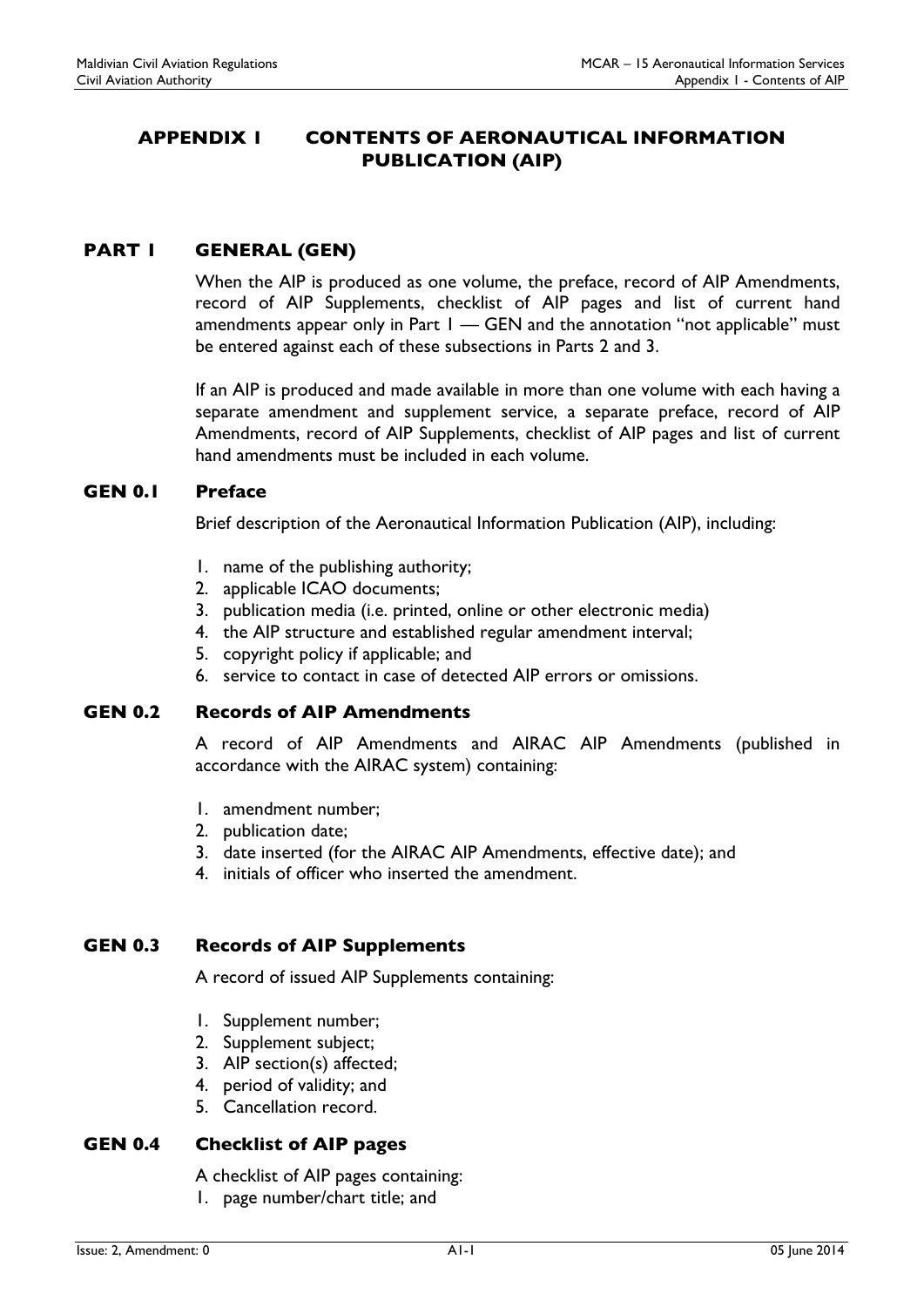2. publication or effective date (day, month by name and year) of the aeronautical information.

## GEN 0.5 List of hand amendments to the AIP

A list of current hand amendments to the AIP containing:

- 1. AIP page(s) affected;
- 2. amendment text; and
- 3. AIP Amendment number by which a hand amendment was introduced.

## GEN 0.6 Table of contents to Part 1

A list of sections and subsections contained in Part I — General (GEN). Subsections may be listed alphabetically.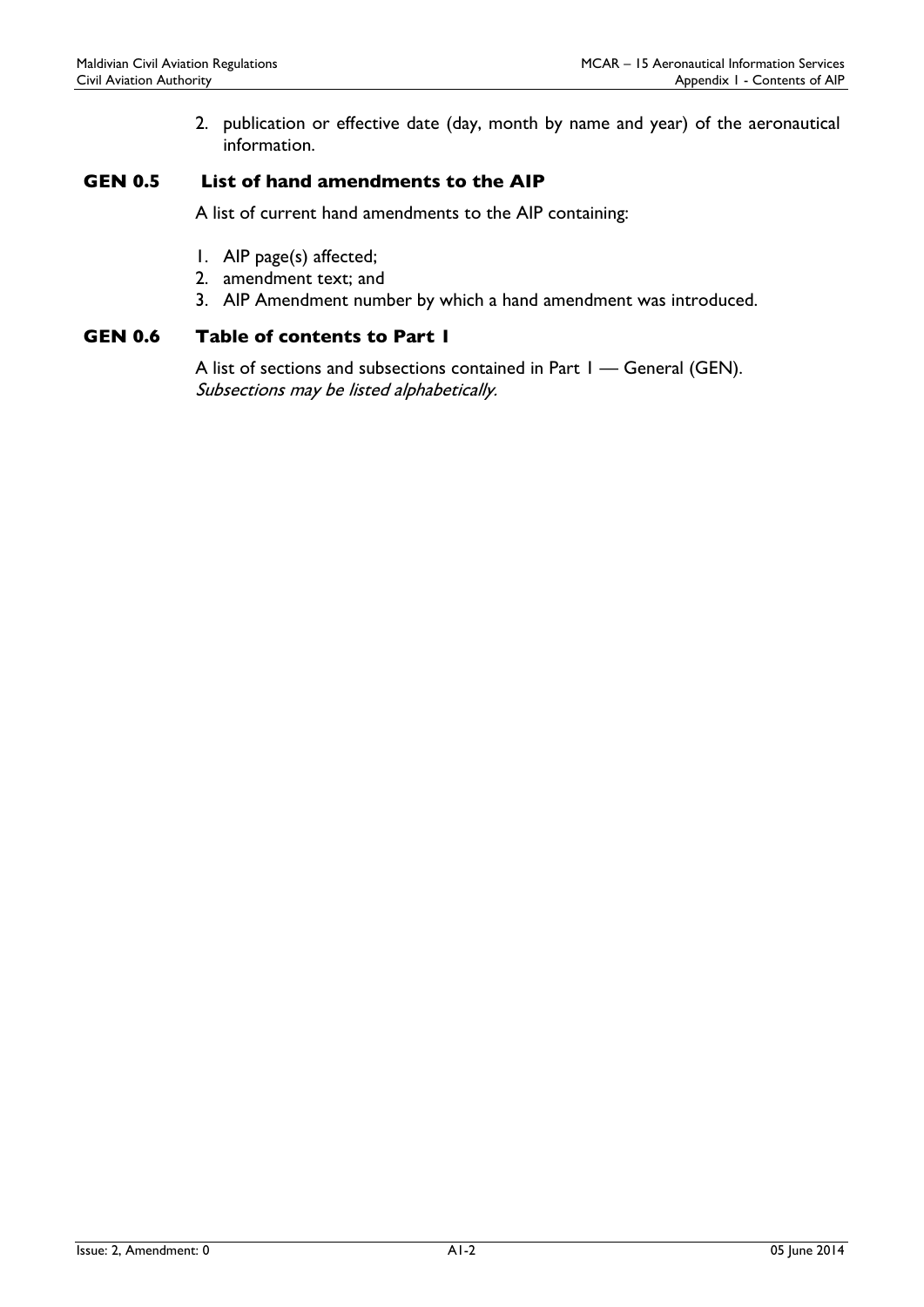## GEN 1 NATIONAL REGULATIONS AND REQUIREMENTS

#### GEN 1.1 Designated authorities

The addresses of designated authorities concerned with the facilitation of international air navigation (civil aviation, meteorology, customs, immigration, health, en-route and aerodrome/heliport charges, agricultural quarantine and aircraft accident investigation) containing, for each authority:

- 1. designated authority;
- 2. name of the authority;
- 3. postal address;
- 4. telephone number;
- 5. telefax number;
- 6. telex number; and
- 7. aeronautical fixed service (AFS) address.

#### GEN 1.2 Entry, transit and departure of aircraft

Regulations and requirements for advance notification and applications for permission concerning entry, transit and departure of aircraft on international flights.

#### GEN 1.3 Entry, transit and departure of passengers and crew

Regulations (including customs, immigration and quarantine, and requirements for advance notification and applications for permission) concerning entry, transit and departure of nonimmigrant passengers and crew.

#### GEN 1.4 Entry, transit and departure of cargo

Regulations (including customs, and requirements for advance notification and applications for permission) concerning entry, transit and departure of cargo.

Note — Provisions for facilitating entry and departure for search, rescue, salvage, investigation, repair or salvage in connection with lost or damaged aircraft are detailed in section GEN 3.6, Search and rescue.

#### GEN 1.5 Aircraft instruments, equipment and flight documents

Brief description of aircraft instruments, equipment and flight documents, including:

- 1. instruments, equipment (including aircraft communication, navigation and surveillance equipment) and flight documents to be carried on aircraft, including any special requirement in addition to the provisions specified in MCAR OPS 1 Subpart k , Subpart L; and
- 2. emergency locator transmitter (ELT), signaling devices and life-saving equipment as presented in MCAR OPS 1 1.835 and Annex 6 Part II, 6.4 where so determined by regional air navigation meetings, for flights over designated land areas.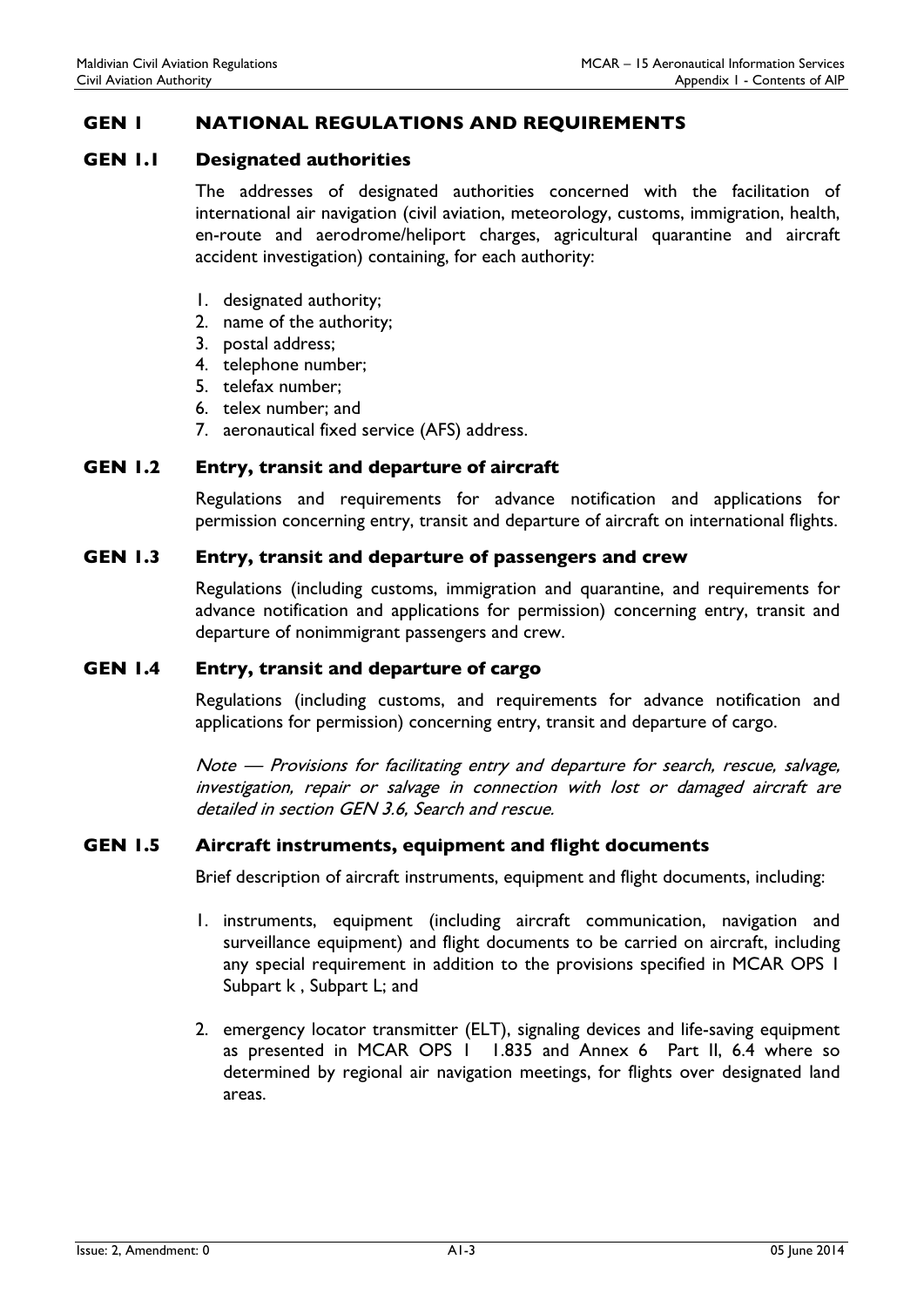## GEN 1.6 Summary of national regulations and international agreements/conventions

A list of titles and references and, where applicable, summaries of national regulations affecting air navigation, together with a list of international agreements/conventions ratified by Maldives

## GEN 1.7 Differences from ICAO Standards, Recommended Practices and **Procedures**

A list of significant differences between national regulations and practices of Maldives and related ICAO provisions, including:

- 1. provision affected (Annex and edition number, paragraph); and
- 2. difference in full text.

All significant differences must be listed under this subsection. All Annexes must be listed in numerical order even if there is no difference to an Annex, in which case a NIL notification must be provided. National differences or the degree of nonapplication of the regional supplementary procedures (SUPPS) must be notified immediately following the Annex to which the supplementary procedure relates.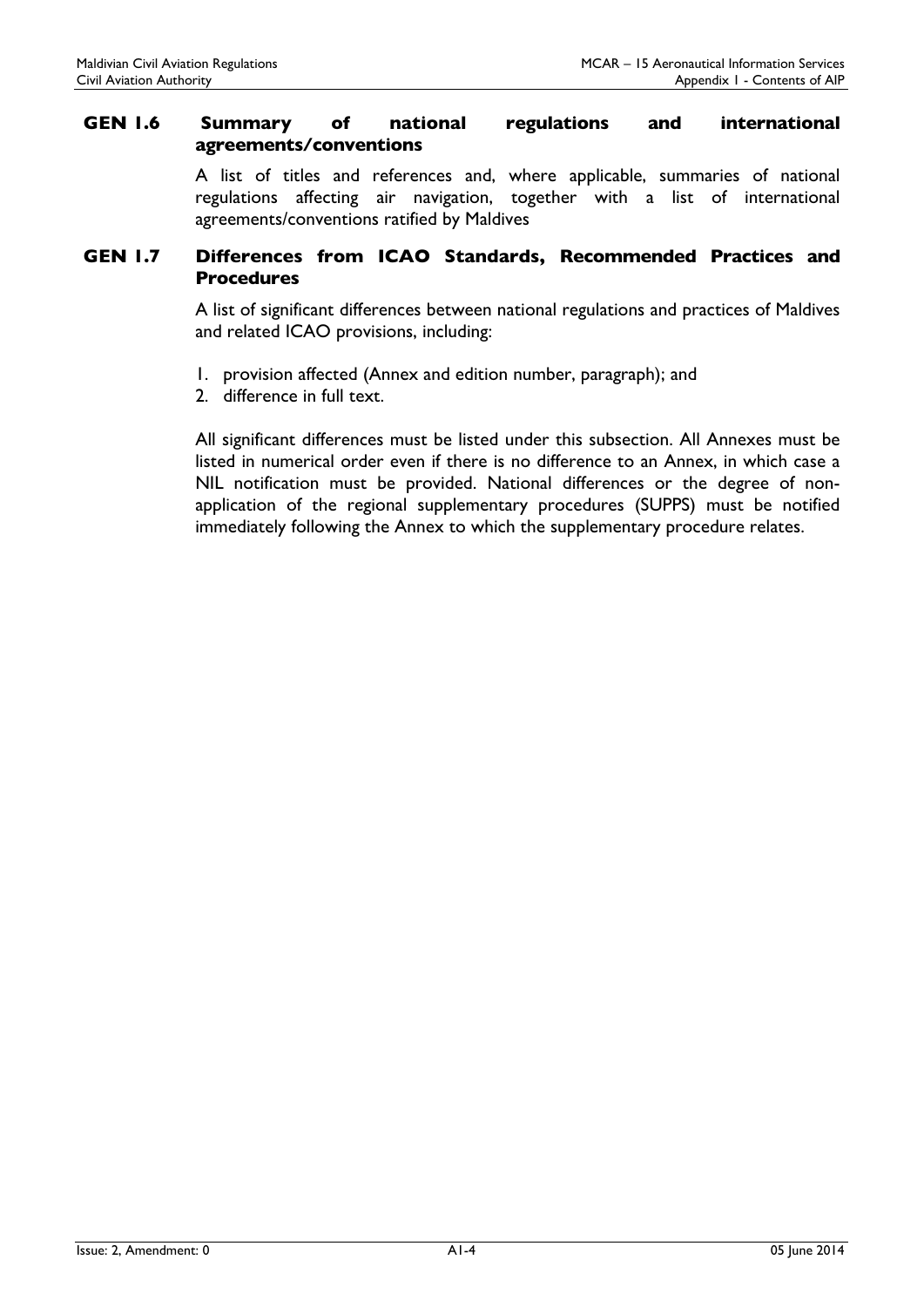# GEN 2 TABLES AND CODES

## GEN 2.1 Measuring system, aircraft markings, and holidays

GEN 2.1.1 Units of measurement Description of units of measurement used including table of units of measurement.

## GEN 2.1.2 Temporal reference system Description of the temporal reference system (calendar and time system) employed, together with an indication of whether or not daylight saving hours are employed and how the temporal reference system is presented throughout the AIP.

## GEN 2.1.3 Horizontal reference system Brief description of the horizontal (geodetic) reference system used, including

- 1. name/designation of the reference system;;
- 2. identification and parameters of the projection;
- 3. identification of the ellipsoid used;
- 4. identification of the datum used;
- 5. area(s) of application; and
- 6. an explanation, if applicable, of the asterisk used to identify those coordinates
- 7. that do not meet MCAR 11 and MCAR 139 accuracy requirements.

#### GEN 2.1.4 Vertical reference system Brief description of the vertical reference system used, including:

- 1. name/designation of the reference system;
- 2. description of the geoid model used including the parameters required for height transformation between the model used and EGM-96; and
- 3. an explanation, if applicable, of the asterisk used to identify those elevations/geoid undulations that do not meet MCAR 139 accuracy requirements.
- GEN 2.1.5 Aircraft nationality and registration marks Indication of aircraft nationality and registration marks adopted by Maldives

## GEN 2.1.6 Public holidays A list of public holidays with indication of services being affected.

# GEN 2.2 Abbreviations used in AERONAUTICAL INFORMATION SERVICE PROVIDER publications

A list of alphabetically arranged abbreviations and their respective significations used by the State in its AIP and in the distribution of aeronautical data and aeronautical information with appropriate annotation for those national abbreviations that are different from those contained in the Procedures for Air Navigation Services — ICAO Abbreviations and Codes (PANS-ABC, Doc 8400).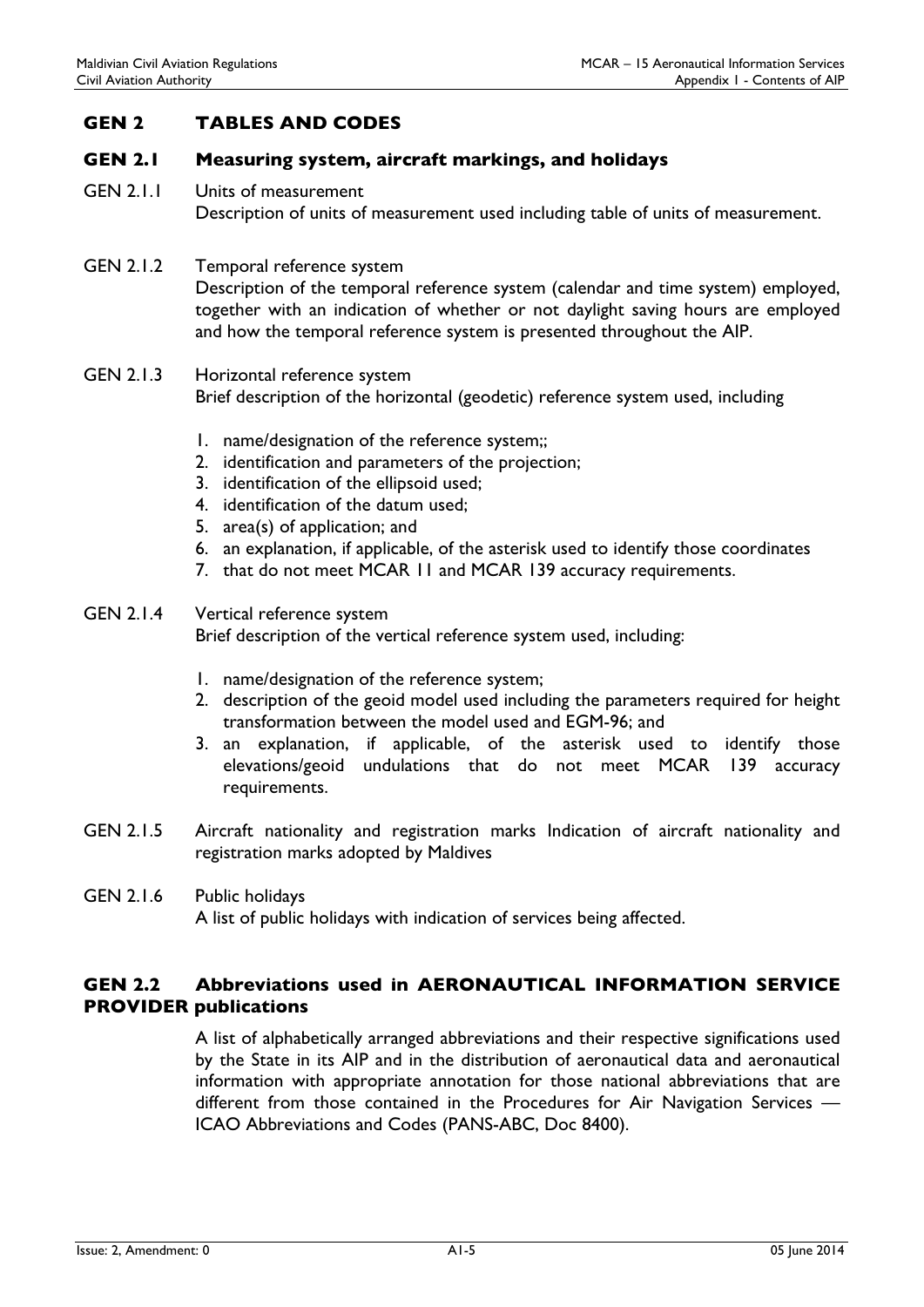## GEN 2.3 Chart symbols

A list of chart symbols arranged according to the chart series where symbols are applied.

## GEN 2.4 Location indicators

A list of alphabetically arranged location indicators assigned to the locations of aeronautical fixed stations to be used for encoding and decoding purposes. An annotation to locations not connected to the Aeronautical Fixed Service (AFS) must be provided.

### GEN 2.5 List of radio navigation aids

A list of radio navigation aids arranged alphabetically, containing:

- 1. identifier;
- 2. name of the station;
- 3. type of facility/aid; and
- 4. indication whether aid serves en-route (E), aerodrome (A) or dual (AE) purposes.

## GEN 2.6 Conversions

Tables for conversions or alternately conversion formulae between:

- 1. nautical miles and kilometres and vice versa;
- 2. feet and metres and vice versa;
- 3. decimal minutes of arc and seconds of arc and vice versa; and
- 4. other conversions tables, as appropriate.

## GEN 2.7 Sunrise/sunset tables

Information on the time of sunrise and sunset including a brief description of criteria used for determination of the times given and either a simple formulae or table from which times may be calculated for any location within its territory/area of responsibility, or an alphabetical list of locations for which the times are given with a reference to the related page in the table and the sunrise/sunset tables for the selected stations/locations, including:

- 1. station name;
- 2. ICAO location indicator;
- 3. geographical coordinates in degrees and minutes;
- 4. date(s) for which times are given;
- 5. time for the beginning of morning civil twilight;
- 6. time for sunrise;
- 7. time for sunset; and
- 8. time for the end of evening civil twilight.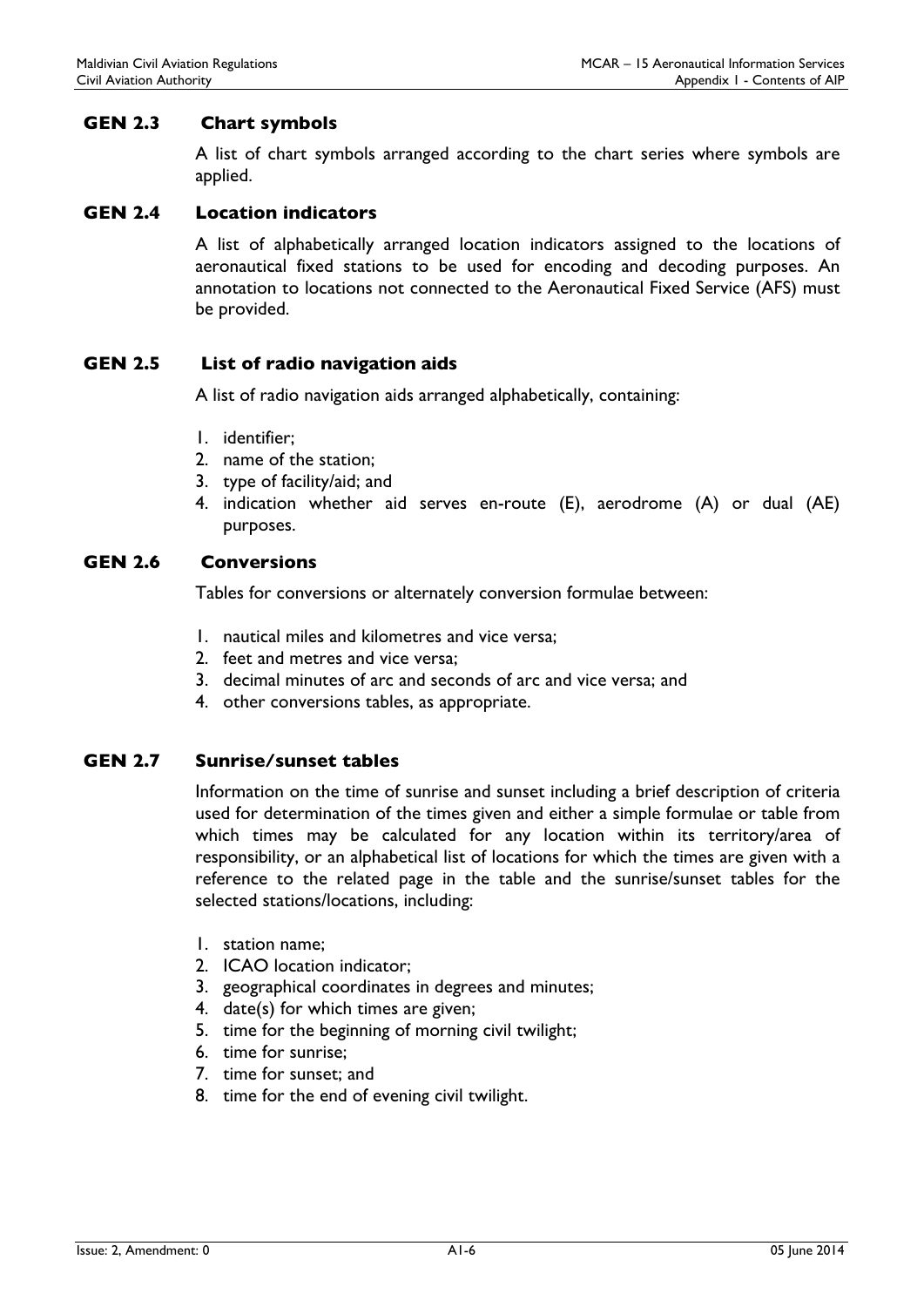# GEN 3 SERVICES

## GEN 3.1 Aeronautical Information Service providers

GEN 3.1.1 Responsible service

Description of the Aeronautical Information Services (AIS) provided and its major components, including:

- 1. service/unit name;
- 2. postal address;
- 3. telephone number;
- 4. telefax number;
- 5. telex number;
- 6. AFS address;
- 7. a statement concerning the ICAO documents on which the service is based and a reference to the AIP location where differences, if any, are listed; and
- 8. an indication if service is not H24.

## GEN 3.1.2 Area of responsibility The area of responsibility for the Aeronautical Information Service provider.

- GEN 3.1.3 Aeronautical publications Description of the elements of the Integrated Aeronautical Information Package, including:
	- 1. AIP and related amendment service;
	- 2. AIP Supplements;
	- 3. AIC;
	- 4. NOTAM and pre-flight information bulletins (PIB);
	- 5. checklists and lists of valid NOTAM; and
	- 6. how they may be obtained.

When an AIC is used to promulgate publication prices that must be indicated in this section of the AIP.

- GEN 3.1.4 AIRAC system Brief description of the AIRAC system provided including a table of present and near future AIRAC dates.
- GEN 3.1.5 Pre-flight information service at aerodromes/heliports A list of aerodromes/heliports at which pre-flight information is routinely available, including an indication of relevant:
	- 1. elements of the Integrated Aeronautical Information Packages held;
	- 2. maps and charts held; and
	- 3. general area of coverage of such data.
- GEN 3.1.6 Electronic terrain and obstacle data Details of how electronic terrain and obstacle data may be obtained, containing: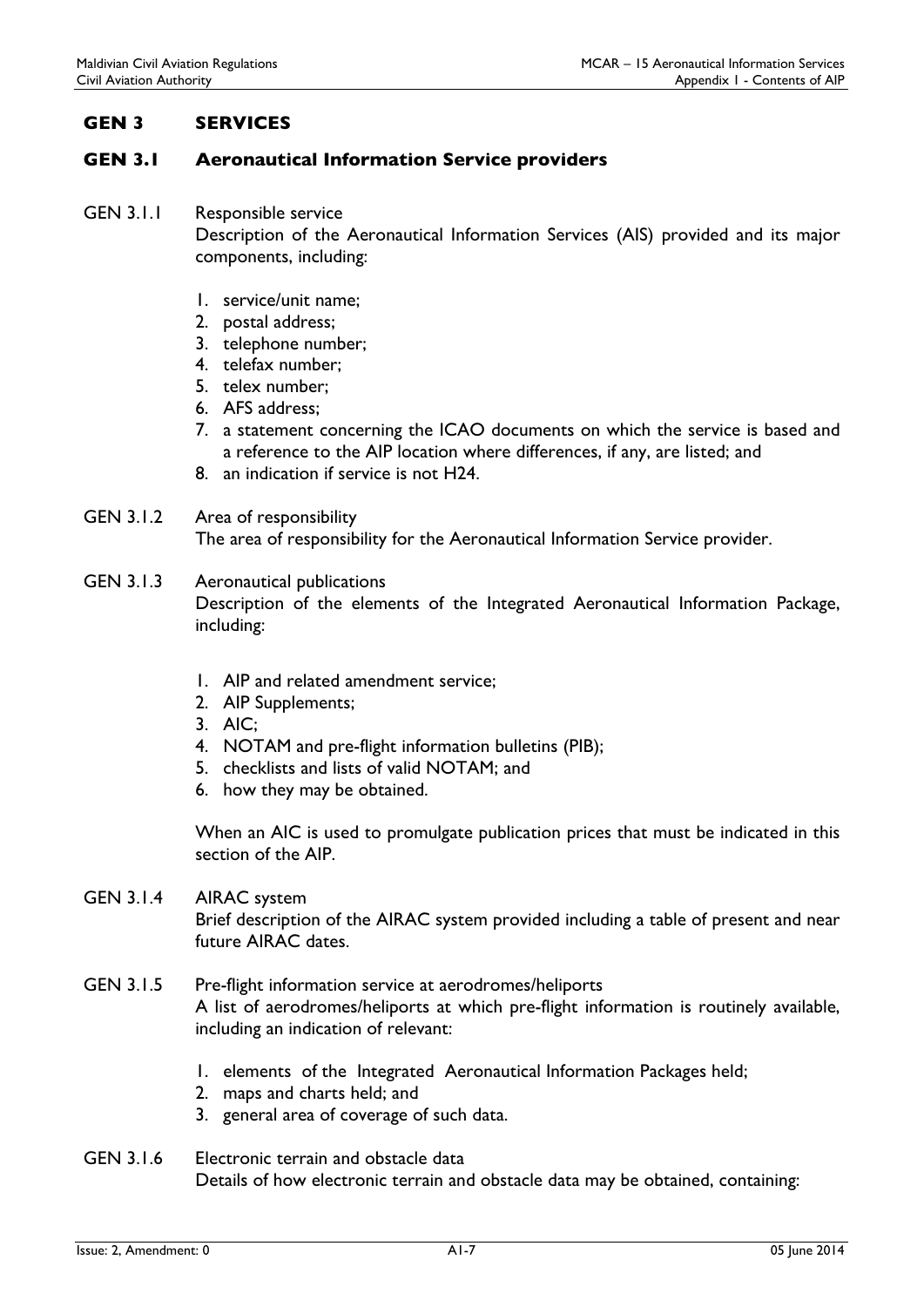- 1. name of the individual, service or organization responsible;
- 2. street address and e-mail address of the individual, service or organization responsible;
- 3. telefax number of the individual, service or organization responsible;
- 4. contact telephone number of the individual, service or organization responsible;
- 5. hours of service (time period including time zone when contact can be made);
- 6. online information that can be used to contact the individual, service or organization; and
- 7. supplemental information, if necessary, on how and when to contact the individual, service or organization.

### GEN 3.2 Aeronautical charts

- GEN 3.2.1 Responsible service(s) Description of service(s) responsible for the production of aeronautical charts, including:
	- 1. service name;
	- 2. postal address;
	- 3. telephone number;
	- 4. telefax number;
	- 5. telex number;
	- 6. AFS address;
	- 7. a statement concerning the ICAO documents on which the service is based and a reference to the AIP location where differences, if any, are listed; and
	- 8. an indication if service is not H24.

### GEN 3.2.2 Maintenance of charts Brief description of how aeronautical charts are revised and amended.

- GEN 3.2.3 Purchase arrangements Details of how charts may be obtained, containing:
	- 1. service/sales agency(ies);
	- 2. postal address;
	- 3. telephone number;
	- 4. telefax number;
	- 5. telex number; and
	- 6. AFS address.

## GEN 3.2.4 Aeronautical chart series available

A list of aeronautical chart series available followed by a general description of each series and an indication of the intended use.

### GEN 3.2.5 List of aeronautical charts available A list of aeronautical charts available, including:

- 1. title of series;
- 2. scale of series;
- 3. name and/or number of each chart or each sheet in a series;
- 4. price per sheet; and
- 5. date of latest revision.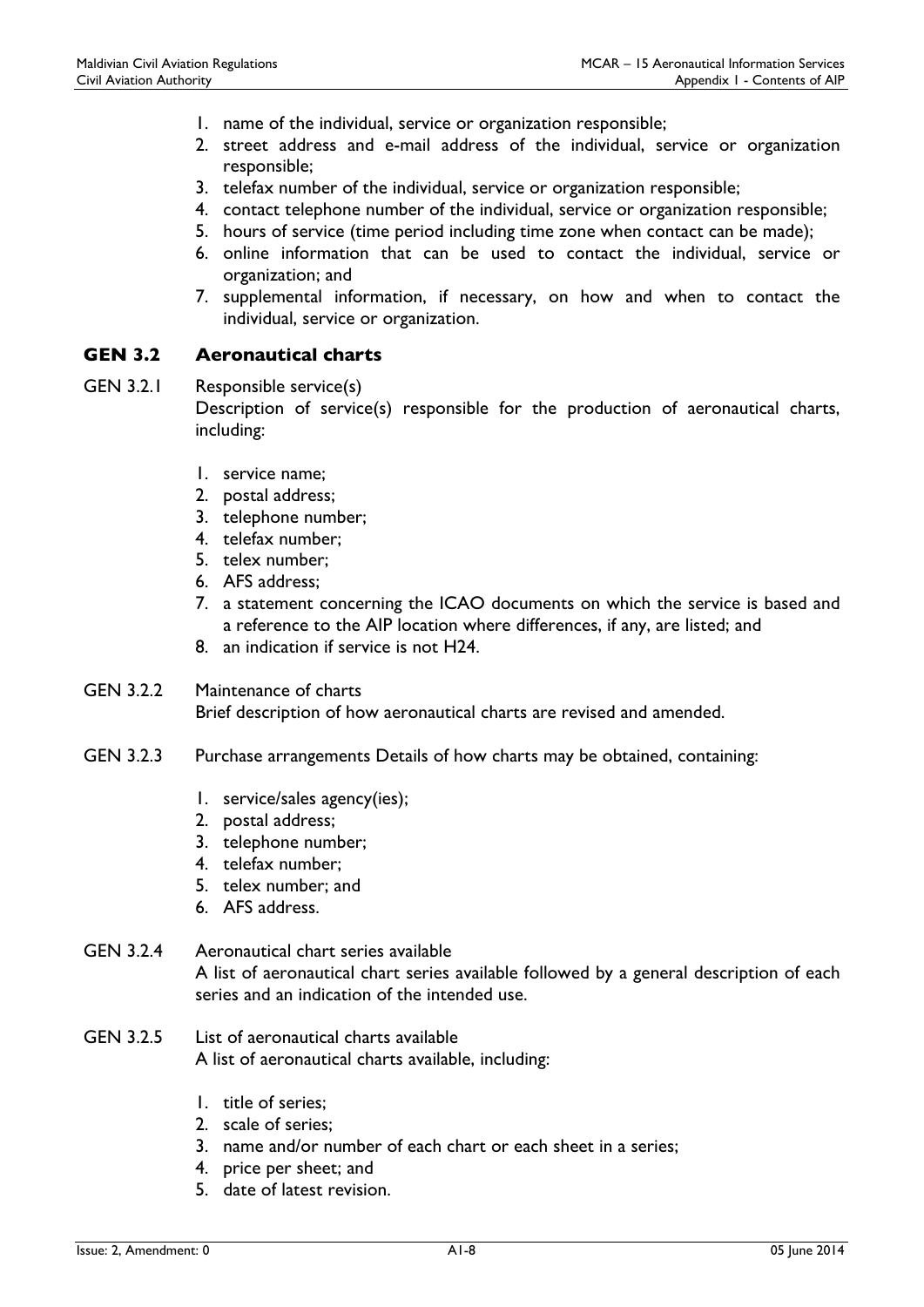GEN 3.2.6 Index to the World Aeronautical Chart (WAC) — ICAO 1:1 000 000 An index chart showing coverage and sheet layout for the WAC 1:1 000 000 produced by a State. If Aeronautical Chart — ICAO 1:500 000 is produced instead of WAC 1:1 000 000, index charts must be used to indicate coverage and sheet layout for the Aeronautical Chart — ICAO 1:500 000.

## GEN 3.2.7 Topographical charts Details of how topographical charts may be obtained, containing:

- 1. name of service/agency(ies);
- 2. postal address;
- 3. telephone number;
- 4. telefax number;
- 5. telex number; and
- 6. AFS address.
- GEN 3.2.8 Corrections to charts not contained in the AIP A list of corrections to aeronautical charts not contained in the AIP, or an indication where such information can be obtained.

# GEN 3.3 Air traffic services

- GEN 3.3.1 Responsible service Description of the air traffic service and its major components, including:
	- 1. service name;
	- 2. postal address;
	- 3. telephone number;
	- 4. telefax number;
	- 5. telex number;
	- 6. AFS address;
	- 7. a statement concerning the ICAO documents on which the service is based and a reference to the AIP location where differences, if any, are listed; and
	- 8. an indication if service is not H24.

# GEN 3.3.2 Area of responsibility

Brief description of area of responsibility for which air traffic services are provided.

- GEN 3.3.3 Types of services Brief description of main types of air traffic services provided.
- GEN 3.3.4 Coordination between the operator and ATS General conditions under which coordination between the operator and air traffic services is effected.
- GEN 3.3.5 Minimum flight altitude The criteria used to determine minimum flight altitudes.

## GEN 3.3.6 ATS units address list A list of ATS units and their addresses arranged alphabetically, containing: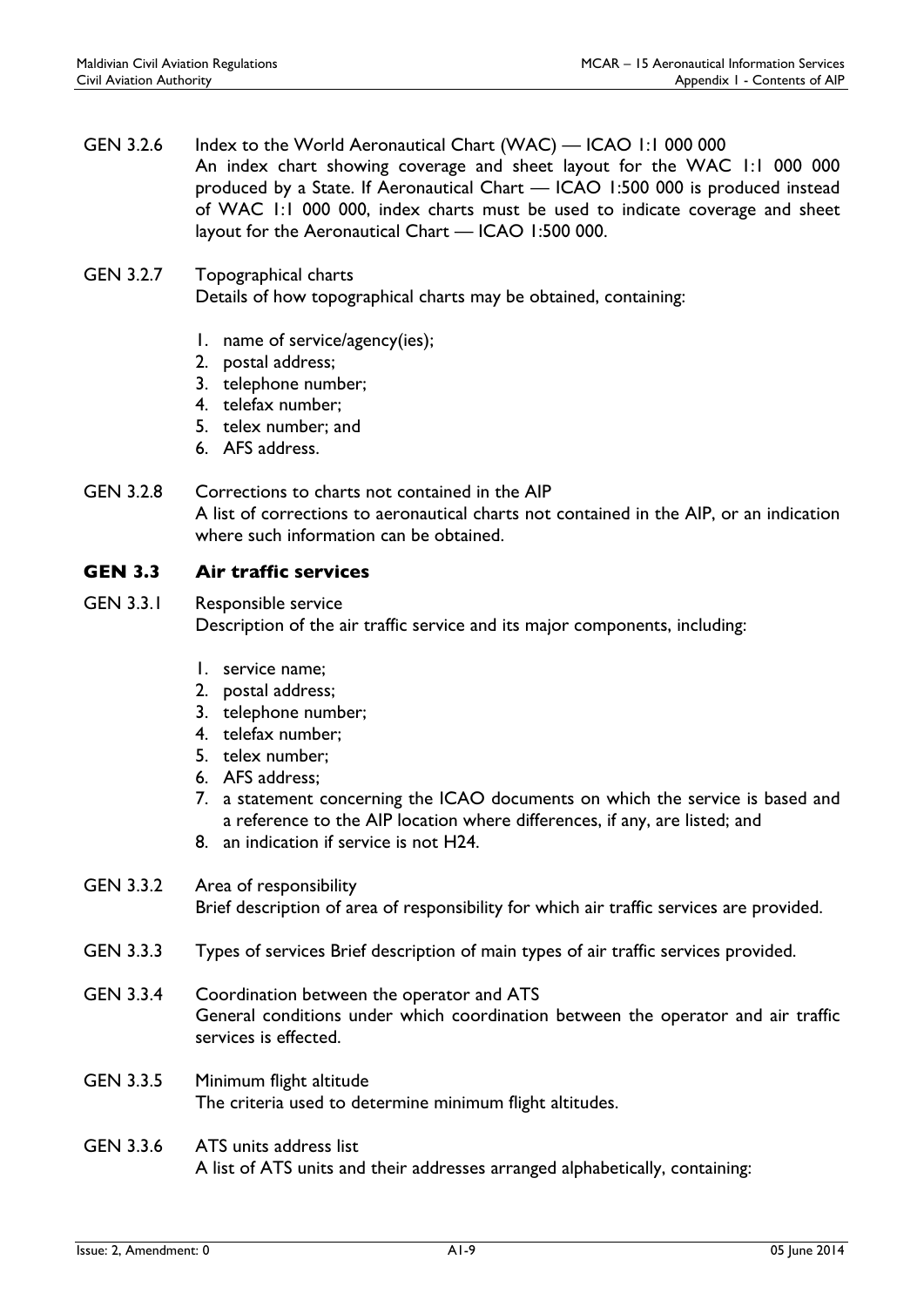- 1. unit name;
- 2. postal address;
- 3. telephone number;
- 4. telefax number;
- 5. telex number; and
- 6. AFS address.

## GEN 3.4 Communication services

GEN 3.4.1 Responsible service

Description of the service responsible for the provision of telecommunication and navigation facilities, including:

- 1. service name;
- 2. postal address;
- 3. telephone number;
- 4. telefax number;
- 5. telex number;
- 6. AFS address;
- 7. a statement concerning the ICAO documents on which the service is based and a reference to the AIP location where differences, if any, are listed; and
- 8. an indication if service is not H24.

### GEN 3.4.2 Area of responsibility Brief description of area of responsibility for which telecommunication service is provided.

- GEN 3.4.3 Types of service Brief description of the main types of service and facilities provided, including:
	- 1. Radio navigation services
	- 2. Voice and/or data link services
	- 3. Broadcasting service
	- 4. Language(es) used; and
	- 5. An indication of where detailed information can be obtained

# GEN 3.4.4 Requirements and conditions Brief description concerning the requirements and conditions under which the communication service is available.

GEN 3.4.5 Miscellaneous Any additional information (e.g. selected radio broadcasting stations, telecommunications diagram)

# GEN 3.5 Meteorological services

- GEN 3.5.1 Responsible service Brief description of the meteorological service responsible for the provision of meteorological information, including:
	- 1. service name;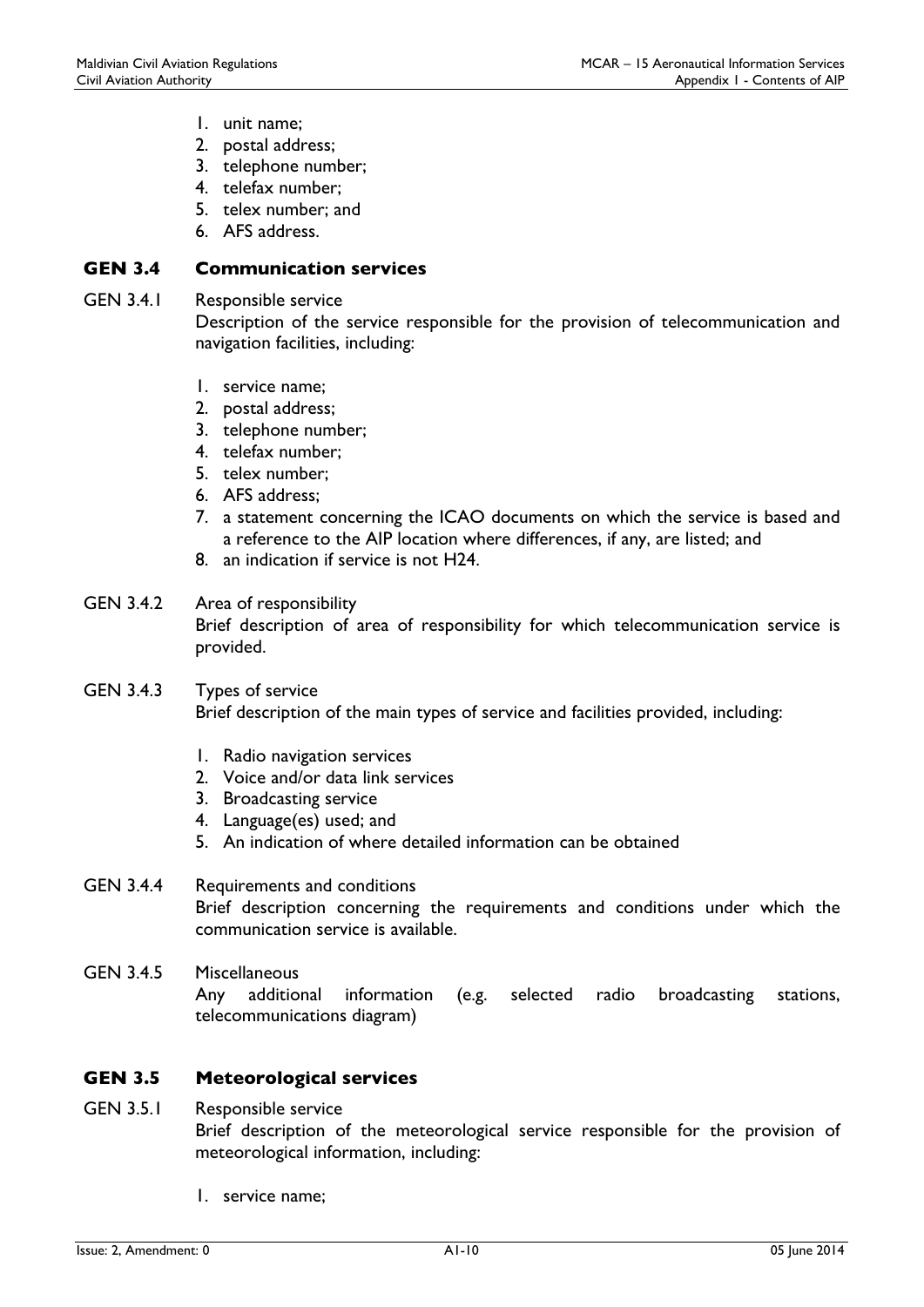- 2. postal address;
- 3. telephone number;
- 4. telefax number;
- 5. e-mail address;
- 6. AFS address;
- 7. Website Address if available;
- 8. a statement concerning the ICAO documents on which the service is based and a reference to the AIP location where differences, if any, are listed; and
- 9. an indication if service is not H24.
- GEN 3.5.2 Area of responsibility Brief description of area and/or air routes for which meteorological service is provided.
- GEN 3.5.3 Meteorological observations and reports Detailed description of the meteorological observations and reports provided for international air navigation, including:
	- 1. name of the station and the ICAO location indicator;
	- 2. type and frequency of observation including an indication of automatic observing equipment;
	- 3. types of meteorological reports (e.g. METAR) and availability of a trend forecast;
	- 4. specific type of observation system and number of observation sites used to observe and report surface wind, visibility, runway visual range, cloud base, temperature and, where applicable, wind shear (e.g. anemometer at intersection of runways, transmissometer next to touchdown zone, etc.);
	- 5. hours of operation; and
	- 6. indication of aeronautical climatological information available.
- GEN 3.5.4 Types of services

Brief description of the main types of service provided, including details of briefing, consultation, display of meteorological information, flight documentation available for operators and flight crew members, and of the methods and means used for supplying the meteorological information.

## GEN 3.5.5 Notification required from operators Minimum amount of advance notice required by the meteorological authority from operators in respect of briefing,

Consultation and flight documentation and other meteorological information they require or change.

# GEN 3.5.6 Aircraft reports As necessary, requirements of the meteorological authority for the making and transmission of aircraft reports.

## GEN 3.5.7 VOLMET service Description of VOLMET and/or D-VOLMET service, including:

- 1. name of transmitting station;
- 2. call sign or identification and abbreviation for the radio communication emission;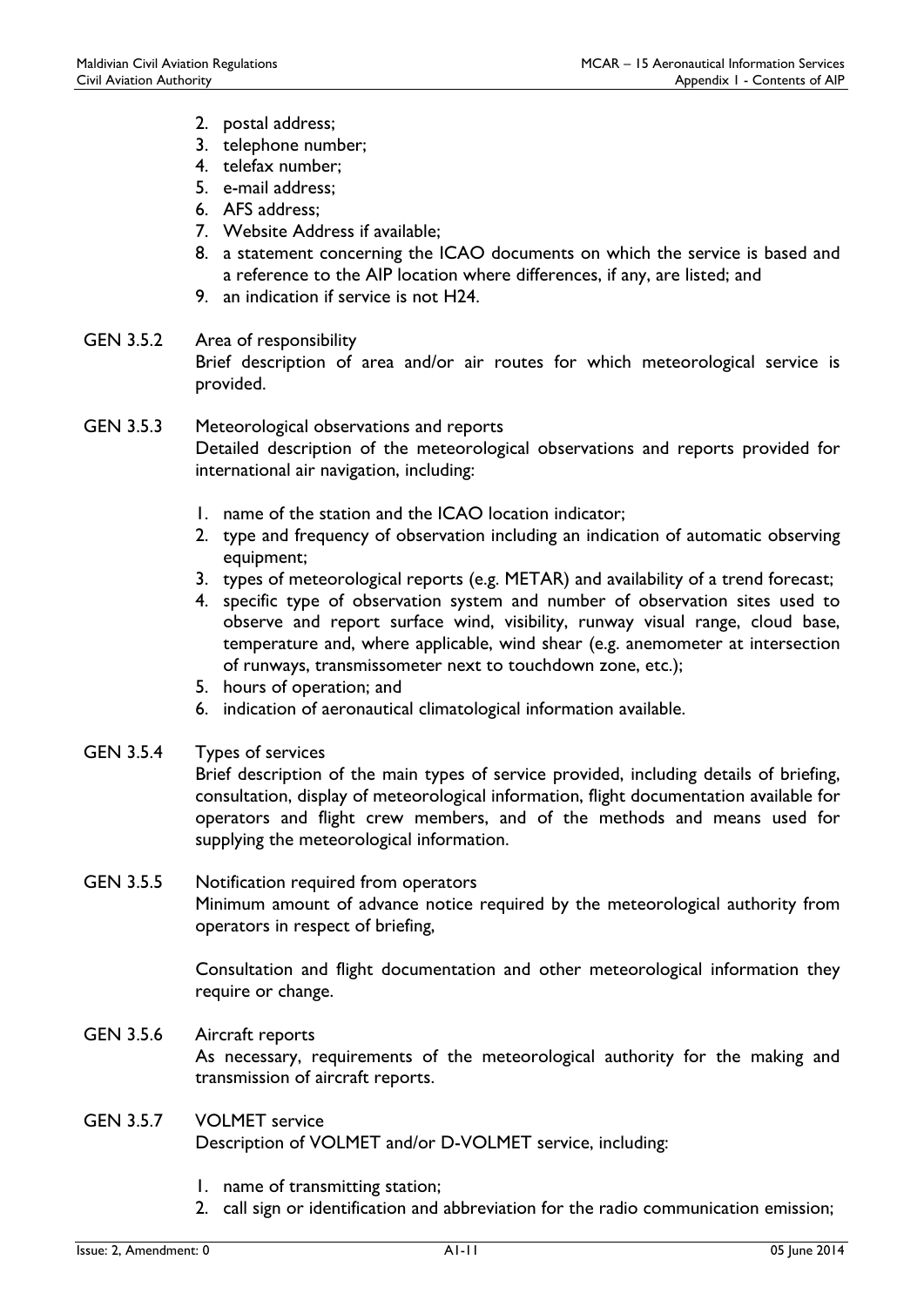- 3. frequency or frequencies used for broadcast;
- 4. broadcasting period;
- 5. hours of service;
- 6. list of aerodromes/heliports for which reports and/or forecasts are included; and
- 7. reports, forecasts and SIGMET information included and remarks.

## GEN 3.5.8 SIGMET and AIRMET service

Description of the meteorological watch provided within flight information regions or control areas for which air traffic services are provided, including a list of the meteorological watch offices with:

- 1. name of the meteorological watch office, ICAO location indicator;
- 2. hours of service;
- 3. flight information region(s) or control area(s) served;
- 4. SIGMET validity periods;
- 5. specific procedures applied to SIGMET information (e.g. for volcanic ash and tropical cyclones);
- 6. procedures applied to AIRMET information (in accordance with relevant regional air navigation agreements);
- 7. the air traffic services unit(s) provided with SIGMET and AIRMET information; and
- 8. additional information (e.g. concerning any limitation of service, etc.).

### GEN 3.5.9 Other automated meteorological services

Description of available automated services for the provision of meteorological information (e.g. automated pre-flight information service accessible by telephone and/or computer modem) including:

- 1. service name;
- 2. information available;
- 3. areas, routes and aerodromes covered; and
- 4. telephone, and telefax number(s), e-mail address and if available, web site address.

### GEN 3.6 Search and rescue

GEN 3.6.1 Responsible service(s)

Brief description of service(s) responsible for the provision of search and rescue (SAR), including:

- 1. service/unit name;
- 2. postal address;
- 3. telephone number;
- 4. telefax number;
- 5. e-mail address;
- 6. AFS address;
- 7. Website if available , and
- 8. a statement concerning the ICAO documents on which the service is based and a reference to the AIP location where differences, if any, are listed.
- GEN 3.6.2 Area of responsibility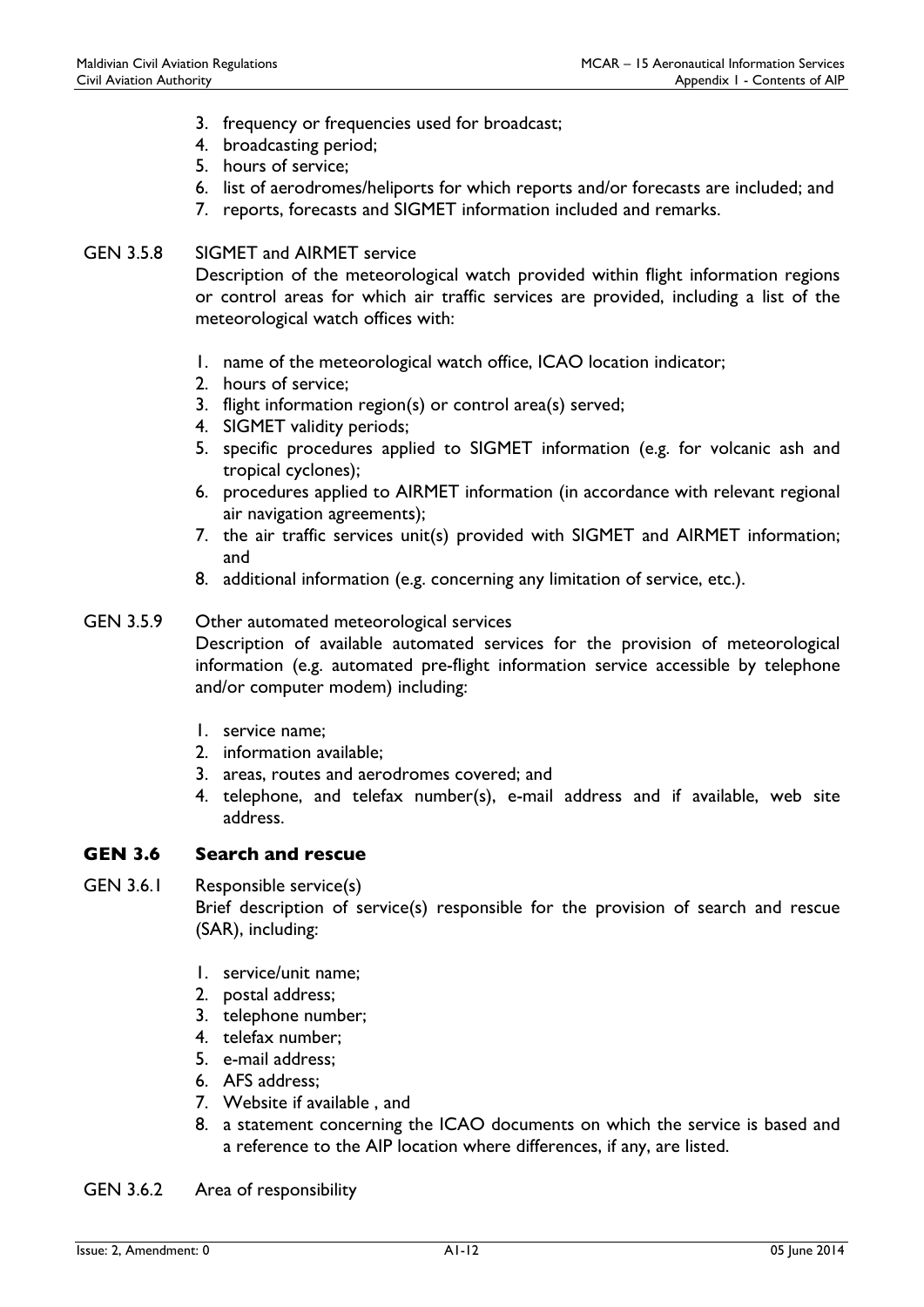Brief description of area of responsibility within which search and rescue services are provided.

- GEN 3.6.3 Types of service Brief description and geographical portrayal, where appropriate, of the type of service and facilities provided including indications where SAR aerial coverage is dependent upon significant deployment of aircraft.
- GEN 3.6.4 SAR agreements Brief description of SAR agreements in force, including provisions for facilitating entry and departure of other States 'aircraft for search, rescue, salvage, repair or salvage in connection with lost or damaged aircraft, either with airborne notification only or after flight plan notification.

### GEN 3.6.5 Conditions of availability

Brief description of provisions for search and rescue, including the general conditions under which the service and facilities are available for international use, including an indication of whether a facility available for search and rescue is specialized in SAR techniques and functions, or is specially used for other purposes but adapted for SAR purposes by training and equipment, or is only occasionally available and has no particular training or preparation for SAR work.

GEN 3.6.6 Procedures and signals used Brief description of the procedures and signals employed by rescue aircraft and a table showing the signals to be used by survivors.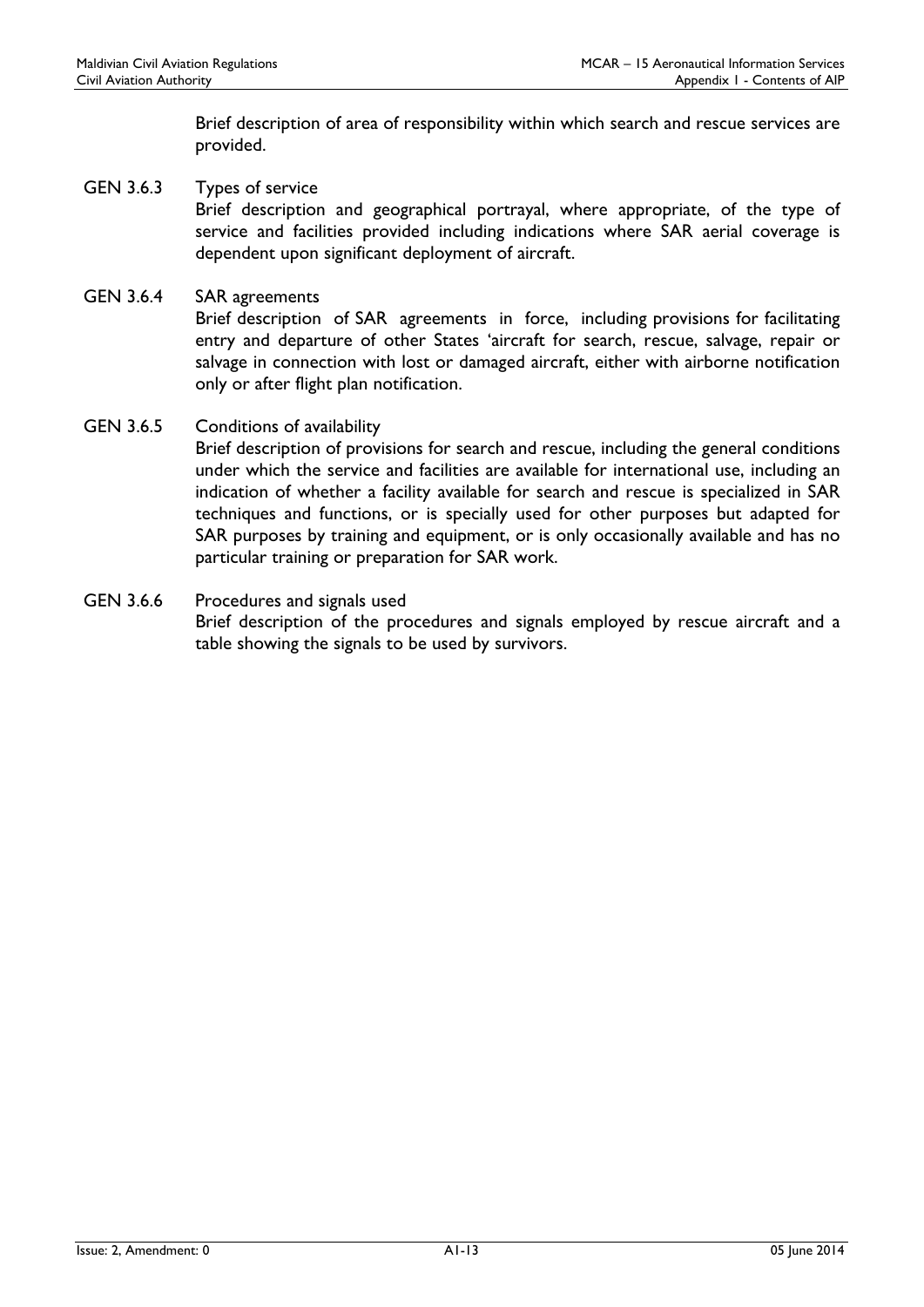## GEN 4 CHARGES FOR AERODROMES / HELIPORTS AND AIR NAVIGATION SERVICES

Reference may be made to where details of actual charges may be found, if not itemized in this chapter.

## GEN 4.1 Aerodrome/heliport charges

Brief description of type of charges which may be applicable at aerodromes/heliports available for international use, including:

- 1. landing of aircraft;
- 2. parking, hangarage and long-term storage of aircraft;
- 3. passenger service;
- 4. security;
- 5. noise-related items;
- 6. other (customs, health, immigration, etc.);
- 7. exemptions/reductions; and
- 8. methods of payment.

#### GEN 4.2 Air navigation services charges

Brief description of charges which may be applicable to air navigation services provided for international use, including:

- 1. approach control;
- 2. route air navigation services;
- 3. cost basis for air navigation services and exemptions/ reductions; and
- 4. methods of payment.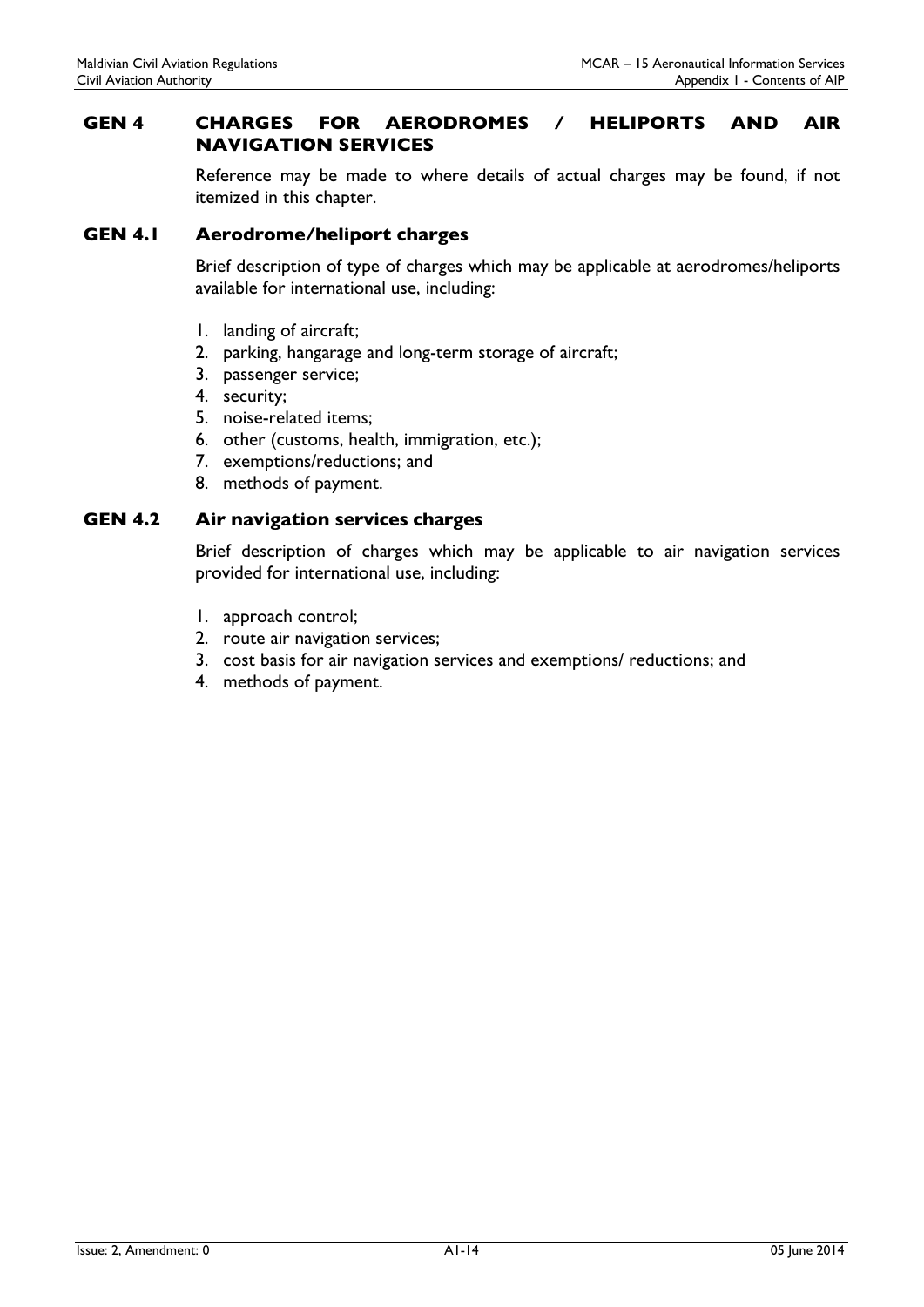# PART 2 EN-ROUTE (ENR)

If an AIP is produced and made available in more than one volume with each having a separate amendment and supplement service, a separate preface, record of AIP Amendments, record of AIP Supplements, checklist of AIP pages and list of current hand amendments must be included in each volume. In the case of an AIP being published as one volume, the annotation "not applicable" must be entered against each of the above subsections.

### ENR 0.6 Table of contents to Part 2

A list of sections and subsections contained in Part 2 — En-route.

Note — Subsections may be listed alphabetically.

## ENR 1 GENERAL RULES AND PROCEDURES

#### ENR 1.1 General rules

The requirement is for publication of the general rules as applied within Maldives

## ENR 1.2 Visual flight rules

The requirement is for publication of the visual flight rules as applied within Maldives

### ENR 1.3 Instrument Flight Rules

The requirement is for publication of the instrument flight rules as applied within Maldives

### ENR 1.4 ATS airspace classification and description

- ENR 1.4.1 ATS airspace classification The description of ATS airspace classes in the form of the ATS airspace classification table in MCAR-11 appropriately annotated to indicate those airspace classes not used by Maldives.
- ENR 1.4.2 ATS airspace description Other ATS airspace descriptions as applicable, including general textual descriptions.

### ENR 1.5 Holding, approach and departure procedures

ENR 1.5.1 General

The requirement is for a statement concerning the criteria on which holding, approach and departure procedures are established. If different from ICAO provisions, the requirement is for presentation of criteria used in a tabular form.

#### ENR 1.5.2 Arriving flights

The requirement is to present procedures (conventional or area navigation or both) for arriving flights which are common to flights into or within the same type of airspace. If different procedures apply within a terminal airspace, a note to this effect must be given together with a reference to where the specific procedures can be found.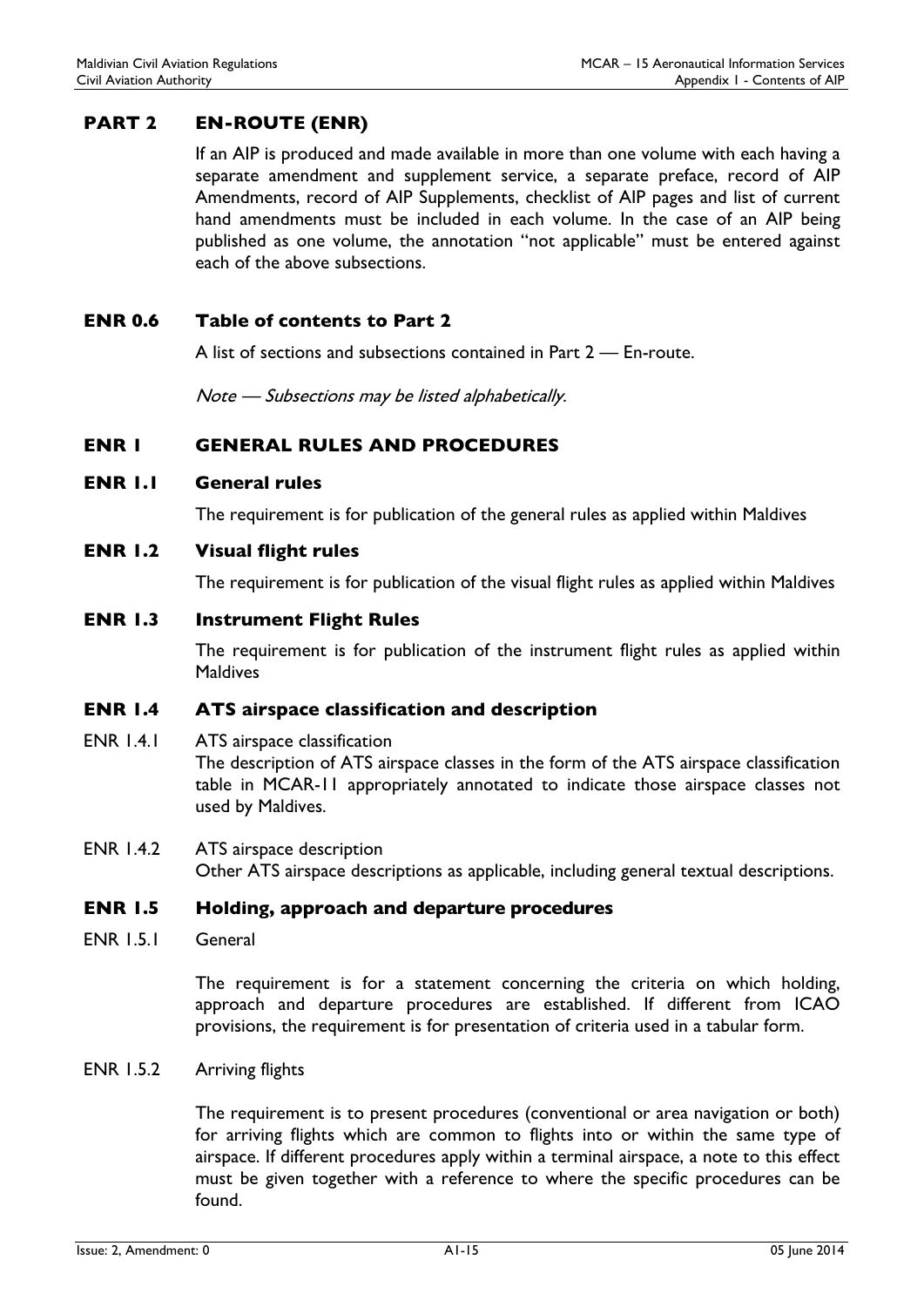### ENR 1.5.3 Departing flights

The requirement is to present procedures (conventional or area navigation or both) for departing flights which are common to flights departing from any aerodrome/heliport.

ENR 1.5.4 Other relevant information and procedures

Brief description of additional information, e.g. entry procedures, final approach alignment, holding procedures and patterns.

## ENR 1.6 ATS surveillance services and procedures

The description of ATS airspace classes in the form of the ATS airspace classification table in MCAR 11, Appendix 4, appropriately annotated to indicate those airspace classes not used by the State.

#### ENR 1.6.1 Primary radar

Description of primary radar services and procedures, including:

- 1. supplementary services;
- 2. the application of radar control service;
- 3. radar and air-ground communication failure procedures;
- 4. voice and CPDLC position reporting requirements; and
- 5. graphic portrayal of area of radar coverage.
- ENR 1.6.2 Secondary surveillance radar (SSR)

Description of secondary surveillance radar (SSR) operating procedures, including:

- 1. emergency procedures;
- 2. air-ground communication failure and unlawful interference procedures;
- 3. the system of SSR code assignment;
- 4. voice and CPDLC position reporting requirements; and
- 5. graphic portrayal of area of SSR coverage.

Note — The SSR description is of particular importance in areas or routes where the possibility of interception exists.

ENR 1.6.3 Automatic dependent surveillance — broadcast (ADS-B)

Description of automatic dependent surveillance — broadcast (ADS-B) operating procedures, including:

- 1. emergency procedures;
- 2. air-ground communication failure and unlawful interference procedures;
- 3. aircraft identification requirements;
- 4. voice and CPDLC position reporting requirements; and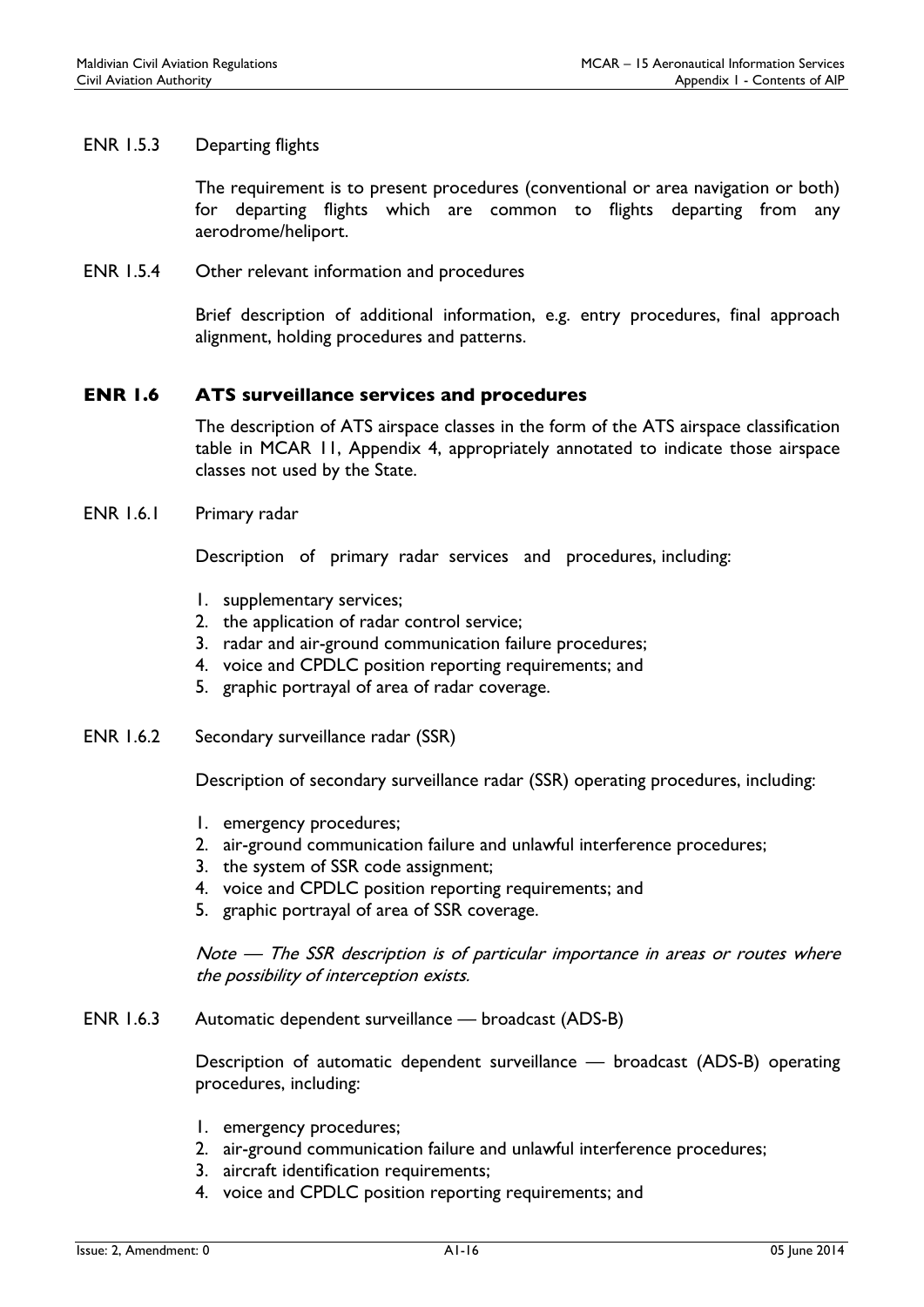5. graphic portrayal of area of ADS-B coverage.

Note — The ADS-B description is of particular importance in areas or routes where the possibility of interception exists.

ENR 1.6.4 Other relevant information and procedures

Brief description of additional information and procedures, e.g. radar failure procedures and transponder failure procedures.

### ENR 1.7 Altimeter setting procedures

The requirement is for a statement of altimeter setting procedures in use, containing:

- 1. brief introduction with a statement concerning the ICAO documents on which the procedures are based together with differences to ICAO provisions, if any;
- 2. basic altimeter setting procedures;
- 3. description of altimeter setting region (s);
- 4. procedures applicable to operators (including pilots); and
- 5. table of cruising levels.

#### ENR 1.8 Regional supplementary procedures

The requirement is for presentation of regional supplementary procedures (SUPPS) affecting the entire area of responsibility

## ENR 1.9 Air traffic flow management and airspace management

Brief description of air traffic flow management (ATFM) system and airspace management, including:

- 1. ATFM structure, service area, service provided, location of unit(s) and hours of operation;
- 2. types of flow messages and descriptions of the formats; and
- 3. procedures applicable for departing flights, containing:
	- a. service responsible for provision of information on applied ATFM measures;
	- b. flight plan requirements; and
	- c. slot allocations.
- 4. information on overall responsibility regarding airspace management within FIR(s), details of civil/military airspace allocation and management coordination, structure of manageable airspace (allocation and changes to allocation) and general operating procedures.

#### ENR 1.10 Flight planning

The requirement is to indicate any restriction, limitation or advisory information related to the flight planning stage which may assist the user in the presentation of the intended flight operation, including:

1. procedures for the submission of a flight plan;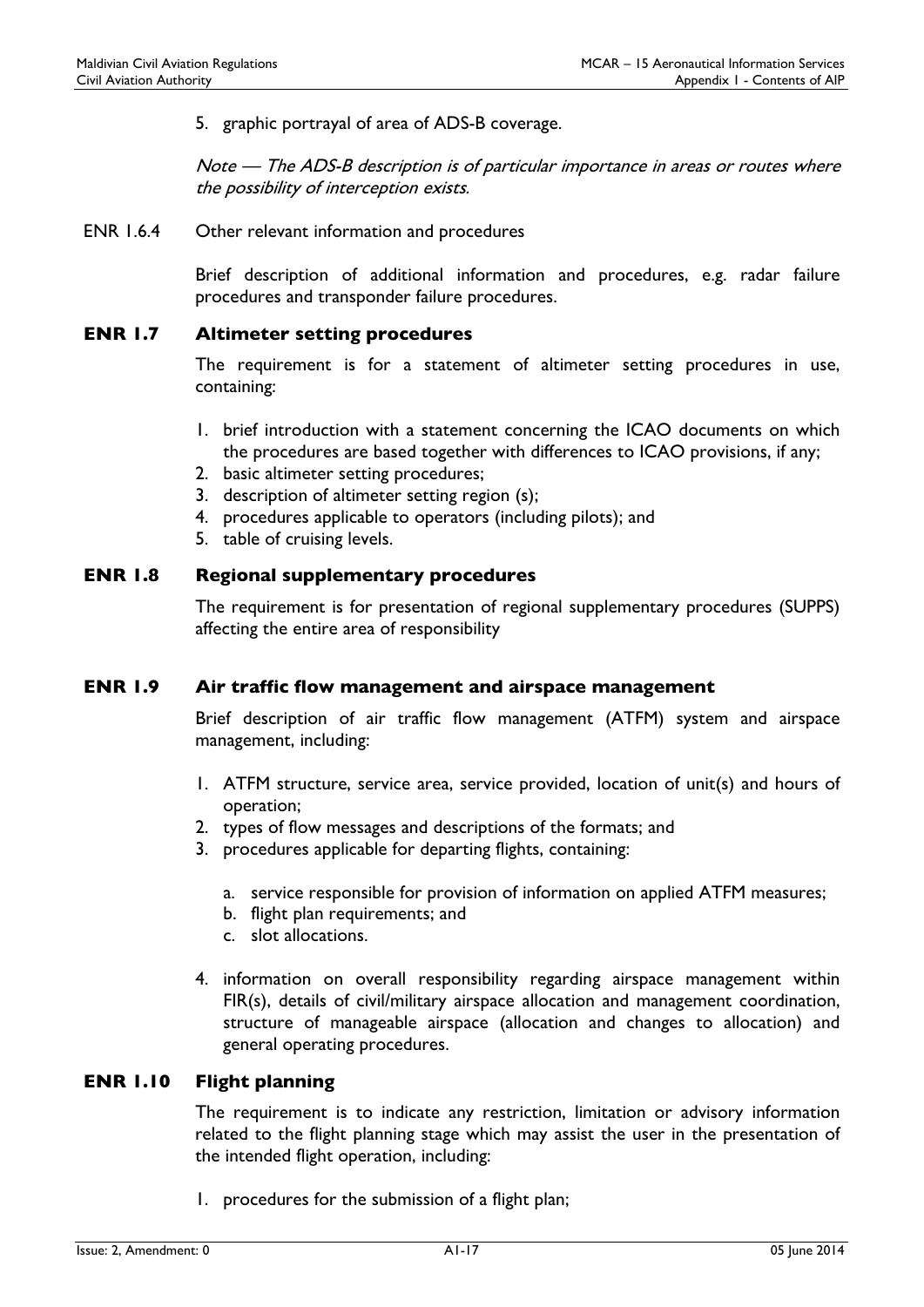- 2. repetitive flight plan system; and
- 3. changes to the submitted flight plan.

### ENR 1.11 Addressing of flight plan messages

The requirement is for an indication, in tabular form, of the addresses allocated to flight plans, showing:

- 1. category of flight (IFR, VFR or both);
- 2. route (into or via FIR and/or TMA); and
- 3. message address.

### ENR 1.12 Interception of civil aircraft

The requirement is for a complete statement of interception procedures and visual signals to be used with a clear indication of whether ICAO provisions are applied and if not, a that differences exist.

### ENR 1.13 Unlawful interference

The requirement is for presentation of appropriate procedures to be applied in case of unlawful interference.

## ENR 1.14 Air traffic incidents

Description of air traffic incidents reporting system, including:

- 1. definition of air traffic incidents;
- 2. use of the "Air Traffic Incident Reporting Form";
- 3. reporting procedures (including in-flight procedures); and
- 4. purpose of reporting and handling of the form.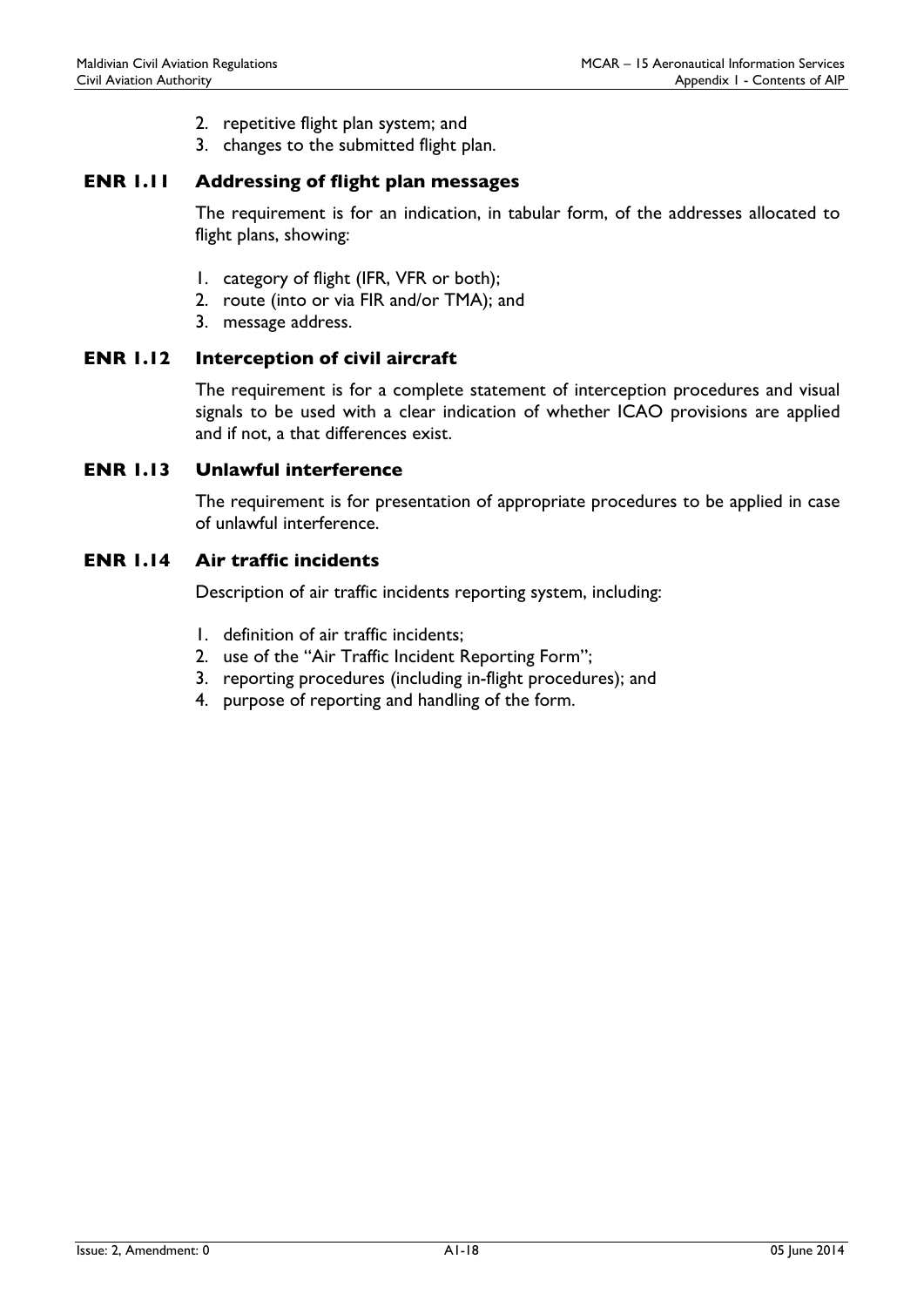## ENR 2 AIR TRAFFIC SERVICES AIRSPACE

## ENR 2.1 FIR, UIR, TMA and CTA

Detailed description of flight information regions (FIR), upper flight information regions (UIR), and control areas (CTA including specific CTA such as TMA),including:

- 1. name, geographical coordinates in degrees and minutes of the FIR/UIR lateral limits and in degrees, minutes and seconds of the CTA lateral limits, vertical limits and class of airspace;
- 2. identification of unit providing the service;
- 3. call sign of aeronautical station serving the unit and language(s) used, specifying the area and conditions, when and where to be used, if applicable;
- 4. frequencies supplemented by indications for specific purposes; and
- 5. remarks.

Control zones around military air bases not otherwise described in the AIP must be included in this subsection. Where the requirements of Annex 2 concerning flight plans, two-way communications and position reporting apply to all flights in order to eliminate or reduce the need for interceptions and/or where the possibility of interception exists and the maintenance of guard on the VHF emergency channel 121.5 MHz is required, a statement to this effect must be included for the relevant area(s) or portion(s) thereof.

A description of designated areas over which the carriage of an emergency locator transmitter (ELT) is required and where aircraft shall continuously guard the VHF emergency frequency 121.5 MHz, except for those periods when aircraft are carrying out communications on other VHF channels or when airborne equipment limitations or cockpit duties do not permit simultaneous guarding of two channels.

Note — Other types of airspace around civil aerodromes/ heliports such as control zones and aerodrome traffic zones are described in the relevant aerodrome or heliport section.

## ENR 2.2 Other regulated airspace

Where established, a detailed description of other types of regulated airspace and airspace classification.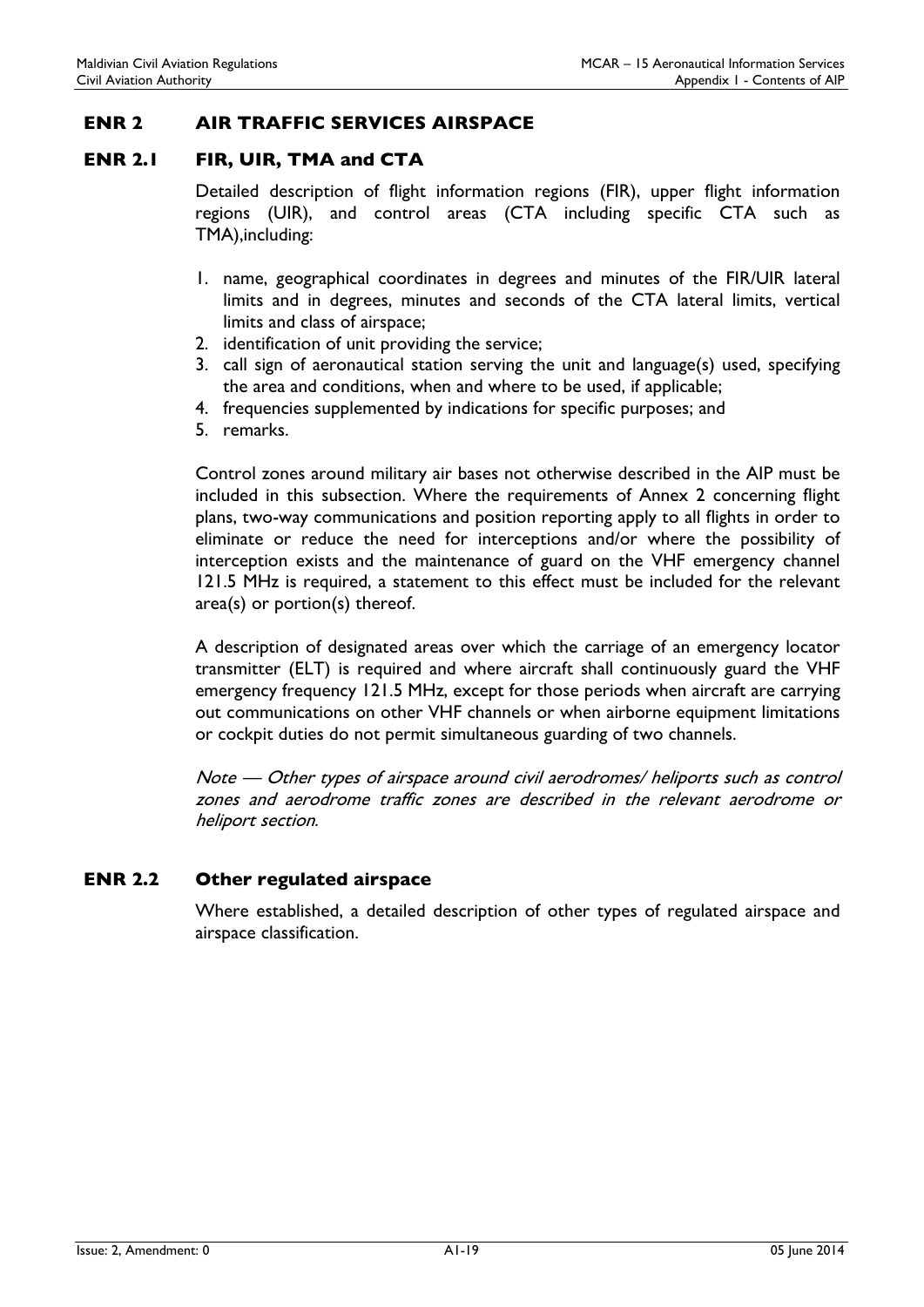# ENR 3 ATS ROUTES

Note I — Bearings, tracks and radials are normally magnetic. In areas of high latitude, where it is determined by the appropriate authority that reference to Magnetic North is impractical, another suitable reference, i.e. True North or Grid North, may be used.

Note 2 — Changeover points established at the midpoint between two radio navigation aids, or at the intersection of the two radials in the case of a route which changes direction between the navigation aids, need not be shown for each route segment if a general statement regarding their existence is made.

### ENR 3.1 Lower ATS routes

Detailed description of lower AT S routes, including:

- 1. route designator, required navigation performance (RNP) type(s) applicable to a specified segment(s), names, coded designators or name-codes and the geographical coordinates in degrees, minutes and seconds of all significant points defining the route including "compulsory" or "on-request" reporting points;
- 2. tracks or VOR radials to the nearest degree, geodesic distance to the nearest tenth of a kilometre or tenth of a nautical mile between each successive designated significant point and, in the case of VOR radials, changeover points;
- 3. upper and lower limits or minimum en-route altitudes, to the nearest higher 50 m or 100 ft, and airspace classification;
- 4. lateral limits and minimum obstacle clearance altitudes;
- 5. direction of cruising levels;
- 6. the navigation accuracy requirement for each PBN (RNAV or RNP) route segment; and
- 7. remarks, including an indication of the controlling unit, its operating channel and, if applicable, its logon address and navigation specification(s) limitations.

Note — In relation to Annex 11, Appendix 1, and for flight planning purposes, the specified RNP type is not considered to be an integral part of the route designator.

## ENR 3.2 Upper ATS routes

Detailed description of upper ATS routes, including:

- 1. route designator, required navigation performance (RNP) type(s) applicable to a specified segment(s), names, coded designators or name-codes and the geographical coordinates in degrees, minutes and seconds of all significant points defining the route including "compulsory" or "on-request" reporting points;
- 2. tracks or VOR radials to the nearest degree, geodesic distance to the nearest tenth of a kilometre or tenth of a nautical mile between each successive designated significant point and, in the case of VOR radials, changeover points;
- 3. upper and lower limits and airspace classification;
- 4. lateral limits;
- 5. direction of cruising levels;
- 6. the navigation accuracy requirement for each PBN (RNAVor RNP) route segment; and
- 7. remarks, including an indication of the controlling unit, its operating channel and, if applicable, its logon address.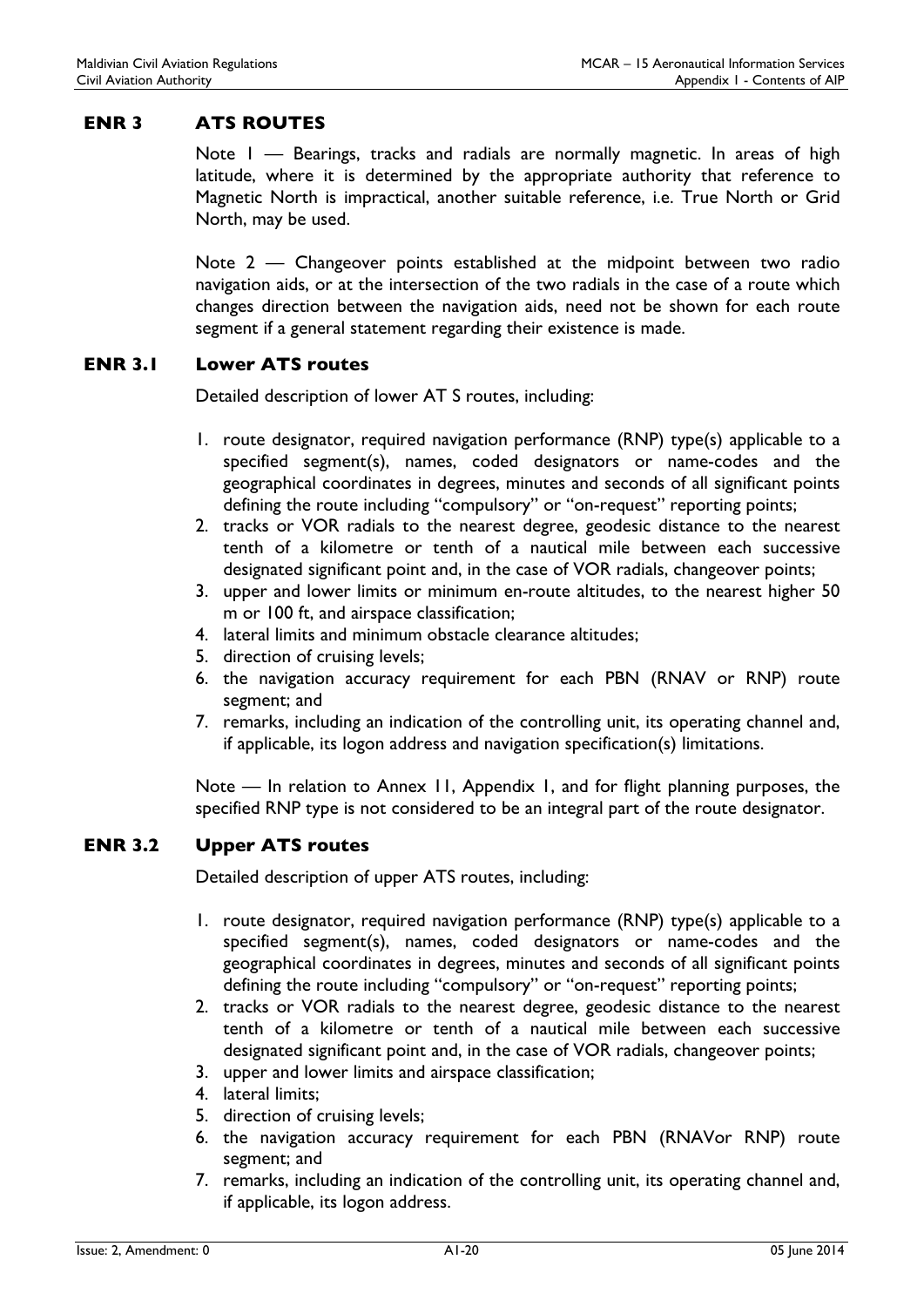Note — In relation to Annex 11, Appendix 1, and for flight planning purposes, the specified RNP type is not considered to be an integral part of the rout designator.

## ENR 3.3 Area navigation routes

Detailed description of area navigation (RNAV) routes, including:

- 1. route designator, required navigation performance (RNP) type(s) applicable to a specified segment(s), names, coded designators or name-codes and the geographical coordinates in degrees, minutes and seconds of all significant points defining the route including "compulsory" or "on-request" reporting points;
- 2. in respect of waypoints defining an area navigation route, additionally as applicable:
	- a. station identification of the reference VOR/DME;
	- b. bearing to the nearest degree and the distance to the nearest tenth of a kilometre or tenth of a nautical mile from the reference VOR/DME, if the waypoint is not collocated with it; and
	- c. elevation of the transmitting antenna of DME to the nearest 30 m (100 ft);
- 3. geodesic distance to the nearest tenth of a kilometre or tenth of a nautical mile between defined end-points and distance between each successive designated significant point;
- 4. upper and lower limits and airspace classification;
- 5. direction of cruising levels;
- 6. the navigation accuracy requirement for each PBN (RNAVor RNP) route segment; and
- 7. remarks, including an indication of the controlling unit, its operating channel and, if applicable, its logon address.

Note — In relation to Annex 11, Appendix 1, and for flight planning purposes, the specified RNP type is not considered to be an integral part of the route designator.

## ENR 3.4 Helicopter routes

Detailed description of helicopter routes, including:

- 1. route designator, required navigation performance (RNP) type(s) applicable to a specified segment(s), names, coded designators or name-codes and the geographical coordinates in degrees, minutes and seconds of all significant points defining the route including "compulsory" or "on-request" reporting points;
- 2. tracks or VOR radials to the nearest degree, geodesic distance to the nearest tenth of a kilometre or tenth of a nautical mile between each successive designated significant point and, in the case of VOR radials, changeover points;
- 3. upper and lower limits and airspace classification;
- 4. minimum flight altitudes to the nearest higher 50 m or 100 ft;
- 5. the navigation accuracy requirement for each PBN (RNAVor RNP) route segment; and
- 6. remarks, including an indication of the controlling unit and its operating frequency.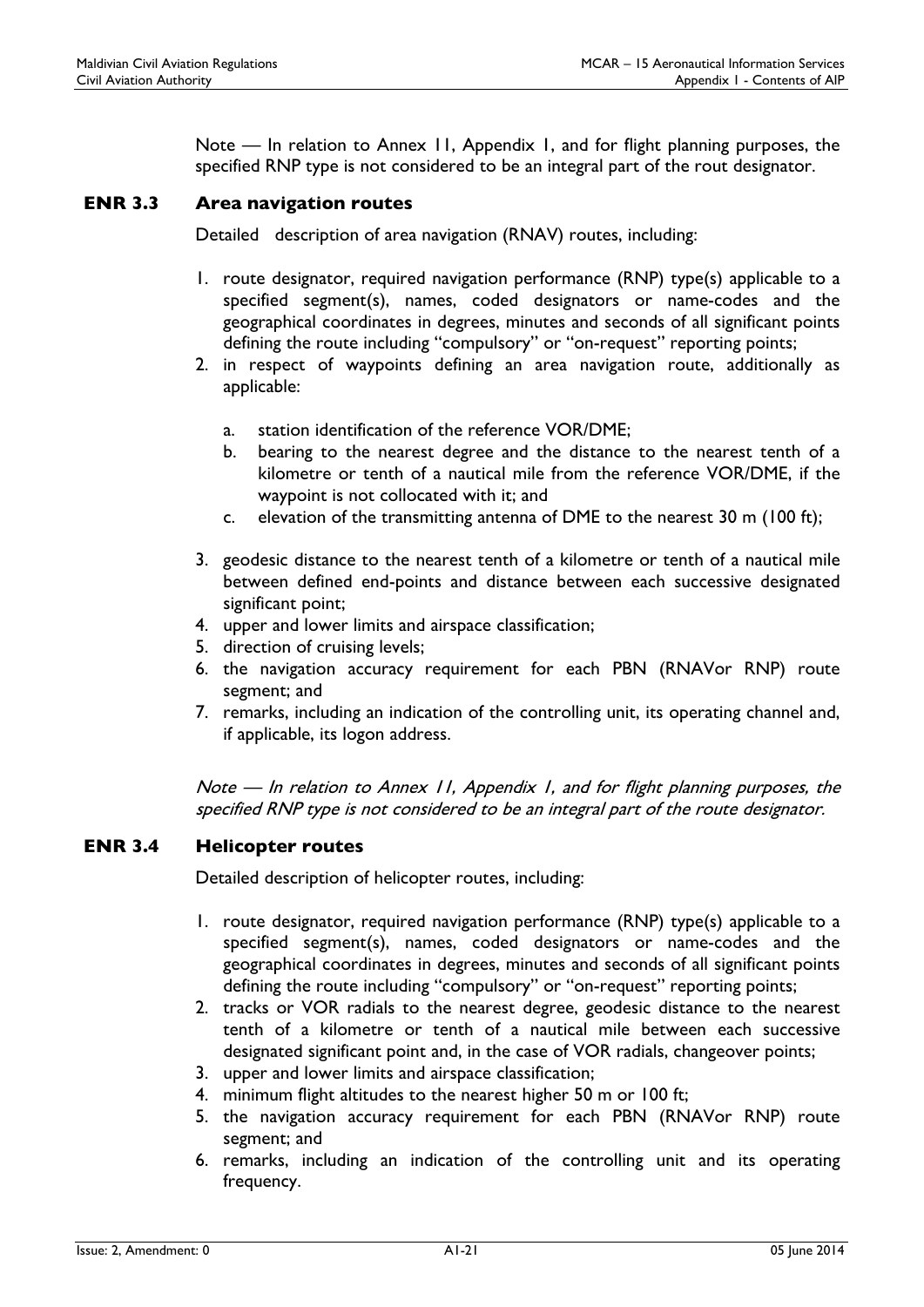Note — In relation to Annex 11, Appendix 1, and for flight planning purposes, the specified RNP type is not considered to be an integral part of the route designator.

## ENR 3.5 Other routes

The requirement is to describe other specifically designated routes which are compulsory within specified area(s).

Note — Arrival, transit and departure routes which are specified in connection with procedures for traffic to and from aerodromes/heliports need not be described since they are described in the relevant section of Part 3 - Aerodromes.

## ENR 3.6 En-route holding

The requirement is for a detailed description of en-route holding procedures, containing:

- 1. holding identification (if any) and holding fix (navigation aid) or waypoint with geographical coordinates in degrees, minutes and seconds;
- 2. inbound track;
- 3. direction of the procedure turn;
- 4. maximum indicated airspeed;
- 5. minimum and maximum holding level;
- 6. time/distance outbound; and
- 7. indication of the controlling unit and its operating frequency.

Note — Obstacle clearance criteria related to holding procedures are contained in Procedures for Air Navigation Services, Aircraft Operations (PANS-OPS, Doc 8168), Volumes I and II.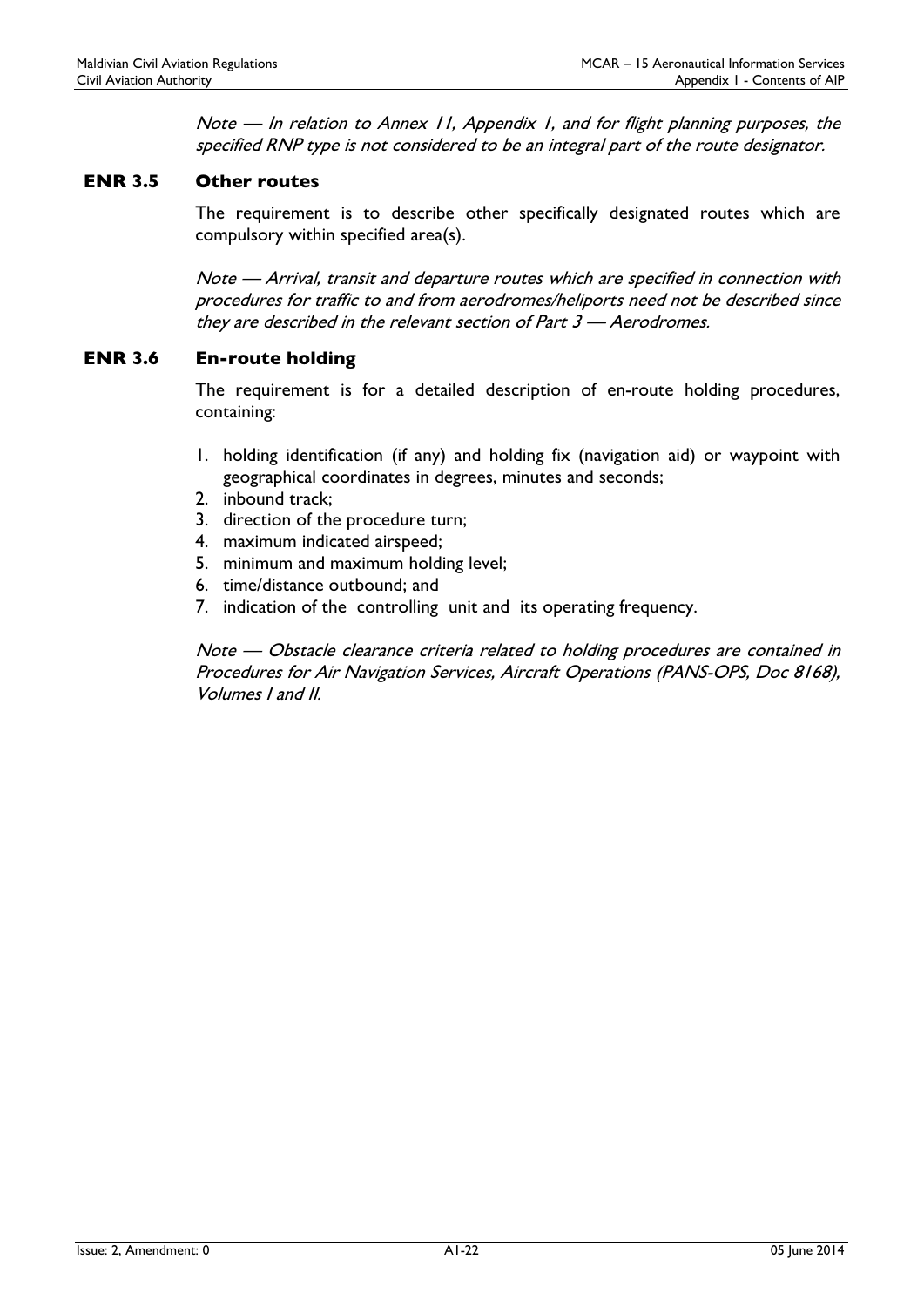## ENR 4. RADIO NAVIGATION AIDS/SYSTEMS

#### ENR 4.1 Radio navigation aids — en-route

A list of stations providing radio navigation services established for en-route purposes and arranged alphabetically by name of the station, including:

- 1. name of the station and magnetic variation to the nearest degree and for VOR, station declination to the nearest degree used for technical line-up of the aid;
- 2. identification;
- 3. frequency/channel for each element;
- 4. hours of operation;
- 5. geographical coordinates in degrees, minutes and seconds of the position of the transmitting antenna;
- 6. elevation of the transmitting antenna of DME to the nearest 30 m (100 ft); and
- 7. remarks.

If the operating authority of the facility is other than the designated governmental agency, the name of the operating authority must be indicated in the remarks column. Facility coverage must be indicated in the remarks column.

### ENR 4.2 Special navigation systems

Description of stations associated with special navigation systems (DECCA, LORAN, etc.), including:

- 1. name of station or chain;
- 2. type of service available (master signal, slave signal, color);
- 3. frequency (channel number, basic pulse rate, recurrence rate, as applicable);
- 4. hours of operation:
- 5. geographical coordinates in degrees, minutes and seconds of the position of the transmitting station: and
- 6. remarks

### ENR 4.3 Global navigation satellite system (GNSS)

A list and description of elements of the global navigation satellite system (GNSS) providing the navigation service established for en-route purposes and arranged alphabetically by name of the element, including:

- 1. the name of the GNSS element (GPS, GLONASS, EGNOS, MSAS, WAAS, etc.);
- 2. frequency(ies), as appropriate;
- 3. geographical coordinates in degrees, minutes and seconds of the nominal service area and coverage area; and
- 4. remarks.

If the operating authority of the facility is other than the designated governmental agency, the name of the operating authority must be indicated in the remarks column.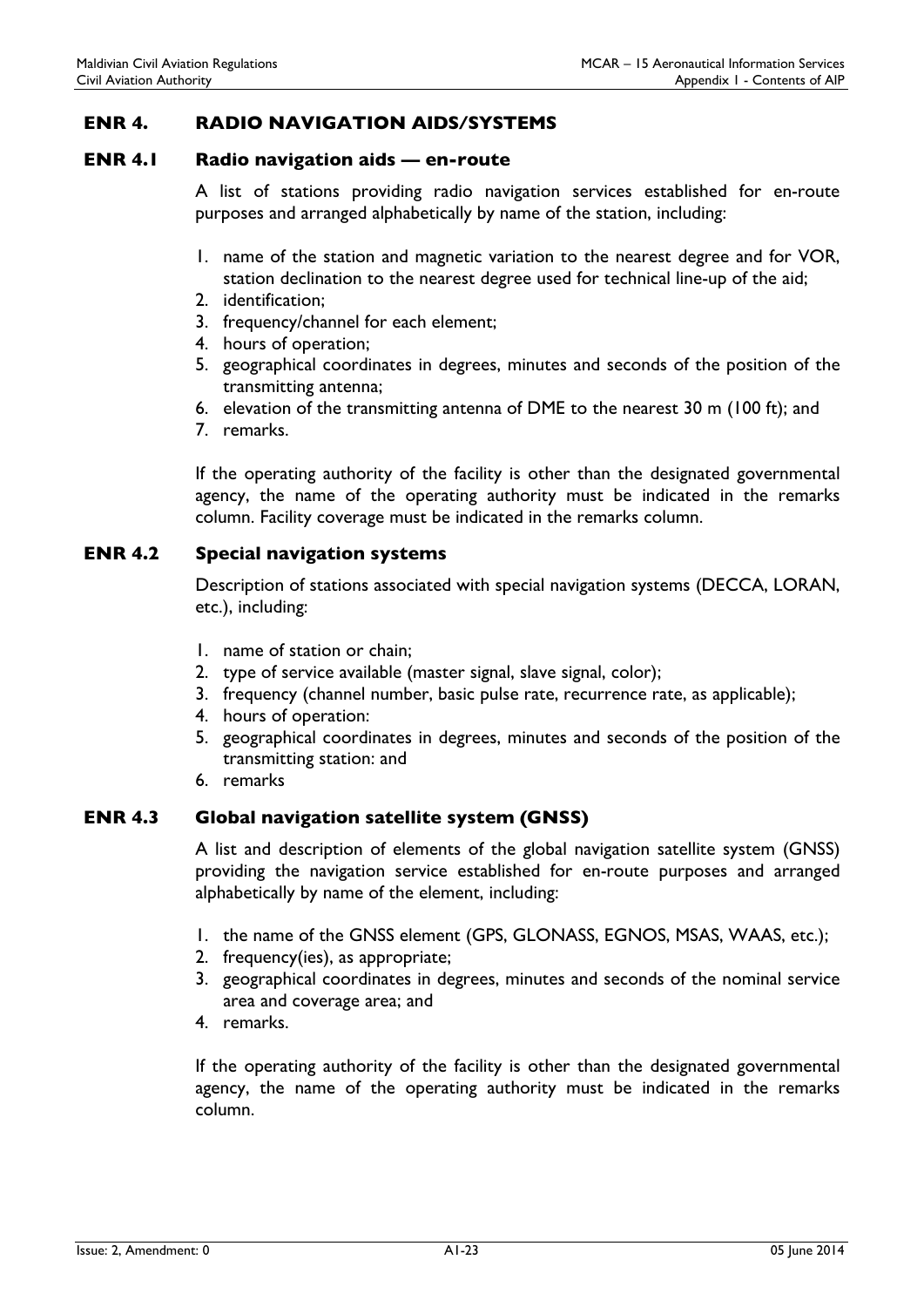## ENR 4.4 Name-code designators for significant points

An alphabetically arranged list of name-code designators (five-letter pronounceable "name-code") established for significant points at positions not marked by the site of radio navigation aids, including:

- 1. name-code designator;
- 2. geographical coordinates in degrees, minutes and seconds of the position; and
- 3. reference to ATS or other routes where the point is located ; and
- 4. remarks including supplementary definition of positions where required.

#### ENR 4.5 Aeronautical ground lights en-route

A list of aeronautical ground lights and other light beacons designating geographical positions which are selected by the State as being significant, including:

- 1. name of the city or town or other identification of the beacon;
- 2. type of beacon and intensity of the light in thousands of candelas;
- 3. characteristics of the signal;
- 4. operational hours; and
- 5. remarks.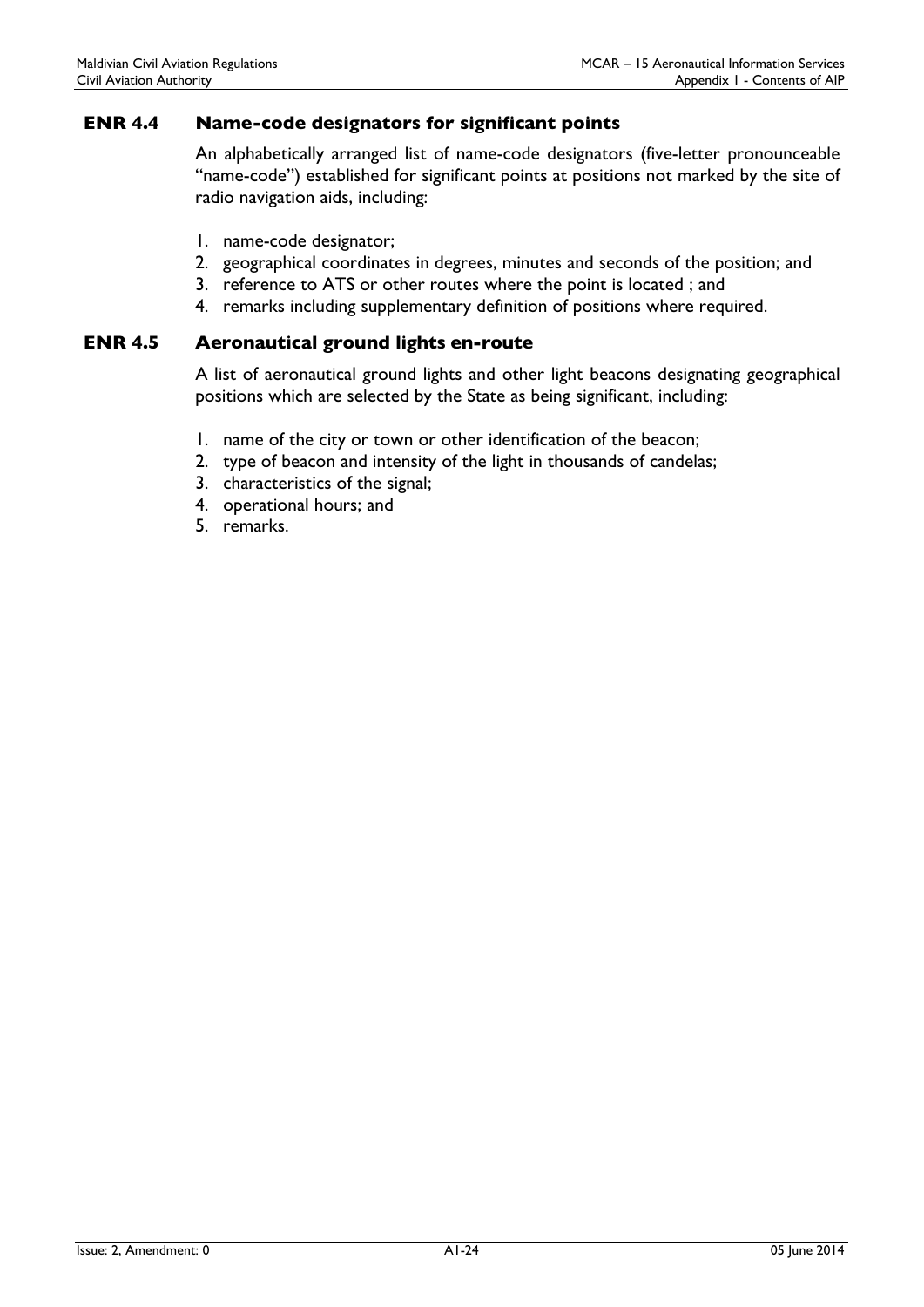## ENR 5 NAVIGATION WARNINGS

#### ENR 5.1 Prohibited, restricted and danger areas

Description, supplemented by graphic portrayal where appropriate, of prohibited, restricted and danger areas together with information regarding their establishment and activation, including:

- 1. identification, name and geographical coordinates of the lateral limits in degrees, minutes and seconds if inside and in degrees and minutes if outside control area/control zone boundaries;
- 2. upper and lower limits; and
- 3. remarks, including time of activity.

Type of restriction or nature of hazard and risk of interception in the event of penetration must be indicated in the remarks column.

## ENR 5.2 Military exercise and training areas and air defence identification zone (ADIZ)

Description, supplemented by graphic portrayal where appropriate, of established military training areas and military exercises taking place at regular intervals, and established air defence identification zone (ADIZ), including:

- 1. geographical coordinates of the lateral limits in degrees, minutes and seconds if inside and in degrees and minutes if outside control area/control zone boundaries;
- 2. upper and lower limits and system and means of activation announcements together with information pertinent to civil flights and applicable ADIZ procedures; and
- 3. remarks, including time of activity and risk of interception in the event of penetration of ADIZ.

## ENR 5.3 Other activities of a dangerous nature and other potential hazards

ENR 5.3.1 Other activities of a dangerous nature

Description, supplemented by charts where appropriate, of activities thatconstitute a pecific or obvious danger to aircraft operation and could affect flights including:

- 1. geographical coordinates in degrees and minutes of centre of area and range of influence;
- 2. vertical limits;
- 3. advisory measures;
- 4. authority responsible for the provision of information; and
- 5. remarks, including time of activity.
- ENR 5.3.2 Other potential hazards

Description, supplemented by charts where appropriate, of other potential hazards that could affect flights (e.g. active volcanoes, nuclear power stations, etc.) including:

1. geographical coordinates in degrees and minutes of location of potential hazard;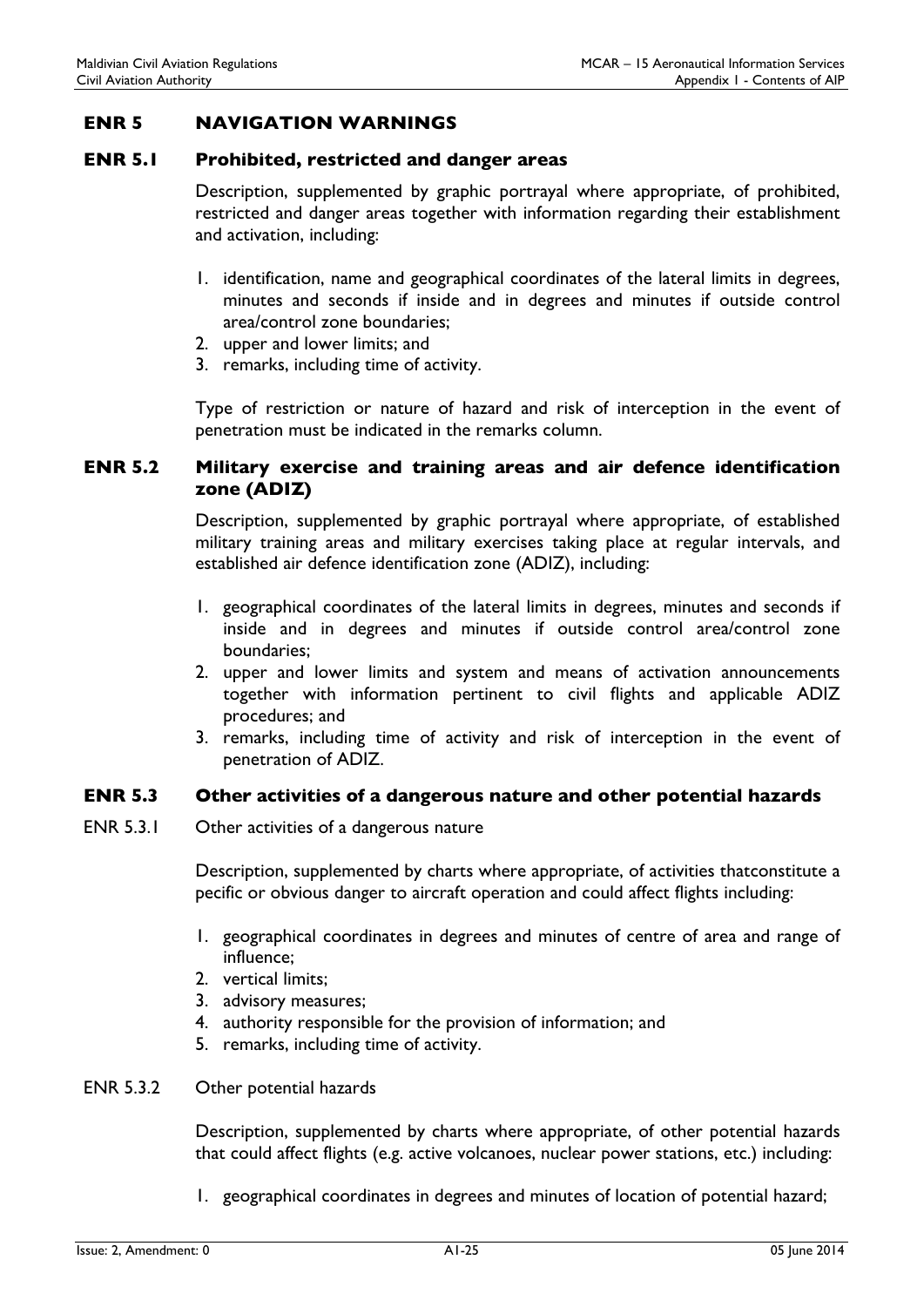- 2. vertical limits;
- 3. advisory measures;
- 4. authority responsible for the provision of information; and
- 5. remarks.

## ENR 5.4 Air navigation obstacles

The list of obstacles affecting air navigation in Area 1 (the entire Maldives territory), including:

- 1. obstacle identification or designation;
- 2. type of obstacle;
- 3. obstacle position, represented by geographical coordinates in degrees, minutes and seconds;
- 4. obstacle elevation and height to the nearest metre or foot;
- 5. type and colour of obstacle lighting (if any); and
- 6. if appropriate, an indication that the list of obstacles is available in electronic form, and a reference to GEN 3.1.6.

Note  $I - An$  obstacle whose height above the ground is 100 m and higher is considered an obstacle for Area 1.

Note 2 — Specifications governing the determination and reporting (accuracy of field work and data integrity) of positions (latitude and longitude) and elevations/heights for obstacles in Area 1 are given in Annex 11, Appendix 5, Tables 1 and 2, respectively.

## ENR 5.5 Aerial sporting and recreational activities

Brief description, supplemented by graphic portrayal where appropriate, of intensive aerial sporting and recreational activities together with conditions under which they are carried out, including:

- 1. designation and geographical coordinates of the lateral limits in degrees, minutes and seconds if inside and in degrees and minutes if outside control area/control zone boundaries;
- 2. vertical limits;
- 3. operator/user telephone number; and
- 4. remarks, including time of activity.

Note — This paragraph may be subdivided into different sections for each different category of activity, giving the indicated details in each case.

## ENR 5.6 Bird migration and areas with sensitive fauna

Description, supplemented by charts where practicable, of movements of birds associated with migration, including migration routes and permanent resting areas and areas with sensitive fauna.

## ENR 6 EN-ROUTE CHARTS

The requirement is for the En-route Chart — ICAO and index charts to be included in this section.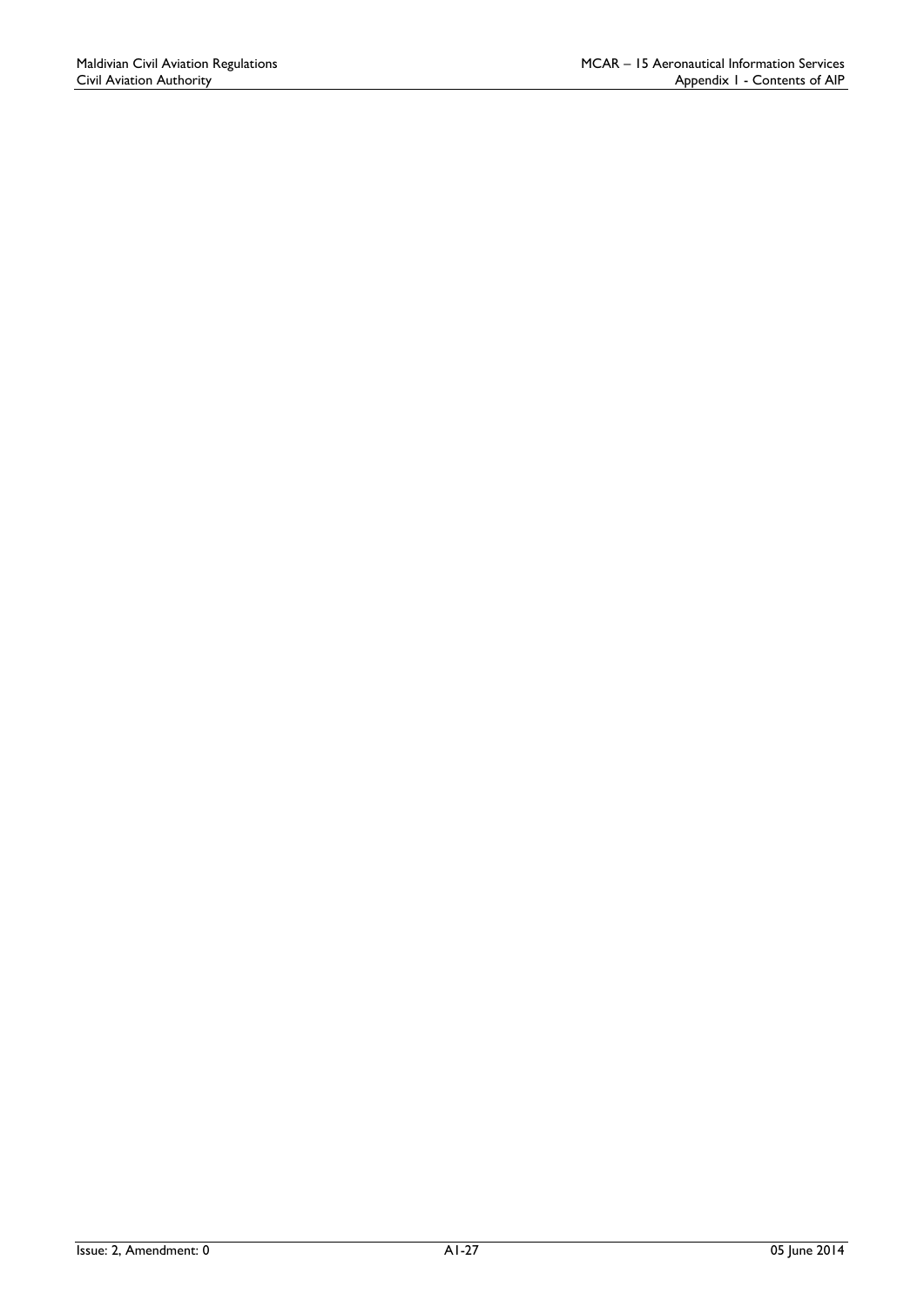# PART 3 AERODROMES (AD)

If an AIP is produced and made available in more than one volume with each having a separate amendment and supplement service, a separate preface, record of AIP Amendments, record of AIP Supplements, checklist of AIP pages and list of current hand amendments must be included in each volume. In the case of an AIP being published as one volume, the annotation "not applicable" must be entered against each of the above

## AD 0.6 Table of contents to Part 3

A list of sections and subsections contained in Part 3 — Aerodromes (AD).

Note — Subsections may be listed alphabetically.

## AD1 AERODROMES/HELIPORTS INTRODUCTION

### AD1.1 Aerodrome/heliport availability and conditions of use

AD 1.1.1 General conditions

Brief description of the Sri Lanka's designated authority responsible for aerodromes and heliports, including:

- 1. the general conditions under which aerodromes/heliports and associated facilities are available for use;and
- 2. a statement concerning the ICAO documents on which the services are based and a reference to the AIP location where differences, if any, are listed;
- AD 1.1.2 Use of military air bases

Regulations, and procedures if any, concerning civil use of military air bases;

- AD 1.1.3 Low visibility procedures (LVP) The general conditions under which the low visibility procedures applicable to Cat II/III operations at aerodromes, if any, are applied;
- AD 1.1.4 Aerodrome operating minima

Details of serodrome operating minima applied by the State.

AD 1.1.5 Other information

If applicable,other information of a similar nature.

#### AD 1.2 Rescue and firefighting services

AD 1.2.1 Rescue and firefighting services

Brief description of rules governing the establishment of rescue and firefighting services at aerodromes and heliports available for public use together with an indication of rescue and fire-fighting categories established by Maldives .

AD 1.2.2 Snow plan (not applicable for Maldives)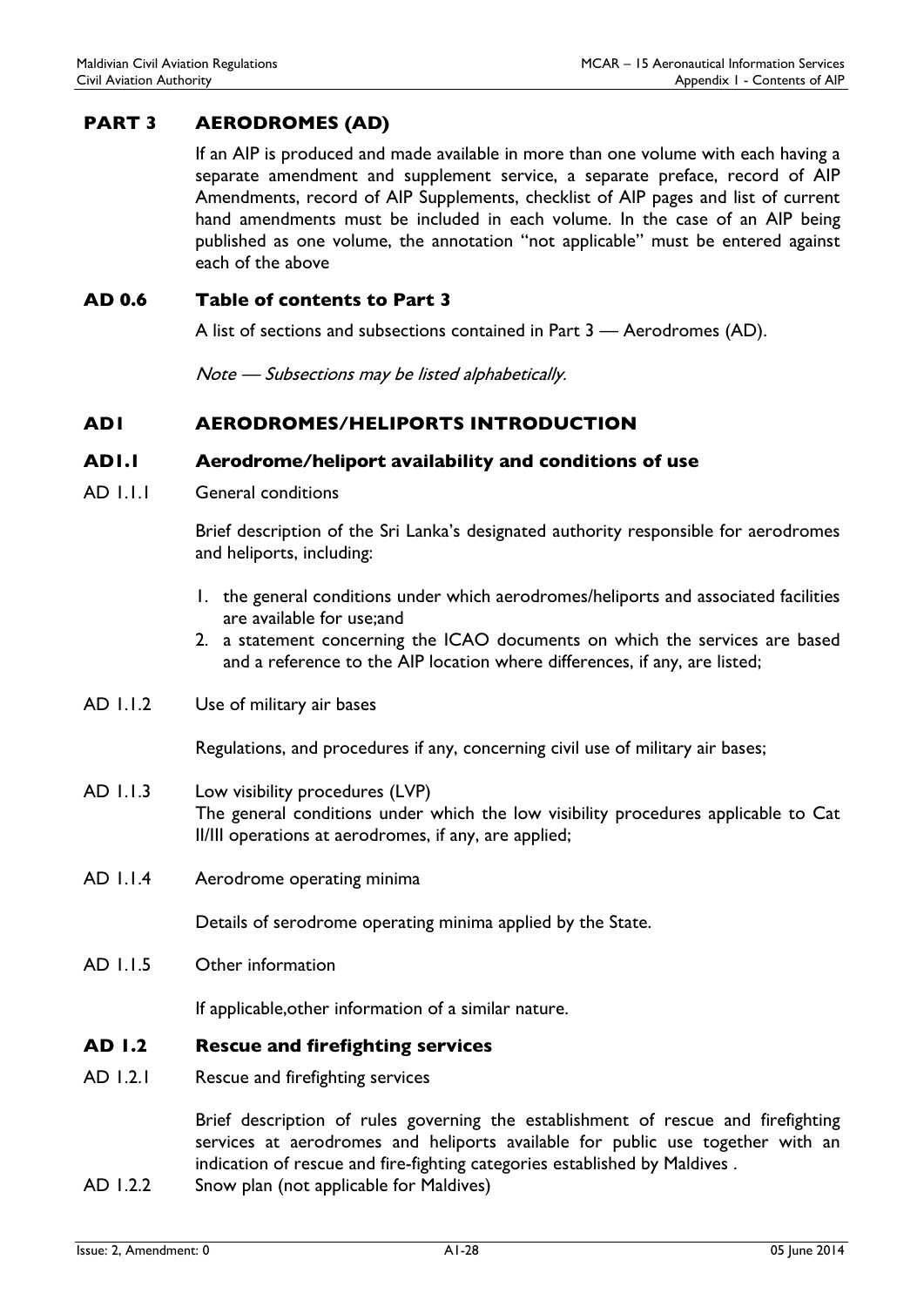Brief description of general snow plan considerations for aerodromes/heliports available for public use at which snow conditions are normally liable to occur, including:

- 1. organization of the winter service;
- 2. surveillance of movement areas;
- 3. measuring methods and measurements taken;
- 4. actions taken to maintain the usability of movement areas;
- 5. system and means of reporting;
- 6. the cases of runway closure; and
- 7. distribution of information about snow conditions.

Note — Where different snow plan considerations apply at aerodromes/heliports, this subparagraph may be subdivided accordingly.

## AD 1.3 Index to aerodromes and heliports

A list, supplemented by graphic portrayal, of aerodromes and heliports within Maldives including:

- 1. aerodrome/heliport name and ICAO location indicator;
- 2. type of traffic permitted to use the aerodrome/heliport (international/national, IFR/VFR, scheduled/non-scheduled,general aviation, military and other); and
- 3. reference to AIP, Part 3 subsection in which aerodrome/ heliport details are presented.

## AD 1.4 Grouping of aerodromes/heliports

Brief description of the criteria applied by Maldives in grouping aerodromes/heliports for the production/distribution/ provision of information purposes (e.g. international/national; primary/secondary; major/other; civil/military; etc.).

### AD 1.5 Status of certification of aerodromes.

A list of aerodromes in Maldives, indicating the status of certification, includes:

- 1. aerodrome name and ICAO location indicator;
- 2. date and if applicable, validity of certification; and
- 3. remarks if any.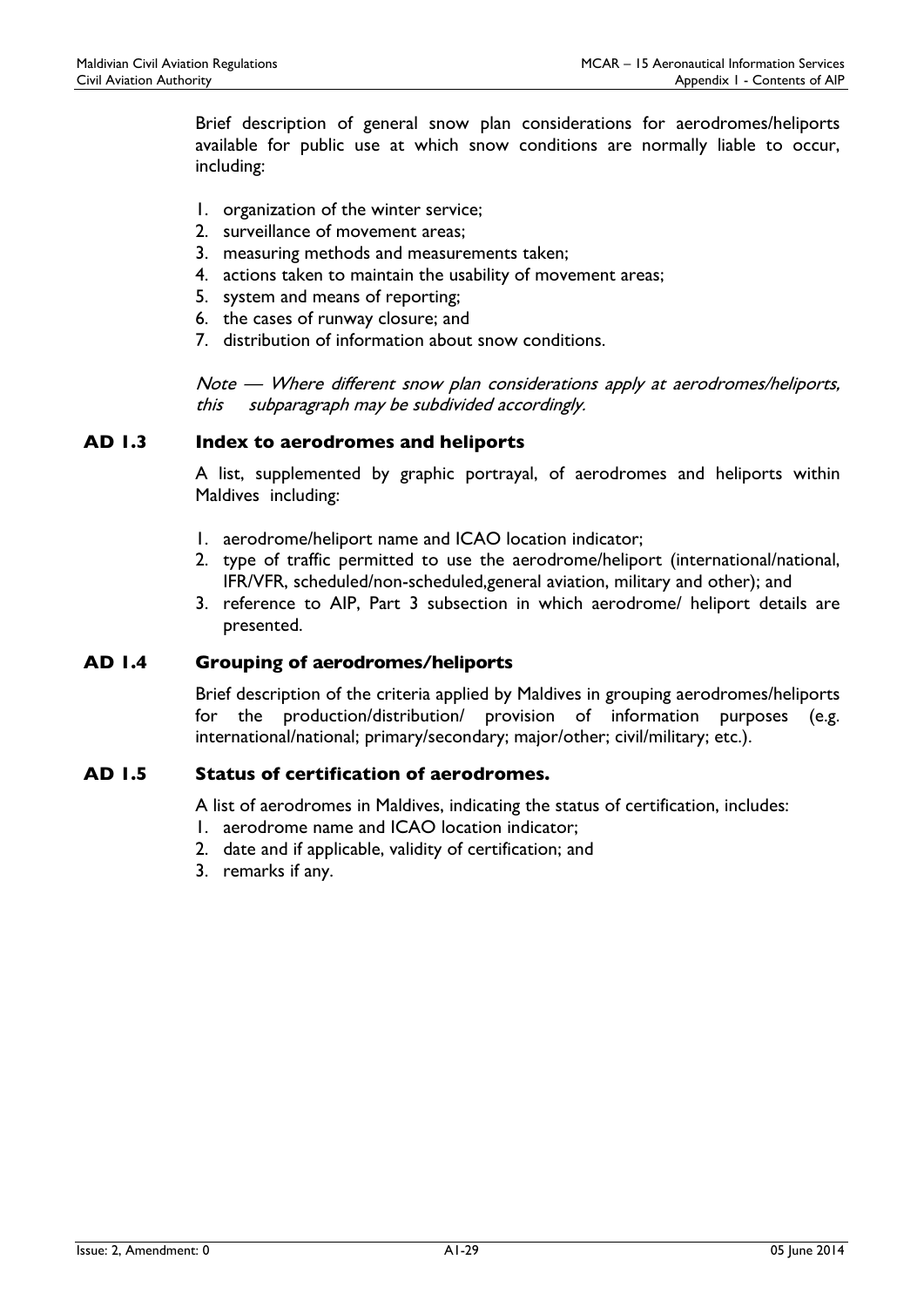# AD 2 AERODROMES

 $Note -$ \*\*\*\* is to be replaced by the relevant ICAO location indicator.

### \*\*\*\*AD 2.1 Aerodrome location indicator and name

The requirement is for the ICAO location indicator allocated to the aerodrome and the name of aerodrome. An ICAO location indicator must be an integral part of the referencing system applicable to all subsections in section AD 2.

### \*\*\*\*AD 2.2 Aerodrome geographical and administrative data

The requirement is for aerodrome geographical and administrative data including:

- 1. aerodrome reference point (geographical coordinates in degrees, minutes and seconds) and its site;
- 2. direction and distance of aerodrome reference point from centre of the city or town which the aerodrome serves;
- 3. aerodrome elevation to the nearest metre or foot, and reference temperature;
- 4. where aopropriate, geoid undulation at the aerodrome elevation position to the nearest metre or foot;
- 5. magnetic variation to the nearest degree, date of information and annual change;
- 6. name of aerodrome administration, address, telephone, telefax and telex numbers and AFS address;
- 7. types of traffic permitted to use the aerodrome (IFR/VFR); and
- 8. remarks.

#### \*\*\*\*AD 2.3 Operational hours

Detailed description of the hours of operation of services at the aerodrome, including:

- 1. aerodrome administration;
- 2. customs and immigration;
- 3. health and sanitation;
- 4. AIS briefing office;
- 5. ATS reporting office (ARO);
- 6. MET briefing office;
- 7. air traffic service;
- 8. fuelling;
- 9. handling;
- 10. security;
- 11. de-icing; and
- 12. remarks.

#### \*\*\*\*AD 2.4 Handling services and facilities

Detailed description of the handling services and facilities available at the aerodrome, including:

- 1. cargo-handling facilities;
- 2. fuel and oil types;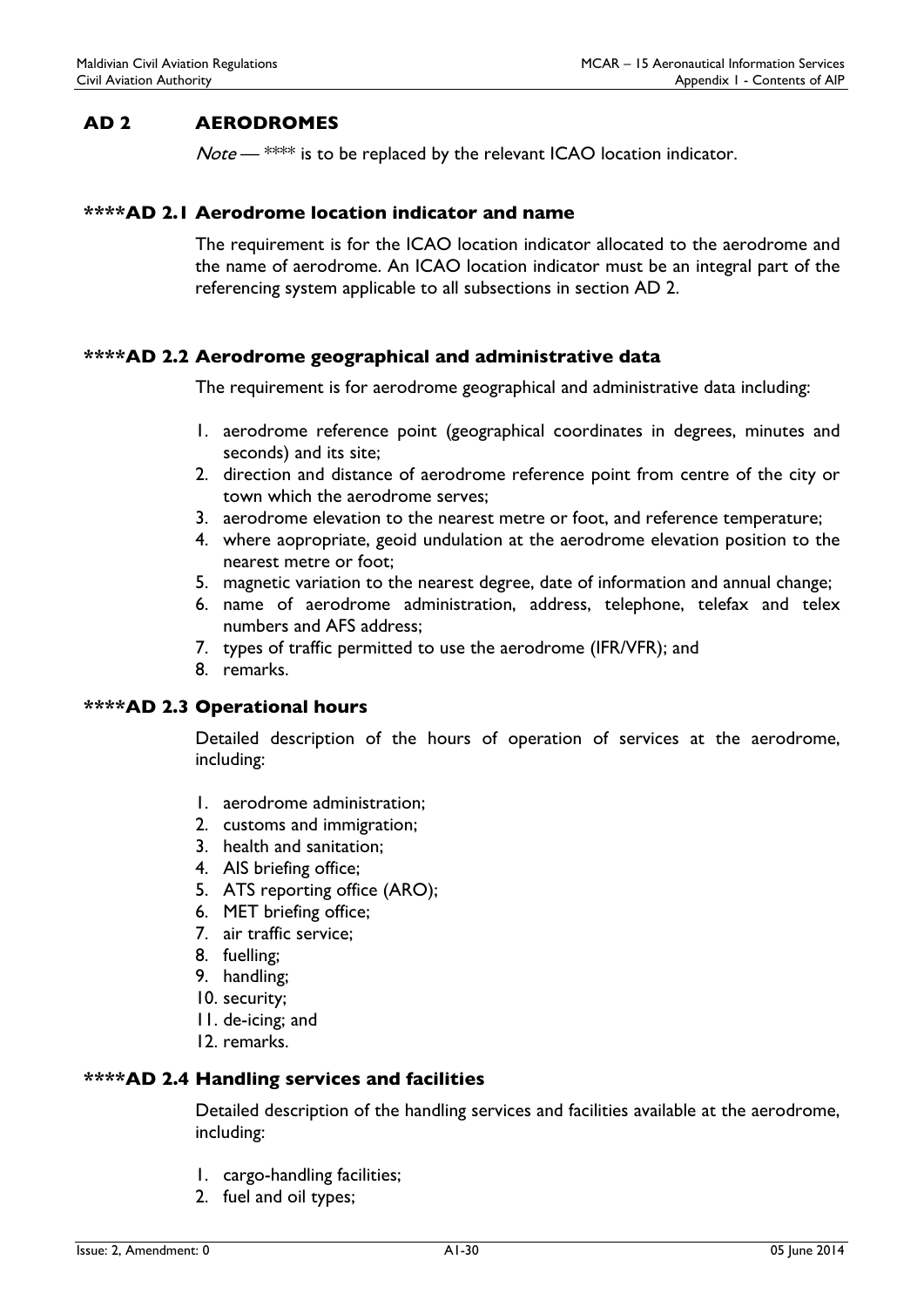- 3. fuelling facilities and capacity;
- 4. de-icing facilities;
- 5. hangar space for visiting aircraft;
- 6. repair facilities for visiting aircraft; and
- 7. remarks.

#### \*\*\*\*AD 2.5 Passenger facilities

Passenger facilities available at the aerodrome, provided as a brief description or a reference to other information sources such as a website including:

- 1. hotel(s) at or in the vicinity of aerodrome;
- 2. restaurant(s) at or in the vicinity of aerodrome;
- 3. transportation possibilities;
- 4. medical facilities;
- 5. bank and post office at or in the vicinity of aerodrome;
- 6. tourist office; and
- 7. remarks.

### \*\*\*\*AD 2.6 Rescue and firefighting services

Detailed description of the rescue and firefighting services and equipment available at the aerodrome, including:

- 1. aerodrome category for firefighting;
- 2. rescue equipment;
- 3. capability for removal of disabled aircraft; and
- 4. remarks.

#### \*\*\*\*AD 2.7 Seasonal availability — clearing

Detailed description of the equipment and operational priorities established for the clearance of aerodrome movement areas, including:

- 1. type(s) of clearing equipment;
- 2. clearance priorities; and
- 3. remarks.

#### \*\*\*\*AD 2.8 Aprons, taxiways and check locations/positions data

Details related to the physical characteristics of aprons, taxiways and locations/positions of designated checkpoints, including:

- 1. designation,surface and strength of aprons;
- 2. designation,width, surface and strength of taxiways;
- 3. location and elevation to the nearest metre or foot of altimeter checkpoints;
- 4. location of VOR checkpoints;
- 5. position of INS checkpoints in degrees, minutes, seconds and hundredths of seconds; and
- 6. remarks.

If check locations/positions are presented on an aerodrome chart, a note to that effect must be provided under this subsection.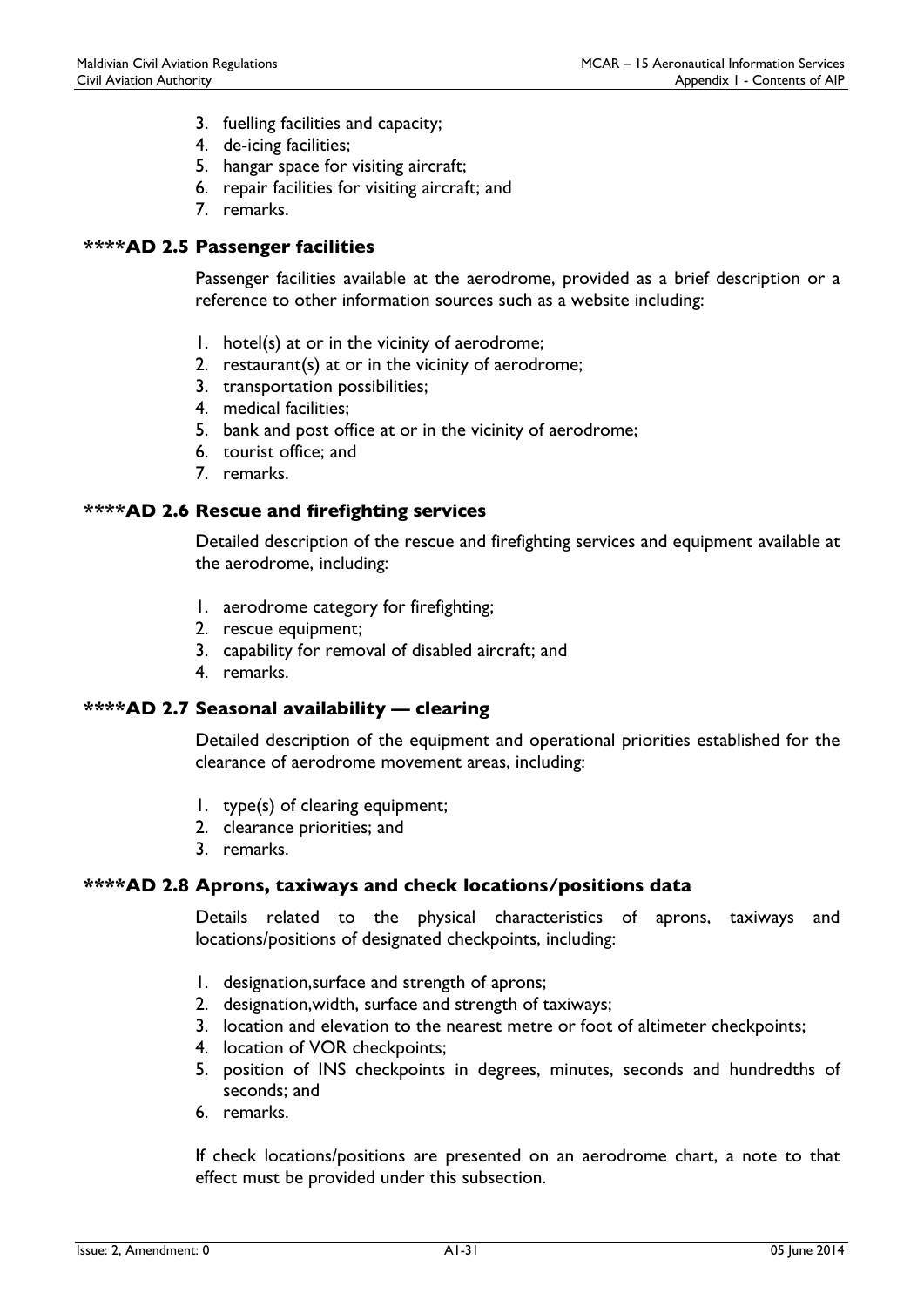## \*\*\*\*AD 2.9 Surface movement guidance and control system and markings

Brief description of the surface movement guidance and control system and runway and taxiway markings, including:

- 1. use of aircraft stand identification signs, taxiway guide lines and visual docking/parking guidance system at aircraft stands;
- 2. runway and taxiway markings and lights;
- 3. stop bars (if any); and
- 4. remarks.

### \*\*\*\*AD 2.10 Aerodrome obstacles

Detailed description of obstacles, including:

- 1. obstacles in Area 2:
	- a. obstacle identification or designation;
	- b. type of obstacle;
	- c. obstacle position, represented by geographical coordinates in degrees, minutes, seconds and tenths of seconds;
	- d. obstacle elevation and height to the nearest metre or foot;
	- e. obstacle marking, and type and colour of obstacle lighting (if any);
	- f. if appropriate, an indication that the list of obstacles is available in electronic form, and a reference to GEN 3.1.6; and
	- g. NIL indication, if appropriate.

Note 1 — ASN 098 provides a description of Area 2 while Appendix 1, Figure A1-2, contains graphical illustrations of obstacle data collection surfaces and criteria used to identify obstacles in Area 2.

Note 2 — Specifications governing the determination and reporting (accuracy of field work and data integrity) of positions (latitude and longitude) and elevations for obstacles in Area 2 are given in MCAR 139 Appendix 5, Tables A5-1 and A5-2,and in MCAR 11 Appendix 5, Table 1 and 2 respectively.

- 2. The absence of an Area 2 data set for the aerodrome is to be clearly slated and obstacle data are to be provided for:
	- a. obstacle that penetrate the obstacle limitation surface;;
	- b. obstacle that penetrate the take-off flight path area obstacle identification syeface; and ;
	- c. other obstacles assessed as being hazardous to air navigation.
	- d. Indication that information on obstacles in Area 3 is not provided, or if providedobstacle identificaion or designation;
	- e. type of obstacle;
	- f. obstacle position, represented by geographical coordinates in degrees, minutes, seconds and tenths of seconds;
	- g. obstacle elevation and height to the nearest tenth of metre or tenth of foot.

Note I - Annex 15 Chapter 10 10.23, provides a description of Area 3 while Appendix 8, Figure A1-3, contains graphical illustrations of obstacle data collection surfaces and criteria used to identify obstacles in Area 3.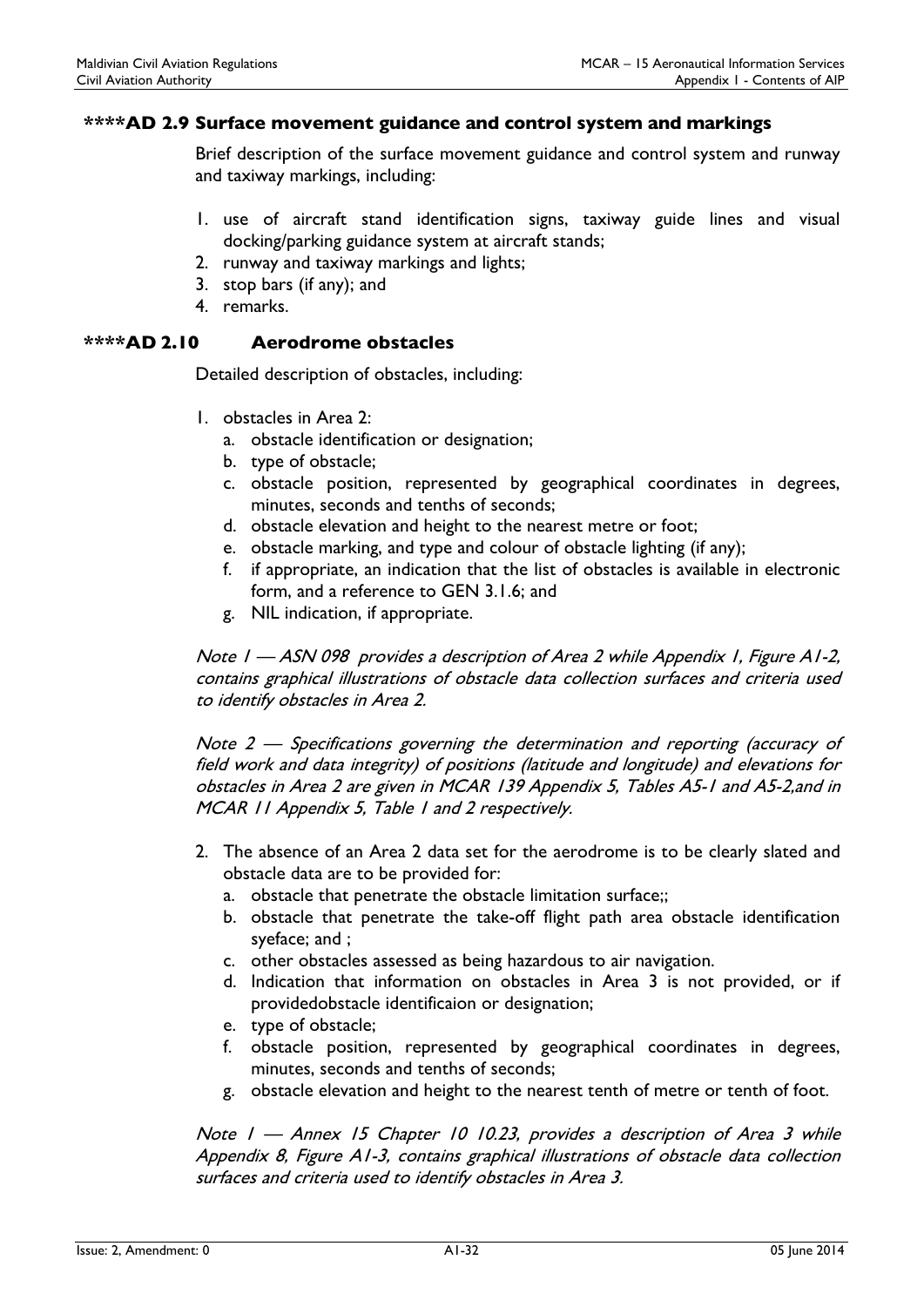Note 2 — Specifications governing the determination and reporting (accuracy of field work and data integrity) of positions (latitude and longitude) and elevations for obstacles in Area 3 are given in MCAR 139 , Appendix 5, Tables A5-1 and A5-2, respectively.

## \*\*\*\*AD 2.11 Meteorological information provided

Detailed description of meteorological information provided at the aerodrome and an indication of which meteorological office is responsible for the service enumerated, including:

- 1. name of the associated meteorological office;
- 2. hours of service and, where applicable, the designation of the responsible meteorological office outside these hours;
- 3. office responsible for preparation of TAFs and periods of validity and interval of issuance of the forecasts;
- 4. availability of the trend forecasts for the aerodrome, and interval of issuance;
- 5. information on how briefing and/or consultation is provided;
- 6. types of flight documentation supplied and language(s) used in flight documentation;
- 7. charts and other information displayed or available for briefing or consultation;
- 8. supplementary equipment available for providing information on meteorological conditions, e.g. weather radar and receiver for satellite images;
- 9. the air traffic services unit(s) provided with meteorological information; and
- 10. additional information (e.g. concerning any limitation of service, etc.).

### \*\*\*\*AD 2.12 Runway physical characteristics

Detailed description of runway physical characteristics, for each runway, including:

- 1. designations;
- 2. true bearings to one-hundredth of a degree;
- 3. dimensions of runways to the nearest metre or foot;
- 4. strength of pavement (PCN and associated data) and surface of each runway and associated stopways;
- 5. geographical coordinates in degrees, minutes, seconds and hundredths of seconds for each threshold and runway end, and where appropriate, geoid undulation to the nearest one-half metre or foot for each threshold;
- 6. elevations of:
	- thresholds of a non-precision approach runway to the nearest metre or foot; and
	- $-$  thresholds and the highest elevation of the touchdown zone of a precision approach runway to the nearest one-half metre or foot;
- 7. slope of each runway and associated stopways;
- 8. dimensions of stopway (if any) to the nearest metre or foot;
- 9. dimensions of clearway (if any) to the nearest metre or foot;
- 10. dimensions of strips;
- 11. the existence of an obstacle-free zone; and
- 12. remarks.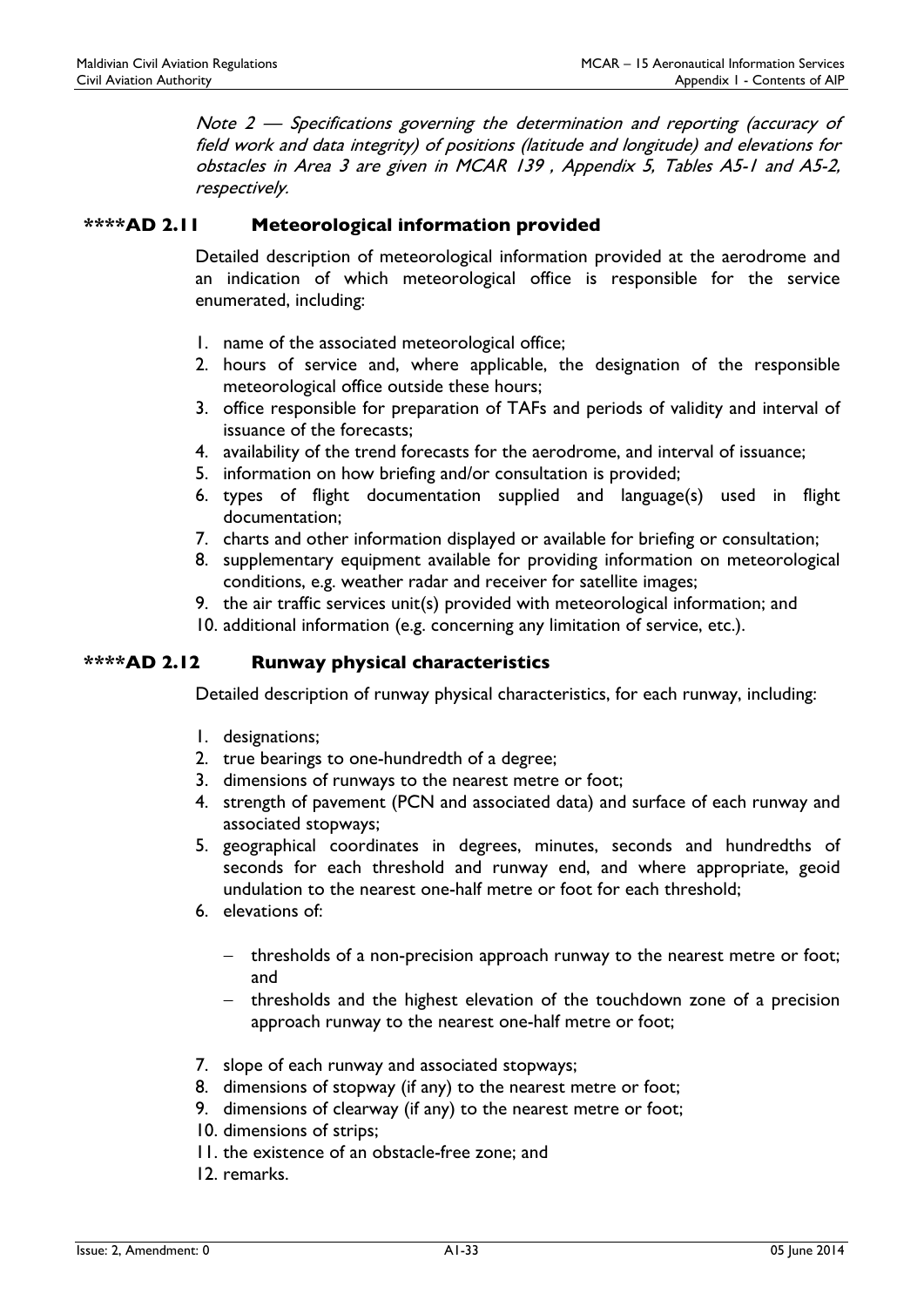## \*\*\*\*AD 2.13 Declared distances

Detailed description of declared distances to the nearest metre or foot for each direction of each runway, including:

- 1. runway designator;
- 2. take-off run available;
- 3. take-off distance available, and if applicable, alternative reduced delared distances;
- 4. accelerate-stop distance available;
- 5. landing distance available; and
- 6. remarks, including runway entry or start point where alternative reduced distances have been declared.

If a runway direction cannot be used for take-off or landing, or both, because it is operationally forbidden, then this must be declared and the words "not usable" or the abbreviation "NU" entered (MCAR 139 Attachment A, Section 3).

## \*\*\*\*AD 2.14 Approach and runway lighting

Detailed description of approach and runway lighting, including:

- 1. runway designator;
- 2. type, length and intensity of approach lighting system;
- 3. runway threshold lights, colour and wing bars;
- 4. type of visual approach slope indicator system;
- 5. length of runway touchdown zone lights;
- 6. length, spacing, colour and intensity of runway centre line lights;
- 7. length, spacing, colour and intensity of runway edge lights;
- 8. colour of runway end lights and wing bars;
- 9. length and colour of stopway lights; and
- 10. remarks.

## \*\*\*\*AD 2.15 Other lighting, secondary power supply

Description of other lighting and secondary power supply, including:

- 1. location, characteristics and hours of operation of aerodrome beacon/identification beacon (if any);
- 2. location and lighting (if any) of anemometer/landing direction indicator;
- 3. taxiway edge and taxiway centre line lights;
- 4. secondary power supply including switch-over time; and
- 5. remarks.

# \*\*\*\*AD 2.16 Helicopter landing area

Detailed description of helicopter landing area provided at the aerodrome, including:

- 1. geographical coordinates in degrees, minutes, seconds and hundredths of seconds and where appropriate,geoid undulation to the nearest one-half metre or foot of the geometric centre of touchdown and lift-off (TLOF) or of each threshold of final approach and take-off (FATO) area ();
- 2. TLOF and/or FATO area elevation:
	- for non-precision approaches, to the nearest metre or foot; and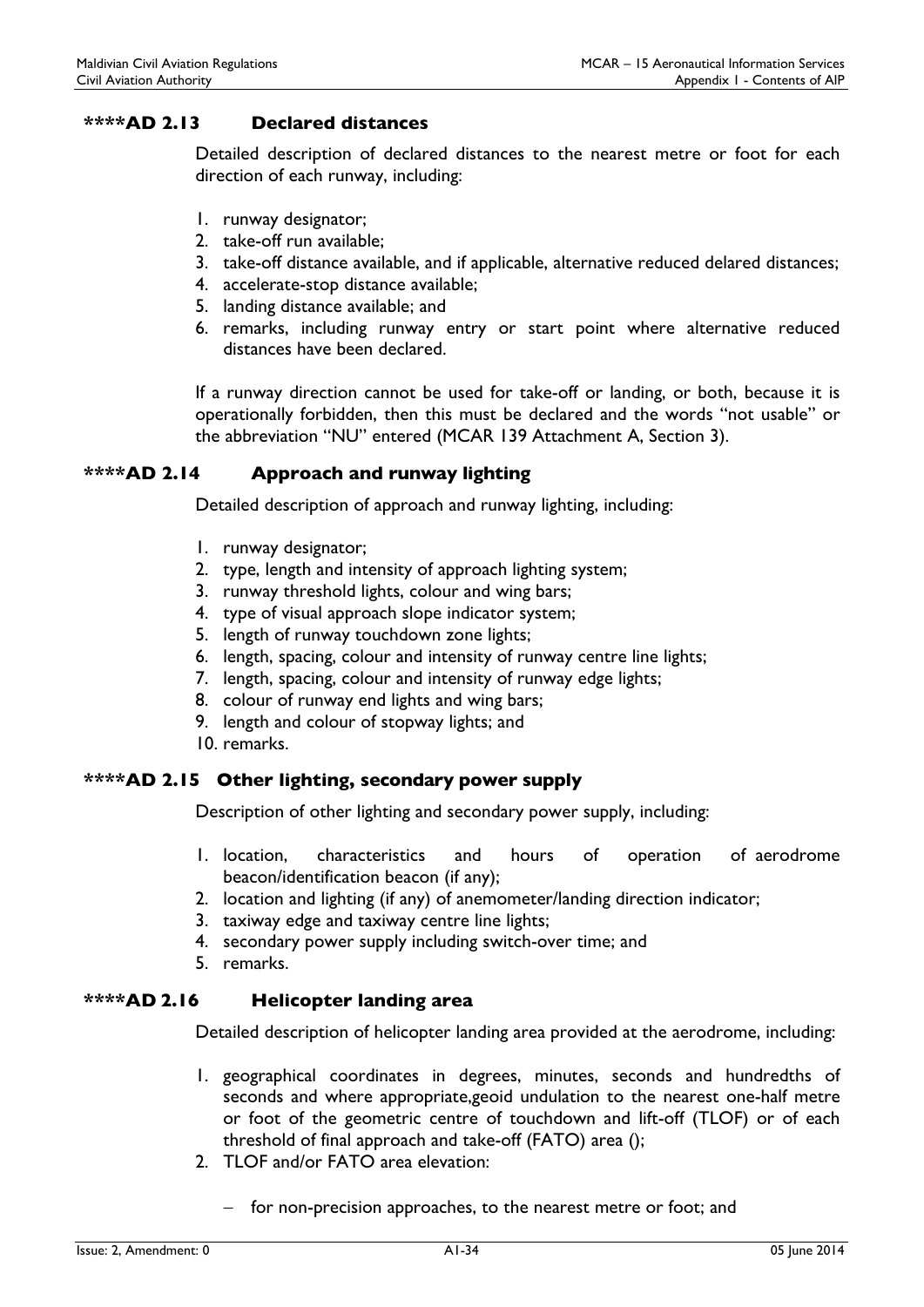- $-$  for precision approaches, to the nearest one-half metre or foot;
- 3. TLOF and FATO area dimensions to the nearest metre or foot, surface type, bearing strength and marking;
- 4. true bearings to one-hundredth of a degree of FATO;
- 5. declared distances available, to the nearest metre or foot;
- 6. approach and FATO lighting; and
- 7. remarks.

## \*\*\*\*AD 2.17 Air traffic services airspace

Detailed description of air traffic services (ATS) airspace organized at the aerodrome, including:

- 1. airspace designation and geographical coordinates in degrees, minutes and seconds of the lateral limits;
- 2. vertical limits;
- 3. airspace classification;
- 4. call sign and language(s) of the ATS unit providing service;
- 5. transition altitude; and
- 6. hours of applicability; and
- 7. remarks.

#### \*\*\*\*AD 2.18 Air traffic services communication facilities

Detailed description of air traffic services communication facilities established at the aerodrome, including:

- 1. service designation;
- 2. call sign;
- 3. channel(s);
- 4. logon address, as appropriate;
- 5. hours of operation; and
- 6. remarks.

#### \*\*\*\*AD 2.19 Radio navigation and landing aids

Detailed description of radio navigation and landing aids associated with the instrument approach and the terminal area procedures at the aerodrome, including:

- 1. type of aids, magnetic variation to the nearest degree, as appropriate, and type of supported operation for ILS/MLS, basic GNSS, SBAS, and GBAS and for VOR/ILS/MLS also station declination to the nearest degree used for technical line-up of the aid;
- 2. identification, if required;
- 3. frequency(ies), as appropriate;
- 4. hours of operation, as appropriate;
- 5. geographical coordinates in degrees, minutes, seconds and tenths of seconds of the position of the transmitting antenna, as appropriate;
- 6. elevation of the transmitting antenna of DME to the nearest 30 m (100 ft) and of DME/P to the nearest 3 m (10 ft); and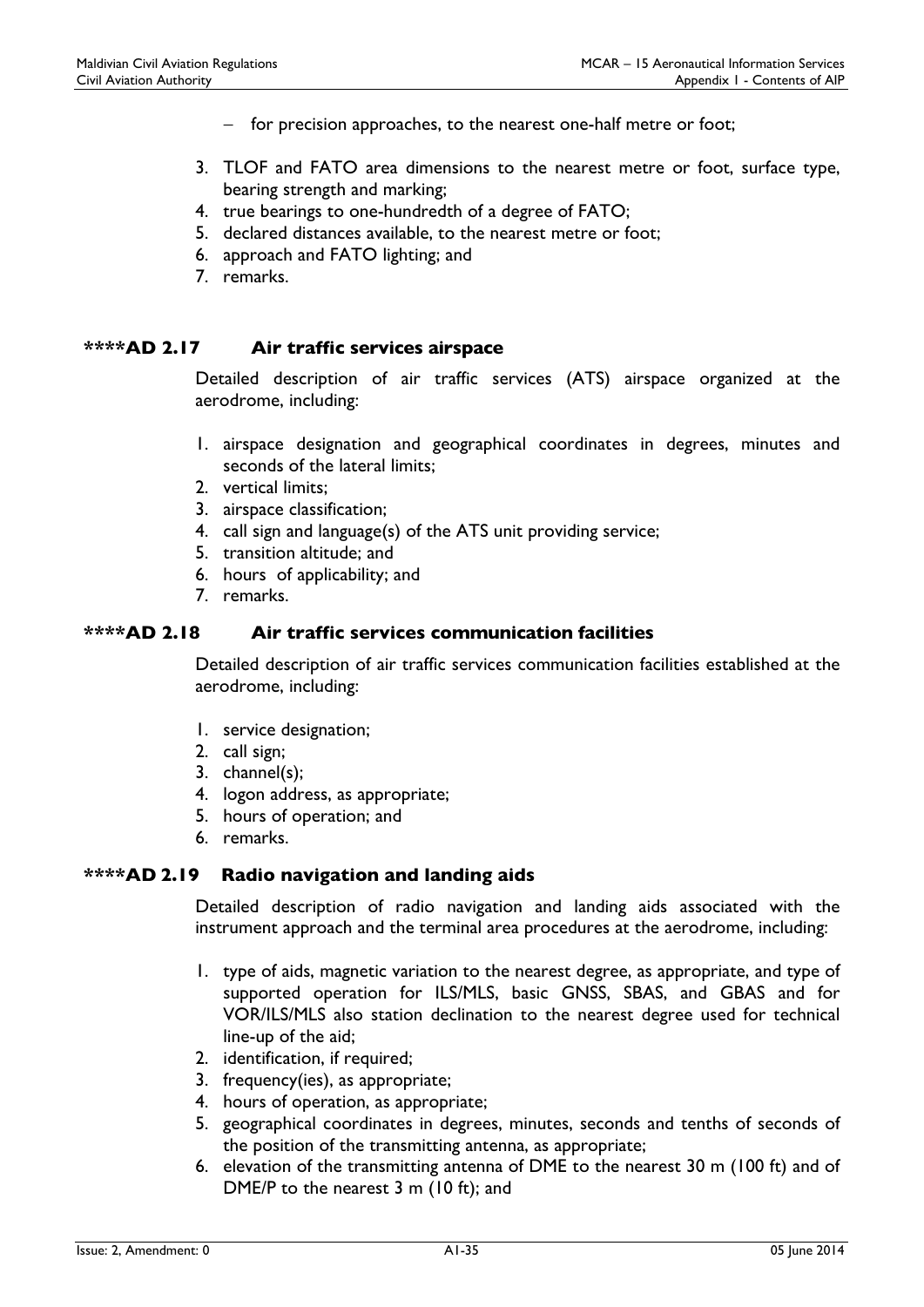## 7. remarks.

When the same aid is used for both en-route and aerodrome purposes, a description must also be given in section ENR 4. If the ground-based augmentation system (GBAS) serves more than one aerodrome, description of the aid must be provided under each aerodrome. If the operating authority of the facility is other than the designated governmental agency, the name of the operating authority must be indicated in the remarks column. Facility coverage must be indicated in the remarks column.

## \*\*\*\*AD 2.20 Local aerodrome regulations

Detailed description of regulations applicable to the use the aerodrome including the acceptability of training flights, non-radio and microlight aircraft and similar, and to ground manoeuvring and parking but excluding flight procedures.

## \*\*\*\*AD 2.21 Noise abatement procedures

Detailed description of noise abatement procedures established at the aerodrome.

## \*\*\*\*AD 2.22 Flight procedures

Detailed description of the conditions and flight procedures, including radar and/or ADS-B procedures, established on the basis of airspace organization at the aerodrome. When established, detailed description of the low visibility procedures at the aerodrome, including:

- 1. runway(s) and associated equipment authorized for use under low visibility procedures;
- 2. defined meteorological conditions under which initiation, use and termination of low visibility procedures would be made; and
- 3. description of ground marking/lighting for use under low visibility procedures;
- 4. remarks.

## \*\*\*\*AD 2.23 Additional information

Additional information at the aerodrome, such as an indication of bird concentrations at the aerodrome, together with an indication of significant daily movement between resting and feeding areas, to the extent practicable.

## \*\*\*\*AD 2.24 Charts related to an aerodrome

The requirement is for charts related to an aerodrome to be included in the following order:

- 1. Aerodrome/Heliport Chart ICAO;
- 2. Aircraft Parking/Docking Chart ICAO;
- 3. Aerodrome Ground Movement Chart ICAO;
- 4. Aerodrome Obstacle Chart ICAO Type A (for each runway);
- 5. Aerodrome Terrain and Obstacle Chart ICAO (Electronic);
- 6. Precision Approach Terrain Chart ICAO (precision approach Cat II and III runways);
- 7. Area Chart ICAO (departure and transit routes);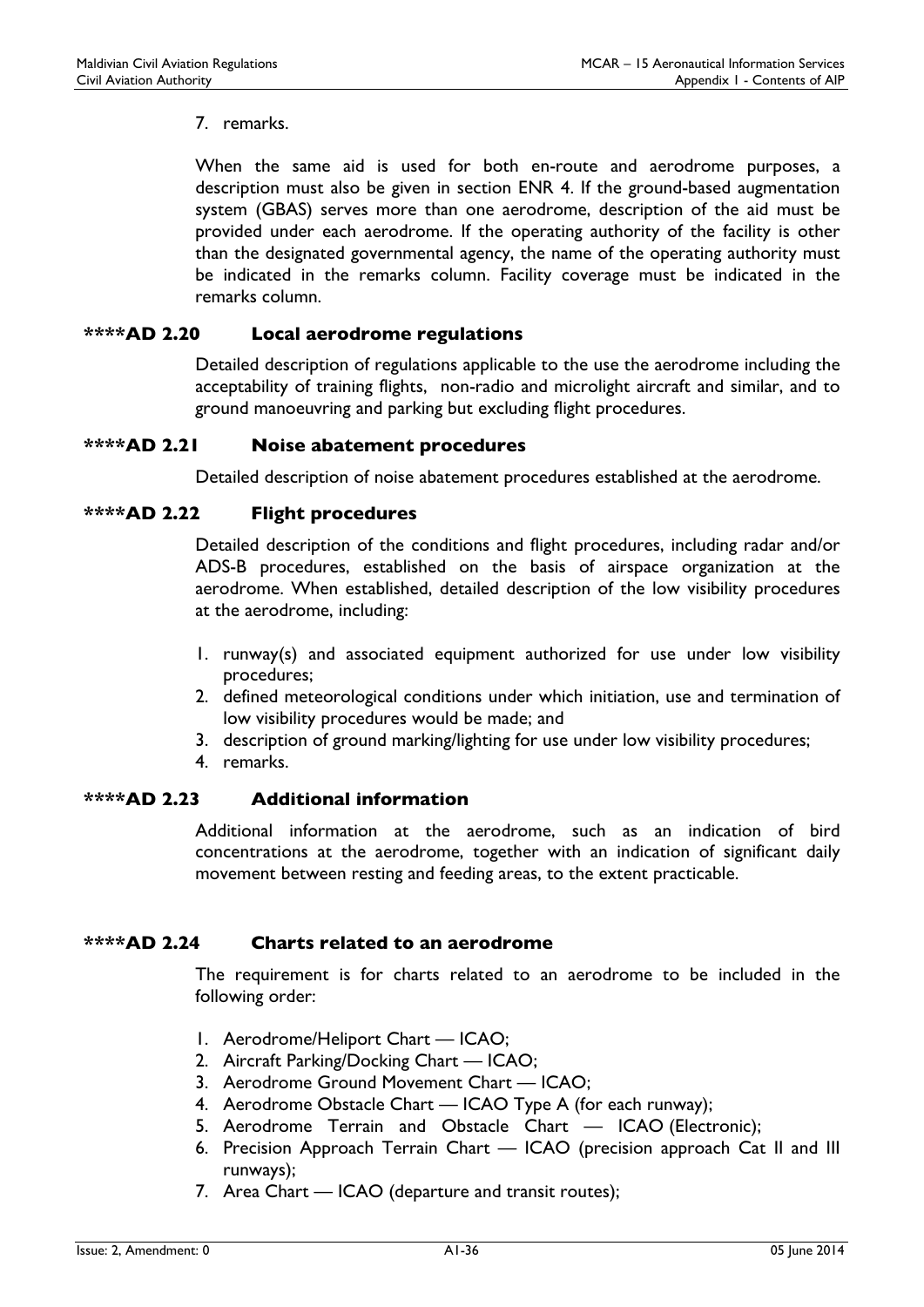- 8. Standard Departure Chart Instrument ICAO;
- 9. Area Chart ICAO (arrival and transit routes);
- 10. Standard Arrival Chart Instrument ICAO;
- 11. ATC Surveillance Minimum Altitude Chart ICAO;
- 12. Instrument Approach Chart ICAO (for each runway and procedure type);
- 13. Visual Approach Chart ICAO; and
- 14. bird concentrations in the vicinity of the aerodrome.

If some of the charts are not produced, a statement to this effect must be given in section GEN 3.2, Aeronautical charts.

Note — A page pocket may be used in the AIP to include the Aerodrome Terrain and Obstacle Chart — ICAO (Electronic) on appropriate electronic media.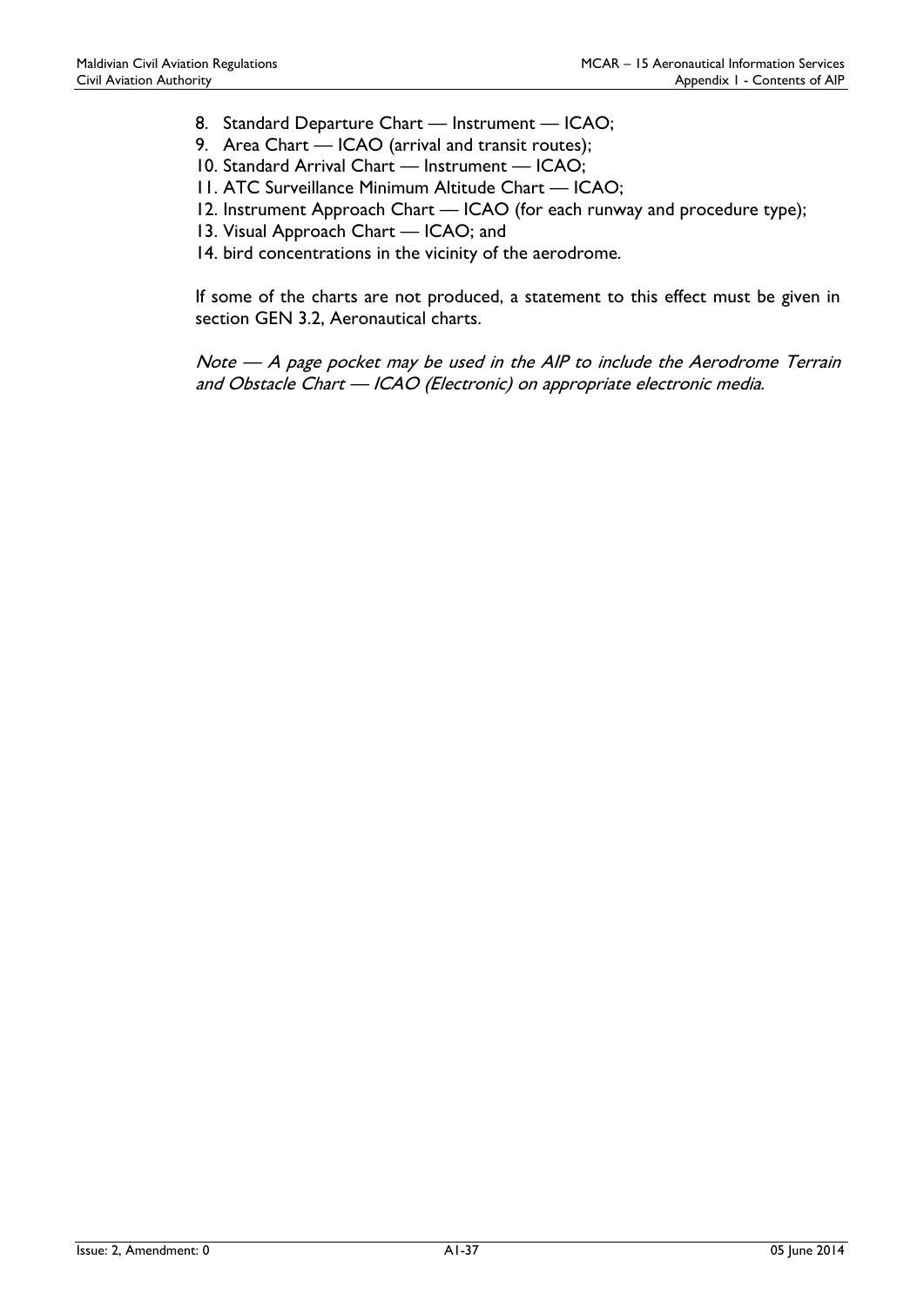## AD 3 HELIPORTS

When a helicopter landing area is provided at the aerodrome, associated data must be listed only under \*\*\*\*AD 2.16.

Note — \*\*\*\* is to be replaced by the relevant ICAO location indicator.

#### \*\*\*\*AD 3.1 Heliport location indicator and name

The requirement is for the ICAO location indicator assigned to the heliport and the name of heliport. An ICAO location indicator must be an integral part of the referencing system applicable to all subsections in section AD 3.

#### \*\*\*\*AD 3.2 Heliport geographical and administrative data

The requirement is for heliport geographical and administrative data, including:

- 1. heliport reference point (geographical coordinates in degrees, minutes and seconds) and its site;
- 2. direction and distance of heliport reference point from centre of the city or town which the heliport serves;
- 3. heliport elevation to the nearest metre or foot, and reference temperature;
- 4. where appropriate,geoid undulation at the heliport elevation position to the nearest metre or foot;
- 5. magnetic variation to the nearest degree, date of information and annual change;
- 6. name of heliport administration, address, telephone, telefax and telex numbers and AFS address;
- 7. types of traffic permitted to use the heliport (IFR/VFR); and
- 8. remarks.

#### \*\*\*\*AD 3.3 Operational hours

Detailed description of the hours of operation of services at the heliport, including:

- 1. heliport administration;
- 2. customs and immigration;
- 3. health and sanitation;
- 4. AIS briefing office;
- 5. ATS reporting office (ARO)
- 6. MET briefing office;
- 7. air traffic service;
- 8. fuelling;
- 9. handling;
- 10. security;
- 11. de-icing; and
- 12. remarks.

## \*\*\*\*AD 3.4 Handling services and facilities

Detailed description of the handling services and facilities available at the heliport, including:

- 1. cargo-handling facilities;
- 2. fuel and oil types;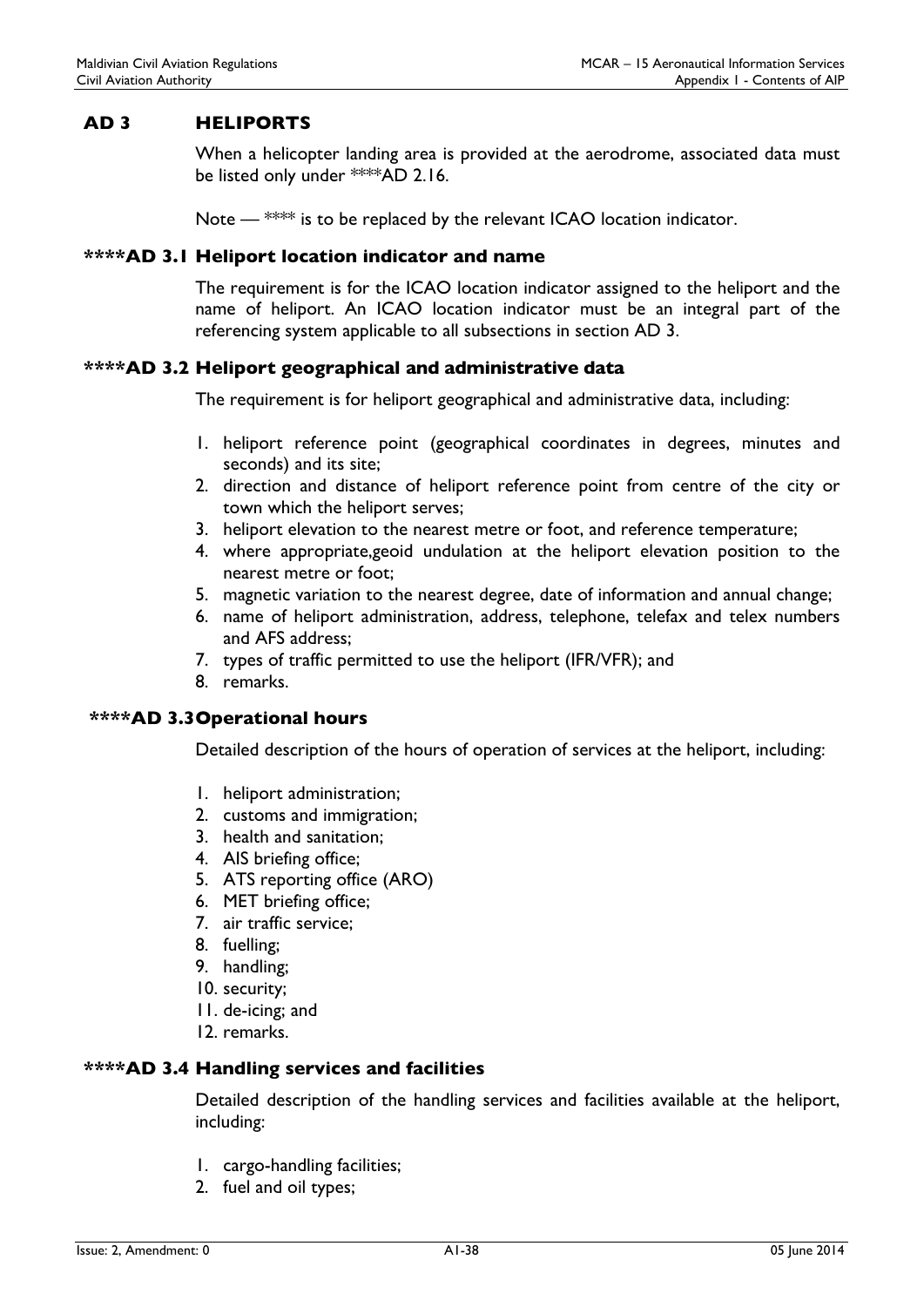- 3. fuelling facilities and capacity;
- 4. de-icing facilities;
- 5. hangar space for visiting helicopter;
- 6. repair facilities for visiting helicopter; and
- 7. remarks.

## \*\*\*\*AD 3.5 Passenger facilities

Passenger facilities available at the heliport provided as a brief description or a reference to other information sources such as a website, including: including:

- 1. hotel(s) at or in the vicinity of the heliport;
- 2. restaurant(s) at or in the vicinity of the heliport;
- 3. transportation possibilities;
- 4. medical facilities;
- 5. bank and post office at or in the vicinity of the heliport;
- 6. tourist office; and
- 7. remarks.

## \*\*\*\*AD 3.6 Rescue and firefighting services

Detailed description of the rescue and firefighting services and equipment available at the heliport, including:

- 1. heliport category for firefighting;
- 2. rescue equipment;
- 3. capability for removal of disabled helicopter; and
- 4. remarks.

## \*\*\*\*AD 3.7 Seasonal availability — clearing

Detailed description of the equipment and operational priorities established for the clearance of heliport movement areas, including:

- 1. type(s) of clearing equipment;
- 2. clearance priorities; and
- 3. remarks.

## \*\*\*\*AD 3.8 Aprons, taxiways and check locations/positions data

Details related to the physical characteristics of aprons, taxiways and locations/positions of designated checkpoints, including:

- 1. designation,surface and strength of aprons, helicopter stands;
- 2. designation,width and surface type of helicopter ground taxiways;
- 3. width and designation of helicopter air taxiway and air transit route;
- 4. location and elevation to the nearest metre or foot of altimeter checkpoints;
- 5. location of VOR checkpoints;
- 6. position of INS checkpoints in degrees, minutes, seconds and hundredths of seconds; and
- 7. remarks.

If check locations/positions are presented on a heliport chart, a note to that effect must be provided under this subsection.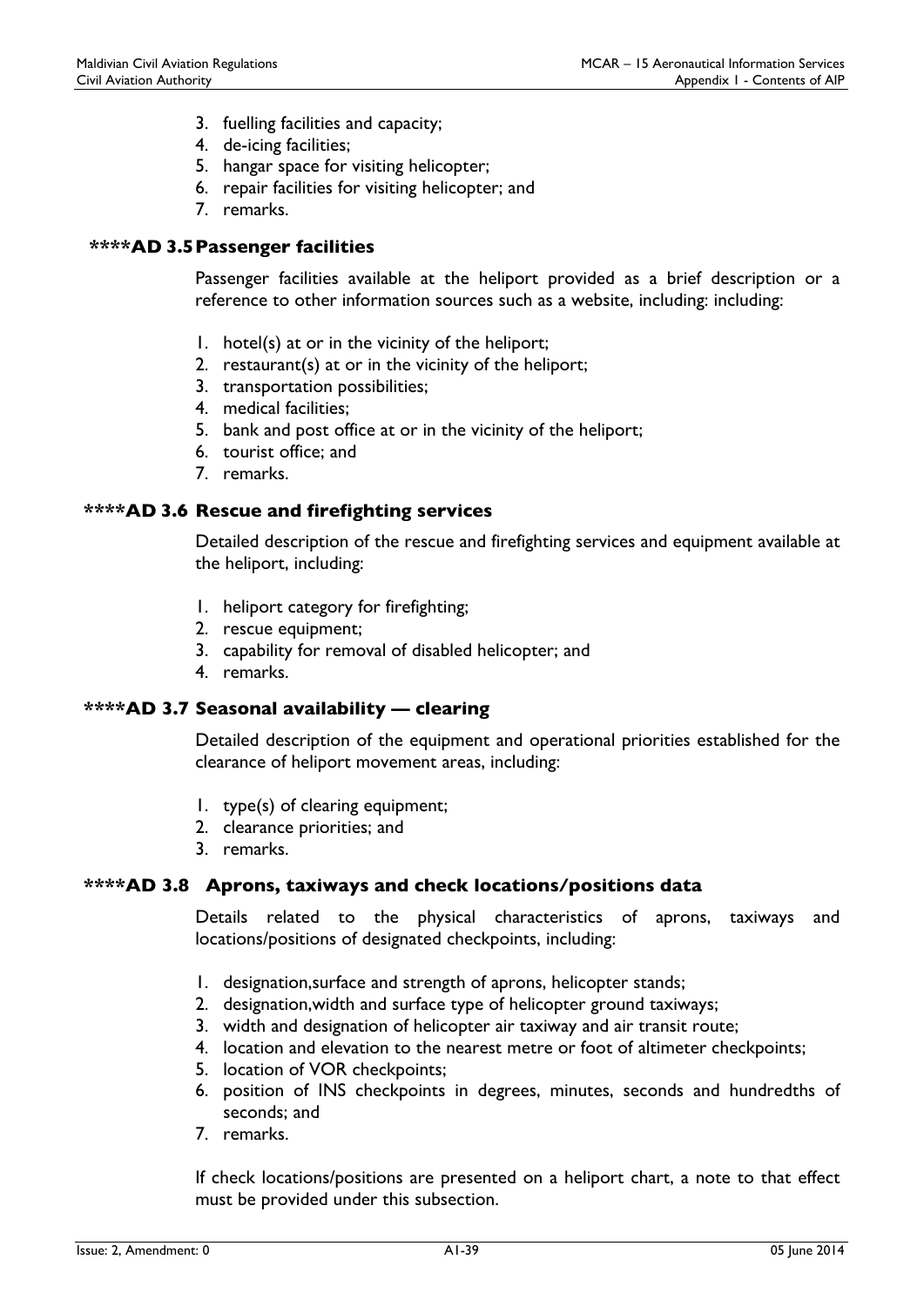## \*\*\*\*AD 3.9 Markings and markers

Brief description of final approach and take-off area and taxi-way markings and markers, including:

- 1. final approach and take-off markings;
- 2. taxiway markings, air taxiway markers and air transit route markers; and
- 3. remarks.

### \*\*\*\*AD 3.10 Heliport obstacles

Detailed description of obstacles, including:

- 1. obstacles in Area 2:
	- a. obstacle identification or designation;
	- b. type of obstacle;
	- c. obstacle position, represented by geographical coordinates in degrees, minutes, seconds and tenths of seconds;
	- d. obstacle elevation and height to the nearest metre or foot;
	- e. obstacle marking, and type and colour of obstacle lighting (if any);
	- f. if appropriate, an indication that the list of obstacles is available in electronic form, and a reference to GEN 3.1.6; and
	- g. NIL indication, if appropriate.

Note 1.— Annex 15 Chapter 10, 10.2.2, provides a description of Area 2 while Appendix 8, Figure A8-2, contains graphical illustrations of obstacle data collection surfaces and criteria used to identify obstacles in Area 2.

Note 2.— Specifications governing the determination and reporting (accuracy of field work and data integrity) of positions (latitude and longitude) and elevations for obstacles in Area 2 are given MCAR 11 Appendix 5, Tables 1 and 2, and in MCAR 139, Volume II, Appendix 1, Tables 1 and 2, respectively.

- 2. obstacles in Area 3:
	- a. obstacle identification or designation;
	- b. type of obstacle;
	- c. obstacle position, represented by geographical coordinates in degrees, minutes, seconds and tenths of seconds;
	- d. obstacle elevation and height to the nearest metre or foot;
	- e. obstacle marking, and type and colour of obstacle lighting (if any);
	- f. if appropriate, an indication that the list of obstacles is available in electronic form, and a reference to GEN 3.1.6; and
	- g. NIL indication, if appropriate.

Note 1 — Annex 15 Chapter 10 provides a description of Area 3 while Appendix 8, Figure A8-3, contains graphical illustrations of obstacle data collection surfaces and criteria used to identify obstacles in Area 3.

Note 2 — Specifications governing the determination and reporting (accuracy of field work and data integrity) of positions (latitude and longitude) and elevations for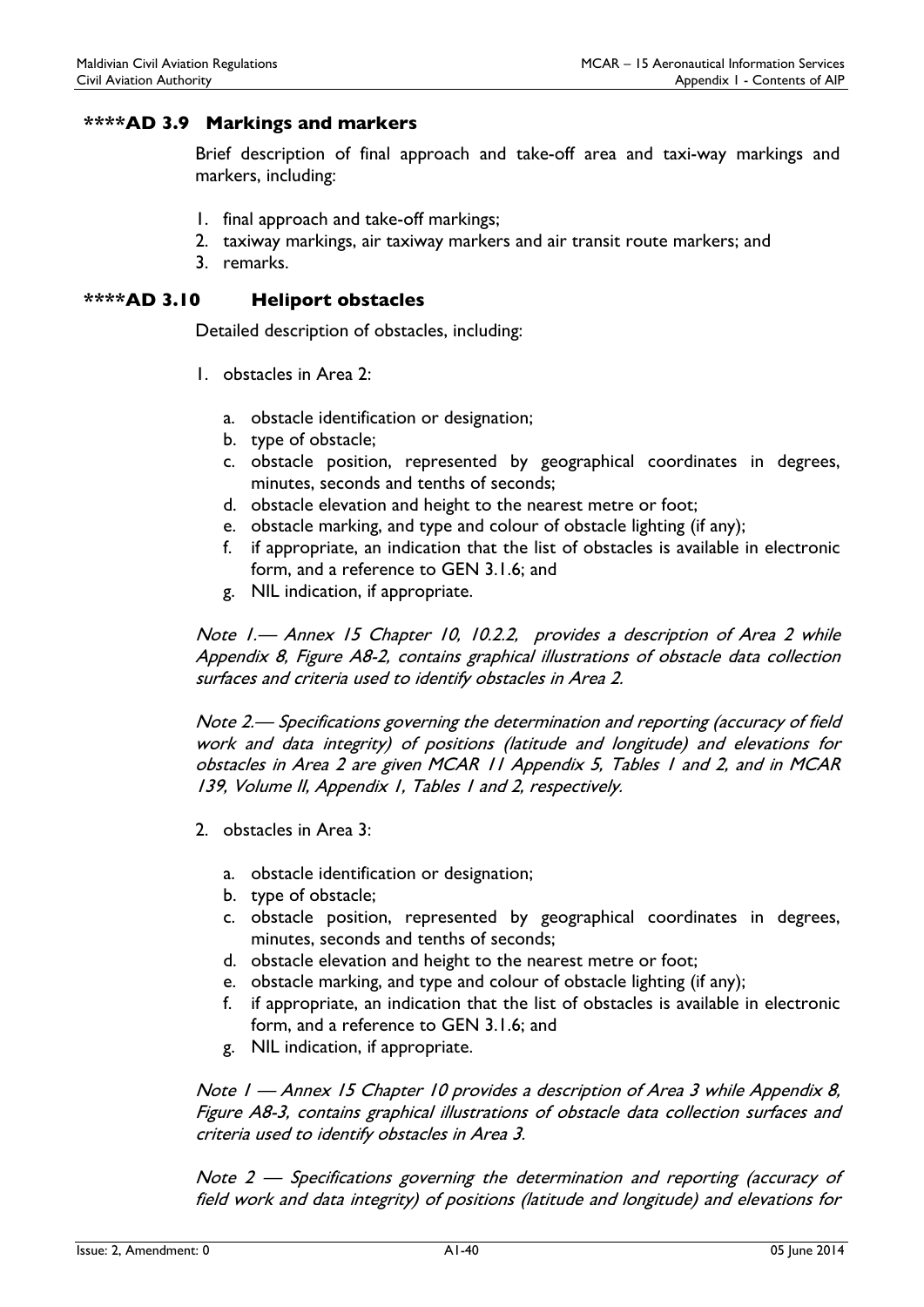obstacles in Area 3 are given in Annex 14, Volume II, Appendix 1, Tables 1 and 2, respectively.

## \*\*\*\*AD 3.11 Meteorological information provided

Detailed description of meteorological information provided at the heliport and an indication of which meteorological office is responsible for the service enumerated, including:

- 1. name of the associated meteorological office;
- 2. hours of service and, where applicable, the designation of the responsible meteorological office outside these hours;
- 3. office responsible for preparation of TAFs, and periods of validity of the forecasts;
- 4. availability of the trend forecasts for the heliport, and interval of issuance;
- 5. information on how briefing and/or consultation is provided;
- 6. type of flight documentation supplied and language(s) used in flight documentation;
- 7. charts and other information displayed or available for briefing or consultation;
- 8. supplementary equipment available for providing information on meteorological conditions, e.g. weather radar and receiver for satellite images;
- 9. the air traffic services unit(s) provided with meteorological information; and
- 10. additional information (e.g. concerning any limitation of service, etc.).

#### \*\*\*\*AD 3.12 Heliport data

Detailed description of heliport dimensions and related information, including:

- 1. heliport type surface-level, elevated or helideck;
- 2. touchdown and lift-off (TLOF) area dimensions to the nearest metre or foot;
- 3. true bearings to one-hundredth of a degree of final approach and take-off (FATO) area;
- 4. dimensions to the nearest metre or foot of FATO, and surface type;
- 5. surface and bearing strength in tonnes (1 000 kg) of TLOF;
- 6. geographical coordinates in degrees, minutes, seconds and, where appropriate, hundredths of seconds and geoid undulation to the nearest one-half metre or foot of the geometric centre of TLOF or of each threshold of FATO;
	- $-$  for non-precision approaches to the nearest metre or foot; and
	- for precision approaches to the nearest one-half metre or foot;
- 7. TLOF and/or FATO slope and elevation:
	- for non-precision approaches to the nearest metre or foot; and
	- $-$  for precision approaches to the nearest one-half metre or foot;
- 8. dimensions of safety area;
- 9. dimensions, to the nearest metre or foot, of helicopter clearway;
- 10. the existence of an obstacle-free sector; and
- 11. remarks.

## \*\*\*\*AD 3.13 Declared distances

Detailed description of declared distances to the nearest metre or foot, where relevant for a heliport, including: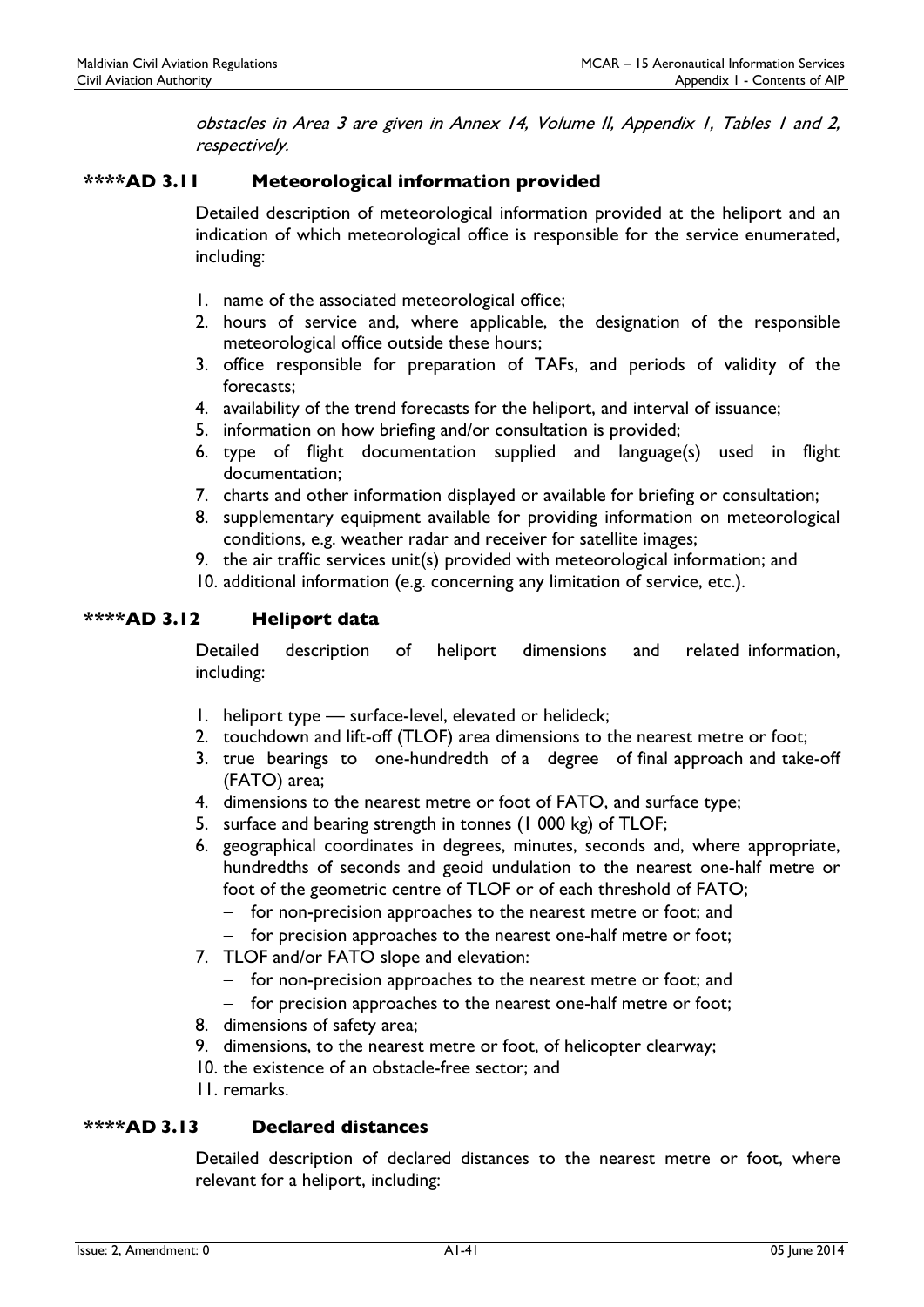- 1. take-off distance available and, if applicable, alternative reduced declare distances;
- 2. rejected take-off distance available;
- 3. landing distance available; and
- 4. remarks.

## \*\*\*\*AD 3.14 Approach and FATO lighting

Detailed description of approach and FATO lighting, including:

- 1. type, length and intensity of approach lighting system;
- 2. type of visual approach slope indicator system;
- 3. characteristics and location of FATO area lights;
- 4. characteristics and location of aiming point lights;
- 5. characteristics and location of TLOF lighting system; and
- 6. remarks.

#### \*\*\*\*AD 3.15 Other lighting, secondary power supply

Description of other lighting and secondary power supply, including:

- 1. location, characteristics and hours of operation of heliport beacon;
- 2. location and lighting of wind direction indicator (WDI);
- 3. taxiway edge and taxiway centre line lights;
- 4. secondary power supply including switch-over time; and
- 5. remarks.

#### \*\*\*\*AD 3.16 Air traffic services airspace

Detailed description of air traffic services (ATS) airspace organized at the heliport, including:

- 1. airspace designation and geographical coordinates in degrees, minutes and seconds of the lateral limits;
- 2. vertical limits;
- 3. airspace classification;
- 4. call sign and language(s) of ATS unit providing service;
- 5. transition altitude; and
- 6. hours of applicability; and
- 7. remarks

## \*\*\*\*AD 3.17 Air traffic services communication facilities

Detailed description of air traffic services communication facilities established at the heliport, including:

- 1. service designation;
- 2. call sign;
- 3. frequency(ies);
- 4. hours of operation; and
- 5. remarks.

#### \*\*\*\*AD 3.18 Radio navigation and landing aids

Detailed description of radio navigation and landing aids associated with the instrument approach and the terminal area procedures at the heliport, including: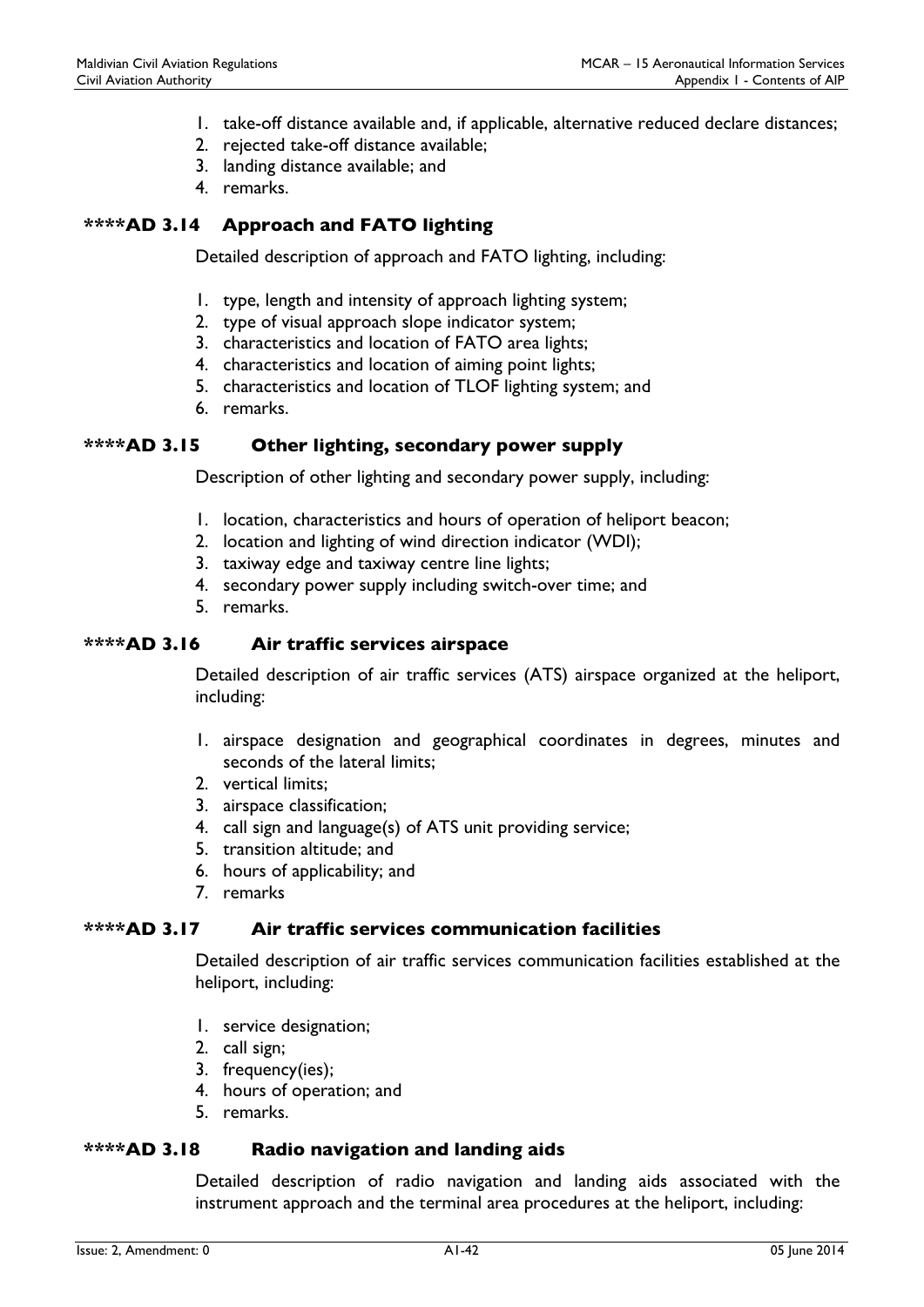- 1. type of aids, magnetic variation (for VOR, station declination used for technical line-up of the aid) to the nearest degree, and type of operation for ILS, MLS, basic GNSS, SBAS, and GBAS;
- 2. identification, if required;
- 3. frequency(ies), as appropriate;
- 4. hours of operation, as appropriate;
- 5. geographical coordinates in degrees, minutes, seconds and tenths of seconds of the position of the transmitting antenna, as appropriate;
- 6. elevation of the transmitting antenna of DME to the nearest 30 m (100 ft) and of DME/P to the nearest 3 m (10 ft); and
- 7. remarks.

When the same aid is used for both en-route and heliport purposes, a description must also be given in section ENR 4. If the ground-based augmentation system (GBAS) serves more than one heliport, description of the aid must be provided under each heliport. If the operating authority of the facility is other than the designated governmental agency, the name of the operating authority must be indicated in the remarks column. Facility coverage must be indicated in the remarks column.

## \*\*\*\*AD 3.19 Local heliport regulations

Detailed description of regulations applicable to the use of the heliport, including the acceptability of training flights, non-radio and microlight aircraft and similar, and to ground manoeuvring and parking but excluding flight procedures.

## \*\*\*\*AD 3.20 Noise abatement procedures

Detailed description of noise abatement procedures established at the heliport.

## \*\*\*\*AD 3.21 Flight procedures

Detailed description of the conditions and flight procedures, including radar and/or ADS-B procedures, established on the basis of airspace organization established at the heliport. When established, detailed description of the low visibility procedures at the heliport, including:

- 1. touchdown and lift-off (TLOF) area(s) and associated equipment authorized for use under low visibility procedures;
- 2. defined meteorological conditions under which initiation, use and termination of low visibility procedures would be made; and
- 3. description of ground marking/lighting for use under low visibility procedures; and
- 4. remarks.

## \*\*\*\*AD 3.22 Additional information

Additional information about the heliport, such as an indication of bird concentrations at the heliport together with an indication of significant daily movement between resting and feeding areas, to the extent practicable.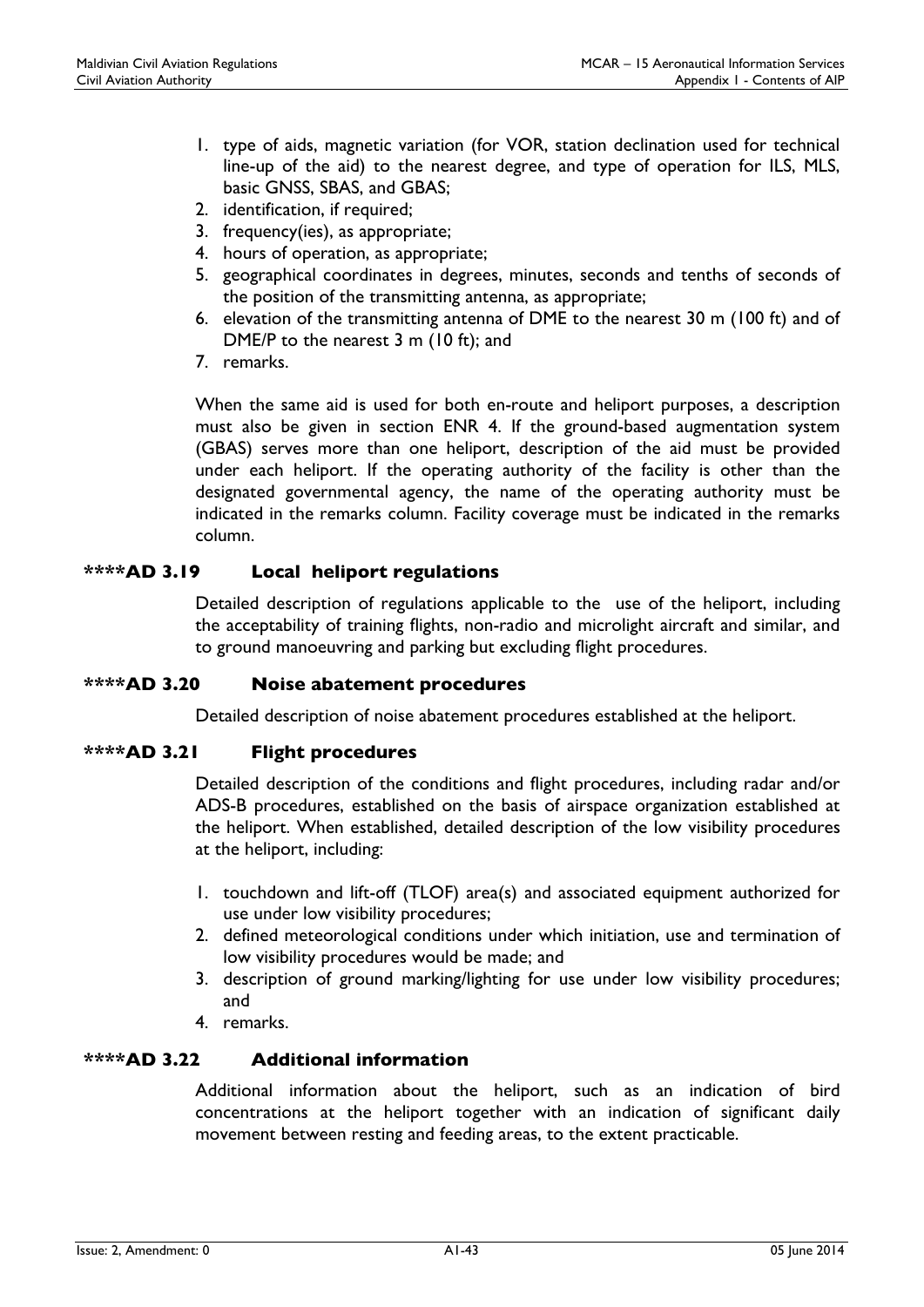## \*\*\*\*AD 3.23 Charts related to a heliport

The requirement is for charts related to a heliport to be included in the following order:

- 1. Aerodrome/Heliport Chart ICAO;
- 2. Area Chart ICAO (departure and transit routes);
- 3. Standard Departure Chart Instrument ICAO;
- 4. Area Chart ICAO (arrival and transit routes);
- 5. Standard Arrival Chart Instrument ICAO;
- 6. ATC Surveillance Minimum Altitude Chart ICAO;
- 7. Instrument Approach Chart ICAO (for each procedure type);
- 8. Visual Approach Chart ICAO; and
- 9. bird concentrations in the vicinity of heliport.

If some of the charts are not produced, a statement to this effect must be given in section GEN 3.2, Aeronautical charts.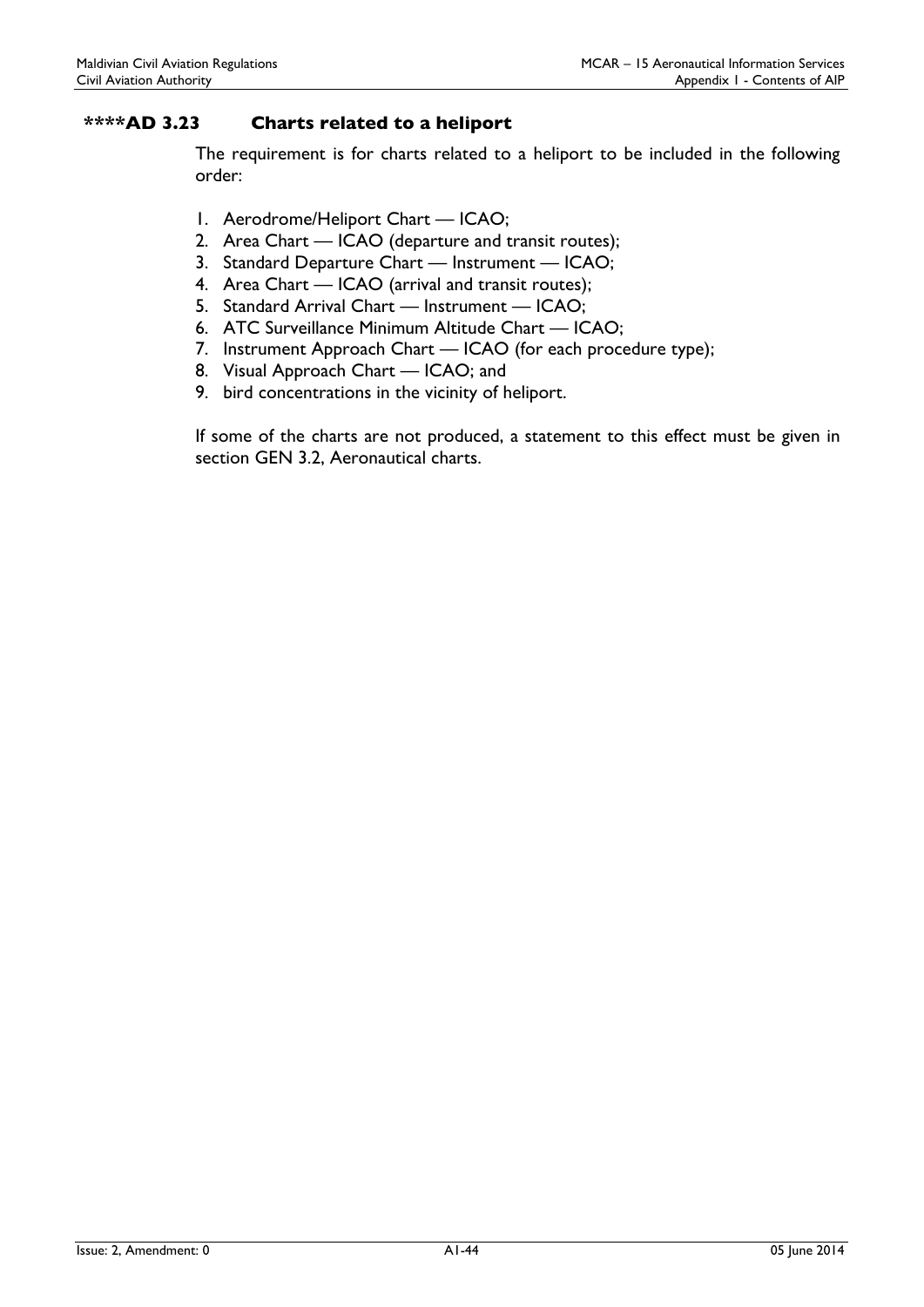# APPENDIX 2 NOTAM FORMAT

| Priority Indicator                                                                                               |                                                                             |    |
|------------------------------------------------------------------------------------------------------------------|-----------------------------------------------------------------------------|----|
| Address                                                                                                          |                                                                             |    |
|                                                                                                                  |                                                                             |    |
|                                                                                                                  |                                                                             |    |
| Date & Time of Filing                                                                                            |                                                                             |    |
| Originator's Indicators                                                                                          | <≡ (                                                                        |    |
|                                                                                                                  | Massage Series, Number & Identifier                                         |    |
| NOTAM containing new information                                                                                 | <b>NOTAMN</b><br>(series & number/year)                                     |    |
| NOTAM replacing previous NOTAM                                                                                   | (series & number/year NOTAM to be replaced)<br>(series & number/year)       |    |
| NOTAM Canceling a previous NOTAM                                                                                 | ⋖≡<br>(series & number/year NOTAM to be replaced)<br>(series & number/year) |    |
|                                                                                                                  | Qualifiers                                                                  |    |
| <b>FIR</b><br><b>NOTAM Code</b><br><b>Traffic</b>                                                                | Upper<br>Lower<br>Coordinates, Radius<br>Purpose<br>Scope<br>Limit<br>Limit |    |
| Q)<br>Q)                                                                                                         |                                                                             | <≡ |
| Identification of ICAO location indicator in which the facility, airspace<br>or condition reported on is located | A)                                                                          |    |
|                                                                                                                  | Period of validity                                                          |    |
| From (date-time group)                                                                                           | B)                                                                          |    |
| To (PERM or date-time group)                                                                                     | EST*<br>⋖≡<br>$\mathsf{C}$<br>PERM <sup>*</sup>                             |    |
| Time Schedule (if applicable)                                                                                    | D)                                                                          |    |
|                                                                                                                  | ⋖≡<br>Text of NOTAM; Plain-language Entry (using ICAO Abbreviations)        |    |
| E)                                                                                                               | $\leq$                                                                      |    |
|                                                                                                                  |                                                                             |    |
|                                                                                                                  |                                                                             |    |
|                                                                                                                  |                                                                             |    |
| Lower Limit<br>F)                                                                                                |                                                                             |    |
| G)<br><b>Upper Limit</b>                                                                                         | ≤≡                                                                          |    |
| Signature                                                                                                        |                                                                             |    |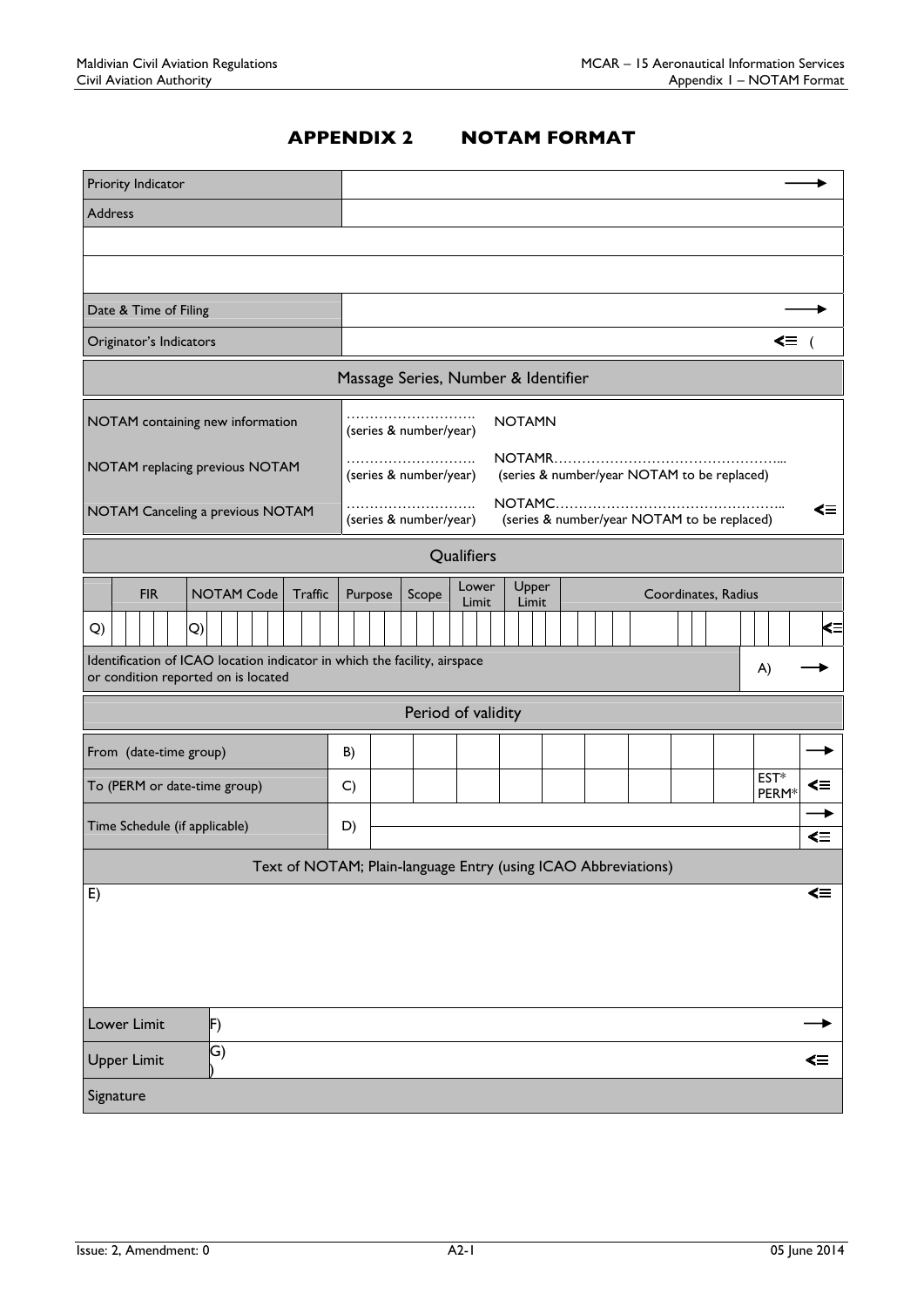# INSTRUCTIONS FOR THE COMPLETION OF THE NOTAM FORMAT

### 1 General

The qualifier line (Item Q) and all identifiers (Items A) to G) inclusive) each followed by a closing parenthesis, as shown in the format, shall be transmitted unless there is no entry to be made against a particular identifier.

## 2 NOTAM numbering

Each NOTAM shall be allocated a series identified by a letter and a four-digit number followed by a stroke and a two-digit number for the year (e.g. A0023/03).

## 3. Qualifiers (Item Q)

Item Q) is divided in eight fields, each separated by a stroke. If no entry is to be made in a field, it is not necessary to transmit blanks between the strokes. Examples of how fields are to be filled are shown in the Aeronautical Information Services Manual (Doc 8126). The definition of the field is as follows:

1) FIR

ICAO location indicator of Male' FIR,

#### 2) NOTAM CODE

All NOTAM Code groups contain a total of five letters and the first letter is always the letter Q. The second and third letters identify the subject, and the fourth and fifth letters denote the status of the subject reported upon. For combinations of second and third and fourth and fifth letters, insert the ICAO NOTAM codes listed in the PANS-ABC (Doc 8400) or in the NOTAM Selection Criteria contained in the Aeronautical Information Services Manual (Doc 8126) or insert one of the following combinations, as appropriate:

- a) If the subject is not listed in the NOTAM Code (Doc 8400) or in the NOTAM Selection Criteria (Doc 8126), insert "XX" as the second and third letters (e.g. QXXAK);
- b) If the condition of the subject is not listed in the NOTAM Code (Doc 8400) or in the NOTAM Selection Criteria (Doc 8126), insert "XX" as the fourth and fifth letters (e.g. QFAXX);
- c) When a NOTAM containing operationally significant information is issued in accordance with Appendix 3 and details given in this MCAR and when it is used to announce existence of AIRAC AIP Amendments or Supplements, insert "TT" as the fourth and fifth letters of the NOTAM Code;
- d) When a NOTAM is issued containing a checklist of valid NOTAM, insert "KKKK" as the second, third, fourth and fifth letters; and
- e) The following fourth and fifth letters of the NOTAM Code shall be used in NOTAM cancellations:

AK : RESUMED NORMAL OPERATION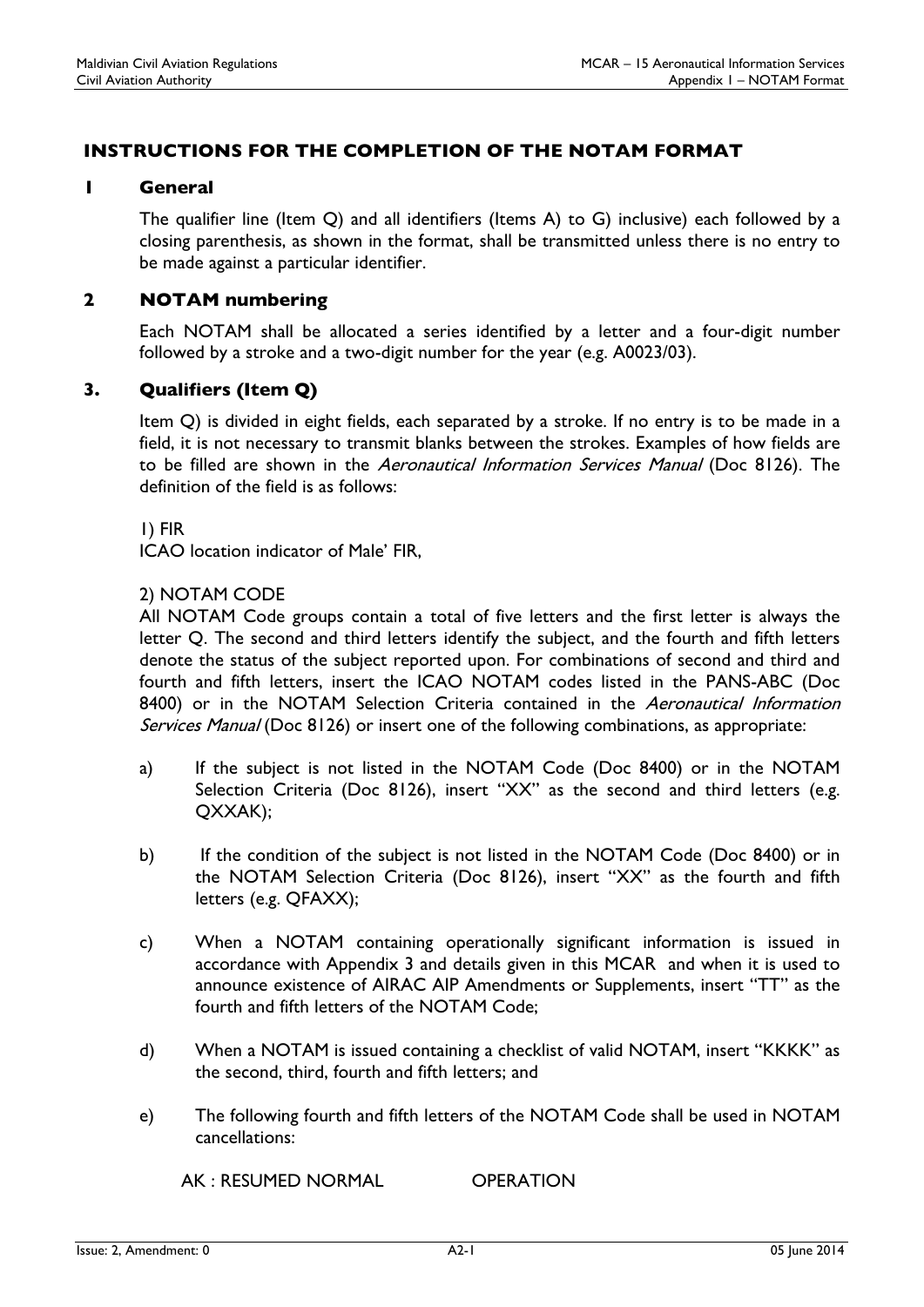AL : OPERATIVE (OR RE-OPERATIVE) SUBJECT TO PREVIOUSLY PUBLISHED LIMITATIONS/CONDITIONS AO : OPERATIONAL CC : COMPLETED XX : PLAIN LANGUAGE

Note 1.— As Q - - AO = Operational is used for NOTAM cancellation, NOTAM promulgating new equipment or services use the following fourth and fifth letters Q - - CS = Installed.

Note 2.—  $Q - C$  -  $CN = CANCELED$  shall be used to cancel planned activities, e.g. navigation warnings; Q - - HV = WORK COMPLETED is used to cancel work in progress.

3) TRAFFIC  $I = IFR$  $V = VFR$ K = NOTAM is a checklist

Note — depending on the NOTAM subject and content, the qualifier field TRAFFIC may contain combined qualifiers. For possible combinations refer to the NOTAM Selection Criteria in the Aeronautical Information Service providers Manual (Doc 8126).

## 4) PURPOSE

N= NOTAM selected for the immediate attention of flight crew members

B= NOTAM of operational significance selected for PIB entry

O= NOTAM concerning flight operations

M= Miscellaneous NOTAM; not subject for a briefing, but it is available on request

 $K = NOTAM$  is a checklist

Note — Depending on the NOTAM subject and content, the qualifier field PURPOSE may contain combined qualifiers B or NB.. Guidance concerning the ombination of Purpose qualifiers with subject and conditions in accordance with the complied NOTAM is contained in Doc 8126.

5) SCOPE A = Aerodrome  $E = En$ -route  $W =$  Nav Warning  $K = NOTAM$  is a checklist

Note — Depending on the NOTAM subject and content, the qualifier field SCOPE may contain combined qualifiers. For possible combinations refer to the NOTAM Selection Criteriain the Aeronautical Information Service providers Manual (Doc 8126). If the subject is qualified AE, the aerodrome location indicator must be reported in Item A).

## 6) and 7) LOWER/UPPER

LOWER and UPPER limits shall always be filled and shall only be expressed in flight levels (FL). In the case of navigation warnings and airspace restrictions, values entered shall be consistent with those provided under Items F) and G). If the subject does not contain specific height information, insert "000" for LOWER and "999" for UPPER as default values.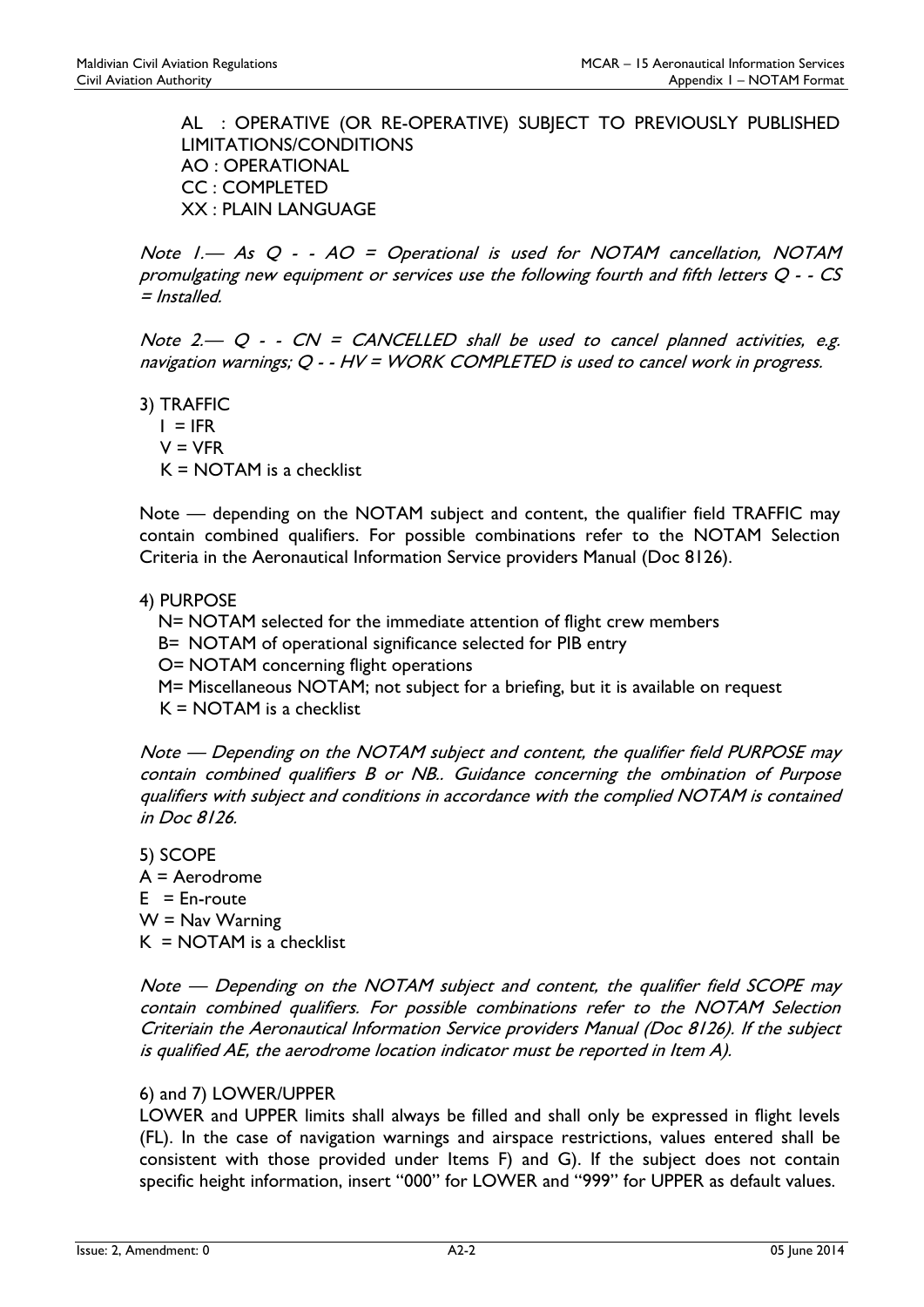## 8) COORDINATES, RADIUS

The latitude and longitude accurate to one minute, as well as a three-digit distance figure giving the radius of influence in NM (e.g. 4700N01140E043). Coordinates present approximate centre of circle whose radius encompasses the whole area of influence, and if the NOTAM affects the entire FIR/UIR or more than one FIR/UIR, enter the default value "999" for radius.

## 4. Item A)

Insert the location indicator as contained in ICAO Doc 7910 of the aerodrome or FIR in which the facility, airspace, or condition being reported on is located. More than one FIR/UIR may be indicated when appropriate. If there is no available ICAO location indicator, use the ICAO nationality letter as given in ICAO Doc 7910, Part 2, plus "XX" and followed up in Item E) by the name, in plain language. If information concerns GNSS, insert the appropriate ICAO location indicator allocated for a GNSS element or the common location indicator allocated for all elements of GNSS (except GBAS).

## 5. Item B)

 For date-time group use a ten-figure group, giving year, month, day, hours and minutes in UTC. This entry is the date-time at which the NOTAMN, NOTAMR and NOTAM C comes into force.

## 6. Item C)

With the exception of NOTAMC, a date-time group (a ten-figure group giving year, month, day, hours and minutes in UTC) indicating duration of information shall be used unless the information is of a permanent nature in which case the abbreviation "PERM" is inserted instead. If the information on timing is uncertain, the approximate duration shall be indicated using a date-time group followed by the abbreviation "EST". Any NOTAM which includes an "EST" shall be cancelled or replaced before the date-time specified in Item C).

## 7. Item D)

If the hazard, status of operation or condition of facilities being reported on will be active in accordance with a specific time and date schedule between the dates-times indicated in Items B) and C), insert such information under Item D). If Item D) exceeds 200 characters, consideration shall be given to providing such information in a separate, consecutive NOTAM.

## 8. Item E)

Use decoded NOTAM Code, complemented where necessary by ICAO abbreviations, indicators, identifiers, designators, call signs, frequencies, figures and plain language. When NOTAM is selected for international distribution, English text shall be included for those parts expressed in plain language. This entry shall be clear and concise in order to provide a suitable PIB entry. In the case of NOTAMC, a subject reference and status message shall be included to enable accurate plausibility checks.

## 9. Items F) and G)

These items are normally applicable to navigation warnings or airspace restrictions and are usually part of the PIB entry. Insert both lower and upper height limits of activities or restrictions, clearly indicating reference datum and units of measurement.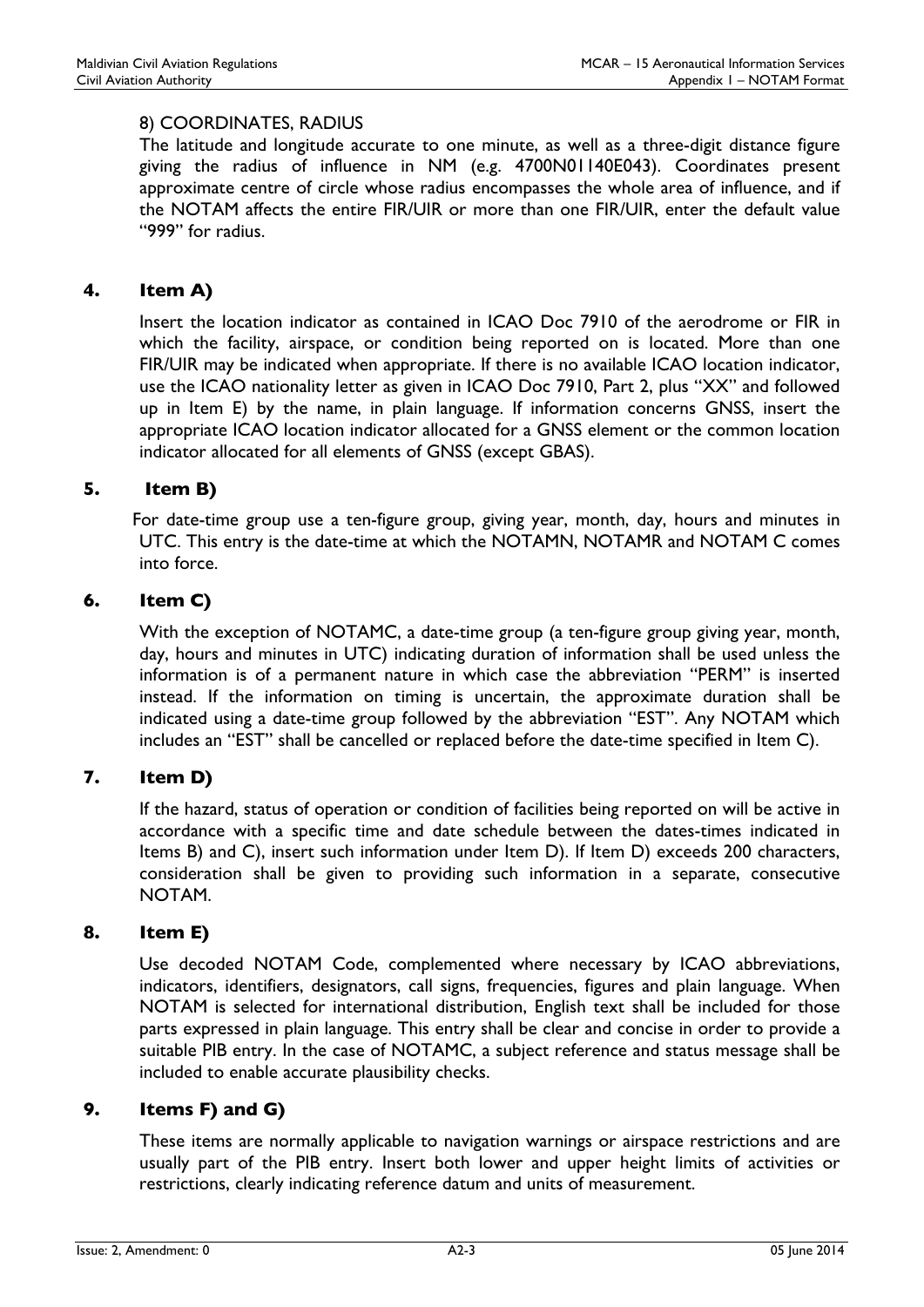# APPENDIX 3 - INFORMATION TO BE NOTIFIED BY AIRAC

## PART 1

- 1. The establishment, withdrawal of, and premeditated significant changes (including operational trials) to:
- 1.1 Limits (horizontal and vertical), regulations and procedures applicable to:
	- a. flight information regions;
	- b. control areas;
	- c. control zones;
	- d. advisory areas;
	- e. ATS routes;
	- f. permanent danger, prohibited and restricted areas (including type and periods of activity when known) and ADIZ;
	- g. permanent areas or routes or portions thereof where the possibility of interception exists.
- 1.2 Positions, frequencies, call signs, known irregularities and maintenance periods of radio navigation aids and communication facilities.
- 1.3 Holding and approach procedures, arrival and departure procedures, noise abatement procedures and any other pertinent ATS procedures.
- 1.4 Meteorological facilities (including broadcasts) and procedures.
- 1.5 Runways and stopways.

### PART 2

- 2. The establishment and withdrawal of, and premeditated significant changes to:
- 2.1 Position, height and lighting of navigational obstacles.
- 2.2 Taxiways and aprons.
- 2.3 Hours of service: aerodromes, facilities and services.
- 2.4 Customs, immigration and health services.
- 2.5 Temporary danger prohibited and restricted areas and navigational hazards, military exercises and mass movements of aircraft.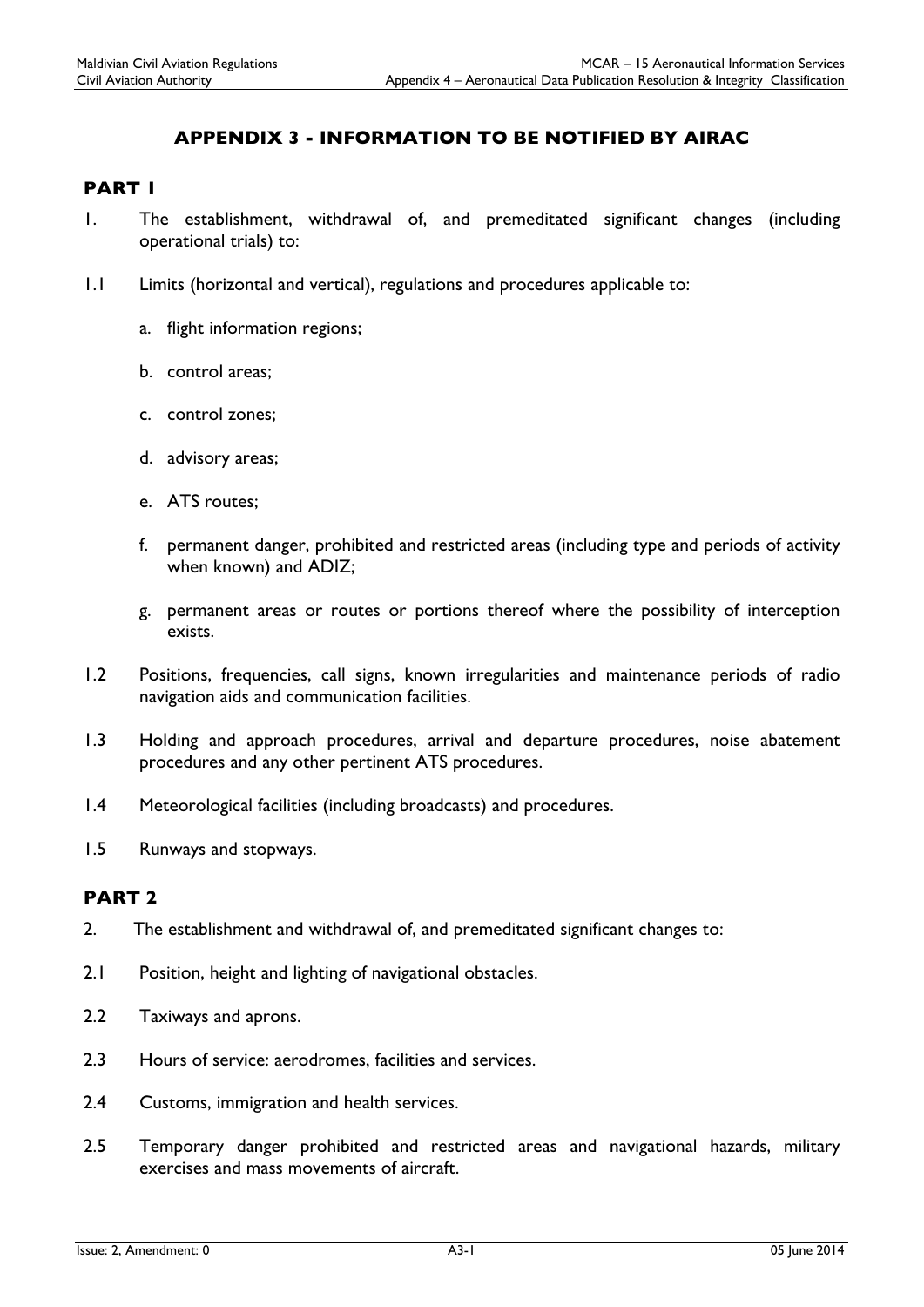2.6 Temporary areas or routes or portions thereof where the possibility of interception exists.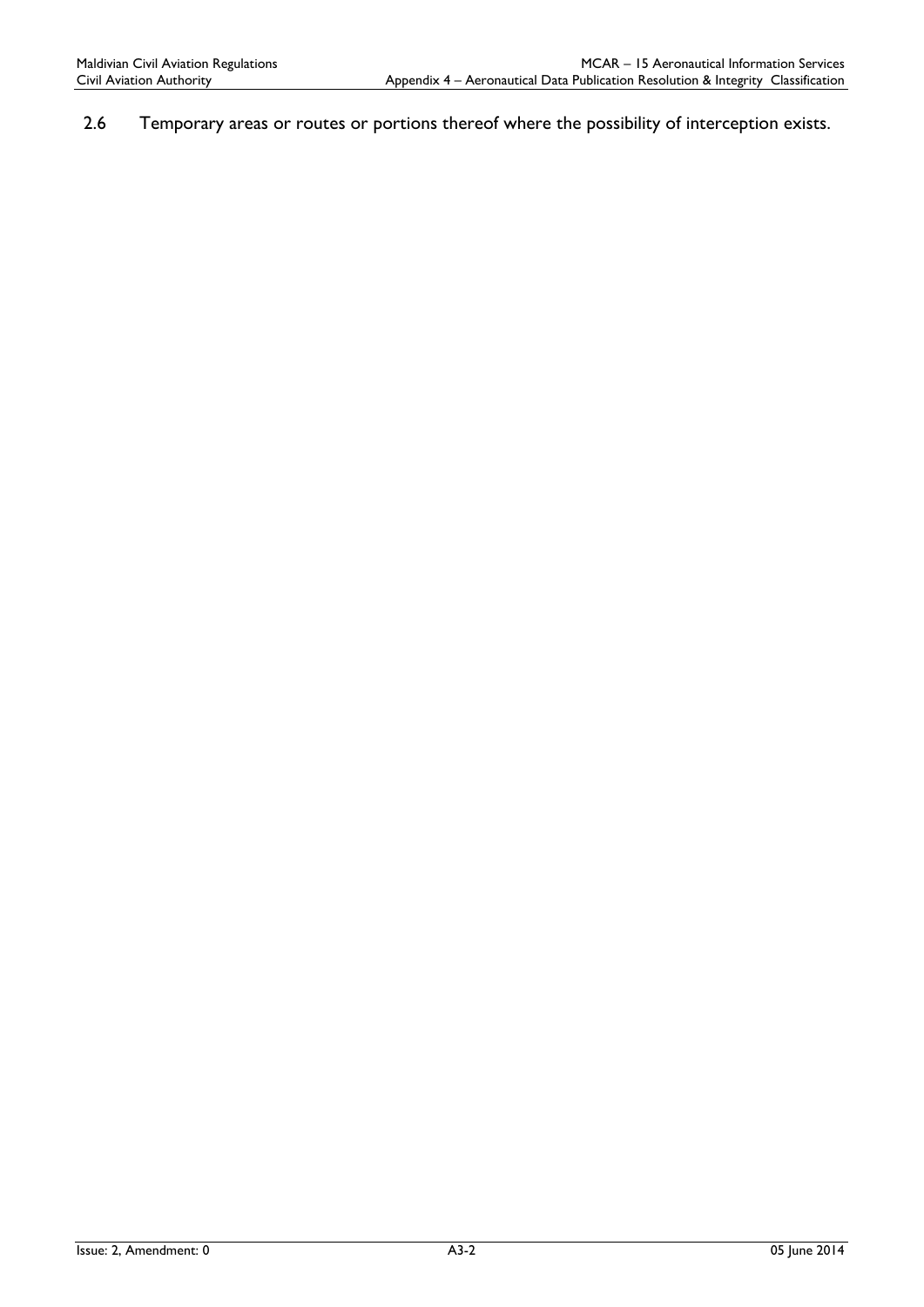# APPENDIX 4 AERONAUTICAL DATA PUBLICATION RESOLUTION AND INTEGRITY CLASSIFICATION

| <b>Latitude and longitude</b>                                                                                | <b>Publication</b><br><b>Resolution</b> | <b>Integrity</b><br><b>Classification</b> |
|--------------------------------------------------------------------------------------------------------------|-----------------------------------------|-------------------------------------------|
| Flight information region boundary points                                                                    | I min                                   | $1 \times 10^{-3}$                        |
|                                                                                                              |                                         | routine<br>$1 \times 10 - 3$              |
| P, R, D area boundary points (outside CTA/CTZ boundaries)                                                    | I min                                   | routine                                   |
| P, R, D area boundary points (inside CTA/CTZ boundaries)                                                     | I sec                                   | $1 \times 10-5$<br>essential              |
| CTA/CTZ boundary points                                                                                      | l sec                                   | $1 \times 10-5$<br>essential              |
| En-route NAVAIDS, intersections and waypoints and holding<br>and STAR/SID points                             | I sec                                   | $1 \times 10 - 5$<br>essential            |
| Obstacles in Area I (the entire State territory)                                                             | l sec                                   | $1 \times 10 - 3$<br>Routine              |
| Aerodrome/heliport reference point                                                                           | I sec                                   | $1 \times 10 - 3$<br>Routine              |
| NAVAIDS located at the aerodrome/heliport                                                                    | I/I0 sec                                | $1 \times 10 - 5$<br>essential            |
| Obstacles in Area 3                                                                                          | I/I0 sec                                | $1 \times 10 - 5$<br>essential            |
| Obstacles in Area 2                                                                                          | $1/10$ sec                              | $1 \times 10 - 5$<br>essential            |
| Final approach fixes/points and other essential fixes/points<br>comprising the instrument approach procedure | I/I0 sec                                | $1 \times 10 - 5$<br>essential            |
| Runway threshold                                                                                             | 1/100 sec                               | $1 \times 10 - 8$<br>Critical             |
| Runway end (flight path alignment point)                                                                     | $1/100$ sec                             | $1 \times 10 - 8$<br>critical             |
| Runway holding position                                                                                      | $1/100$ sec                             | $\vert \times \vert 0 - 8$<br>critical    |
| Taxiway centre line/parking guidance line points                                                             | 1/100 sec                               | $1 \times 10 - 5$<br>Essential            |
| axiway intersection marking line                                                                             | 1/100 sec                               | $1 \times 10 - 5$<br>essential            |
| Exit guidance line                                                                                           | 1/100 sec                               | $1 \times 10 - 5$<br>Essential            |
| Aircraft stand points/INS checkpoints                                                                        | 1/100 sec                               | $1 \times 10 - 3$<br>routine              |
| Geometric centre of TLOF or FATO thresholds, heliports                                                       | 1/100 sec                               | $1 \times 10 - 8$<br>Critical             |
| Apron boundaries (polygon)                                                                                   | $1/10$ sec                              | $1 \times 10 - 3$<br>Routine              |
| De-icing/anti-icing facility (polygon)                                                                       | I/I0 sec                                | $1 \times 10 - 3$<br>routine              |

#### Table A7-1 Latitude and longitude

#### Table A7-2 Elevation/altitude/height

| Elevation/altitude/height    | <b>Publication</b><br><b>Resolution</b> | <b>Integrity</b><br><b>Classification</b> |
|------------------------------|-----------------------------------------|-------------------------------------------|
| Aerodrome/heliport elevation | lmor Ift                                | essential                                 |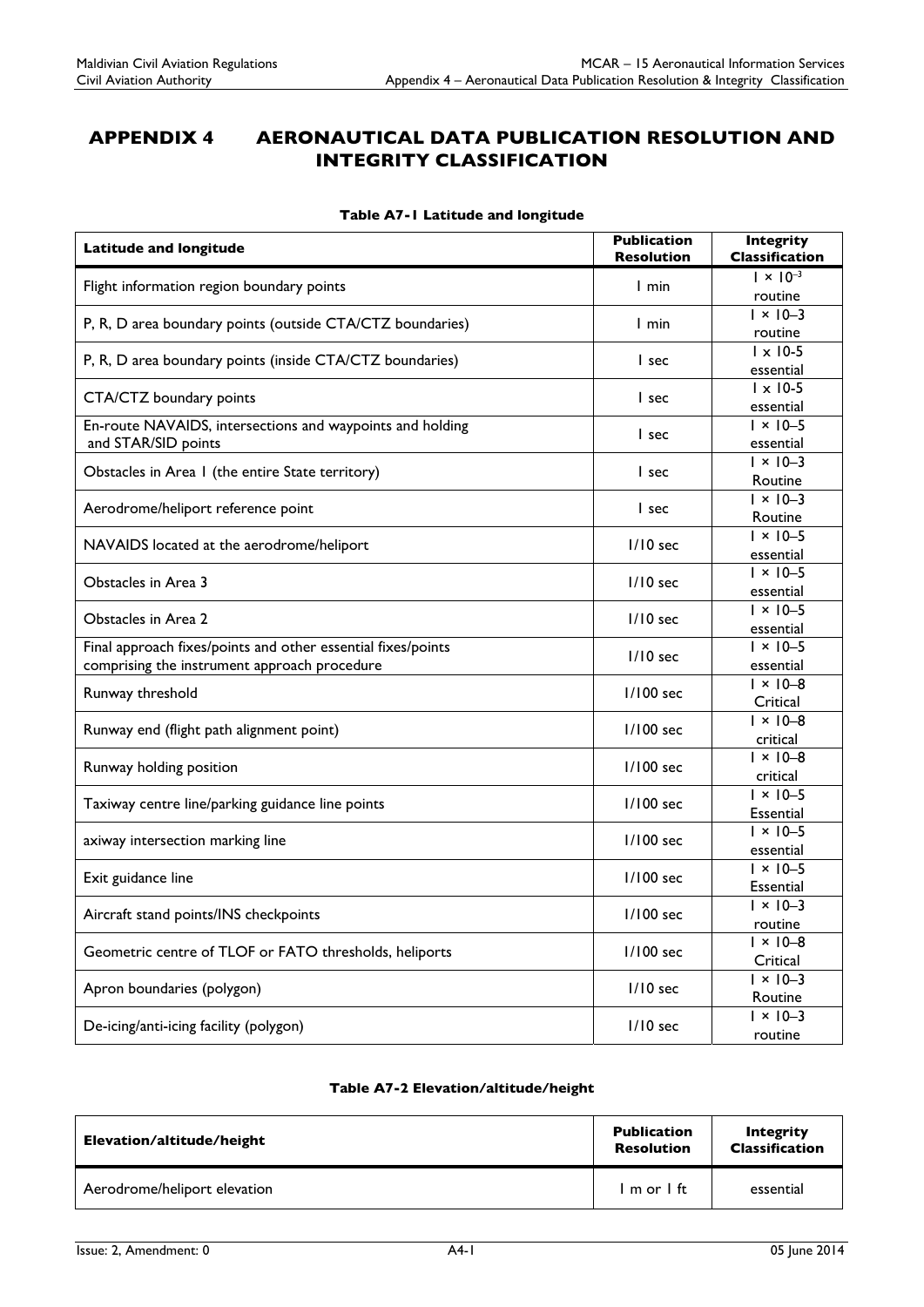| WGS-84 geoid undulation at aerodrome/heliport elevation position                                        | $Im$ or $1$ ft                      | essential |
|---------------------------------------------------------------------------------------------------------|-------------------------------------|-----------|
| Runway or FATO threshold, non-precision approaches                                                      | $1$ m or $1$ ft.                    | essential |
| WGS-84 geoid undulation at runway or FATO threshold, TLOF<br>geometric centre, non-precision approaches | $1 m$ or $1 ft$                     | essential |
| Runway or FATO threshold, precision approaches                                                          | $0.1 \text{ m or } 0.1 \text{ ft}$  | critical  |
| WGS-84 geoid undulation at runway or FATO threshold, TLOF<br>geometric centre, precision approaches     | $0.1$ m or $0.1$ ft.                | critical  |
| Threshold crossing height (Reference datum height), precision approaches                                | $0.1$ m or $0.1$ ft.                | critical  |
| Obstacles in Area 2                                                                                     | $1$ m or $1$ ft.                    | essential |
| Obstacles in Area 3                                                                                     | $0.1 \text{ m}$ or $0.1 \text{ ft}$ | essential |
| Obstacles in Area I (the entire State territory)                                                        | $Im$ or $1$ ft                      | routine   |
| Distance measuring equipment/precision (DME/P)                                                          | 3 m $(10 ft)$                       | essential |
| Distance measuring equipment (DME)                                                                      | 30 m (100 ft)                       | essential |
| Minimum altitudes                                                                                       | 50 m or $100$ ft.                   | routine   |

#### Table A7-3 Declination and magnetic variation

| Declination/variation                                     | <b>Publication</b><br><b>Resolution</b> | <b>Integrity</b><br><b>Classification</b> |
|-----------------------------------------------------------|-----------------------------------------|-------------------------------------------|
| VHF NAVAID station declination used for technical line-up | degree                                  | $1 \times 10 - 5$<br>essential            |
| NDB NAVAID magnetic variation                             | degree                                  | $1 \times 10 - 3$<br>routine              |
| Aerodrome/heliport magnetic variation                     | degree                                  | $1 \times 10 - 5$<br>essential            |
| ILS localizer antenna magnetic variation                  | degree                                  | $1 \times 10 - 5$<br>essential            |
| MLS azimuth antenna magnetic variation                    | degree                                  | $1 \times 10 - 5$<br>essential            |

#### Table A7-4 Bearing

| <b>Bearing</b>                                                      | <b>Publication</b><br><b>Resolution</b> | <b>Integrity</b><br><b>Classification</b> |
|---------------------------------------------------------------------|-----------------------------------------|-------------------------------------------|
| Airway segments                                                     | I degree                                | routine                                   |
| Bearing used for the formation of an en route and of a terminal fix | $1/10$ degree                           | $1 \times 10 - 3$<br>routine              |
| Terminal arrival/departure route segments                           | l degree                                | routine                                   |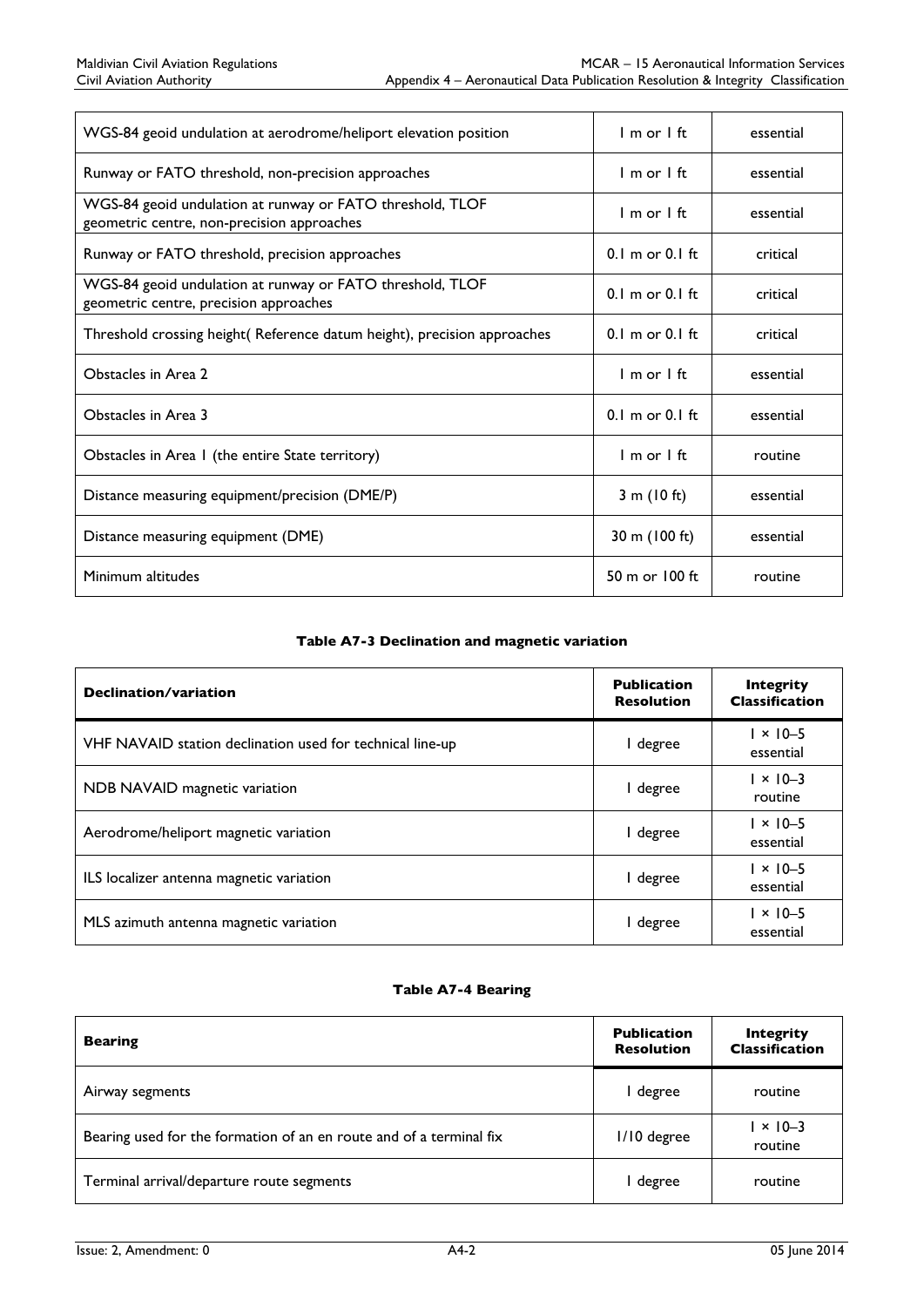| Bearing used for the formation of an instrument approach procedure fix | I/100 degree | essential |
|------------------------------------------------------------------------|--------------|-----------|
| ILS localizer alignment (True)                                         | I/100 degree | Essential |
| MLS zero azimuth alignment (True)                                      | I/100 degree | Essential |
| Runway and FATO bearing (True)                                         | I/100 degree | routine   |

#### Table A7-5 Length/distance/dimension

| Length/Distance/Dimension                                                              | <b>Publication</b><br><b>Resolution</b> | <b>Integrity</b><br><b>Classification</b> |
|----------------------------------------------------------------------------------------|-----------------------------------------|-------------------------------------------|
| Airway segment length                                                                  | $1/10$ km or<br><b>I/I0 NM</b>          | routine                                   |
| Distance used for the formation of an en-route fix                                     | I/I0 km or<br><b>I/I0 NM</b>            | routine                                   |
| Terminal arrival/departure route segment length                                        | 1/100 km or<br><b>I/I00 NM</b>          | $1 \times 10 - 5$<br>essential            |
| Distance used for the formation of a terminal and instrument approach<br>procedure fix | 1/100 km or<br><b>I/I00 NM</b>          | essential                                 |
| Runway and FATO length, TLOF dimensions                                                | I m or I ft                             | critical                                  |
| Runway width                                                                           | I m or I ft                             | Essential                                 |
| Displaced threshold distance                                                           | I m or I ft                             | $1 \times 10 - 3$<br>routinel             |
| Clearway length and width                                                              | I m or I ft                             | $1 \times 10 - 5$<br>essential            |
| Stopway length and width                                                               | I m or I ft                             | $1 \times 10 - 8$<br>critical             |
| Landing distance available                                                             | $l$ m or $l$ ft                         | $1 \times 10 - 8$<br>critical             |
| Take-off run available                                                                 | I m or I ft                             | $1 \times 10 - 8$<br>critical             |
| Take-off distance available                                                            | I m or I ft                             | $1 \times 10 - 8$<br>critical             |
| Accelerate-stop distance available                                                     | I m or I ft                             | $1 \times 10 - 8$<br>critical             |
| Runway shoulder width                                                                  | $Im$ or $It$                            | $1 \times 10 - 5$<br>essential            |
| Taxiway width                                                                          | I m or I ft                             | $1 \times 10 - 5$<br>essential            |
| Taxiway shoulder width                                                                 | I m or I ft                             | $1 \times 10 - 5$<br>essential            |
| ILS localizer antenna-runway end, distance                                             | I m or I ft                             | $1 \times 10 - 5$<br>essential            |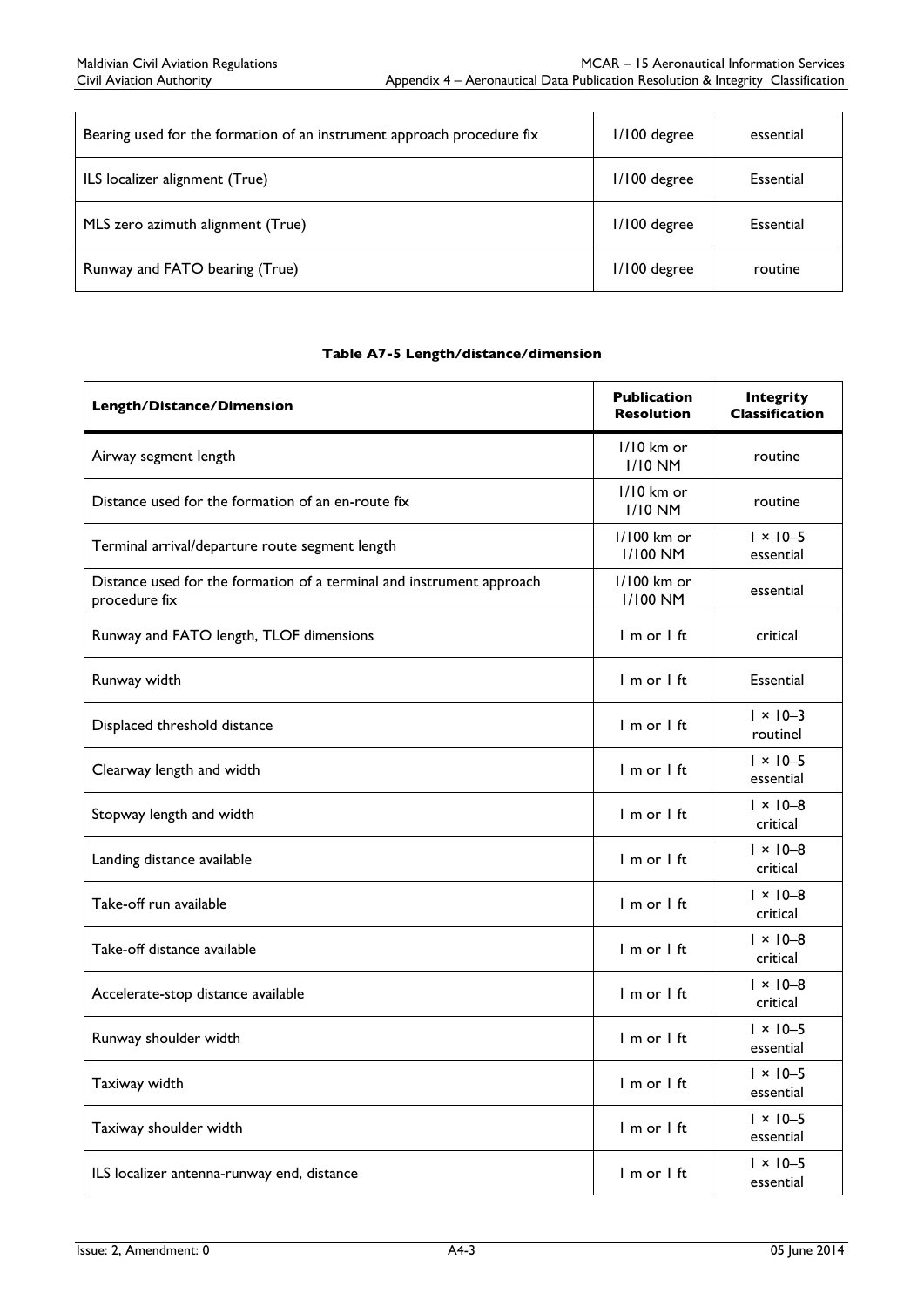| ILS glide slope antenna-threshold, distance along centre line | 1 m or 1 ft     | $1 \times 10 - 3$<br>routine   |
|---------------------------------------------------------------|-----------------|--------------------------------|
| ILS marker-threshold distance                                 | $1m$ or $1f$ t  | $1 \times 10 - 3$<br>routine   |
| ILS DME antenna-threshold, distance along centre line         | $1 m$ or $1 ft$ | $1 \times 10 - 5$<br>essential |
| MLS azimuth antenna-runway end, distance                      | $1 m$ or $1 ft$ | $1 \times 10 - 3$<br>routine   |
| MLS elevation antenna-threshold, distance along centre line   | $1m$ or $1f$ t  | $1 \times 10 - 3$<br>essential |
| MLS DME/P antenna-threshold, distance along centre line       | lmor Ift        | $1 \times 10 - 5$<br>Routine   |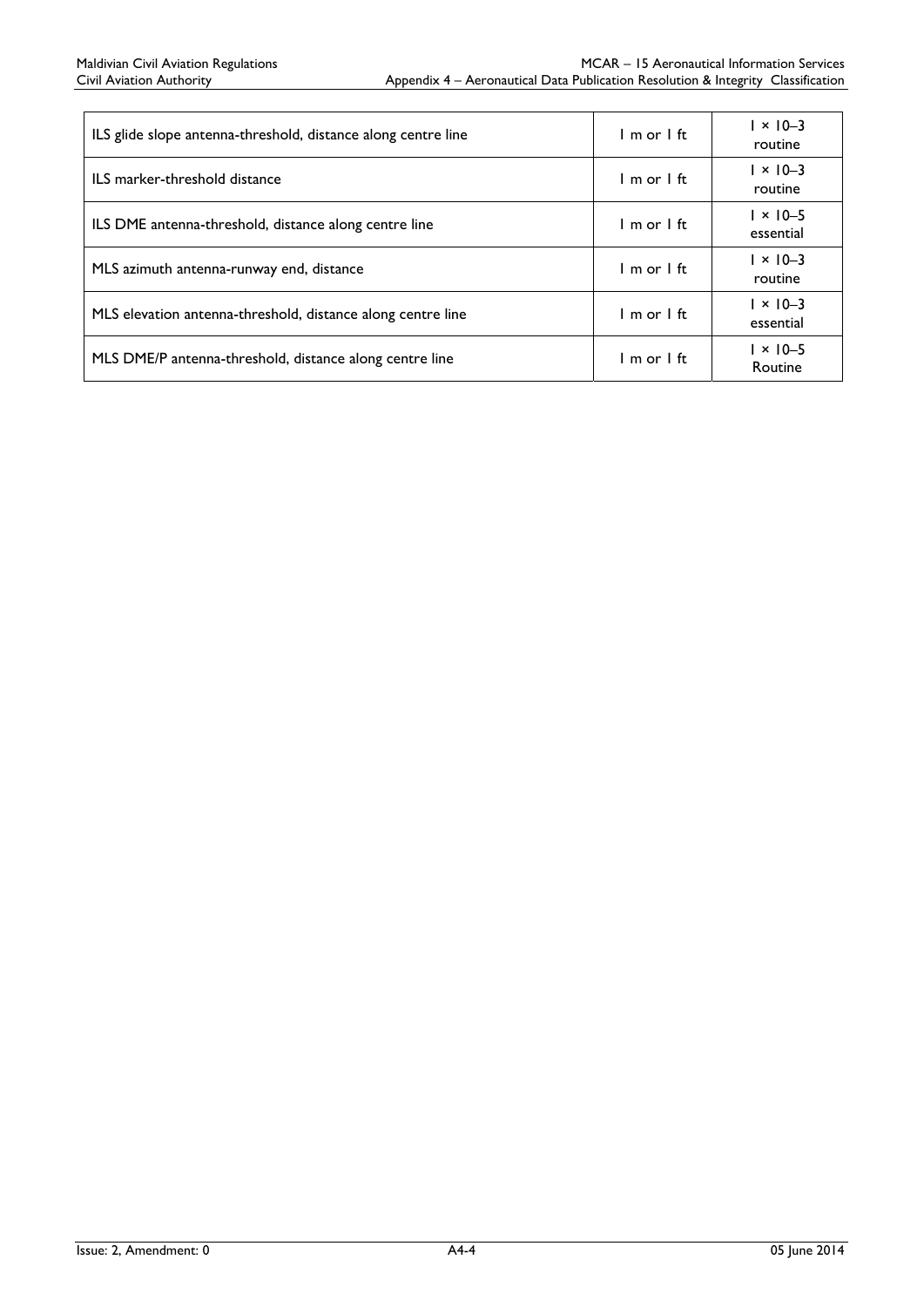# APPENDIX 5 TERRAIN AND OBSTACLE DATA REQUIREMENT



Figure A5-1 Terrain data collection surfaces — Area 1 and Area 2

- 1. Within the area covered by a 10-km radius from the ARP, terrain data shall comply with the Area 2 numerical requirements.
- 2. In the area between 10 km and the TMA boundary or 45-km radius (whichever is smaller), data on terrain that penetrates the horizontal plane 120 m above the lowest runway elevation shall comply with the Area 2 numerical requirements.
- 3. In the area between 10 km and the TMA boundary or 45-km radius (whichever is smaller), data on terrain that does not penetrate the horizontal plane 120 m above the lowest runway elevation shall comply with the Area 1 numerical requirements.
- 4. In those portions of Area 2 where flight operations are prohibited due to very high terrain or other local restrictions and/or regulations, terrain data shall comply with the Area 1 numerical requirements.

Note — Terrain data numerical requirements for Areas 1 and 2 are specified in Table A5-1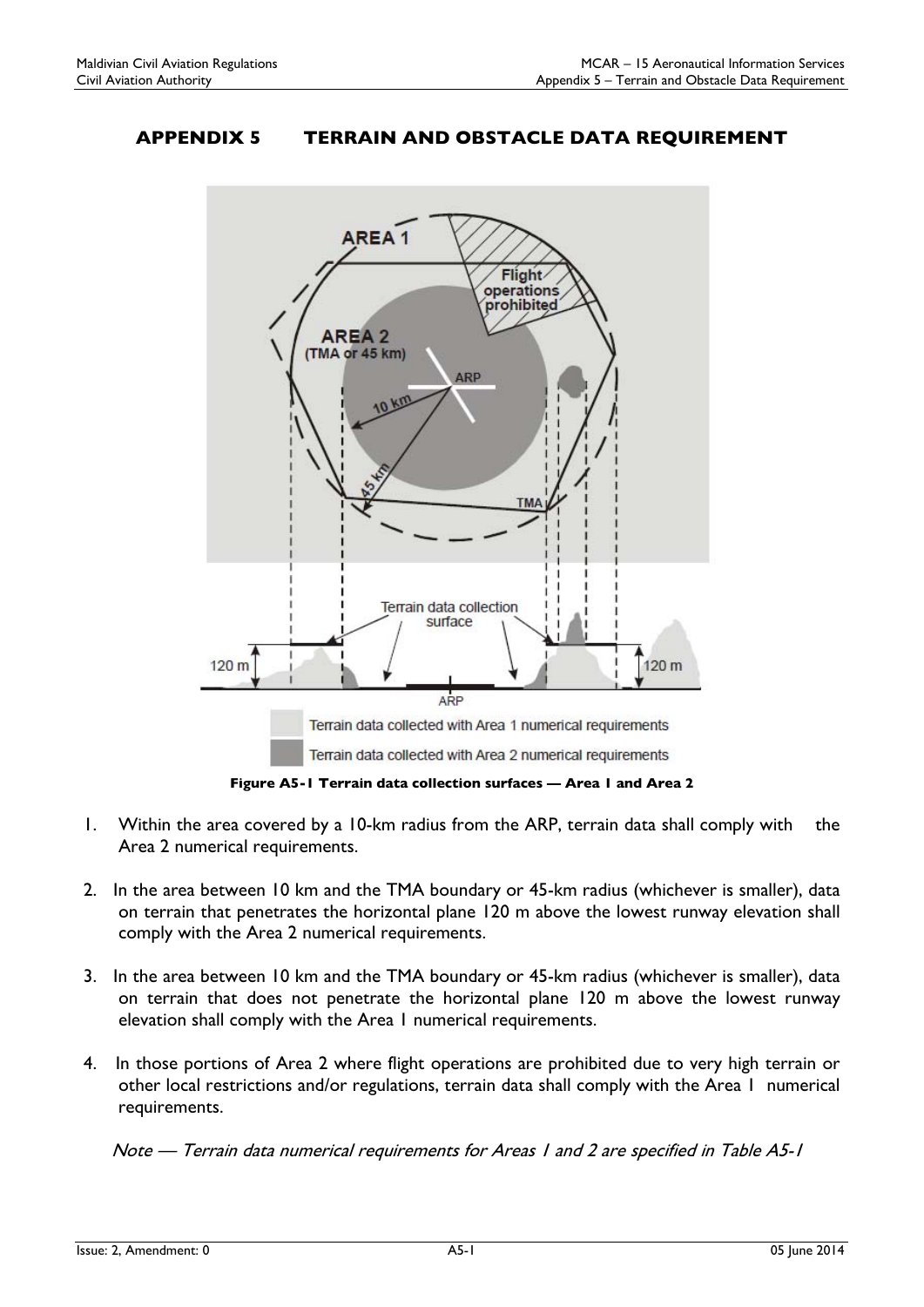

Figure A5-2 Obstacle data collection surfaces — Area 1 and Area 2

- 1. Obstacle data shall be collected and recorded in accordance with the Area 2 numerical requirements specified in Table A5-2:
	- a) Area 2a: a rectangular area around a runway that comprises the runway strip plus any clearway that exists. The Area 2a obstacle collection surface shall have height of 3 m above the nearest runway elevation measured along the runway centre line, and for those portions related to a clearway, if one exists, at the elevation of the nearest runway end;
	- b) Area 2b: an area extending from the ends of Area 2a in the direction of departure, with a length of 10 km and a splay of 15% to each side. The Area 2b obstacle collection surface has a 1.2% slope extending from the ends of Area 2a at the elevation of the runway end in the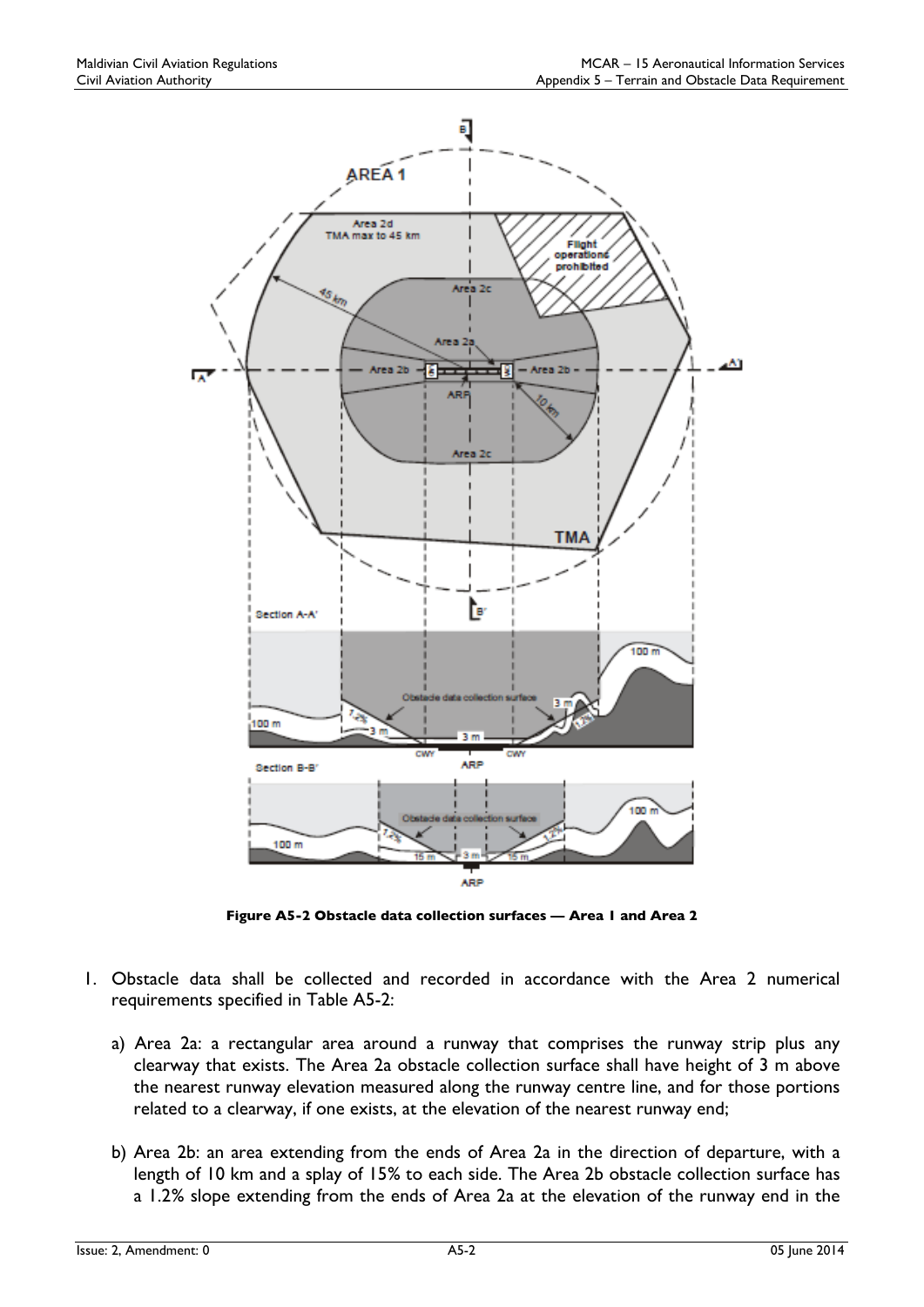direction of departure, with a length of 10 km and a splay of 15% to each side. Obstacles less than 3 m in height above ground need not be collected;

- c) Area 2c: an area extending outside Area 2a and Area 2b at a distance of not more than 10 km from the boundary of Area 2a. The Area 2c obstacle collection surface has a 1.2% slope extending outside Area 2a and Area 2b at a distance of not more than 10 km from the boundary of Area 2a. The initial elevation of Area 2c shall be the elevation of the point of Area 2a at which it commences. Obstacles less than 15 m in height above ground need not be collected; and
- d) Area 2d: an area outside the Areas 2a, 2b and 2c up to a distance of 45 km from the aerodrome reference point, or to an existing TMA boundary, whichever is nearest. The Area 2d obstacle collection surface has a height of 100 m above ground.
- 2. In those portions of Area 2 where flight operations are prohibited due to very high terrain or other local restrictions and/or regulations, obstacle data shall be collected and recorded in accordance with the Area 1 requirements.
- 3. Data on every obstacle within Area 1 whose height above the ground is 100 m or higher shall be collected and recorded in the database in accordance with the Area I numerical requirements specified in Table A5-2.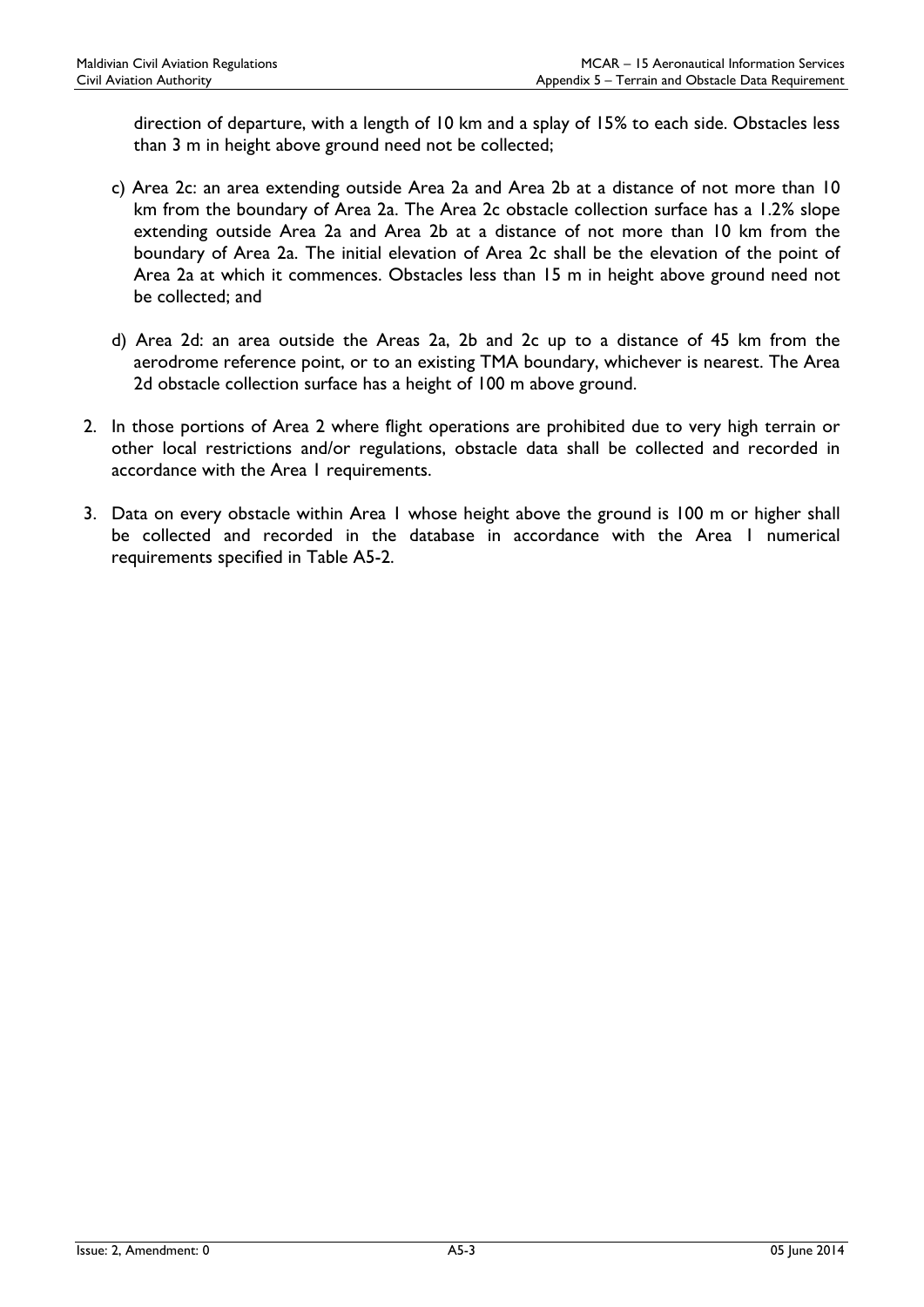

Figure A5-3. Terrain and obstacle data collection surface — Area 3

- 1. The data collection surface for terrain and obstacles extends a half-metre (0.5 m) above the horizontal plane passing through the nearest point on the aerodrome movement area.
- 2. Terrain and obstacle data in Area 3 shall comply with the numerical requirements specified in Table A5-1 and Table A5-2, respectively.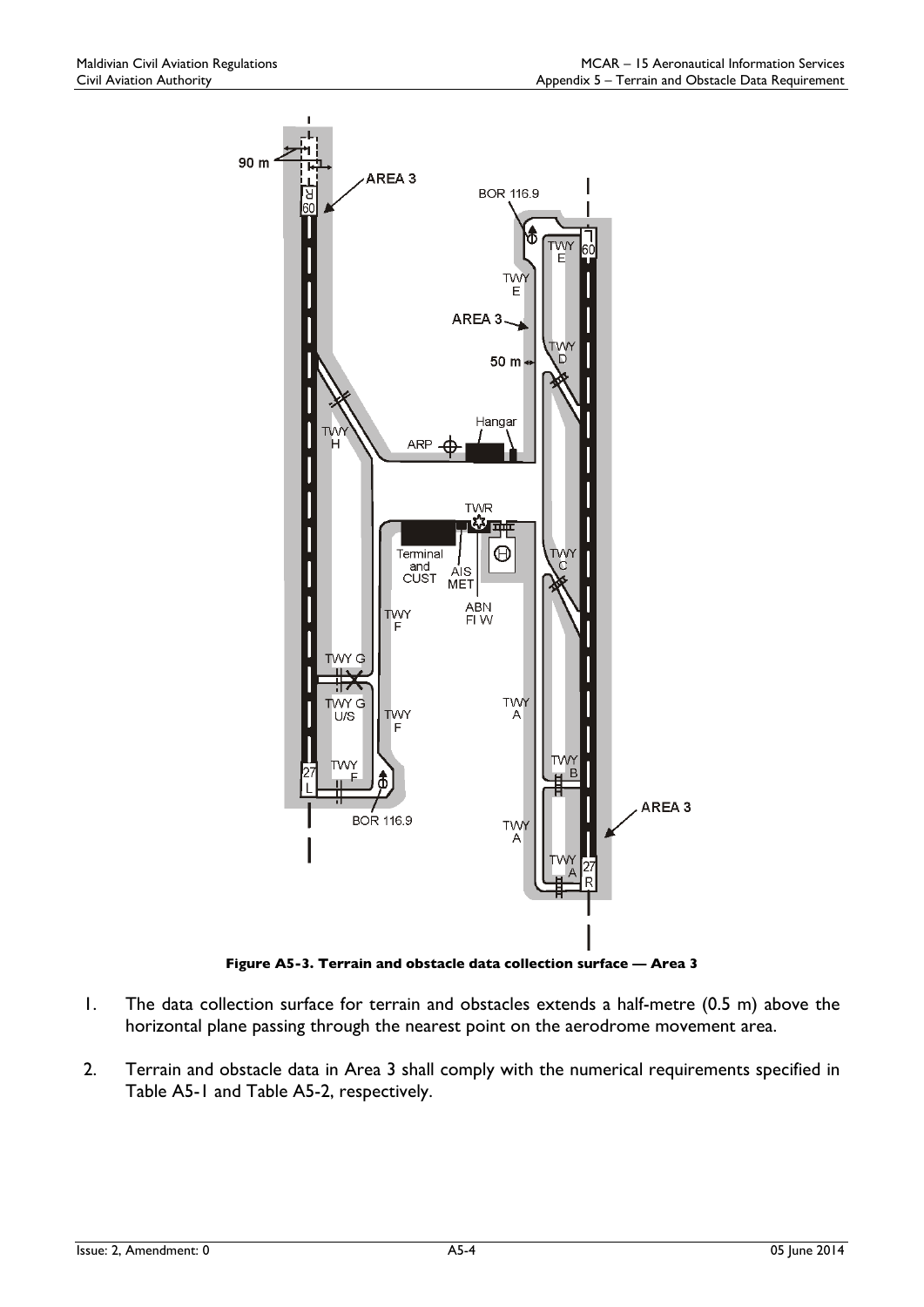

Figure A5-4. Terrain and obstacle data collection surface — Area 4

Terrain and obstacle data in Area 4 shall comply with the numerical requirements specified in Table A5-1 and Table A5-2 respectively.

Note — Area 4 may be extended in accordance with 10.1.2.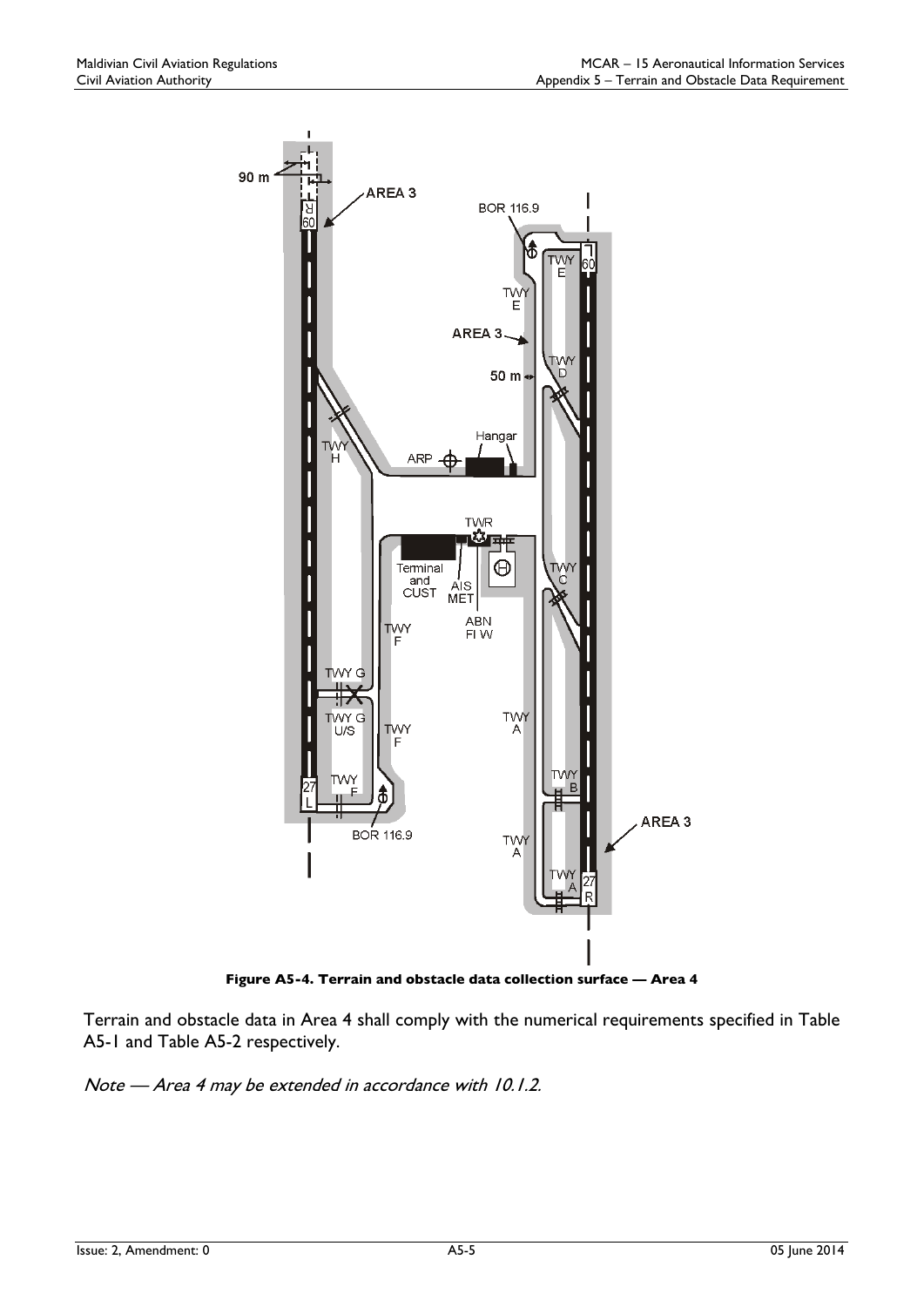|                          | Area I                                  | Area 2                               | Area 3                                    | Area 4                           |
|--------------------------|-----------------------------------------|--------------------------------------|-------------------------------------------|----------------------------------|
| Post spacing             | 3 arc seconds<br>${\rm (approx. 90~m)}$ | arc second<br>${\rm (approx. 30~m)}$ | 0.6 arc seconds<br>${\rm (approx. 20~m)}$ | 0.3 arc seconds<br>(approx. 9 m) |
| Vertical accuracy        | 30 <sub>m</sub>                         | 3 m                                  | 0.5 <sub>m</sub>                          | m                                |
| Vertical resolution      | l m                                     | 0.1 <sub>m</sub>                     | $0.01$ m                                  | 0.1 <sub>m</sub>                 |
| Horizontal accuracy      | 50 <sub>m</sub>                         | 5 m                                  | 0.5 <sub>m</sub>                          | 2.5 <sub>m</sub>                 |
| Confidence level         | 90%                                     | 90%                                  | 90%                                       | 90%                              |
| Integrity classification | Routine                                 | essential                            | essential                                 | essential                        |
| Maintenance period       | as required                             | as required                          | as required                               | as required                      |

#### Table A5-1 Terrain data numerical requirements

#### Table A5-2 Obstacle data numerical requirements

|                          | Area I          | Area 2           | Area 3           | Area 4           |
|--------------------------|-----------------|------------------|------------------|------------------|
| Vertical accuracy        | 30 <sub>m</sub> | 3 <sub>m</sub>   | 0.5 <sub>m</sub> | m                |
| Vertical resolution      | m               | 0.1 <sub>m</sub> | $0.01$ m         | 0.1 <sub>m</sub> |
| Horizontal accuracy      | 50 <sub>m</sub> | 5 m              | 0.5 <sub>m</sub> | 2.5 <sub>m</sub> |
| Confidence level         | 90%             | 90%              | 90%              | 90%              |
| Integrity classification | routine         | essential        | essential        | essential        |
| Maintenance period       | as required     | as required      | as required      | as required      |

#### Table A5-3 Terrain attributes

| <b>Terrain attribute</b>    | <b>Mandatory/Optional</b> |
|-----------------------------|---------------------------|
| Area of coverage            | Mandatory                 |
| Data originator identifier  | Mandatory                 |
| Data source identifier      | Mandatory                 |
| Acquisition method          | Mandatory                 |
| Post spacing                | Mandatory                 |
| Horizontal reference system | Mandatory                 |
| Horizontal resolution       | Mandatory                 |
| Horizontal accuracy         | Mandatory                 |
| Horizontal confidence level | Mandatory                 |
| Horizontal position         | Mandatory                 |
| Elevation                   | Mandatory                 |
| <b>Elevation reference</b>  | Mandatory                 |
| Vertical reference system   | Mandatory                 |
| Vertical resolution         | Mandatory                 |
| Vertical accuracy           | Mandatory                 |
| Vertical confidence level   | Mandatory                 |
| Surface type                | Optional                  |
| Recorded surface            | Mandatory                 |
| <b>Penetration level</b>    | Optional                  |
| Known variations            | Optional                  |
| Integrity                   | Mandatory                 |
| Date and time stamp         | Mandatory                 |
| Unit of measurement used    | Mandatory                 |